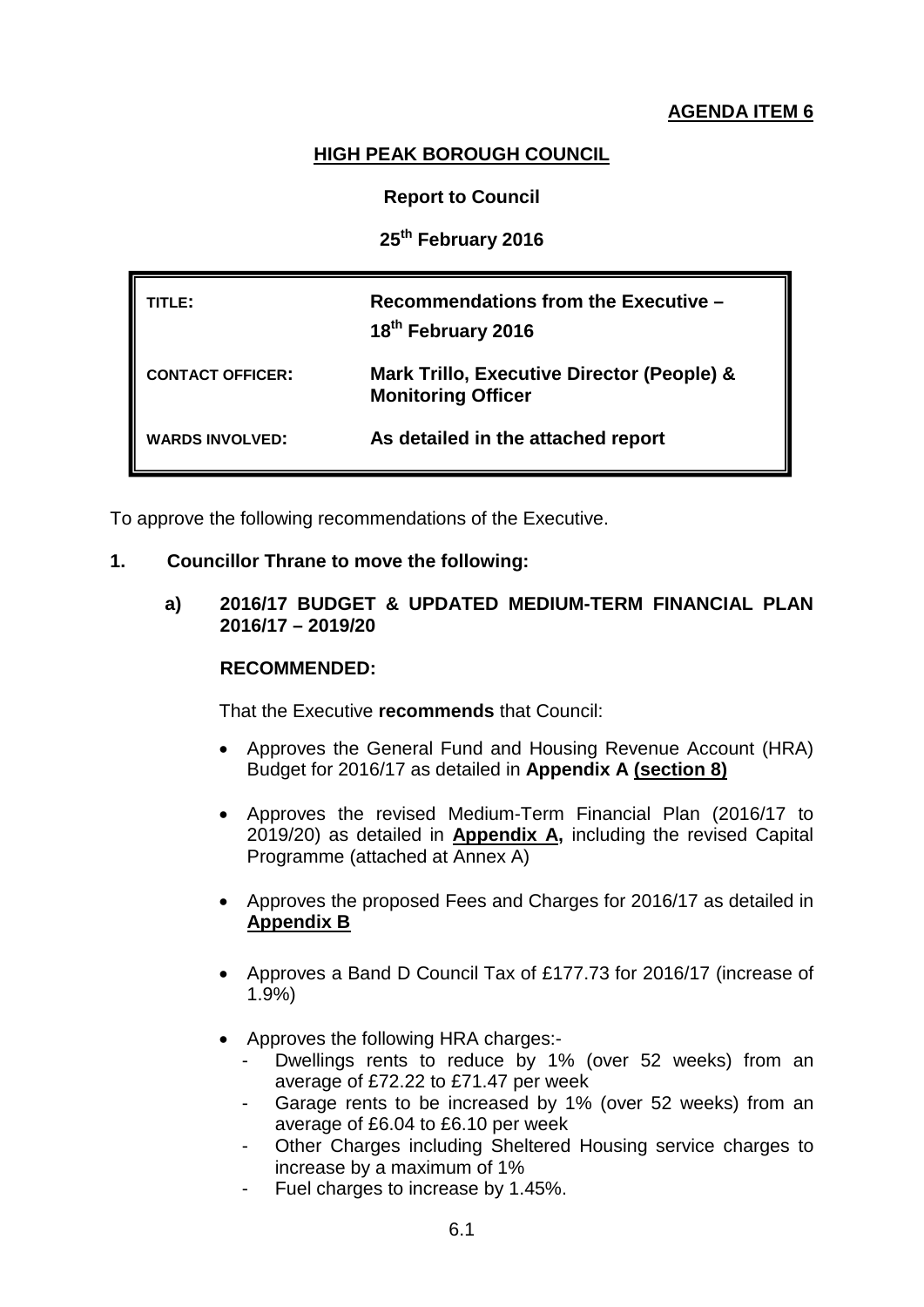• Notes the view of the Chief Finance Officer that the level of reserves are adequate for the Council based on this budget and the circumstances in place at the time of preparing it **(Appendix A section 7)**

**Mark Trillo Executive Director (People) and Monitoring Officer**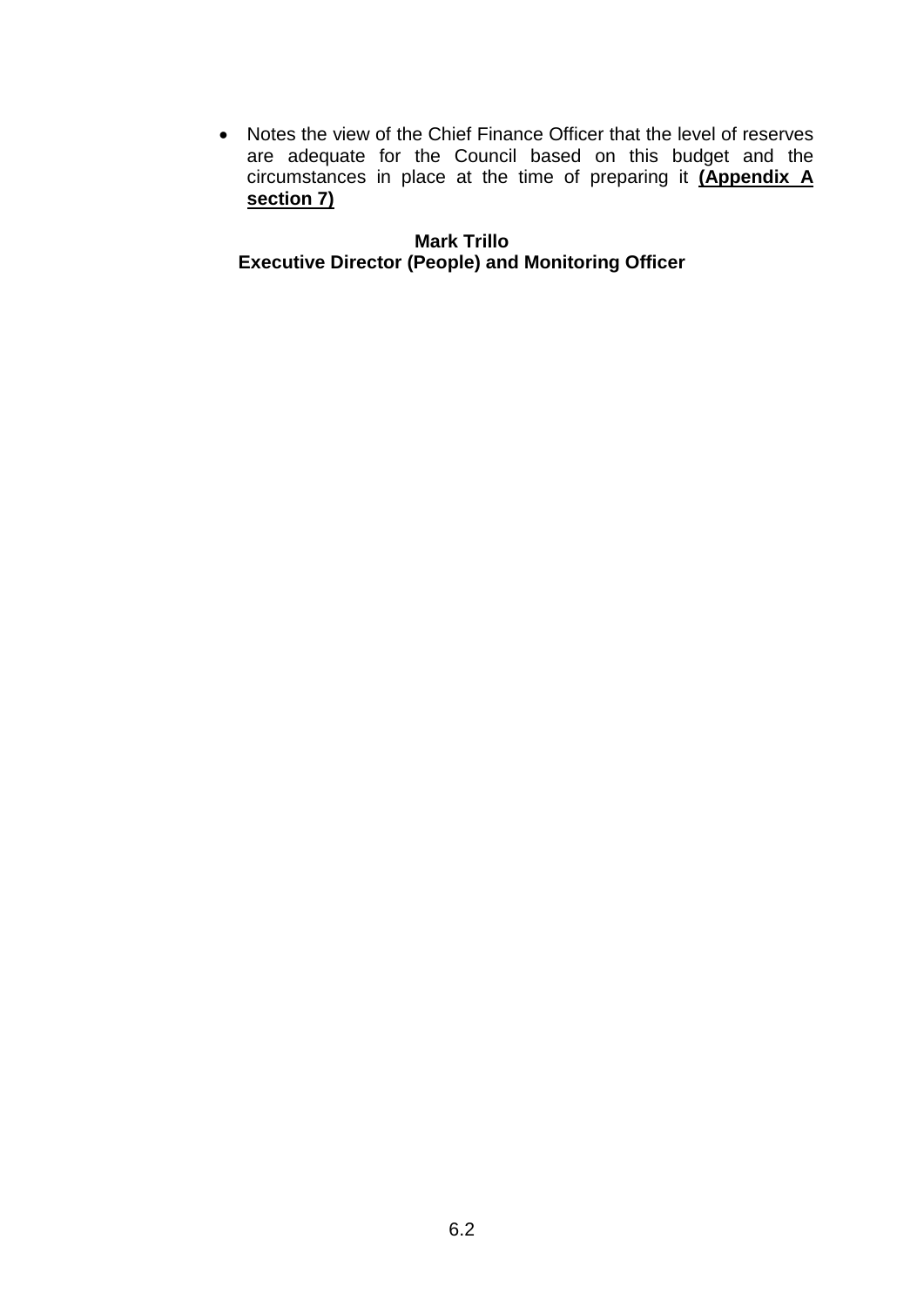# **AGENDA ITEM 6 a)**

# **HIGH PEAK BOROUGH COUNCIL**

### **Report to the Executive**

## **18th February 2016**

| TITLE:                       | 2016/17 Budget & Updated Medium-Term<br>Financial Plan 2016/17 - 2019/20                                                        |
|------------------------------|---------------------------------------------------------------------------------------------------------------------------------|
| <b>EXECUTIVE COUNCILLOR:</b> | <b>CIIr Emily Thrane - Executive Councillor for</b><br><b>Finance &amp; Corporate Services</b>                                  |
| <b>CONTACT OFFICER:</b>      | Claire Hazeldene - Finance & Procurement<br><b>Manager</b><br>Keith Pointon - Principal Finance Officer<br>(Financial Planning) |
| <b>WARDS INVOLVED:</b>       | <b>Non-Specific</b>                                                                                                             |

#### **Appendices Attached**

- **Appendix A (Budget 2016/17 and Medium Term Financial Plan 2016/17 to 2019/20)**
- **Appendix B (Proposed Fees & Charges 2016/17)**

## **1. Reason for the Report**

1.1 The purpose of the report is to present the proposed Budget for 2016/17, updated Medium-Term Financial Plan 2016/17– 2019/20 and proposed Fees and Charges for 2016/17.

# **2. Recommendations**

- 2.1 That the Executive **recommends** that Council:
	- Approves the General Fund and Housing Revenue Account (HRA) Budget for 2016/17 as detailed in **Appendix A (section 8)**
	- Approves the revised Medium-Term Financial Plan (2016/17 to 2019/20) as detailed in **Appendix A,** including the revised Capital Programme (attached at Annex A)
	- Approves the proposed Fees and Charges for 2016/17 as detailed in **Appendix B**
	- Approves a Band D Council Tax of £177.73 for 2016/17 (increase of 1.9%)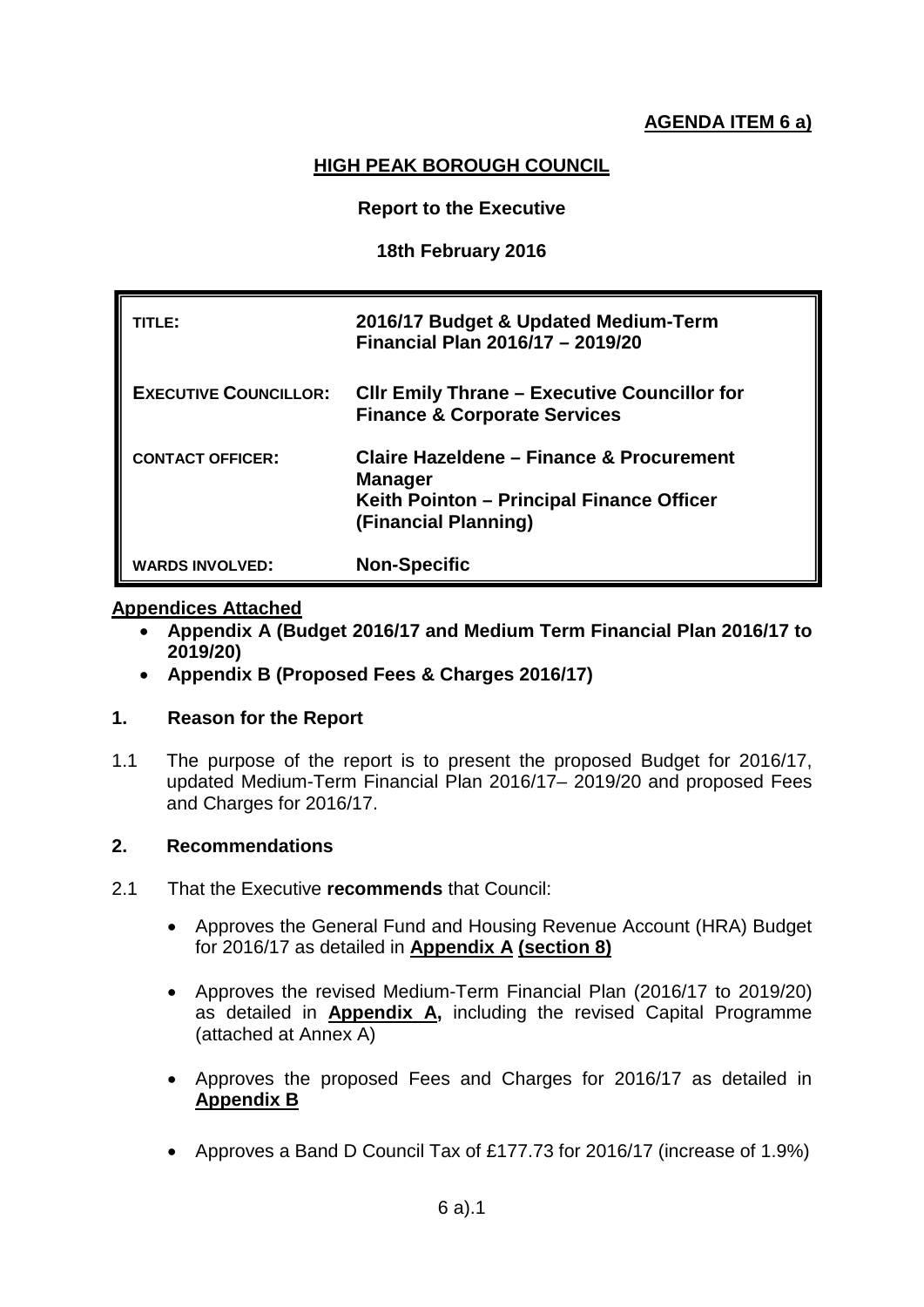- Approves the following HRA charges:-
	- Dwellings rents to reduce by 1% (over 52 weeks) from an average of £72.22 to £71.47 per week
	- Garage rents to be increased by 1% (over 52 weeks) from an average of £6.04 to £6.10 per week
	- Other Charges including Sheltered Housing service charges to increase by a maximum of 1%
	- Fuel charges to increase by 1.45%.
- Notes the view of the Chief Finance Officer that the level of reserves are adequate for the Council based on this budget and the circumstances in place at the time of preparing it **(Appendix A section 7)**

# **3. Executive Summary**

- 3.1 This report makes recommendations to Council for the budget and the level of Council Tax and Council Dwelling rents for 2016/17. The report also provides an update on the Council's medium-term financial position through to 2019/20 to illustrate the financial impact of the 4-year settlement announced by the Government in December 2015 and the 4-year 1% housing rent reduction. Additionally, it sets out the fees and charges proposed for 2016/17.
- 3.2 The budget setting and medium term financial planning process provides the Council with the opportunity to plan its delivery of public services in accordance with local priorities and against the backdrop of unprecedented public sector financial constraint.
- 3.3 Having completed the annual budget exercise, a balanced General Fund budget for 2016/17 has been achieved, with the inclusion of an efficiency and rationalisation target of £659,910 (as per the current Efficiency & Rationalisation plan). A balanced HRA budget for 2016/17 has been achieved with the inclusion of a new efficiency target of £504,430 to reflect the consequences of the first year of imposed rent reduction.
- 3.6 The final General Fund budget proposals for 2016/17 provide for a net budget of £10,845,850 and a Council Tax increase of 1.9%. Consequently, the Band D Council Tax increases to £177.73. The final HRA budget proposals for 2016/17 provide for a net budget of £15,256,990 and a Council Dwelling Rent decrease of 1%.
- 3.7 The Medium Term Financial Plan projections have incorporated the reduction in income from central government through revenue support grant, which is to be phased out by 2020 and also proposed adverse changes to the New Homes Bonus funding system.
- 3.8 Consequently, although a balanced general fund position is achieved in 2016/17 and 2017/18 (a small additional efficiency saving is required to cover the revenue consequences of additional capital works at Pavilion Gardens).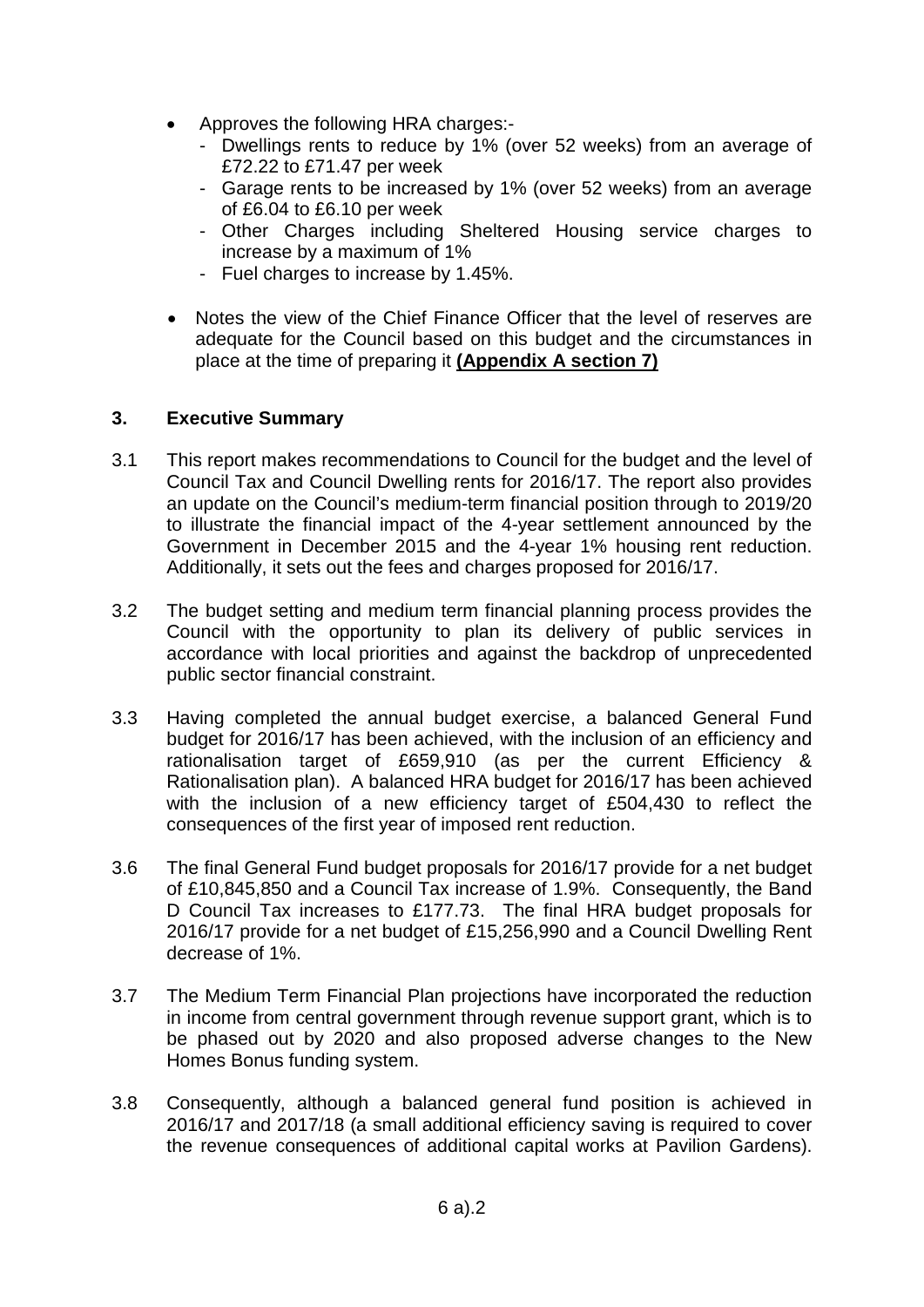Deficits of £875,230 in 2018/19 and £406,450 and 2019/20 will need to be met.

- 3.9 The HRA remains unbalanced in 2017/18 to 2019/20, with a deficit of £2,467,880 over the three years. This is a consequence of the 4-year 1% rent reduction. The finanicial position of the HRA is subject to a detailed review in order to identify plans to reduce the annual deficit position.
- 3.10 There are a number of principles that underpin the efficiency plans in order to ensure that they are focussed in the right areas and are deliverable. These are:
	- Service reviews will be completed on a structured basis during the current year;
	- Individual service structures will be properly combined across the strategic alliance with Staffordshire Moorlands DC;
	- There will be continued protection of front-line services;
	- Non-priorities will be identified in discretionary services and targeted for savings if possible;
	- Mandatory services will be developed to ensure that they are efficient when compared with the best local authorities;
	- Transactional services will be delivered around the needs of customers and development of "channel shift"; and
	- There will be strong focus on corporate efficiencies e.g. procurement and asset management to minimise the impact on staffing levels.
- 3.11 In terms of the new General Fund efficiency targets, the ability to limit the impact of the removal of core Government grant funding is underpinned by enhancing locally generated growth in income levels for the Council through Council Tax, Business Rates, New Homes Bonus and fees and charges.
- 3.12 Specifically, addressing the shortfall is very much dependent on the outcome of the proposed new Business Rates retention system and the additional income this may generate. As part of the Spending Review and Autumn Statement released in November 2015, the Government confirmed plans to further devolve business rates to Local Authorities and stated that there would be a consultation released during 2016. For the purposes of the Budget and MTFP, no financial assumptions have been included based on the proposed new system. These will be fed into the plans once there is more certainty around how the new system will operate.
- 3.13 Potential savings from the Waste, Leisure and Facilities Management procurement exercises taking place over the life of the MTFP will also contribute to the new savings requirement.
- 3.14 The Medium Term Financial Plan includes an updated General Fund Capital Programme which provides for gross investment of £11,134,650 over five years and an updated HRA Capital Programme of £24,617,140 over five years.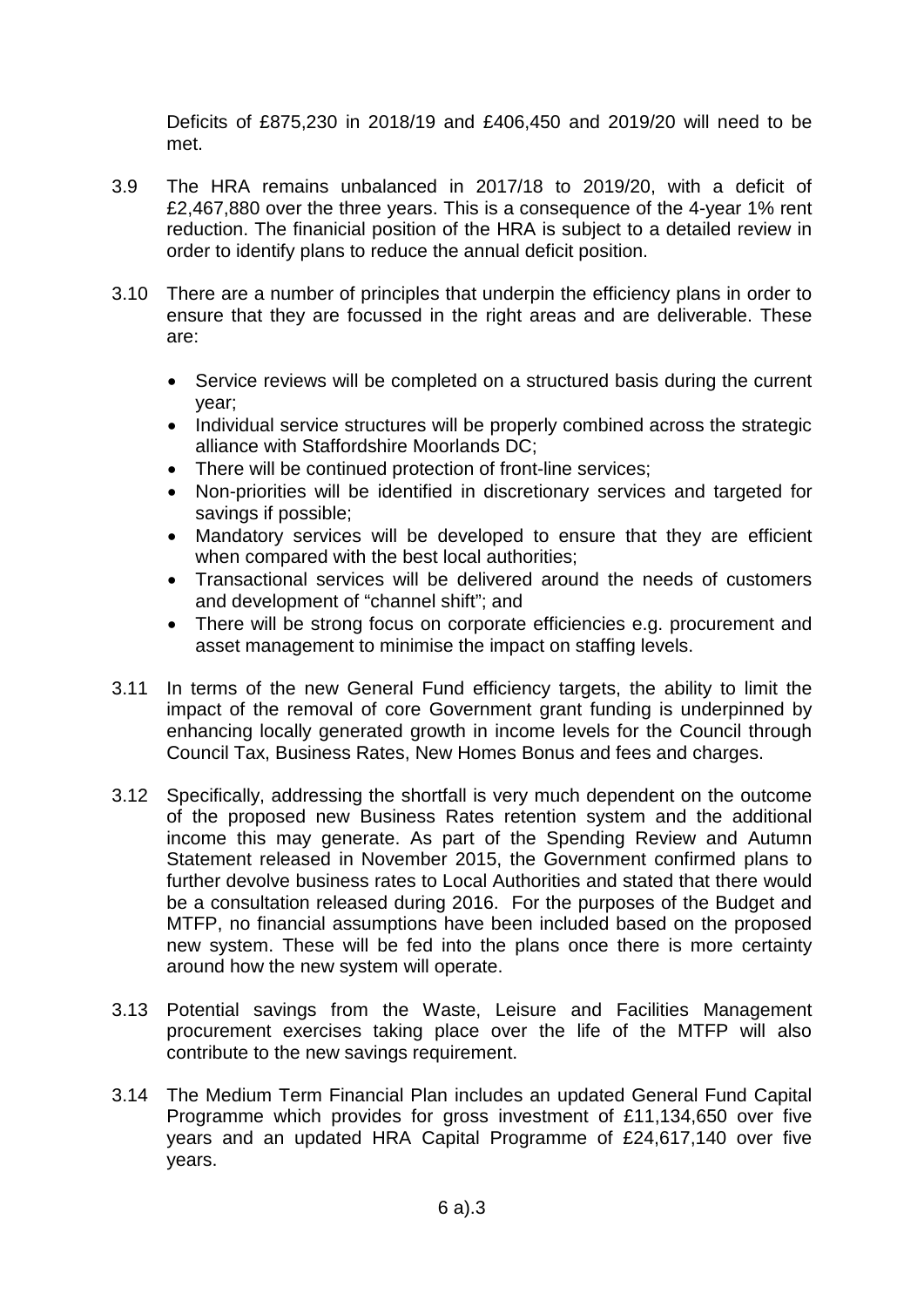# **4. How this Report Links to Corporate Priorities**

4.1 The successful delivery of all corporate priorities is dependent upon the effective management of financial resources, which is the subject of this report.

## **5. Options and Analysis**

5.1 The report is a statement of fact. As such there are no options to consider.

## **6. Implications**

- 6.1 Community Safety (Crime and Disorder Act 1998) None.
- 6.2 Workforce None.
- 6.3 Equality and Diversity/Equality Impact Assessment This report has been prepared in accordance with the Council's Equality and Diversity policies.

An Equalities Impact Assessment (EIA) has been undertaken on the Corporate Plan, which feeds into budget plans.

- 6.4 Financial Considerations There are substantial financial considerations contained throughout the report.
- 6.5 Legal None.
- 6.6 Sustainability None.
- 6.7 External Consultation The Council's budget plans are the subject of an annual public consultation exercise. Full details are contained within the plan
- 6.8 Risk Assessment A full risk analysis has been undertaken which is contained within the plan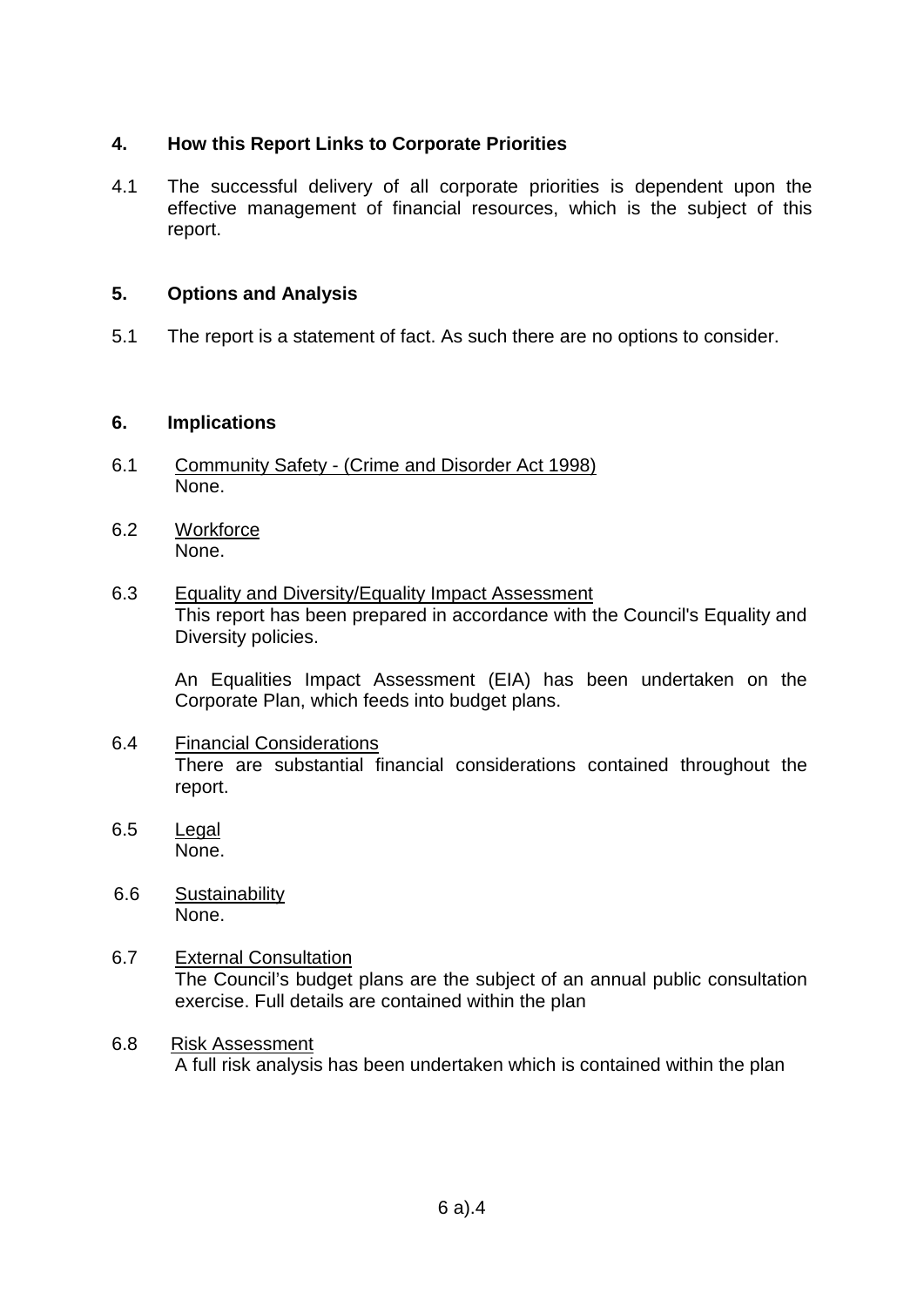# **ANDREW P STOKES Executive Director (Transformation) & Chief Finance Officer**

| <b>Background Papers</b>          | Location         | <b>Contact details</b>                                                                              |
|-----------------------------------|------------------|-----------------------------------------------------------------------------------------------------|
| Various background working papers | Buxton Town Hall | Claire Hazeldene<br>Finance & Procurement<br>Manager<br>01538 395400 Ext. 4191                      |
|                                   |                  | Keith Pointon<br><b>Principal Finance Officer</b><br>(Financial Planning)<br>01538 395400 Ext. 4193 |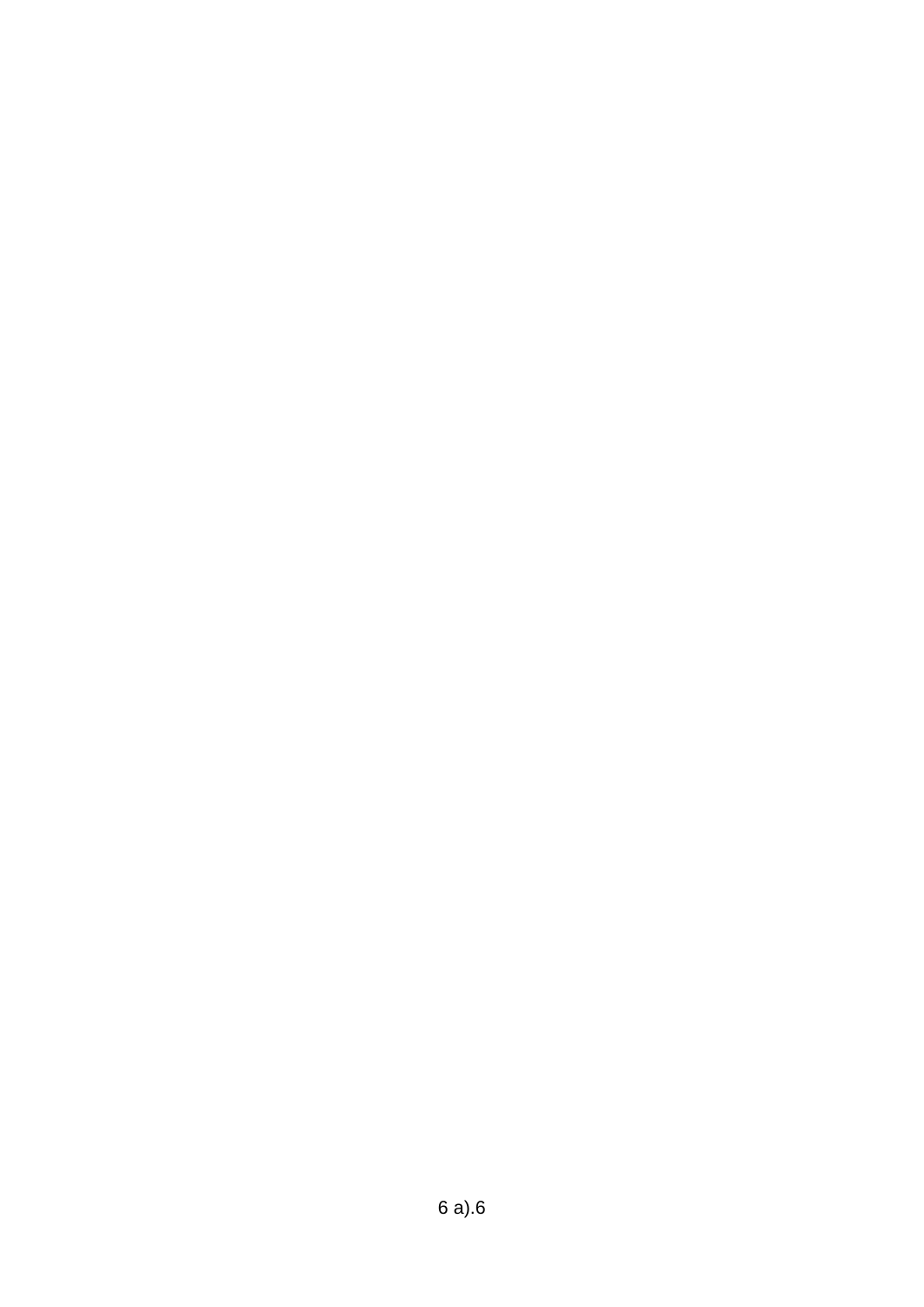# **APPENDIX A**

# **HIGH PEAK BOROUGH COUNCIL**

**BUDGET 2016/17 &**

# **MEDIUM TERM FINANCIAL PLAN 2016/17 to 2019/20**

**February 2016**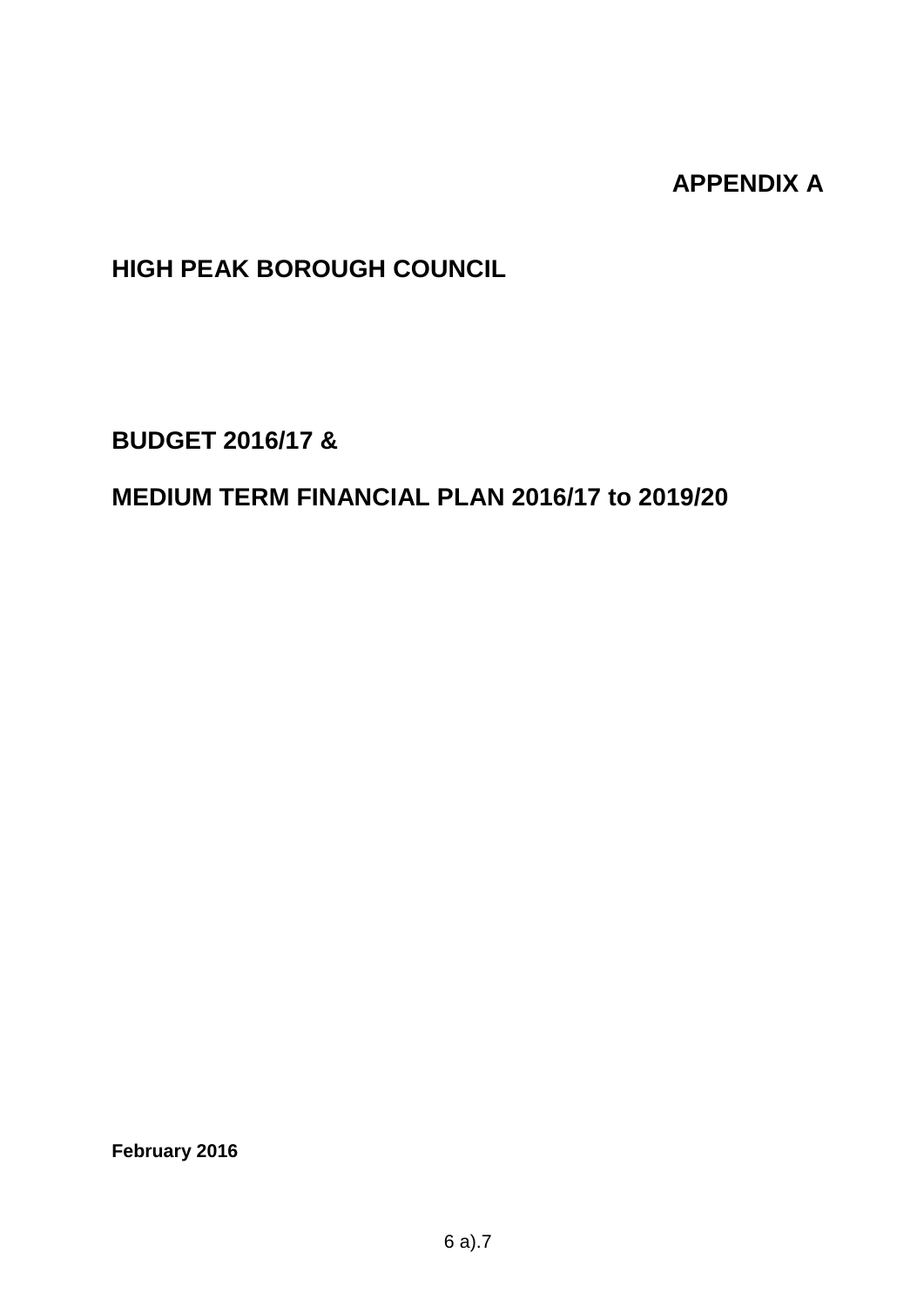# **INDEX**

- **1 Introduction**
- **2 Strategic Priorities**
- **3 Current Spending Levels**

### **4 Transformation Programme**

- 4.1 Introduction
- 4.2 Capital Programme
- 4.3 Housing Revenue Account Review
- 4.4 Efficiency and Rationalisation Strategy
- 4.5 Service Reviews
- 4.6 Member Priority Projects
- 4.7 Other Projects

#### **5 Financial Forecasts**

- 5.1 Interest Rates
- 5.2 Inflationary Projections
- 5.3 Budgetary Demand
- 5.4 Budget Growth
- 5.5 Pensions
- 5.6 HRA Other Operating Expenditure

## **6 Funding & Income Generation**

- 6.1 Council Tax
- 6.2 Business Rates Retention
- 6.3 Collection Fund
- 6.3 Income from Government Grants
- 6.4 Fees & Charges
- **7 Risks, Contingencies & Use of Reserves**
- **8 Budget 2016/17**

#### **9 Revenue Financial Projections 2016/17 – 2019/20**

- 9.1 General Fund Revenue Position<br>9.2 HRA Revenue Position
- **HRA Revenue Position**

#### **10 Consultation**

- **Annex A Proposed Capital Programme**
- **Annex B Efficiency & Rationalisation Strategy**
- **Annex C Fees and Charges Category Summary**
- **Annex D MTFP Principal Risks**
- **Annex E Proposed Revenue Budget (General Fund & HRA)**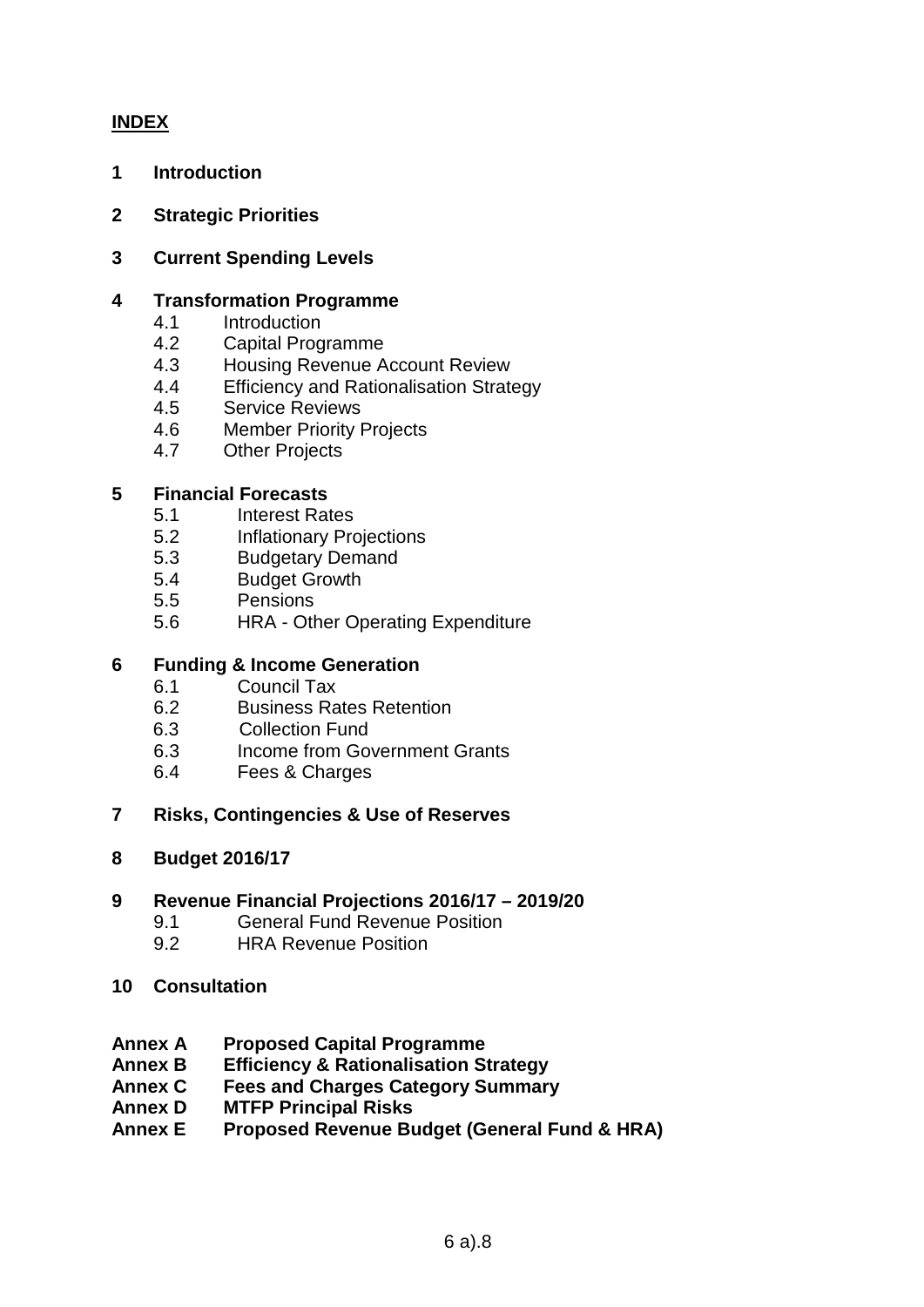# **1. INTRODUCTION**

- 1.1 The Medium Term Financial Plan (MTFP) is a key element of the Council's budget and policy frameworks. It aims to ensure that resources are directed effectively and efficiently towards delivery of the Council's Corporate Plan. It describes the financial direction of the Council for planning purposes and outlines the financial pressures the Council is likely to experience over the next 3 years. However, for this iteration of the MTFP, a fourth year has been included to illustrate the full impact of the four year Government settlement announced in December 2015 and also the impact of the four year 1% rent reduction on the Housing Revenue Account (HRA).
- 1.2 The medium-term financial planning process establishes how available resources will be allocated to services in line with the Council's priorities which have been determined following consultation with residents, councillors and other stakeholders. The process facilitates the Council in planning the prudent management of its finances, in building resilience and in providing for the needs of residents over the long term.
- 1.3 The MTFP is updated regularly to fit in with the budget cycle. This review of the MTFP builds on the existing plan and updates assumptions to reflect known changes to income, costs and funding. The plan incorporates revenue and capital financial projections over the four years 2016/17 to 2019/20. It also includes an assessment of key risks and a presentation of longer-term financial issues which have the potential to impact on the Council.
- 1.4 The Council will demonstrate economy, efficiency and effectiveness in the application of its resources. Value for Money (VFM) is maximised when there is an optimum balance between economy, efficiency and effectiveness.
	- Economy: the price the Council pays for providing its services
	- Efficiency: how much the Council gets out of what's put in (productivity)
	- Effectiveness: value of the impact achieved (quantitative or qualitative)

# **2. STRATEGIC PRIORITIES**

- 2.1 The Medium Term Financial Plan is driven by local priorities. The Council's spending strategy is set out in the Corporate Plan formally adopted by members of the Council.
- 2.2 Following the elections in May 2015, there has been a fundamental review of the Corporate Plan focussing on the period 2015-2019 (up to the end of the current political administration).
- 2.3 The purpose of a Corporate Plan is to establish the Council's vision, corporate objectives and key priorities for the medium term. It in effect determines the Council's commitments in the delivery of services and community leadership to the citizens of High Peak.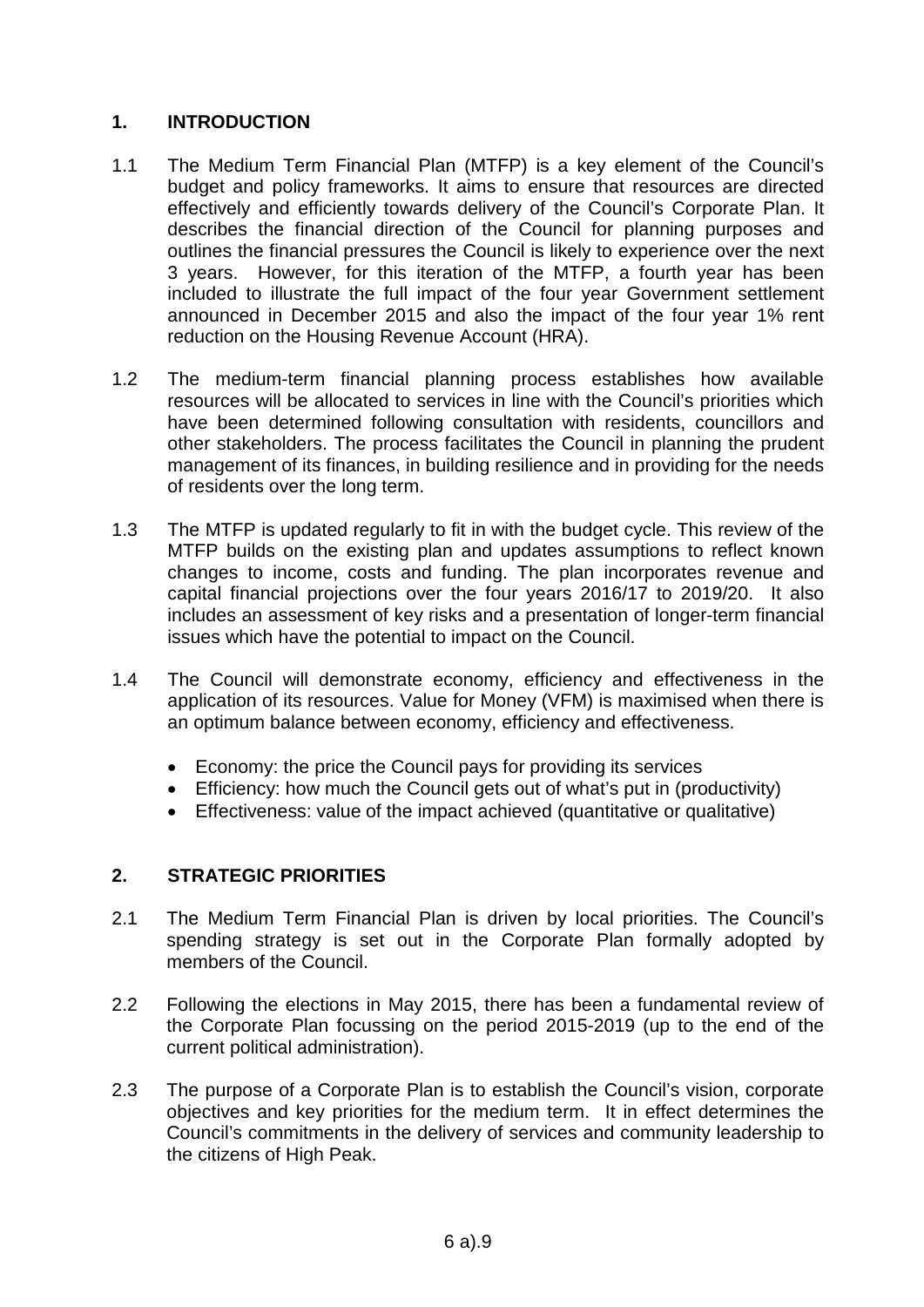- 2.4 The Council's Corporate Plan has been developed after taking into account the views and aspirations of High Peak citizens and having come to a clear understanding of empirical evidence. The plan has taken due recognition of the national and regional policy framework. It has taken on board learning from the progress made by the Council and has benefitted from input from Members at a priority setting event which was held in July 2015.
- 2.5 The Council's vision is expressed as:

"Delivering excellent services to High Peak residents and demonstrating value for money"

This vision is articulated further by four aims:

- Help create a safer and healthier environment for our residents to live and work
- Meet financial challenges & provide value for money
- Support economic development & regeneration
- Protect and improve the environment
- 2.6 These aims are supported by a number of objectives which also provide the framework for the delivery of service plans. The Council's objectives are summarised below:

|               | Aim                                                                                       | <b>Objectives</b>                                                                                                                                                                                                                                                                                                                                              |
|---------------|-------------------------------------------------------------------------------------------|----------------------------------------------------------------------------------------------------------------------------------------------------------------------------------------------------------------------------------------------------------------------------------------------------------------------------------------------------------------|
| 1             | Help create a safer and<br>healthier environment<br>for our residents to live<br>and work | Effective relationship with strategic partners<br>٠<br>Fit for purpose housing stock that meets the needs of<br>$\bullet$<br>tenants<br>Effective support of community safety arrangements<br>٠<br>Provision of high quality leisure facilities<br>$\bullet$                                                                                                   |
| $\mathcal{P}$ | Meet its financial<br>challenges and provide<br>value for money                           | Effective use of financial and other resources to ensure<br>$\bullet$<br>value for money<br>Ensure our services are easily available to all our<br>$\bullet$<br>residents in the appropriate channels and provided 'right<br>first time'<br>A high performing and highly motivated workforce<br>$\bullet$<br>More effective use of Council assets<br>$\bullet$ |
| 3             | Support economic<br>development and<br>regeneration                                       | Encourage business start-ups and enterprises<br>$\bullet$<br>Flourishing town centres that support the local economy<br>$\bullet$<br>Promote tourism<br>$\bullet$<br>High quality development and building control with an<br>$\bullet$<br>'open for business approach'                                                                                        |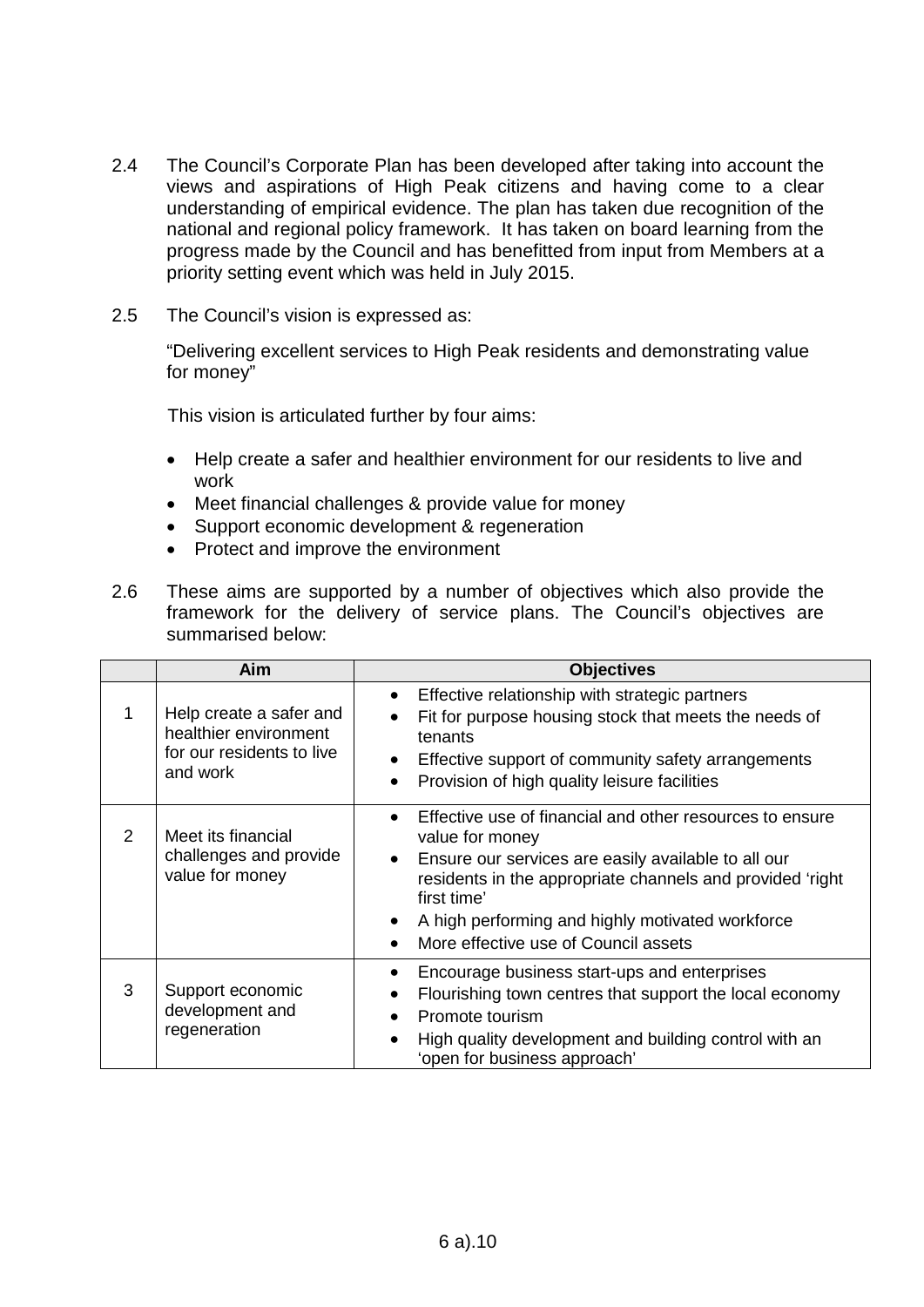|   | Aim                                    | <b>Objectives</b>                                                                                                                                                                                                                                                              |
|---|----------------------------------------|--------------------------------------------------------------------------------------------------------------------------------------------------------------------------------------------------------------------------------------------------------------------------------|
| 4 | Protect and improve<br>the environment | • Effective recycling and waste management<br>• Provision of high quality public amenities, clean streets<br>and environmental health<br>• Provision of quality parks and open spaces<br>Car parking arrangements that meet the needs of<br>residents, businesses and visitors |

- 2.7 The Council is committed to playing the lead role in championing the local area. In so doing the Council recognises its community leadership role. Fulfilling this role effectively means influencing partners in a number of key areas in order to ensure that services are shaped and delivered around the needs and aspirations of citizens. The priorities for the Council's influencing role will be focused in the following areas:
	- Work with the private sector on regeneration schemes including: The Crescent, Woods Mill and Torr Vale Mill
	- Press for more regular and faster rail links and road infrastructure
	- Provision of accessible health and social care
	- Effective snow clearance
	- Support the police in dealing with anti social behaviour
	- Work with partners to bring additional funding into the borough
- 2.8 The Plan identifies key priority outcomes, which will be the highest priority in the development of perfromance targets and key actions. A significant proprtion of the Council's resources will be directed towards achieving them:

|                | Aim                                                                                    | <b>Priority Outcomes</b>                                                                                                                                         |
|----------------|----------------------------------------------------------------------------------------|------------------------------------------------------------------------------------------------------------------------------------------------------------------|
|                | Help create a safer and<br>healthier environment for our<br>residents to live and work | Good quality social housing provision<br>Improved health                                                                                                         |
| $\overline{2}$ | Meet financial challenges and<br>provide value for money                               | Balanced and sustainable medium<br>term financial position<br>Council services provide value for<br>money<br>High level of resident and customer<br>satisfaction |
| 3              | Support economic<br>development and<br>regeneration                                    | Sustainable towns and rural<br>communities<br>Increased economic growth                                                                                          |
| 4              | Protect and improve the<br>environment                                                 | High recycling rates<br>Quality parks and open spaces and<br>clean streets                                                                                       |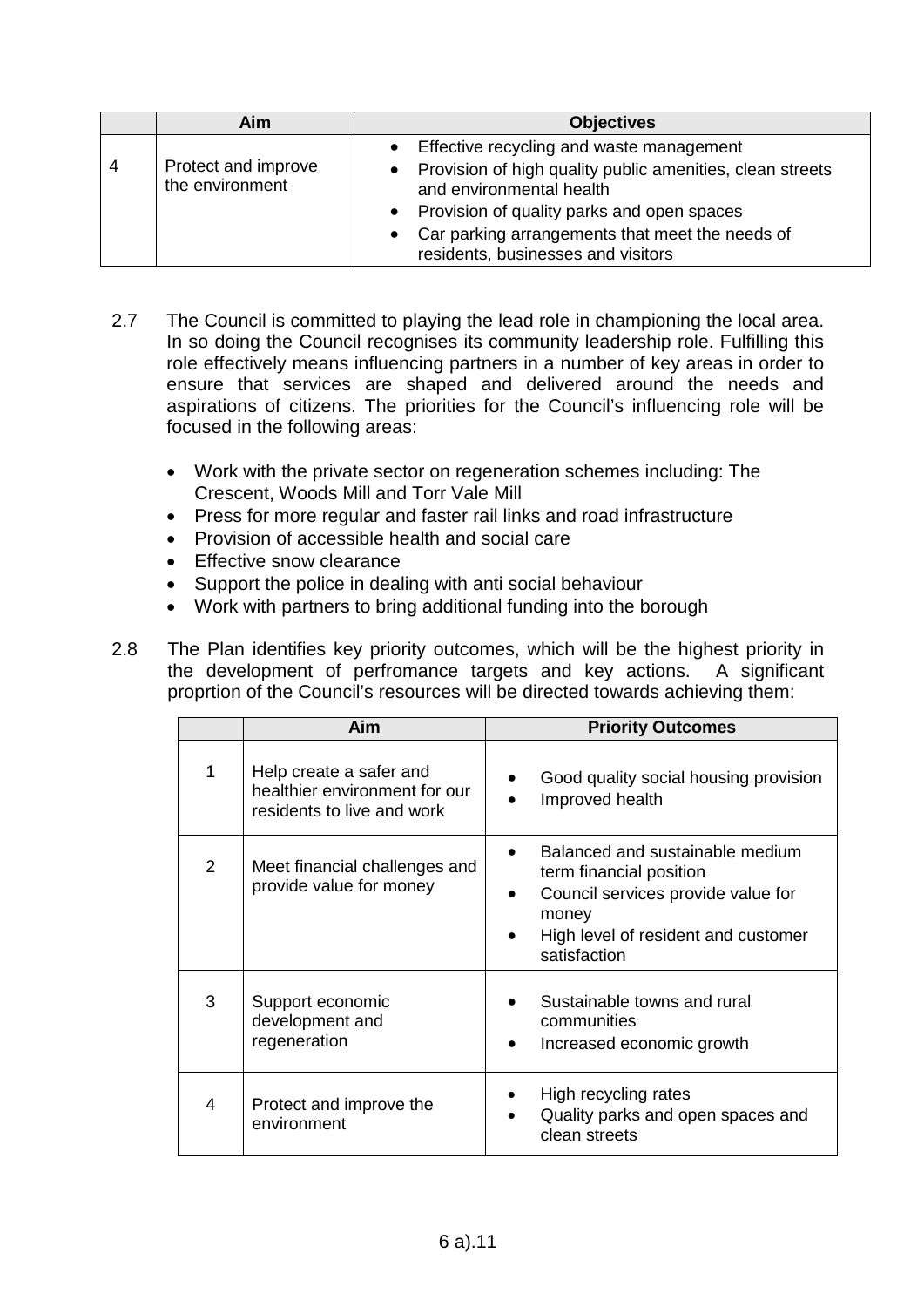- 2.9 The Council maintains a Strategic Alliance with Staffordshire Moorlands District Council, formed around the principle of shared services in the pursuit of efficiency and realisation of savings. The Strategic Alliance has enabled the implementation and transformation of a joint management structure and services, consequently realising significant efficiency savings.
- 2.10 The Council intends to continue to drive savings and service improvements through collaboration with its Alliance partner.

# **3. CURRENT SPENDING LEVELS**

3.1 The starting point for the development of the MTFP is the current level of spending and the approved capital expenditure commitments.

#### *General Fund Revenue Budget*

3.2 The Council's current year (2015/16) General Fund budget can be summarised as follows:

| <b>Income and Expenditure</b>   | 2015/16<br><b>Budget</b> |
|---------------------------------|--------------------------|
|                                 | £                        |
| <b>Employees</b>                | 11,670,720               |
| <b>Premises</b>                 | 3,445,300                |
| Transport                       | 778,120                  |
| <b>Supplies &amp; Services</b>  | 10,188,630               |
| <b>Benefits</b>                 | (82,040)                 |
| Borrowing                       | 1,586,070                |
| Parish Grant                    | 51,320                   |
| <b>Financing Costs</b>          | 191,000                  |
| <b>Total Expenditure</b>        | 27,829,120               |
| Fees and Charges / Other Income | (10, 235, 180)           |
| Interest Receipts               | (104, 610)               |
| <b>Capital Recharges</b>        | (341, 240)               |
| <b>HRA Recharges</b>            | (6,900,900)              |
| <b>Net Expenditure</b>          | 10,247,190               |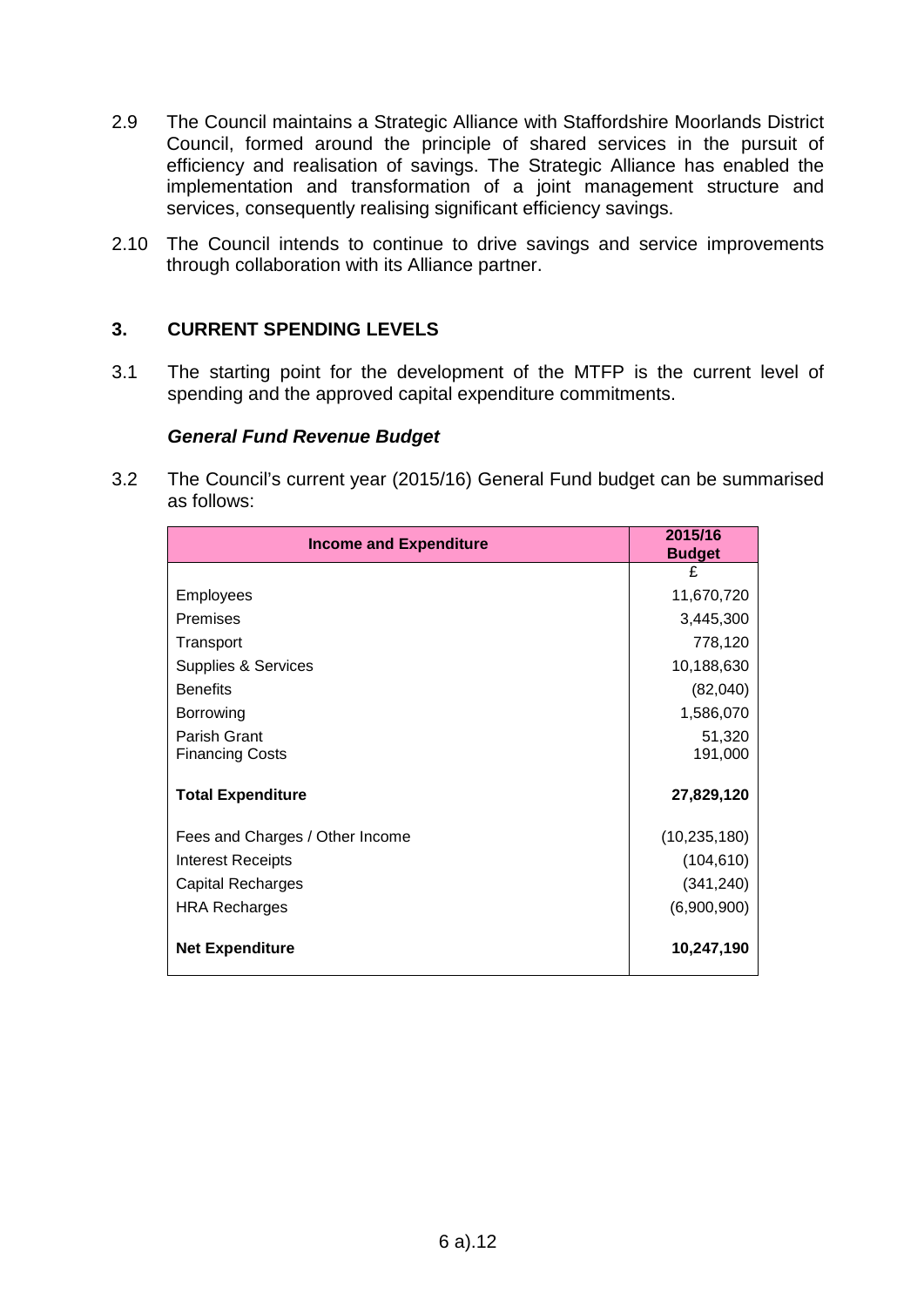The net expenditure is financed as follows:

| <b>Financing</b>                             | 2015/16<br><b>Budget</b> |  |
|----------------------------------------------|--------------------------|--|
|                                              | £                        |  |
| Council Tax                                  | (5,089, 050)             |  |
| Government Funding                           | (1,808,130)              |  |
| New Homes Bonus                              | (610, 320)               |  |
| <b>Business Rates Retention</b>              | (2,913,220)              |  |
| <b>Collection Fund Deficit</b>               | 43,610                   |  |
| Contribution to / (from) Reserves & Balances | 129,920                  |  |
| <b>Total Financing</b>                       | (10, 247, 190)           |  |

# *Housing Revenue Account Budget*

- 3.4 The Housing Revenue Account (HRA) is a 'ring-fenced' account that ensures the management and maintenance of the Council's housing stock is funded from the income generated by rents and other related sources.
- 3.5 The Council decided in February 2013 to bring its housing management function in house. The transfer from High Peak Community Housing took place on 1st May 2013.
- 3.6 The Council's current year (2015/16) Housing Revenue Account budget can be summarised as follows:

| <b>Budget Heading</b>                 | 2015/16<br><b>Projection</b> |
|---------------------------------------|------------------------------|
|                                       | £                            |
| Repairs & Maintenance                 | 2,949,740                    |
| Supervision & Management              | 2,942,540                    |
| Rates, Rents, Taxes, Charges          | 126,550                      |
| <b>Other Operating Expenditure</b>    | 1,373,160                    |
| Depreciation & Impairment Charges     | 1,421,000                    |
| Interest & Debt Management Charges    | 3,432,070                    |
| HRA Contribution to Capital Programme | 3,239,000                    |
| <b>Total Expenditure</b>              | 15,484,060                   |
| Dwellings Rents                       | (14,862,190)                 |
| Non - Dwelling Rents & Other Income   | (621, 870)                   |
| <b>Total Income</b>                   | (15, 484, 060)               |
| (Surplus) / Deficit for year          |                              |

# *General Fund Capital Budget*

3.7 The medium-term projection for General Fund capital commitments approved by Council in February 2015 is detailed below: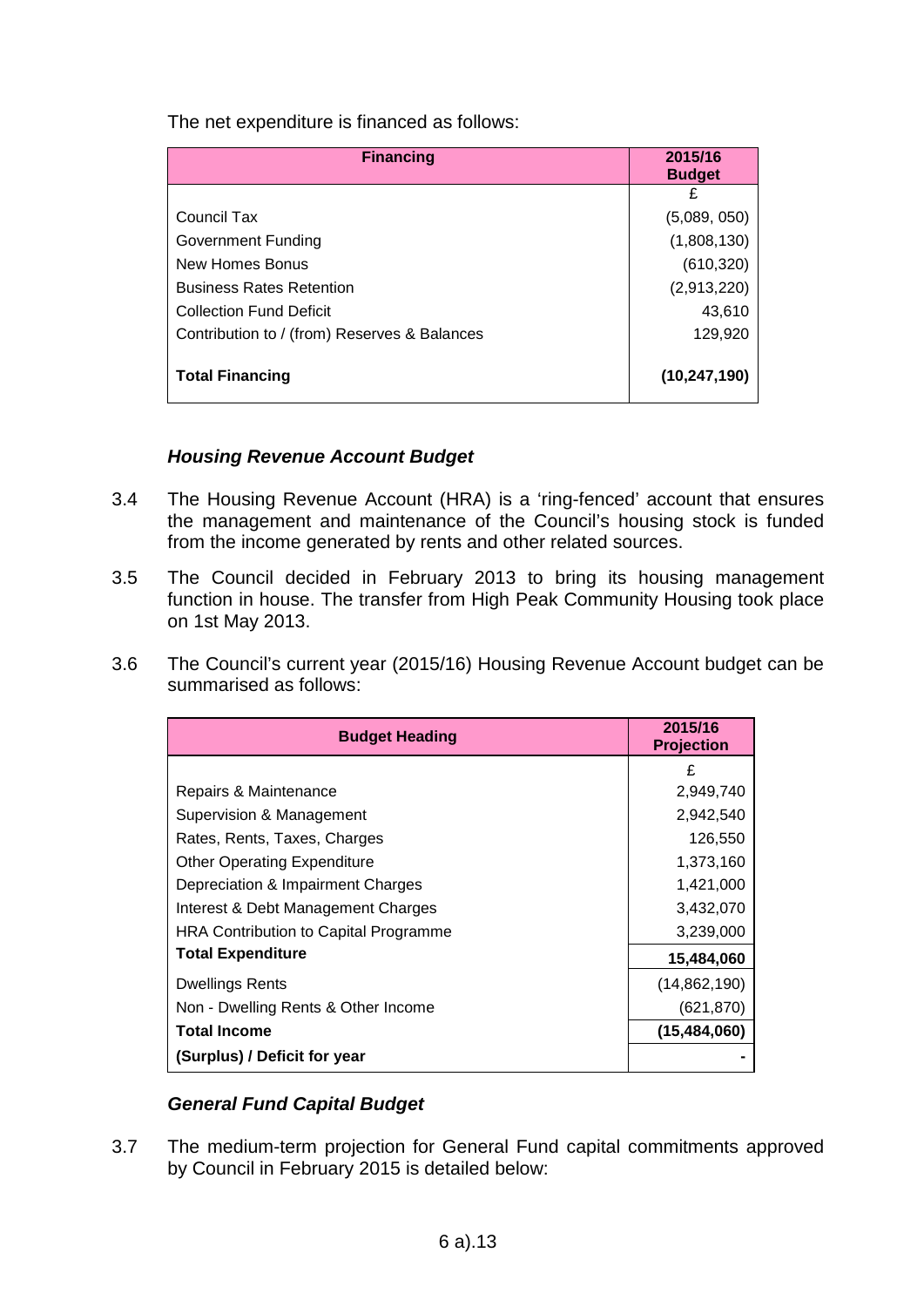| <b>Service Area</b>                        | 2014/15   | 2015/16   | 2016/17   | 2017/18   | <b>TOTAL</b> |
|--------------------------------------------|-----------|-----------|-----------|-----------|--------------|
|                                            |           |           | £         | £         | £            |
| Asset Management Plan                      | 883,750   | 889,620   | 1,840,000 | 3,386,630 | 7,000,000    |
| Growth Fund                                |           | 250,000   | 1,000,000 | 435,000   | 1,685,000    |
| <b>Private Sector Housing Grants</b>       | 313,510   | 238,000   | 238,000   | 238,000   | 1,027,510    |
| <b>ICT</b>                                 | 75,000    | 118,000   | 128,000   | 78,000    | 399,000      |
| <b>Other Schemes</b>                       | 1,207,240 | 146,330   | 45,000    |           | 1,398,570    |
| <b>TOTAL PROGRAMME</b>                     | 2,479,500 | 1,641,950 | 3,251,000 | 4,137,630 | 11,510,080   |
| <b>External Grants &amp; Contributions</b> | 615,490   | 238,000   | 238,000   | 238000    | 1,329,490    |
| <b>Capital Receipts</b>                    | 711,900   | 1,160,000 | 849,000   | 69,000    | 2,789,900    |
| Section 106 Planning Obligations           | 12,300    |           |           |           | 12,300       |
| <b>Earmarked Reserves</b>                  | 190,000   |           |           |           | 190,000      |
| Borrowing                                  | 949,810   | 243,950   | 2,164,000 | 3,830,630 | 7,188,390    |
| <b>FINANCING</b>                           | 2,479,500 | 1,641,950 | 3,251,000 | 4,137,630 | 11,510,080   |

# *Housing Revenue Account Capital Budget*

3.8 The medium-term projection for Housing Revenue Account capital commitments approved by Council in February 2015 was as follows:

|                                                                                                        | 2014/15                | 2015/16                                      | 2016/17                           | 2017/18                           | <b>Total</b>                                  |
|--------------------------------------------------------------------------------------------------------|------------------------|----------------------------------------------|-----------------------------------|-----------------------------------|-----------------------------------------------|
|                                                                                                        | £                      | £                                            | £                                 | £                                 | £                                             |
| <b>Planned Maintenance</b>                                                                             | 2,688,000              | 4,022,000                                    | 3,670,000                         | 3,820,000                         | 14,200,000                                    |
| <b>Responsive Works</b>                                                                                | 680,000                | 350,000                                      | 350,000                           | 350,000                           | 1,730,000                                     |
| Aids & adaptations                                                                                     | 255,000                | 345,000                                      | 300,000                           | 300,000                           | 1,200,000                                     |
| Environmental<br>improvements                                                                          |                        | 150,000                                      |                                   |                                   | 150,000                                       |
| New Build Project                                                                                      |                        | 100,000                                      | 550,000                           | 550,000                           | 1,200,000                                     |
| <b>Commissioning Costs</b>                                                                             | 150,000                | 150,000                                      | 150,000                           | 150,000                           | 600,000                                       |
|                                                                                                        |                        |                                              |                                   |                                   |                                               |
| <b>TOTAL PROGRAMME</b>                                                                                 | 3,773,000              | 5,117,000                                    | 5,020,000                         | 5,170,000                         | 19,080,000                                    |
| Major Repairs Reserve<br><b>HRA Contribution</b><br><b>Capital Receipts</b><br>Capital Investment Fund | 1,421,000<br>2,352,000 | 1,421,000<br>3,239,000<br>100,000<br>357,000 | 1,421,000<br>3,399,000<br>200,000 | 1,400,000<br>3,570,000<br>200,000 | 5,663,000<br>12,560,000<br>500,000<br>357,000 |
| <b>TOTAL FINANCING</b>                                                                                 | 3,773,000              | 5,117,000                                    | 5,020,000                         | 5,170,000                         | 19,080,000                                    |

# **4. TRANSFORMATION PROGRAMME**

## **4.1 Introduction**

4.1.1 The Council's 'transformation programme' incorporates all major projects which meet the strategic priorities of the Authority and have significant financial implications, including: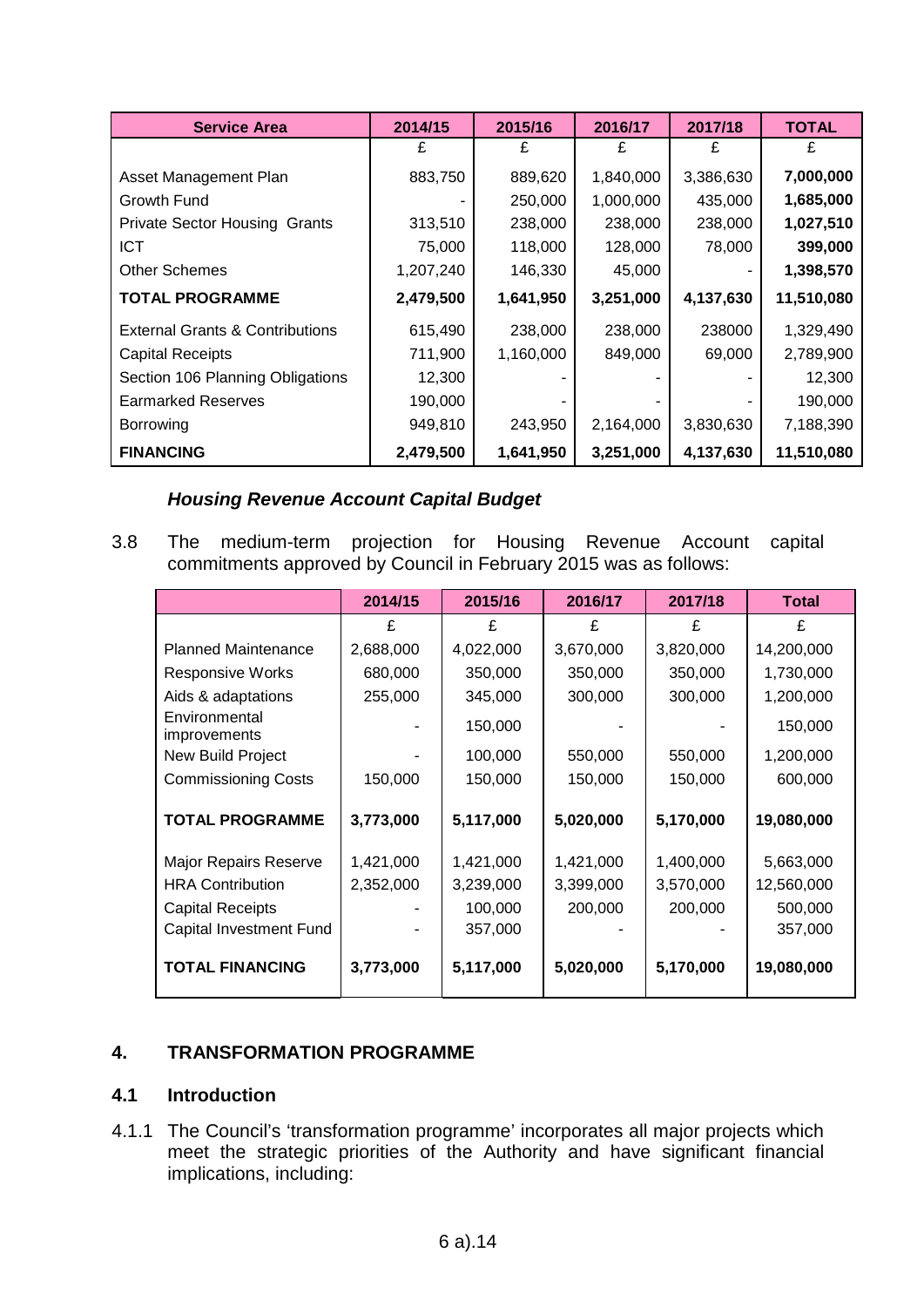- The capital programme
- Housing Revenue Account review
- The efficiency and rationalisation strategy
- Service reviews
- Member priority projects
- Other large scale projects
- 4.1.2 The delivery of transformation programme projects is monitored by a Transformation Board made up of Directors, Heads of Service along with key Corporate Service Managers and officers. A Director is allocated as 'project executive' and a full business case appraisal is completed for each project.
- 4.1.3 The progress and current financial projections of the transformation programme is explored below along with any potential revenue consequences. Any further work required to identify the financial implications of the programme are discussed and will feed into the 2017/18 budget setting process.

# **4.2 General Fund Capital Programme**

4.2.1 The General Fund Capital Programme approved by members in February 2015 has been reviewed, re-profiled and updated to reflect the latest position in terms of capital projections to 31st March 2020.

| <b>Service Area</b>           | 2015/16   | 2016/17   | 2017/18   | 2018/19   | 2019/20   | <b>Total</b> |
|-------------------------------|-----------|-----------|-----------|-----------|-----------|--------------|
|                               | £         | £         | £         | £         | £         | £            |
| Housing                       | 241,960   |           |           |           |           | 241,960      |
| Asset Management Plan         | 313,060   | 1,474,350 | 2,215,460 | 2,970,130 | 1,104,000 | 8,077,000    |
| Growth Fund                   |           |           |           |           |           |              |
| <b>Housing Grants</b>         | 250,000   | 238,000   | 238,000   | 238,000   | 238,000   | 1,202,000    |
| <b>ICT Strategy</b>           | 124,710   | 100,000   | 100,000   | 100,000   | 100,000   | 524,710      |
| <b>Other Schemes</b>          | 569,250   | 275,600   | 244,130   |           |           | 1,088,980    |
| <b>Total Programme</b>        | 1,498,980 | 2,087,950 | 2,797,590 | 3,308,130 | 1,442,000 | 11,134,650   |
| Financed by:                  |           |           |           |           |           |              |
| <b>External Contributions</b> | 305,360   | 284,250   | 238,000   | 238,000   | 238,000   | 1,303,610    |
| <b>Capital Receipts</b>       |           | 679,000   | 138,000   | 845,000   | 240,000   | 1,902,000    |
| <b>Capital Reserve</b>        | 750,000   |           |           |           |           | 750,000      |
| S106 Planning Obligations     | 291,960   | 25,000    |           |           |           | 316,960      |
| Borrowing                     | 151,660   | 1,099,700 | 2,421,590 | 2,225,130 | 964,000   | 6,862,080    |
| <b>Total Financing</b>        | 1,498,980 | 2,087,950 | 2,797,590 | 3,308,130 | 1,442,000 | 11,134,650   |

4.2.2 The latest capital projections, specifically identifying the major schemes, are summarised in the table below. Full detail is attached in Annex A.

4.2.3 The capital projections above include the carry forward of £427,000 capital budgets from 2014/15 as approved by Members and an additional budget of £50,000 secured from Second Homes grant funding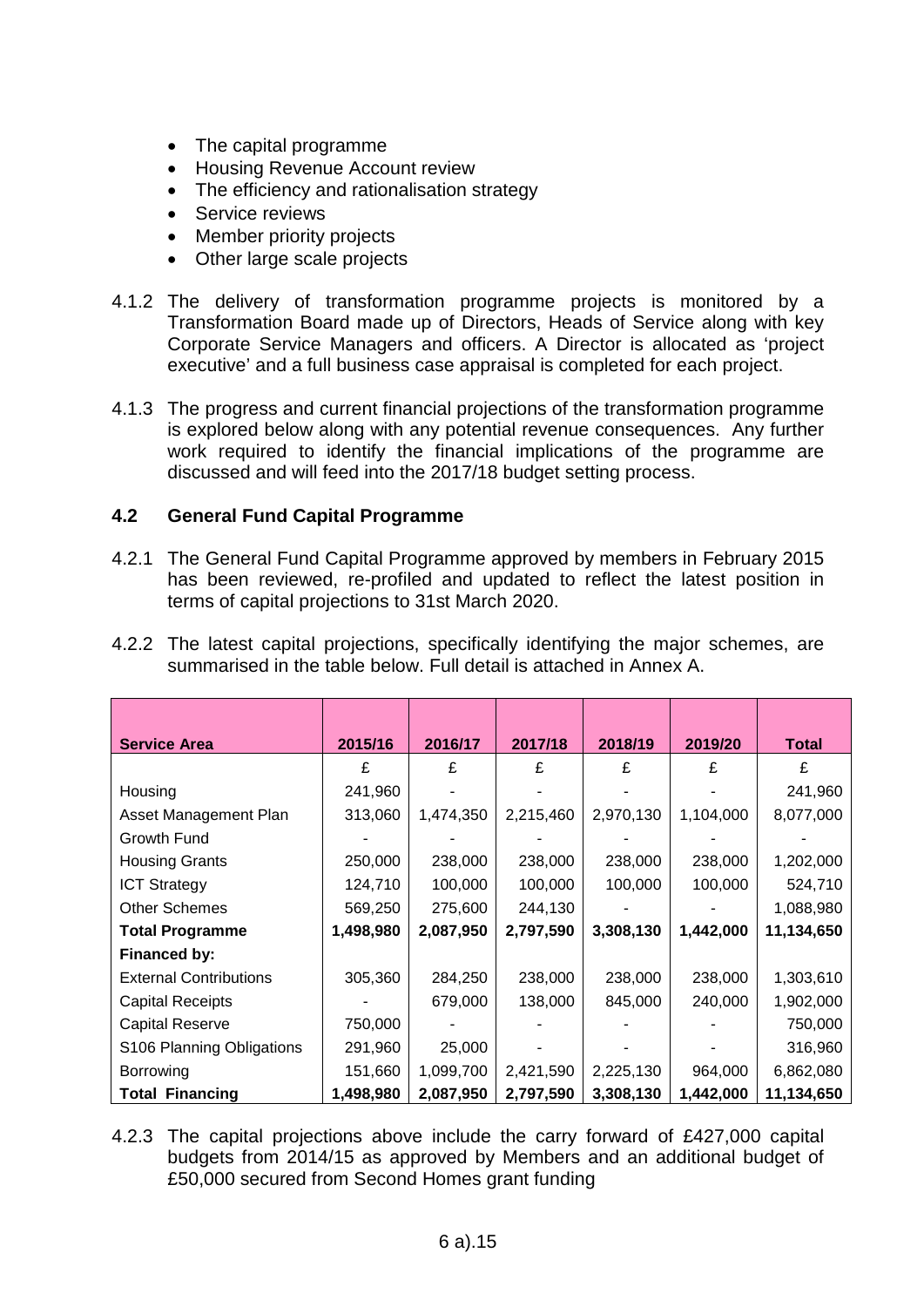# **Housing Revenue Account Capital Programme**

|                                   | 2015/16   | 2016/17    | 2017/18   | 2018/19   | 2019/20   | <b>Total</b> |
|-----------------------------------|-----------|------------|-----------|-----------|-----------|--------------|
|                                   | £         | £          | £         | £         | £         | £            |
| <b>Planned Maintenance</b>        | 2,967,180 | 3,121,000  | 3,220,000 | 3,220,000 | 3,220,000 | 15,748,180   |
| <b>Responsive Works</b>           | 815,750   | 1,340,000  | 1,290,000 | 1,290,000 | 1,290,000 | 6,025,750    |
| Aids & Adaptations                | 319,230   | 380,000    | 300,000   | 300,000   | 300,000   | 1,599,230    |
| <b>Environmental Improvements</b> | 150,000   |            |           |           |           | 150,000      |
| New Build Projects                |           | 194,000    | 142,000   | 287,410   | 200,000   | 823,410      |
| <b>Commissioning Costs</b>        | 155,000   | 155,000    | 155,000   | 155,000   | 155,000   | 775,000      |
| <b>Efficiency Programme</b>       |           | (504, 430) |           |           |           | (504, 430)   |
| <b>Total Programme</b>            | 4,407,160 | 4,685,570  | 5,107,000 | 5,252,410 | 5,165,000 | 24,617,140   |
|                                   |           |            |           |           |           |              |
| <b>HRA Contribution</b>           | 2,218,850 | 2,246,570  | 3,144,000 | 3,212,000 | 3,218,000 | 14,039,420   |
| Major Repairs Reserve             | 1,421,000 | 1,432,000  | 1,432,000 | 1,432,000 | 1,432,000 | 7,149,000    |
| <b>Capital Receipts</b>           | 30,000    | 509,000    | 531,000   | 608,410   | 515,000   | 2,193,410    |
| <b>Capital Investment Fund</b>    | 737,310   | 498,000    |           |           |           | 1,235,310    |
| <b>Total Financing</b>            | 4,407,160 | 4,685,570  | 5,107,000 | 5,252,410 | 5,165,000 | 24,617,140   |
|                                   |           |            |           |           |           |              |

4.2.4 This includes schemes to build and maintain the Authority's social housing stock.

4.2.5 The capital projections above include the carry forward of £380,310 capital budgets from 2014/15. There is also a £504,430 efficiency target included to reduce overall capital expenditure in order to remove the 2016/17 deficit (see section 4.4)

# **Asset Management Plan (AMP)**

- 4.2.6 A stock condition survey is currently underway on the Council's General Fund property assets. This will then inform the works required over the medium term to maintain the condition of the assets. In addition, the other direct costs of operating the assets and income generated will be assessed to enable informed decisions to be made in respect of the future usage of the assets. This will also be based on the future accommodation requirements of the Council and opportunities for shared facilities with external partners.
- 4.2.7 There are three significant schemes included within the plan. Investing in these buildings in the appropriate way is critical to balancing the Council's budget in the medium term. These schemes are as follows:
	- Buxton Town Hall
	- Glossop Halls
	- Pavilion Gardens
- 4.2.8 A further £760,000 has been added to the Pavilion Gardens capital programme in 2016/17 to cover the estimated cost of the business critical works required in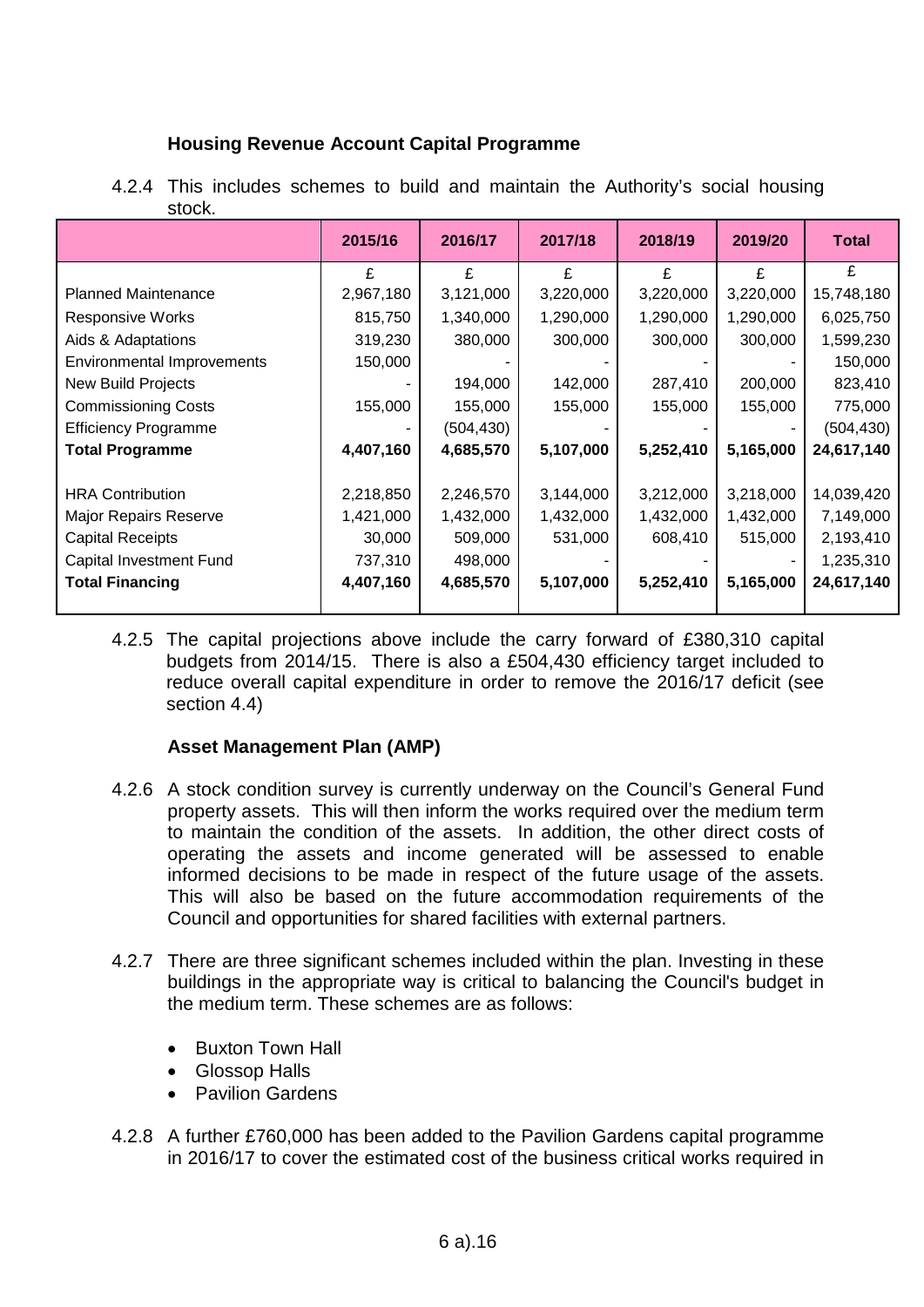the Octagon and surrounding areas. The saving requirement to cover the cost of capital is detailed in section 4.4.

- 4.2.9 The capital programme costs of the AMP are based on up-to-date cost projections, with a revision based on progress in the current year; £673,310 has been rolled into 2016/17. The programme has been further revised with information available from the initial findings of the condition survey. An updated AMP will be presented during the course of 2016, which will feed into the 2017/18 – 2019/20 MTFP incorporating the final results of the stock condition appraisal.
- 4.2.10 An important part of the asset management planning process is to ensure a clear strategy for surplus and non-operational assets. The current policy is designed to complement the AMP of only holding assets that meet the Council's objectives economic or investment; generate capital receipts from sale of surplus or underused properties; reduce liabilities; unlock the benefits of regeneration; enable the Local Development Plan policies to be realised.
- 4.2.11 Potential revenue implications of the asset management plan include reduced annual maintenance and utility costs due to fewer and / or more efficient buildings and income receipts from shared accommodation partners. £385,000 in general fund revenue savings has been highlighted as a result of the asset management plan within the current Efficiency & Rationalisation Plan.
- 4.2.12 In regard to the Housing Revenue Account, a review is to be undertaken of the Council's current housing stock condition information, processes and systems, to identify a forward plan to ensure stock information is fit for purpose (see section 4.3). Stock condition requirements will then be considered in line with the affordability of the HRA Business Plan. The results of the stock condition surveys are expected to emerge during 2016, which will then feed into the 2017/18-2019/20 MTFP. The HRA capital programme proposed within this update is based on existing stock condition information.
- 4.2.13 The new build capital budget has been reduced. Under right-to-buy (RTB) arrangements, receipts can be used to fund 30% of any new build programme, consequently the Council has to fund the remaining 70%. Otherwise the receipts are repayable to Government with interest. The Council has taken a decision to transfer RTB funds to third party providers in the medium-term to fund the provision of new housing in the Borough, removing the requirement for the Council to fund the remaining 70%.

## **Buxton Crescent**

4.2.14 The Buxton Crescent Hotel and Thermal Spa has progressed substantially in the last 12 months. Negotiations are nearing completion with the developer's preferred contractor for the main works, which are currently programmed to start in Spring 2016 for a 2018 completion date. In the meantime, a smaller contract is due to start at the end of this month to refurbish the Pump Room so that it can open as a temporary visitor information point during the main contract prior to its eventual use as the main hub of the visitor centre.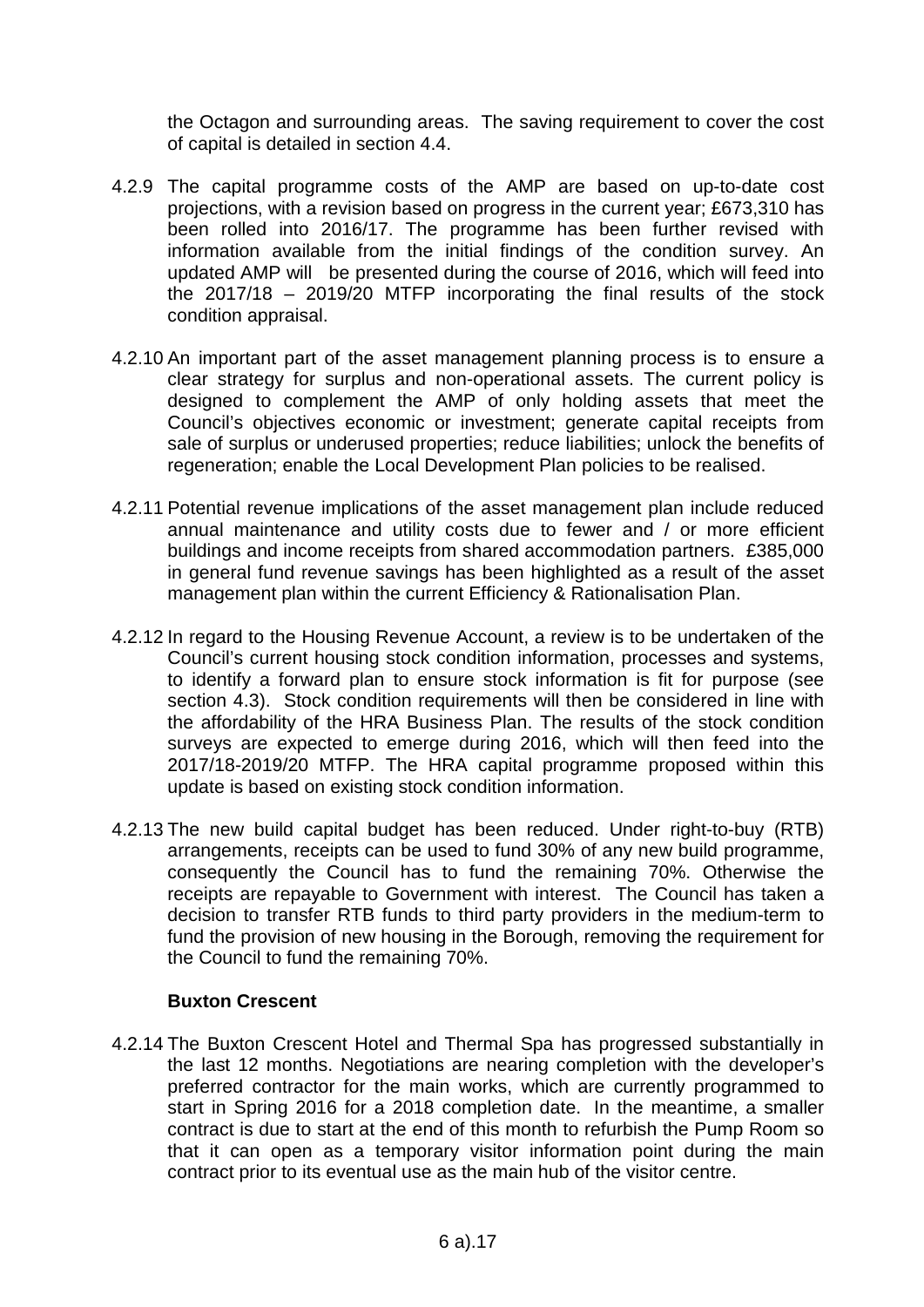4.2.15 Funding arrangements are now in place for the project to go ahead on this basis. It is, however, still necessary to identify the potential financial risks to the Council if the project did not proceed to start for any reason or, having started, failed to complete. The corresponding financial risks relate to mothballing costs and ongoing maintenance requirements of the building over a 5-year period (the estimated time to end the current project, procure a new partner, design and develop to the point of starting on site). Estimated costs are shown below:

| <b>Costs</b>                                       | <b>HPBC Liability</b><br>Cost over 5<br>years |
|----------------------------------------------------|-----------------------------------------------|
|                                                    | £                                             |
| Mothballing costs (security, insurance, utilities) | 257,500                                       |
| Work to the Nestle pipe*                           | 200,000                                       |
| Maintenance Costs                                  | 1,600,000                                     |
| <b>TOTAL</b>                                       | 2,057,500                                     |

*\*Work to Nestle pipe, as part of phase one. The water pipe from the natural baths running to George Street is suspended on steel girders. This is a temporary measure pending phase 2 construction works. If the project was cancelled an immediate measure would be to relay the water pipe underground*

- 4.2.16 The above costs are not included in the MTFP at this stage, but flagged as a risk. However further capital budget provision of £515,000 has been added to the programme to ensure that the project progresses:
	- £375,000 in relation to the prolonged pre construction phase, additional costs have and will be incurred in terms of professional fees; project management, hydro-geological and solicitors.
	- £140,000 increase in the Council's contribution to construction costs

## **Housing Grants**

- 4.2.17 The Borough Council is the duty holder under the Housing Grants, Construction and Regeneration Act 1996 for the mandatory Disabled Facilities Grant and this status remains despite changes to funding arrangements. All eligible applicants are entitled to receive mandatory funding for certain major adaptations to their properties. The funding for these adaptations has previously been given directly to the Council but from 2015/16, the funding was incorporated into the Better Care Fund and paid to the County Council.
- 4.2.18 The Better Care Fund is a single pooled fund for all health and social care provision and covers the whole range of services including public health, social care services and clinical commissioning groups. The 2015/16 provision for Disabled Facilities Grants was ring-fenced within the Better Care Fund, and has been received from the county council. It is not clear however what the level of funding or the payment mechanism might be for future years, and what outcome performance measures might be introduced. There is a risk that High Peak will need to increase its level of funding - further updates will be provided as this becomes clear.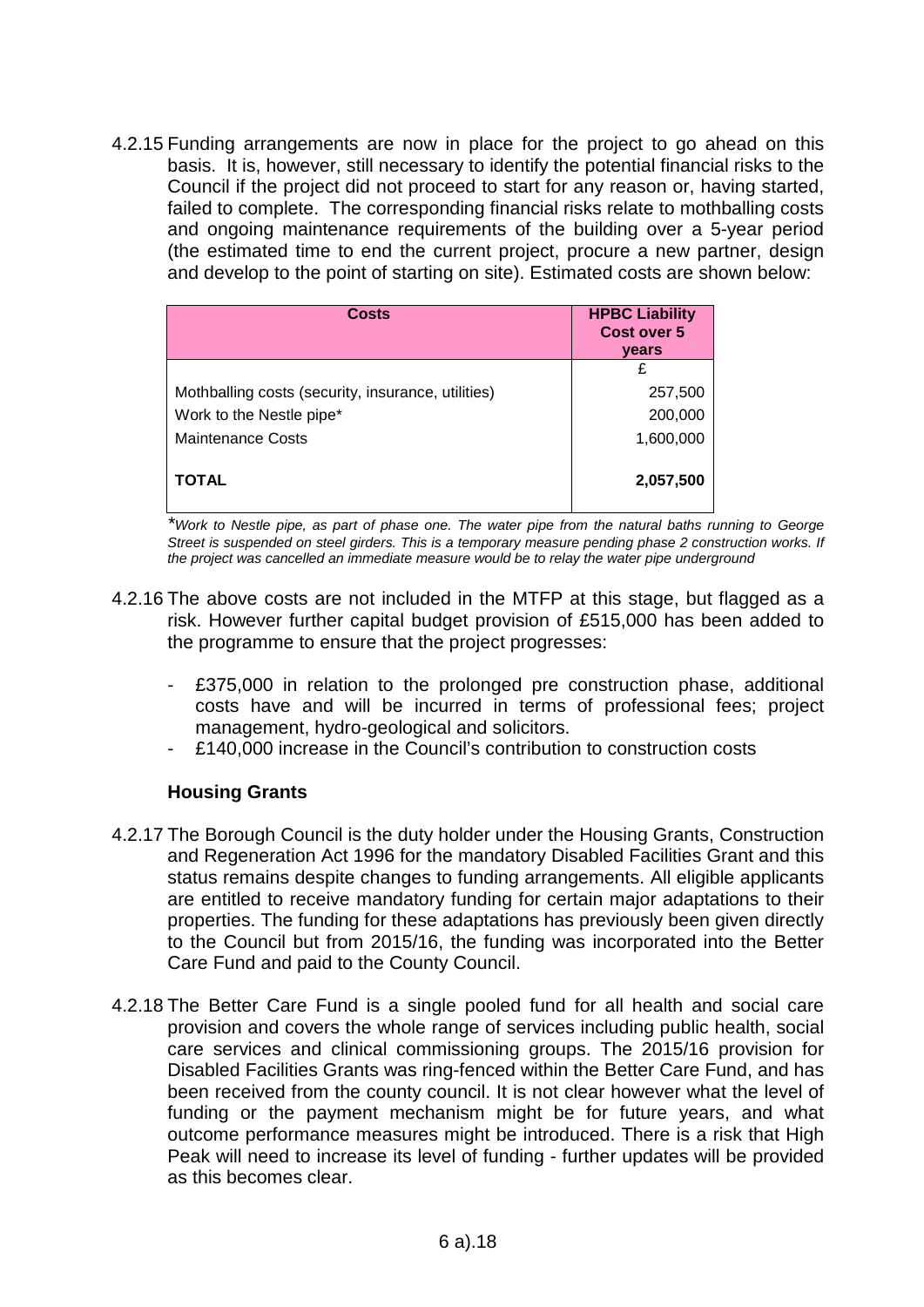# **ICT Strategy**

- 4.2.19 The framework for a new 3 year ICT Strategy was established in 2014/15. The key drivers of which are to support delivery of the Efficiency and Rationalisation Plan (£100,000 revenue saving targeted), provide the infrastructure to support joint working, support new ways of working and improve access to services for our customers.
- 4.2.20 Implememation of the Strategy has commenced, involving discussions with service areas to ascertain requirements and with a view to finding an Alliance wide solution in regard to IT provision. The aim of which is to reduce the number of applications and software and consequently pressure on server space. An additional £194,000 has been added to the ICT capital programme overall to account for an additional two years expenditure. It has also been reprofiled to provide an allocation of £100,000 per year at this stage; however, the profiling of expenditure may require revision dependent on prioritisation of each ICT project as the strategy progresses.
- 4.2.21 Capital investment is required to establish the infrastructure required to meet the key drivers. This in turn will identify the revenue consequences of capital purchases – increased costs including maintenance, updates and annual licence purchases, offset by savings resulting from better usage and consolidation of the Council's suite of systems.

## **Funding the Capital Programme**

- 4.2.22 The capital programme can be funded from a number of options which include external grants and contributions from third parties, comprising of Government and lottery funding streams; capital receipts from asset sales as part of the asset management plan and sale of council dwellings; earmarked revenue reserves and a planned annual contribution from the Housing Revenue Account to finance construction of and improvements to council dwellings.
- 4.2.23 Borrowing is undertaken to fund the shortfall after the other capital resources have been used. The current programme includes estimates of external funding of £1.303m towards General Fund projects; capital receipts of £4.095m (£1.902m General Fund + £2.193m HRA); General Fund Revenue Reserves of £0.75m and £4.377m of Housing Revenue Reserves are forecast to be applied in full in 2015/16 and a further £18.046m of Housing Revenue Reserves over the following four years (subject to review – see 4.3). Borrowing is the main funding option for the General Fund programme at £6.862m. The Treasury Management Strategy then considers whether this is funded externally or internally - both options have a consequence on revenue either through reduced investment income or increased external interest liability as highlighted in the table below.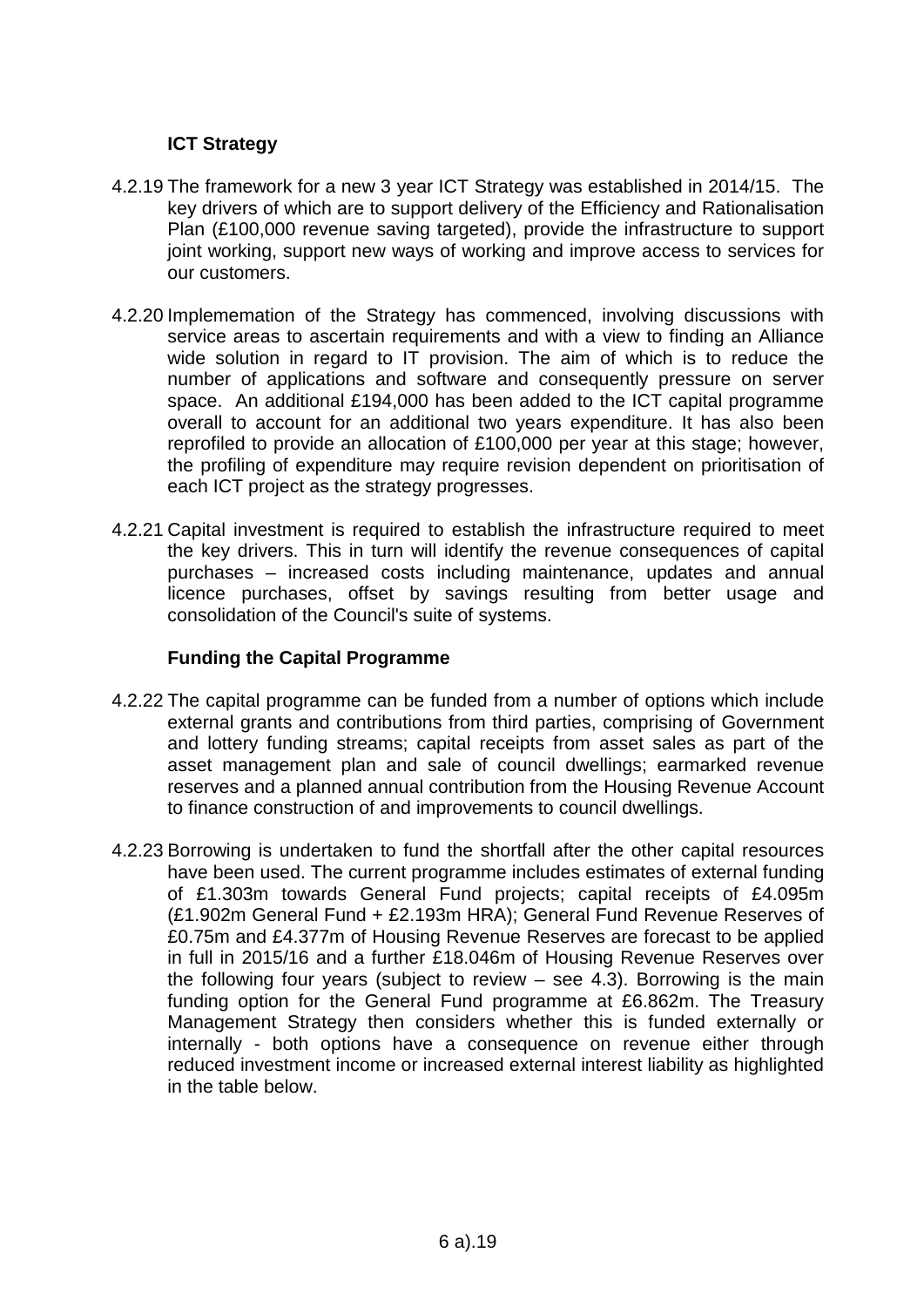4.2.24 There remains a balance of £100,000 within the general fund earmarked reserve established specifically to fund capital projects. It is proposed to use this fund where an options appraisal on the acquisition of vehicles, plant and equipment has been carried out and suggests that the most financially viable option is to outright purchase. Similarly, an increase in the contribution to capital is proposed where it is best value to do so for the HRA.

*Revenue Consequences of the Capital Programme*

4.2.25 The capital investment proposals above will result in estimated revenue consequences as follows:

| <b>Revenue Consequences</b>    | 2016/17    | 2017/18  | 2018/19   | 2019/20 |
|--------------------------------|------------|----------|-----------|---------|
|                                | £          | £        | £         | £       |
| <b>Borrowing Costs</b>         | 3,030      | 42,960   | 33,900    | 31,150  |
| Other (Income)/Expenditure*    |            | (28,000) |           |         |
| <b>General Fund</b>            | 3,030      | 14,960   | 33,900    | 31,150  |
| HRA contribution to Capital    | (494, 430) | 399,430  | 68,000    | 6,000   |
| <b>Borrowing Costs</b>         | 19,400     | (31,660) | (118,660) |         |
| <b>Housing Revenue Account</b> | (475,030)  | 367,770  | (50, 660) | 6,000   |
| <b>Total</b>                   | (472,000)  | 382,730  | (16, 760) | 37,150  |

*\*£28,000 cost of capital relating to Pavilion Gardens additional cost of Octagon works, to be offset by efficiency target (see section 4.4)*

# **4.3 Housing Revenue Account review**

## *The Reforms*

- 4.3.1 The Government announced in July 2015 far reaching legislative and financial changes for the social housing sector, which will have significant implications for High Peak Borough Council and in particular a negative impact on the Housing Revenue Account
- 4.3.2 The July 2015 Budget announcement included:
	- Social housing rents to reduce by 1% per annum from April 2016 for 4 years.
	- Included a provision for high-income (£30k household income) tenants to be charged a market or near market rent ('Pay to Stay') with the additional rent raised by local authorities to be returned to the Treasury.
	- A review of lifetime tenancies in social housing to limit their use and ensure tenancies match household needs and make better use of the stock.
	- Announcements were also made on the on-going welfare reforms, including:
		- Roll out of universal credit, payments to claimants rather than to landlord
		- 18-21 year olds will no longer automatically entitled to Housing Benefit
		- Benefit cap for working age families reduced to £20,000
		- Continuation of the spare room subsidy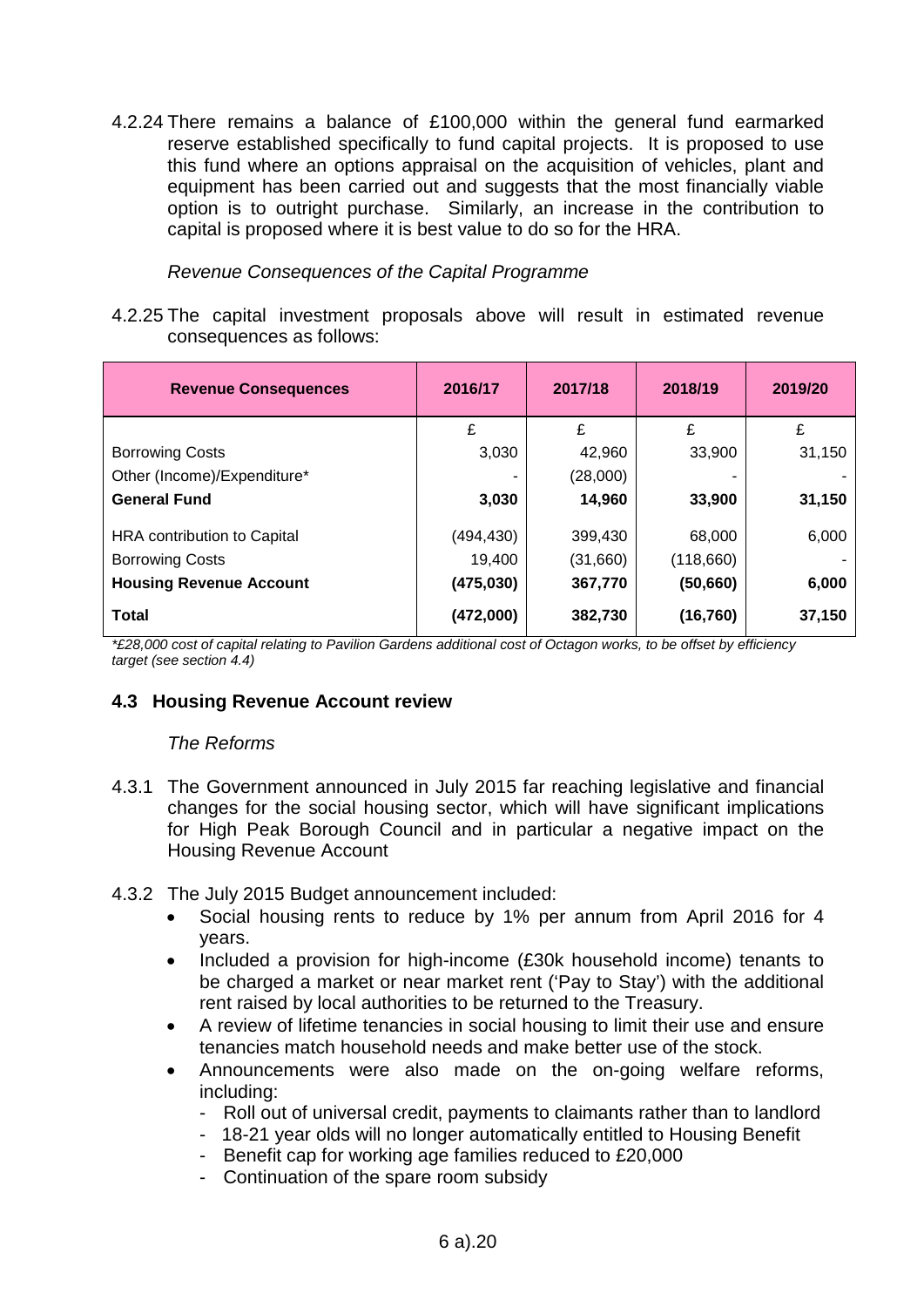4.3.3 In October, the Government outlined within the Housing Bill that local authorities will have to make a fixed payment to government each year, based on an estimate for the income from selling high-value vacant homes. The bill requires Councils to consider selling all high-value property as it becomes vacant. There is no definition of high value at this stage, the Bill proposes that this will be done by ministers through regulation and for which it says could vary for different areas.

### *Impact on the HRA Income Streams*

- 4.3.4 The reductions in rental income have a significant impact on High Peak Borough Council's Housing Revenue Account (HRA) and the resources available to deliver services, property and property improvements and development plans.
- 4.3.5 The rent that is currently charged to tenants is based on existing guidance for social housing providers which uses the formula of Consumer Price Index (CPI) plus 1% per year for the 10 years from April 1st 2015.
- 4.3.6 Under HRA self-financing, Councils were allocated a level of debt and were expected to prepare 30 year business plans to model the financial viability of their service improvements and property investment plans and ensure that debt interest payments were affordable.
- 4.3.7 HPBC's 30 year business plan was updated last year with the CPI plus 1% rent setting assumption (3% per annum was used in the forecasts). This model demonstrated that the funding was available to continue to maintain the decent homes standard of the stock, make improvements to properties, continue to deliver excellent housing services, and still have the capacity to invest in a limited amount of building of new council houses.
- 4.3.8 The announced reduction in rents by 1% per year for four years has a significant impact on the HRA model. The reduction in effect results in a 4% per annum reduction in rents in each of the next four financial years. By the end of the 2019/20 financial year (the last year of the 1% reduction), there would be a decrease in funds available in the HRA of £2.4 million.
- 4.3.9 The other housing reforms will also have a financial impact. This impact is not as easily quantifiable but will be challenging on the back of the rent reductions described above.

#### *Impact on Development Plans*

- 4.3.10 The current HRA provided for:
	- An annual Repairs & Maintenance budget of £3 million; and
	- An annual capital programme of £5 million the majority of which is in effect financed directly from revenue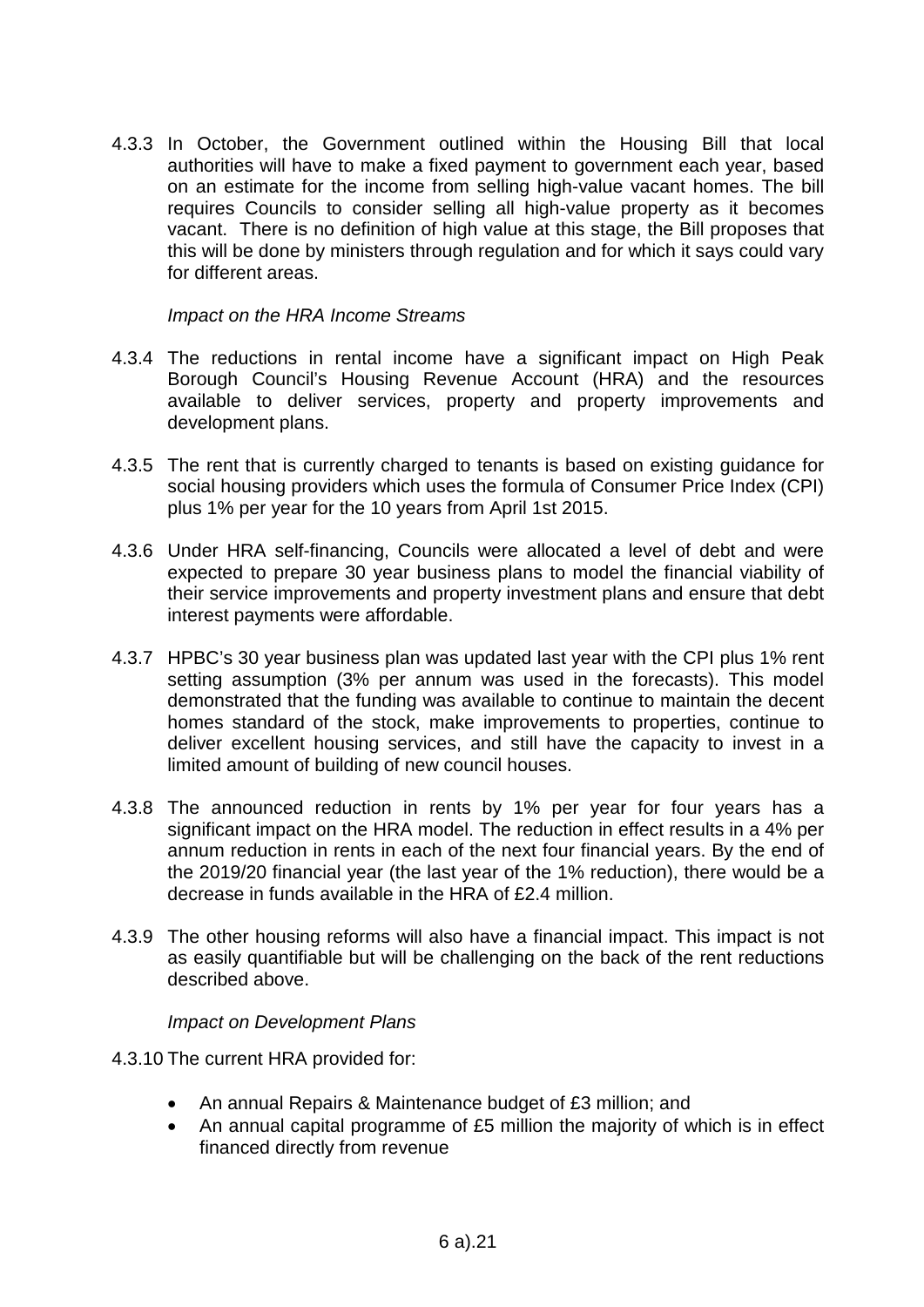- 4.3.11 The 30-year HRA business plan is based upon capital expenditure that is derived from the existing stock condition information.
- 4.3.12 The business plan includes the new borrowing needed to facilitate the new build and capital programme, within a debt cap of £68.2 million (enforced by Government). Provision is also made to repay outstanding debt at £1.2 million per annum.
- 4.3.13 The financial implications of the recent reforms result in the need to fundamentally review all of the current assumptions. The current annual repairs and capital programme budget are not sustainable going forward as this level of expenditure would create an annual deficit, requiring reserves to be applied and in time creating a borrowing requirement which would exceed the debt cap. In addition there will be no headroom available for the development of new stock.

#### *Further Development of the HRA Business Plan*

- 4.3.14 The introduction of Housing Revenue Account (HRA) self-financing means that it is vital that local authorities have effective governance and financial management frameworks in place. In order to support local authorities in assessing and developing these frameworks, the Chartered Institute of Public Finance Accountancy and Chartered Istitute of Housing have worked together to produce a voluntary code of practice for the sector. The principles and provisions of this voluntary code are intended to:
	- Assist housing authorities in ensuring effective governance, finance and business planning;
	- Provide transparency to tenants, members and officers on how the housing business is being managed. The code will give tenants and members a framework against which to hold the authority to account;
	- Allow housing authorities to assess where they may need further support and assistance.
- 4.3.15 It has been agreed to perform a self-assessment against the Code, the outcome of which will provide the agenda for the development of the HRA.
- 4.3.16 A series of sub-committees (made up of Members from Housing and Corporate Select Committees) will review proposals for the devlopment of the HRA Business Plan, and make recommendations to Executive in order that the it can be developed in line with the outcomes of the voluntary code.
- 4.3.17 Given the significance of the financial position there will need to be an early focus on areas where reductions in financial provisions in the HRA can be made in order to ensure that the longer term financial position can be brought into balance.
- 4.3.18 The areas for immediate focus therefore should be:
	- Repairs / Capital Programme
		- Stock condition
		- Commissioning / procurement specification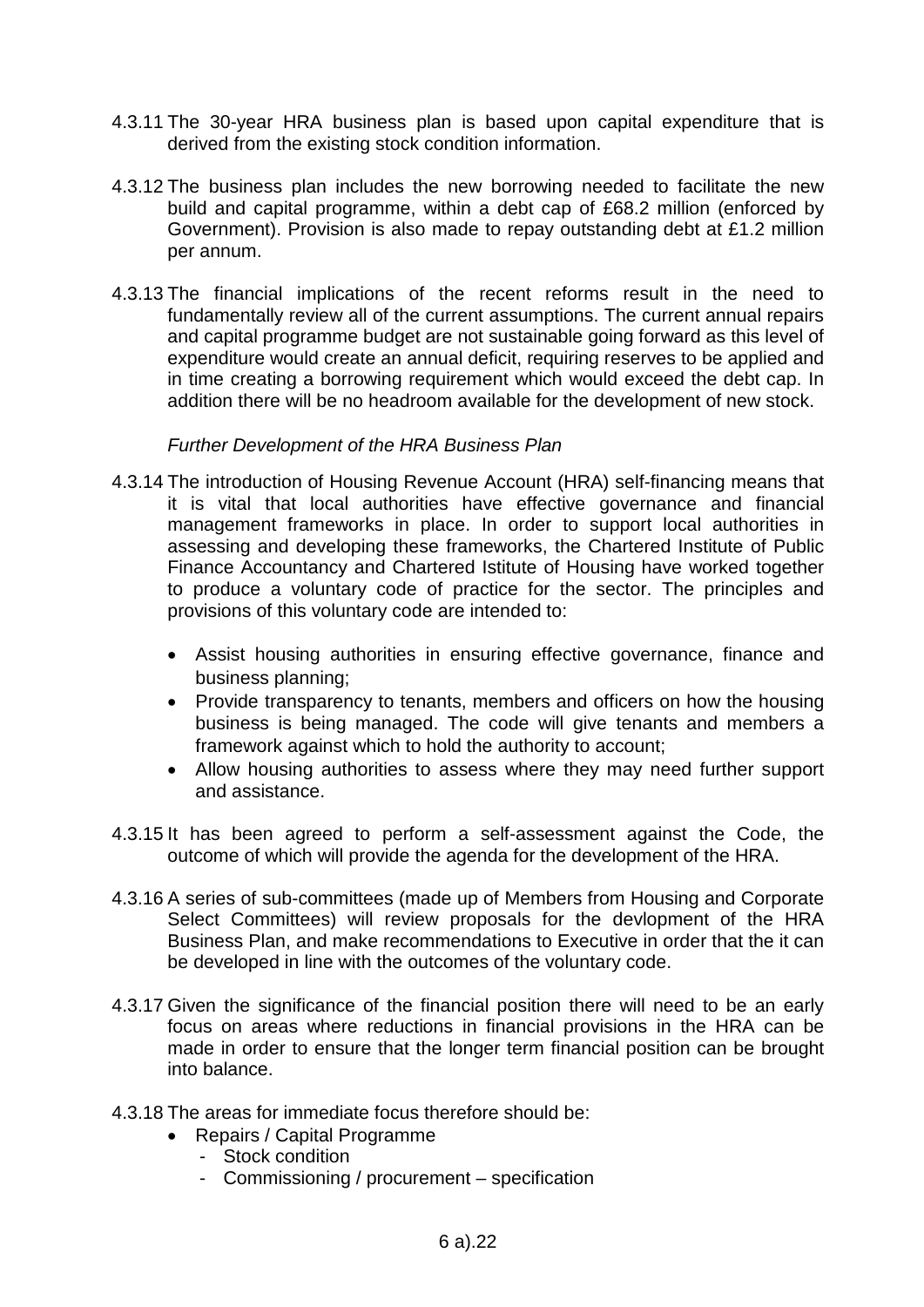- Areas of activity not directly related to tenancy management
- Integration with wider Council services
- Support costs and overheads
- Asset management and net present value
- Potential partial transfer low performing stock
- Self-financing determination accounting entries depreciation, voluntary debt, repayment etc.
- 4.3.19 For the purposes of this version of the MTFP, the new build programme has been reduced, assuming the utilisation of thrid parties to spend thte one-for-one right to buy receipts, consequently the Council is no longer to provide the remaining 70% funding for new build properites.
- 4.3.20 To balance the 2016/17 HRA budget, a savings target of £504,430 has been included, with the application against budget to be reviewed by April 2016.

# **4.4 Efficiency & Rationalisation Programme**

4.4.1 The current Efficiency and Rationalisation Strategy was approved by Members in April 2014, which identified a programme of £2.8million in savings to be made over the period  $2014/15 - 2016/17$ , of which £300,000 relates to the HRA. The profile of the financial savings proposed in the Strategy are summarised below (see ANNEX B for more detailed plan). The below table illustrates progress to date and re-profiles the outstanding target efficiencies where required.

| <b>Efficiency Strategy</b>                                                                    | 2014/15            | 2015/16           | 2016/17   | 2017/18 | 2018/19 | 2019/20        | <b>TOTAL</b>                   |
|-----------------------------------------------------------------------------------------------|--------------------|-------------------|-----------|---------|---------|----------------|--------------------------------|
|                                                                                               | £                  | £                 | £         | £       | £       | £              | £                              |
| <b>ORIGINAL PROGRAMME:</b>                                                                    | 1,078,560          | 1,061,530         | 659,910   |         |         |                | 2,800,000                      |
| Enhancing Income & Improving Trading                                                          | 93,560             | 141,530           | 120,910   |         |         |                | 356,000                        |
| <b>Extending Shared Services</b>                                                              | 25,000             | 50,000            | 50,000    |         |         |                | 125,000                        |
| Corporate Efficiency Projects                                                                 | 510,000            | 540,000           | 334,000   |         |         | $\blacksquare$ | 1,384,000                      |
| Service Reviews                                                                               | 150,000            | 230,000           | 105,000   |         |         |                | 485,000                        |
| Innovation & Growth                                                                           | 50,000             | 50,000            | 50,000    |         |         |                | 150,000                        |
| <b>General Fund Efficiency Plan</b>                                                           | 828,560            | 1,011,530         | 659,910   |         |         | $\blacksquare$ | 2,500,000                      |
| <b>HRA Efficiency Plan</b>                                                                    | 250,000            | 50,000            |           |         |         |                | 300,000                        |
| Total                                                                                         | 1,078,560          | 1,061,530         | 659,910   |         |         |                | 2,800,000                      |
| <b>REPROFILED PROGRAMME:</b><br>Existing Programme - General Fund<br>Existing Programme - HRA | 482,980<br>250,000 | 696,050<br>50,000 | 1,320,970 |         |         |                | 2,500,000<br>300,000           |
| New - General Fund (Pavilion Gardens)<br>New - HRA<br>Shortfall - General Fund                |                    |                   | 504,430   | *28,000 | 875,230 | 406,450        | 28,000<br>504,430<br>1,281,680 |
| Total                                                                                         | 732,980            | 746,050           | 1,825,400 | 28,000  | 875,230 | 406,450        | 4,614,110                      |

*\*saving of £28,000 assumed from Pavilion Gardens to offset additional cost of capital as a result of increased expenditure on the Octagon works.*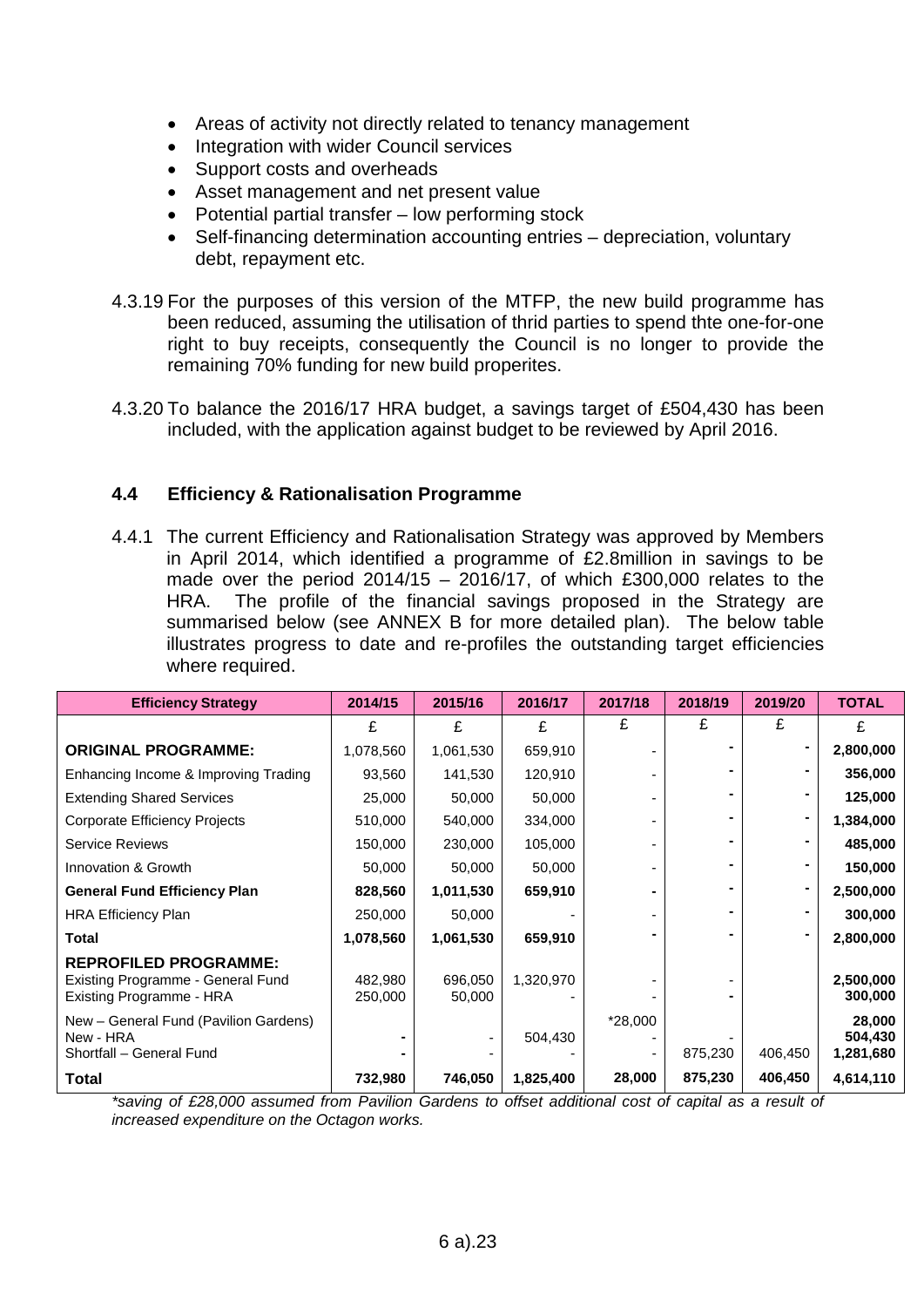- 4.4.1 The Council is, at this stage, on course to realise £746,050 of the 2015/16 efficiency target, with the remaining £661,060 unachieved in 2014/15 and 2015/16 to be carried forward to 2016/17. The shortfall in 2015/16 is primarily as a consequence of the short-term and one-off costs of the implementation of the service review process. The shortfall is to be met by utilisation of the earmarked reserve set up specifically for this purpose in 2015/16 and in year underspends/surplus funding.
- 4.4.2 In addition to the existing efficiency programme, in order to balance the budget in 2018/19 and 2019/20 the latest projections show a shortfall of some £1,281,680 by the end of 2019/20.
- 4.4.3 The requirement for efficiency savings will potentially be offset from the new localised Business Rates retention system (see paragraph 6.2). However there is uncertainly around what impact this will have on the Council at present.
- 4.4.4 In order to make up any remaining shortfall, there are also potential savings that will generate from the significant projects taking place over the life of the MTFP relating to Channel Shift, and the procurement and review of the current provision of Waste Collection, Leisure Centre Management and Facilities Management (see paragraph 4.6)
- 4.4.5 Updates will be provided as the position becomes clearer. There is also a risk that the efficiency requirement may increase dependent on the outcome of the New Homes Bonus consultation (see paragraph 6.4).
- 4.4.6 An additional £504,430 has also been added to the HRA efficiency programme in order to remove the forecast deficit position in 2016/17. For the purposes of the budget, it has been allocated to reduce capital expenditure. A review of where this saving will realised from will be undertaken by April 2016.
- 4.4.7 In establishing the current Efficiency & Rationalisation Plan, importance was placed on ensuring the programme of savings was well focussed and recognised the capacity constraints on the organisation following the departure of a significant number of staff under voluntary redundancy. Therefore, external challenge work was commissioned to assist in identifying areas which have the greatest potential for further savings.
- 4.4.8 A number of principles were developed in order to ensure that the plans are focussed in the right areas and are deliverable. These are:
	- Service reviews will be completed on a structured basis during 2014
	- Individual service structures will be properly combined across the Strategic Alliance
	- There will be continued protection of front-line services
	- Non-priorities will be identified in discretionary services and targeted for savings if possible
	- Mandatory services will be developed to ensure that they are efficient when compared with the best local authorities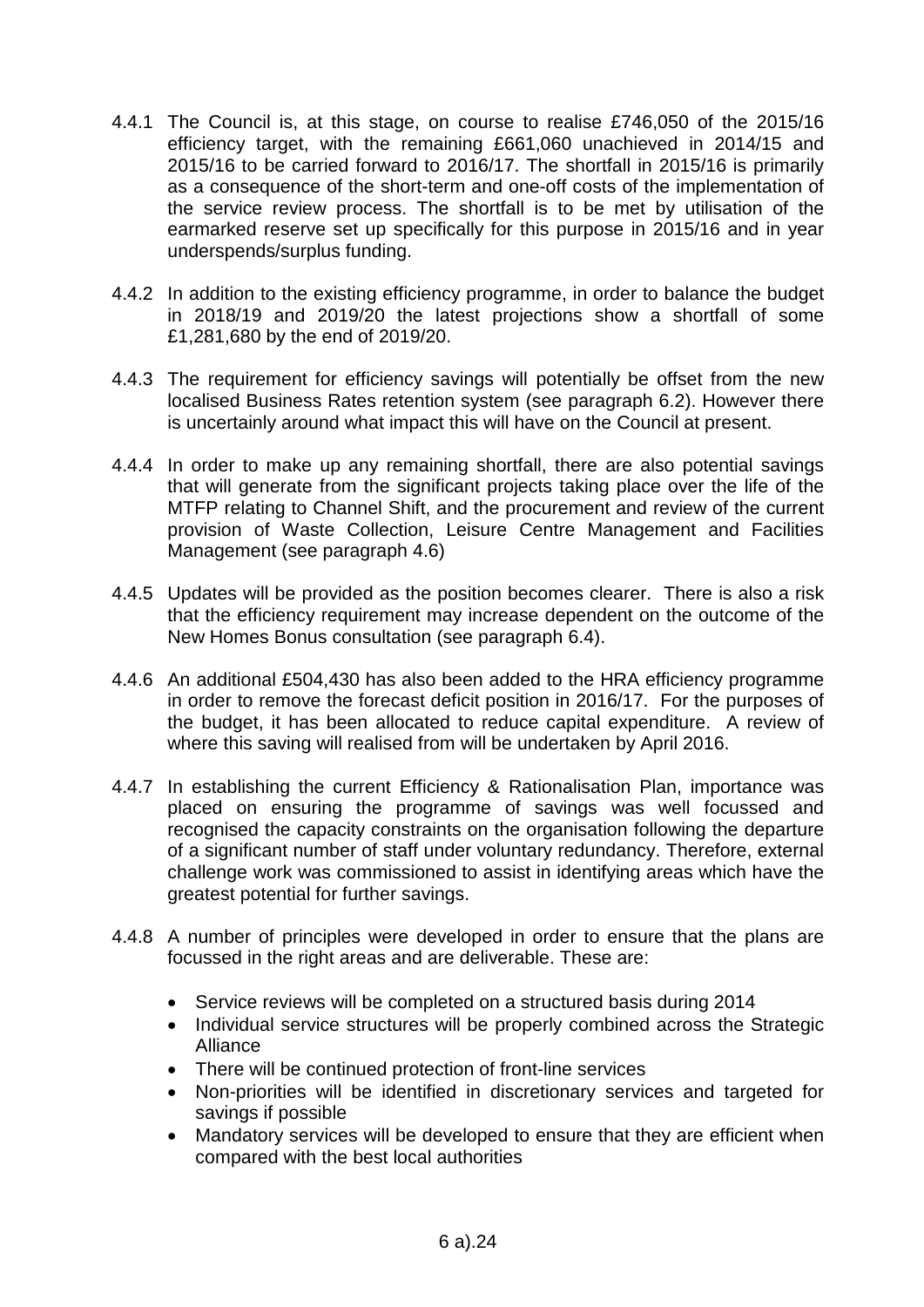- Transactional services to be delivered around the needs of customers and development of "channel shift"
- There will be strong focus on corporate efficiencies e.g. procurement, asset management to minimise the impact on staffing levels
- 4.4.9 After taking into account these principles a framework was developed to inform the finalisation of the Efficiency and Rationalisation Strategy. The programme is focussed upon five areas:

#### *Enhancing Income and Improving Trading*

Focussed upon increasing the income generated from Council Services including, by identifying and generating new income streams, improving the effectiveness of services that compete with other service providers, and improving the yield from fees and charges through increased activity.

#### *Extending Shared Services*

Looking at new partners such as Derbyshire County Council, Peak National Park and other neighbouring Councils

#### *Corporate Efficiency Projects*

Targeting savings that do not directly impact on front line service provision including; implementation of the procurement strategy, further development of the Asset Management Plan, a review of administrative support, agreement of a longer term approach to workforce pay and benefits, a comprehensive review of the ICT strategy, finalisation of the current management review, more cost effective arrangements around utilisation of the third sector and development of alternative service delivery models.

#### *Service Reviews*

Structured and comprehensive review of all of the Council's services – removing service silos in order to realise savings from new approaches to delivery including exploiting channel shift, combining similar functions such as enforcement, and taking a joined up approach to corporate support services. An update with regard to the progress of service reviews and revenue implications is included in the next section.

#### *Innovation and Growth*

Creation of a Development Fund on an "invest to save" basis

#### *Housing Revenue Account*

Saving from the integration of the housing management function

4.4.6 An on-going exercise reviewing the revenue underspends of recent years is underway. This review identifies areas, which have consistently under spent against the base budget, with a view to removing the excess provision. So far a total of £175,000 has been made in budget adjustments in support of the Efficiency & Rationalisation Strategy.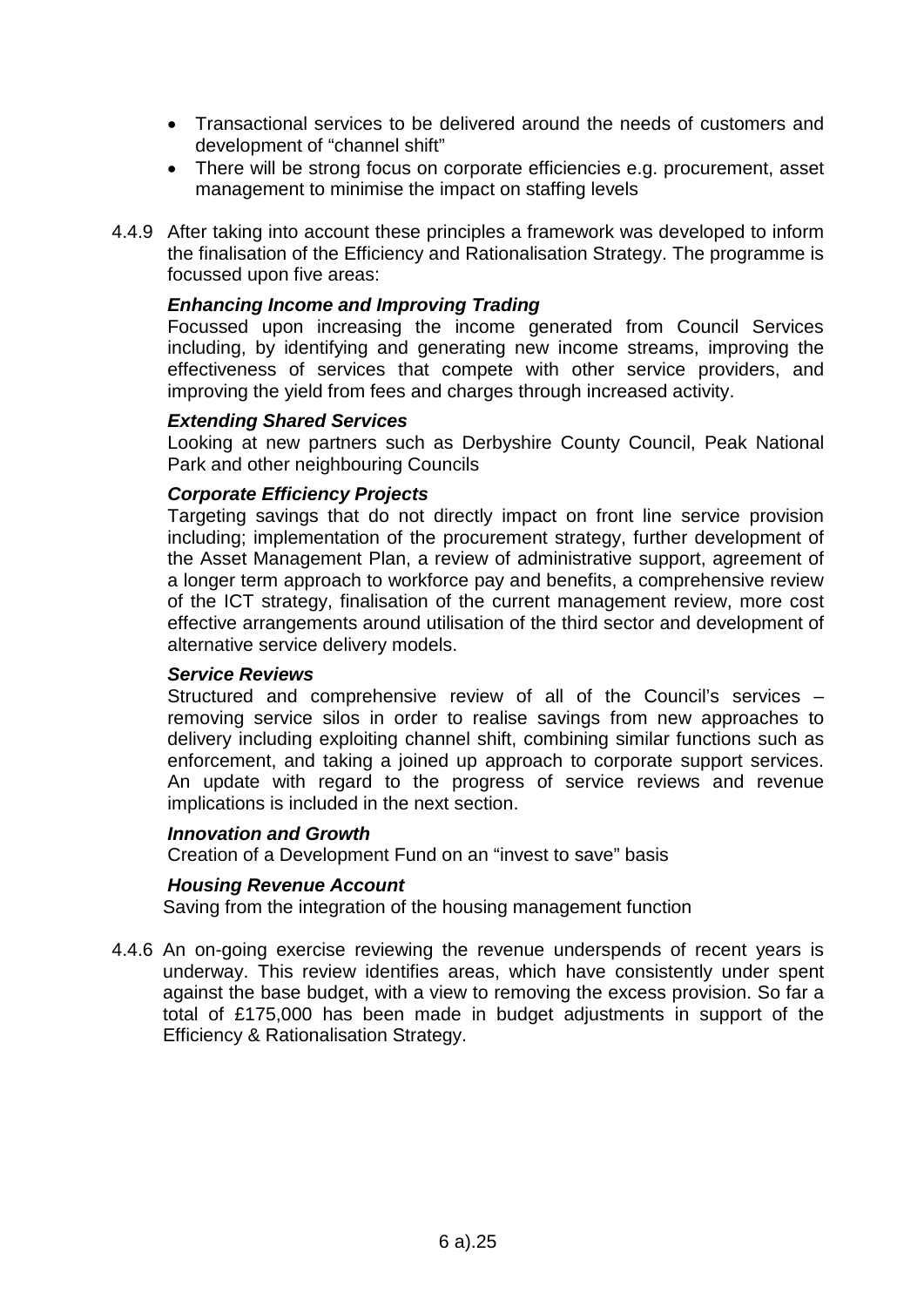# **4.5 Service Reviews**

- 4.5.1 In agreeing the Efficiency Strategy, members approved the principle of conducting a programme of service reviews. These reviews will ensure that the services provided by the Council can be operated with a reduced level of financial resources.
- 4.5.2 The programme began during 2014/15, when all staff members were given the opportunity to put forward their ideas on service improvement and efficiencies via 'Hearts and Minds' sessions.
- 4.5.3 The service reviews progressed in line the SHAPE Review methodology and have now reached the implementation stage.
- 4.5.4 A report was presented to the Corporate Select Committee in September 2015, which summarised the service review outcomes, the financial and staffing implications that result from the proposals, and details of the implementation process.
- 4.5.5 The achievement of efficiency savings in respect of the service review process have been deferred as a result of the one off costs associated with implementation for example, the cost of redundancy, pay protection and temporary staff arrangements.

|                                | 2014/15 | 2015/16   | 2016/17    | 2017/18   | 2018/19   | <b>TOTAL</b> |
|--------------------------------|---------|-----------|------------|-----------|-----------|--------------|
|                                |         | £         | £          |           |           |              |
| <b>General Fund</b>            | 73,590  | 182,720   | (629, 340) | (51,250)  | (44, 200) | (468, 480)   |
| <b>Housing Revenue Account</b> | ٠       | (20, 400) | (146, 180) | ۰         |           | (221, 230)   |
| <b>TOTAL</b>                   | 73,590  | 162,320   | (775, 520) | (51, 250) | (44, 200) | (689, 710)   |

4.5.6 The current profile of savings is illustrated below:

4.5.7 This will be updated as service review implementation progresses and any further savings are identified.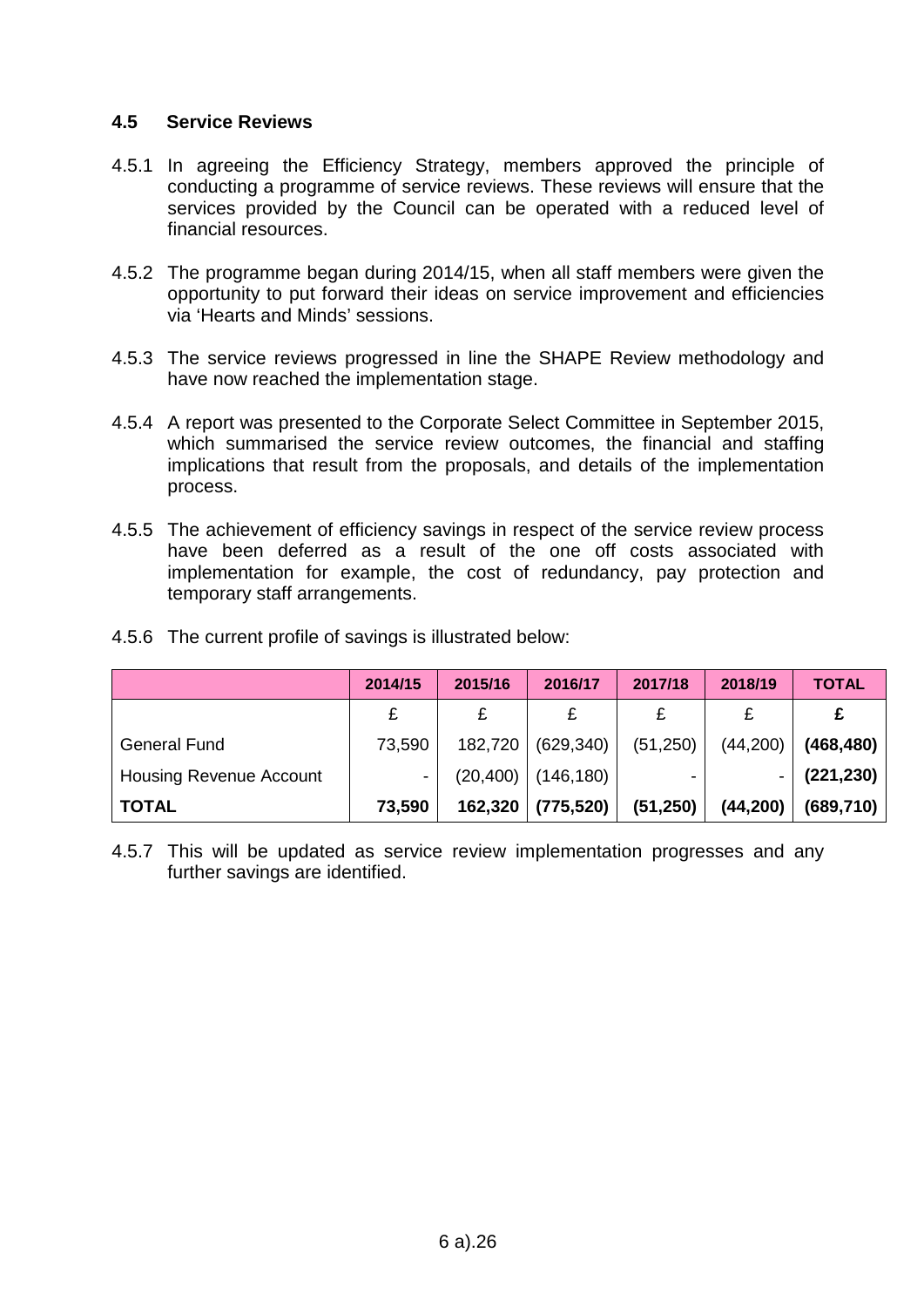# **4.6 Member Priority Projects**

4.6.1 During the development of the Corporate Plan a number of priority actions have been identified and prioritised by members. These are as follows:

|                                                                                                                 | <b>Financial Implications</b> |                    |                                       |                    |
|-----------------------------------------------------------------------------------------------------------------|-------------------------------|--------------------|---------------------------------------|--------------------|
| <b>Member Priority Projects</b>                                                                                 | (y/n)                         | Firm - in<br>plans | Costs<br>understood -<br>not in plans | Costs not<br>known |
| Leader                                                                                                          |                               |                    |                                       |                    |
| Adopt an approved Local Plan which will be kept under review                                                    | Y                             |                    |                                       |                    |
| Communicate more effectively with residents                                                                     | N                             |                    |                                       |                    |
| Review and improve our relationships with Strategic Partners                                                    | N                             |                    |                                       |                    |
| Work with our Combined Authority partners and the Local<br>Enterprise Partnership to bring funding to High Peak | Υ                             |                    |                                       |                    |
| Use our influence to secure better health and care services<br>through commissioners and from providers         | N                             |                    |                                       |                    |
| Parks, Leisure & Recycling                                                                                      |                               |                    |                                       |                    |
| Establish a developer open space contributions plan                                                             | Y                             |                    |                                       |                    |
| Work with local residents to improve our parks                                                                  | N                             |                    |                                       |                    |
| Take steps to reduce dog fouling and littering                                                                  | Y                             |                    |                                       |                    |
| <b>Finance &amp; Corporate Services</b>                                                                         |                               |                    |                                       |                    |
| Continually<br>review<br>and<br>implement<br>efficiency<br>an<br>and<br>rationalisation programme               | Y                             |                    |                                       |                    |
| Improve customer service                                                                                        | Y                             |                    |                                       |                    |
| Review car parking provision and extend resident concessionary<br>parking                                       | Y                             |                    |                                       |                    |
| <b>Tourism, Regeneration &amp; Licensing</b>                                                                    |                               |                    |                                       |                    |
| Review TIC and tourism service                                                                                  | Y                             |                    |                                       |                    |
| Together with partners work for the delivery of the Crescent<br>development                                     | Y                             |                    |                                       |                    |
| Support the development of the Woods Mill area, Glossop Halls<br>and Torr Vale Mill                             | Y                             |                    |                                       |                    |
| Create an "Open for Business" environment in High Peak                                                          | N                             |                    |                                       |                    |
| <b>Housing</b><br>Complete and implement a Housing Management and Revenue<br>Plan                               | Y                             |                    |                                       |                    |

4.6.2 Any costs or revenue associated with these actions will need to be included in the MTFP. The impact of a number of them is already included in this iteration of the plan but additional work will need to be undertaken to develop a number of the actions further and at the same time identify any financial implications.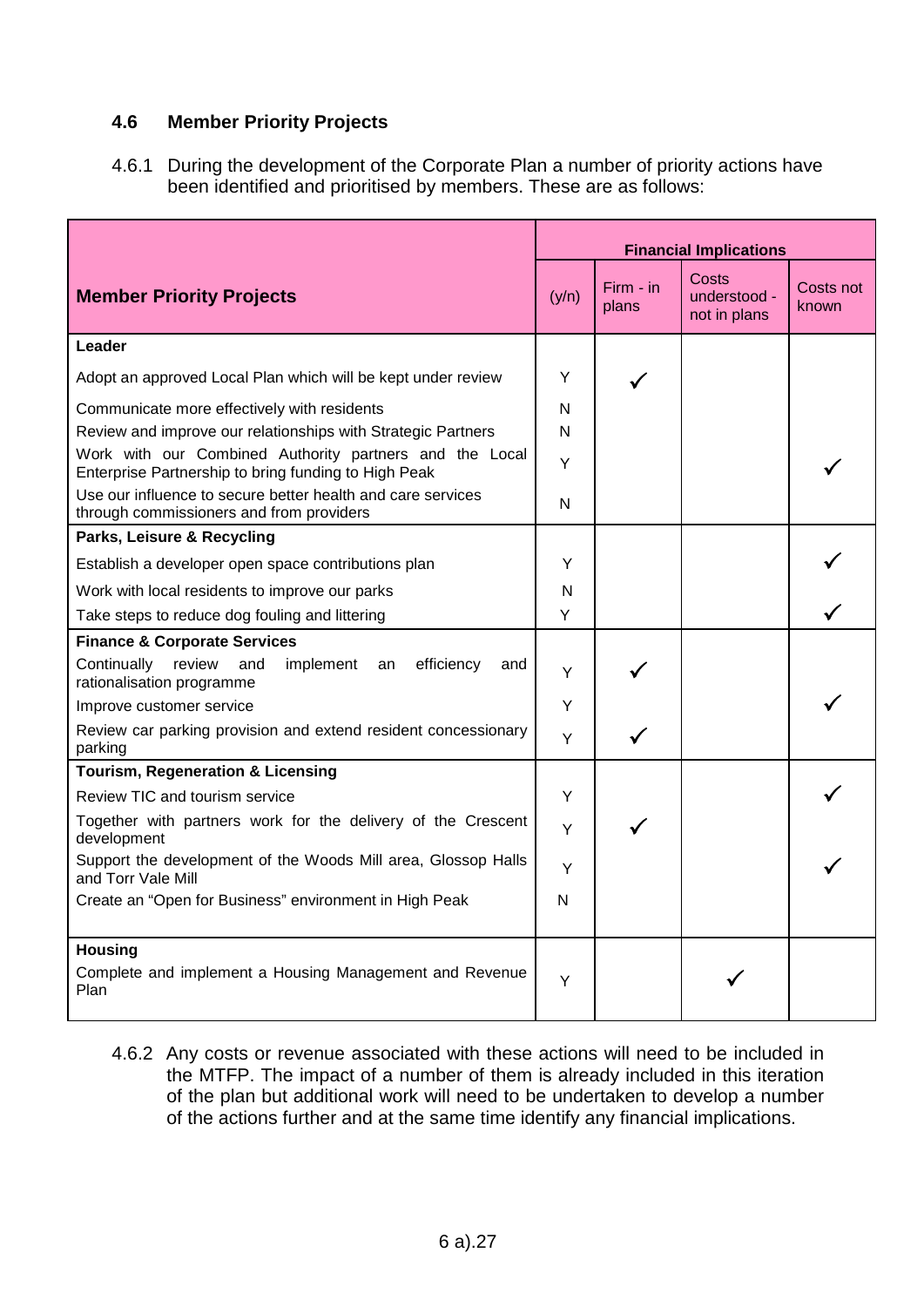# **4.7 Other Projects**

## *Channel Shift*

- 4.6.1 In addition to the above, the Council is making progress with the 'channel shift' project, which focuses on changing the way in which our customers interact with the Council with the enhanced use of technology. The aim of which is not only to achieve financial savings but also to improve the customer experience and streamline internal processes.
- 4.6.2 This project will potentially impact on the capital programme (investment as part of the ICT Strategy) with the savings generated from the project covering the cost of borrowing and supporting the efficiency programme.
- 4.6.3 The business case for this project is now progressing, with a provisional timeline for implementation in place. The next stage is to establish the cost of the initial investment required and ongoing costs, and also identify the savings that implementation will achieve. The full strategy around channel shift will also identify the outputs required to enable the procurement process to commence.

#### *Significant Procurement Activity*

- 4.7.4 During the life of the MTFP, there will be a number of large scale procurement projects that will either be completed or the initial review work will be commenced. Such projects include the Facilities Management contract which expires during 2016/17, and work in preparation for the expiry of the Waste Management and Leisure Contracts.
- 4.7.5 These exercises will potentially have a significant financial impact on the Authority, and therefore further updates will be provided as the projects progress.

## **5. FINANCIAL FORECASTS**

#### **5.1 Interest Rates**

- 5.1.1 Latest interest rate forecasts (from the Council's treasury advisors, Capita) have pushed back the timing of the first Bank Rate increase to quarter ending December 2016. The update is as a result of fairly downbeat UK and economic news in recent weeks, volatility in the financial markets, slow pace of recovery in the UK and continued low inflation rates.
- 5.1.2 Borrowing commentary continues to stress the unpredictable nature of PWLB rates and bond yields in the present climate. The country is experiencing exceptional levels of volatility which are highly correlated to geo-political and sovereign debt crisis developments.
- 5.1.3 Based on the current forecasts, changes in investment income and borrowing costs are highlighted below: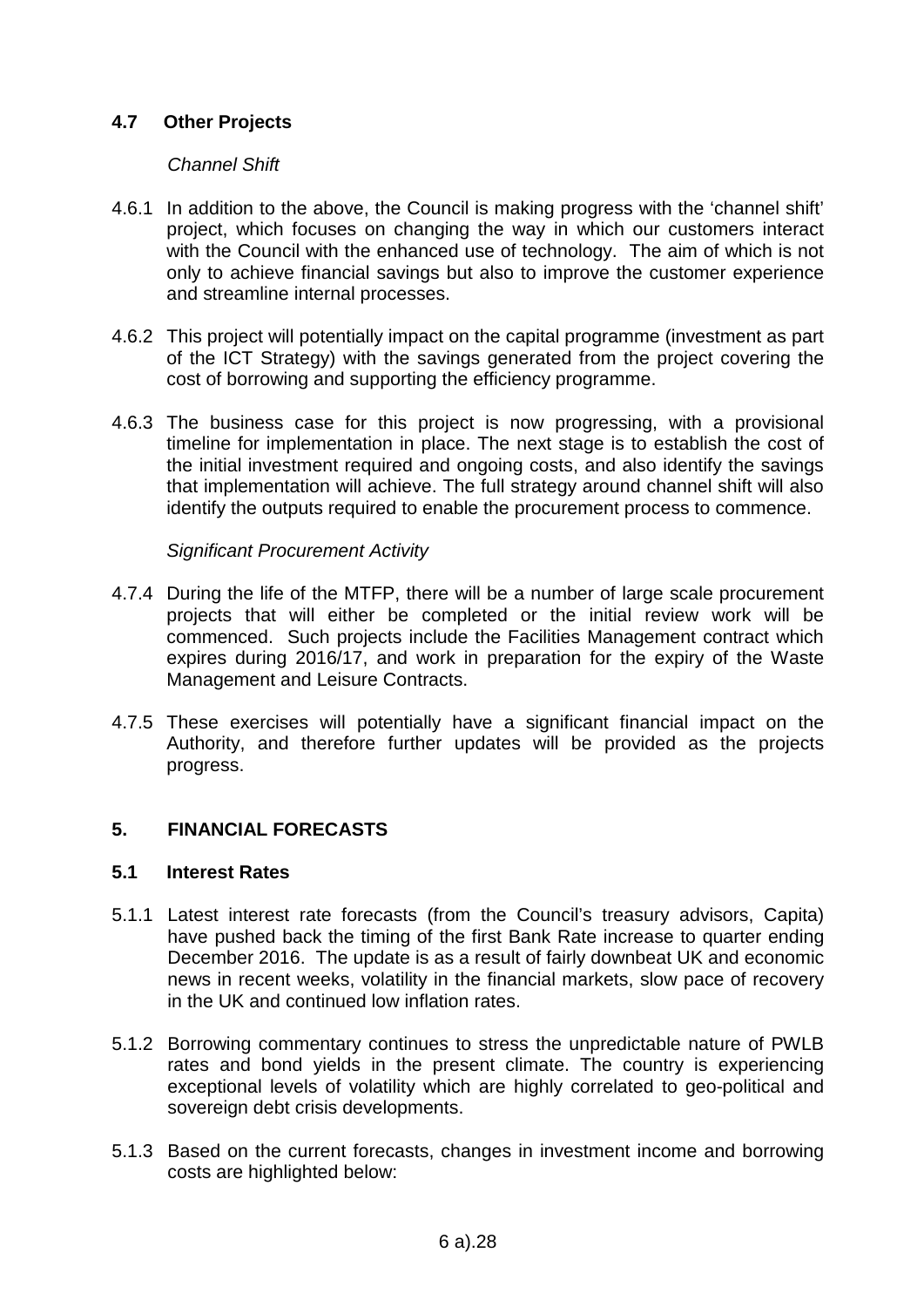| <b>Investment Income</b>          | 2016/17   | 2017/18  | 2018/19   | 2019/20   |
|-----------------------------------|-----------|----------|-----------|-----------|
|                                   |           |          |           |           |
| Changes in Investment Income      | (26, 050) | (90,700) | (74, 680) | (82, 550) |
| <b>Changes in Borrowing Costs</b> | (41,130)  | (47,980) | 137,030   | 41,030    |

# **5.2 Inflationary Projections**

- 5.2.1 The Retail Price Index (RPI) and Consumer Price Index (CPI) 12 month rate as at December 2015 stood at 1.2% and 0.2% respectively. Inflation forecasts are made reflecting the composition of the Council's expenditure, resulting in an inflation rate specific to the Council.
- 5.2.2 The MTFP presented to members in February 2015 was premised on inflation assumptions at that time. Those inflationary assumptions have now been rolled forward a further 12 months to incorporate the 2019/20 financial year and have been updated to reflect the latest available information from authoritative sources such as the Office for National Statistics (ONS). The additional costs to the Council arising from inflation are forecast in the table below.

| <b>Inflationary Changes</b>       | 2016/17 | 2017/18 | 2018/19 | 2019/20 |
|-----------------------------------|---------|---------|---------|---------|
|                                   | £       | £       | £       | £       |
| <b>Employee Costs</b>             | 198,260 | 286,570 | 270,690 | 273,160 |
| <b>Premises Costs</b>             | 54,700  | 68,520  | 69,950  | 81,000  |
| Transport                         | 3,040   | 6,650   | 6,120   | 17,730  |
| <b>Supplies and Services</b>      | 154,840 | 130,540 | 147,820 | 164,920 |
| <b>In-Year Inflation Pressure</b> | 410,840 | 492,280 | 494,580 | 536,810 |
|                                   |         |         |         |         |
| General Fund                      | 315,300 | 384,610 | 389,240 | 412,640 |
| <b>Housing Revenue Account</b>    | 95,540  | 107,670 | 105,340 | 124,170 |
|                                   | 410,840 | 492,280 | 494,580 | 536,810 |

## **5.3 Budgetary Demand**

5.3.1 The Medium Term Financial Plan presented to Council in February 2015 analysed and projected forward both income and expenditure. This has been revised to reflect known increases and decreases in budgetary demand. A small number of additional items have been added to those presented in November.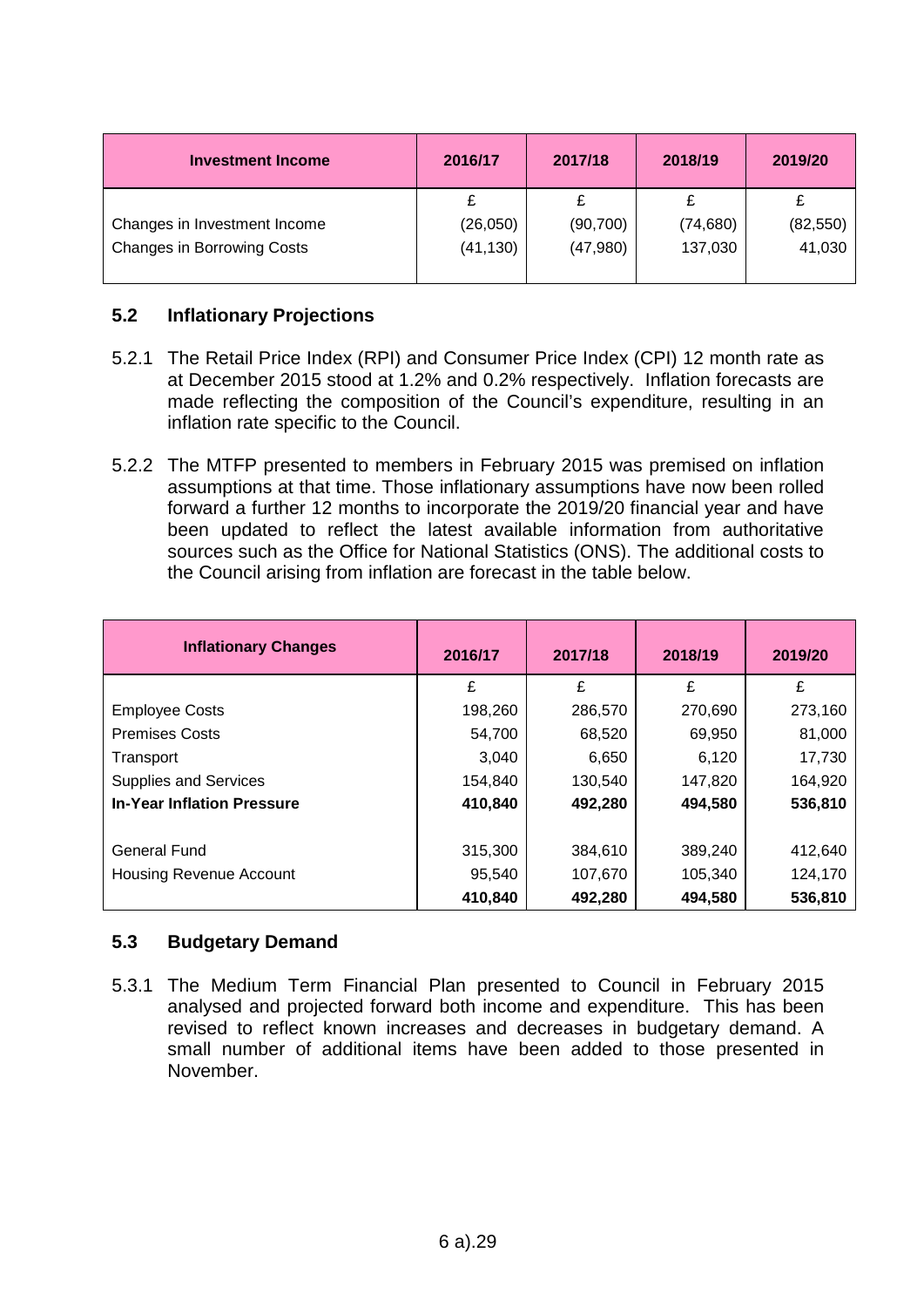| <b>Increased / (Reduced) Budget Demand</b>                              | 2016/17   | 2017/18    | 2018/19    | 2019/20  |
|-------------------------------------------------------------------------|-----------|------------|------------|----------|
|                                                                         | £         | £          | £          | £        |
| Staff Conference (cyclical)                                             | (10,000)  | 10,000     | (10,000)   | 10,000   |
| National Insurance Employers Rebate abolition                           | 115,000   |            |            |          |
| ICT costs - Intranet upgrade                                            | (10,000)  |            |            |          |
| Regeneration - Local Development Framework                              | 15,000    |            |            |          |
| Cemetery wall and paths backlog maintenance                             |           | (20,000)   |            |          |
| HRA pension past service deficit costs                                  | (66,000)  | (67,000)   | (67,000)   | (19,000) |
| Uniforms - Customer Services (cyclical)                                 | 4,500     | (4,500)    | 4,500      | (4,500)  |
| Insurance Premium Tax increase                                          | 12,470    |            |            |          |
| DWP funding shortfall on rent allowances paid on<br>unrestricted claims | 111,000   |            |            |          |
| Pavilion Gardens - Octagon closure                                      | 168,000   | (84,000)   | (84,000)   |          |
| Internal Audit - 5 yearly external review                               | 2,500     | (2,500)    |            |          |
| Manchester Credit Union support                                         | 13,000    |            |            |          |
| MMI Second levy (funded from earmarked reserve)                         | 61,700    | (61, 700)  |            |          |
| Reduction in DWP administration grant                                   | 69,730    |            |            |          |
| Transfer of Fraud Investigations to DWP                                 | (33, 370) |            |            |          |
| Reduction in DCLG Council Tax administration grant                      | 10,430    |            |            |          |
| <b>Total - General Fund</b>                                             | 463,960   | (229, 700) | (156, 500) | (13,500) |
| Asset (Full) Valuation                                                  | (10,000)  |            |            |          |
| National Insurance Employers Rebate abolition                           | 50,000    |            |            |          |
| <b>Electrical Testing</b>                                               | 9,000     |            |            |          |
| Professional fees - capital investment                                  | 20,000    |            |            |          |
| Radon Monitoring Programme (funded by HRA savings)                      | 169,760   | (149, 760) |            |          |
| <b>Total - Housing Revenue Account</b>                                  | 238,760   | (149, 760) |            |          |

# **5.4 Budget Growth**

- 5.4.1 In previous years, few additions in respect of budget growth have been included in the MTFP. It was assumed in light of the financial pressures faced by the Council, that any local issues that necessitate budget growth will be financed by internal spending reductions elsewhere.
- 5.4.2 No new items of budget growth have been included since the November version of the Medium Term Financial Plan. The adjustments below relate to the removal of one-off budget growth items included in the 2015/16 plan: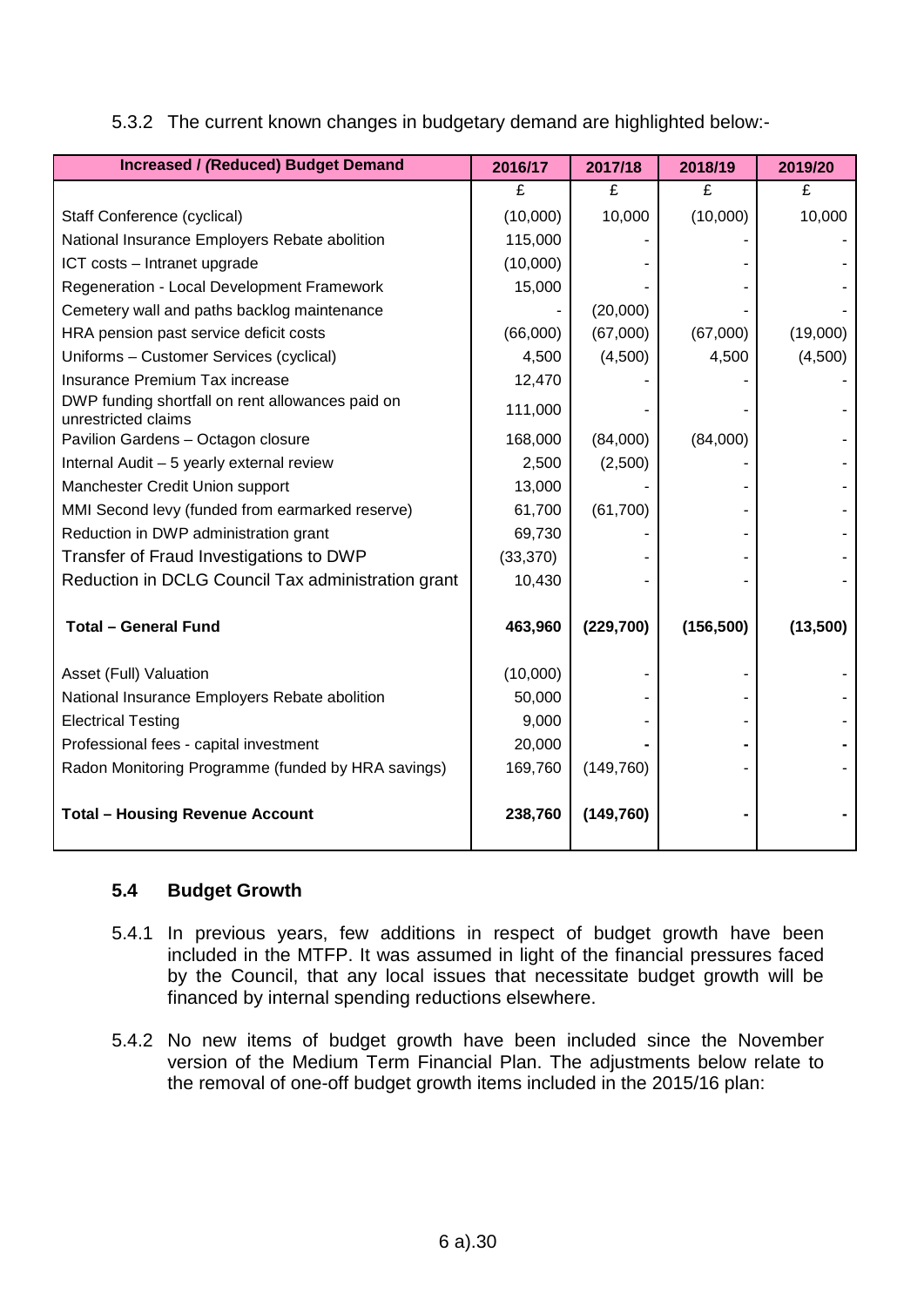| <b>Budget Growth</b>                   | 2016/17   | 2017/18 | 2018/19 | 2019/20 |
|----------------------------------------|-----------|---------|---------|---------|
|                                        | £         | £       | £       | £       |
| Carelink service - reconfiguration     | (15,000)  |         |         |         |
| Risk Management Strategy/Fund          | (21, 450) |         |         |         |
| <b>Asset Conditions Survey</b>         | (30,000)  |         |         |         |
|                                        |           |         |         |         |
| <b>Total - General Fund</b>            | (66, 450) |         | -       |         |
| <b>Asset Conditions Survey</b>         | (125,000) |         | -       |         |
| <b>Total - Housing Revenue Account</b> | (125,000) |         |         |         |

#### **5.5 Pensions**

- 5.5.1 The Derbyshire Pension Fund is due to undergo a triennial actuarial valuation in 2016, which will assess the overall funding level (the ratio of Fund assets to liabilities) and determine what changes in employers' contributions are necessary to achieve a balanced fund. At the last valuation the Fund had a funding level of 82.5% and a scheme deficit of £663 million.
- 5.5.2 The High Peak Borough Council portion of the Fund had a funding level of 69% at the 2013 valuation and a deficit of £25.9 million. Since this valuation the Council has budgeted to make contributions into the Fund of £2.51 million in 2014/15 and £2.61 million in 2015/16.
- 5.5.3 In 2016/17 there is a requirement to make a contribution of £2.67 million an increase of £56,000 in budget terms.
- 5.5.4 The outcome of the 2016 revaluation will affect contributions made in 2017/18 and beyond. In line with the outcome of the previous valuation in 2013; allowance for an increase in contributions of £400,000 has been included in the Medium Term Financial Plan.
- 5.5.5 These additional pension costs are included in the employee inflation element of the Plan.

## **5.6 Housing Revenue Account – Other Operating Expenditure**

- 5.6.1 There are a number of items that relate only to the HRA. They include some direct elements of income and expenditure as well as notional charges for asset depreciation and debt impairment.
- 5.6.2 Increase in Other Operating Expenditure The updated HRA plan provides for a number of changes to operating expenditure as set out in the table below: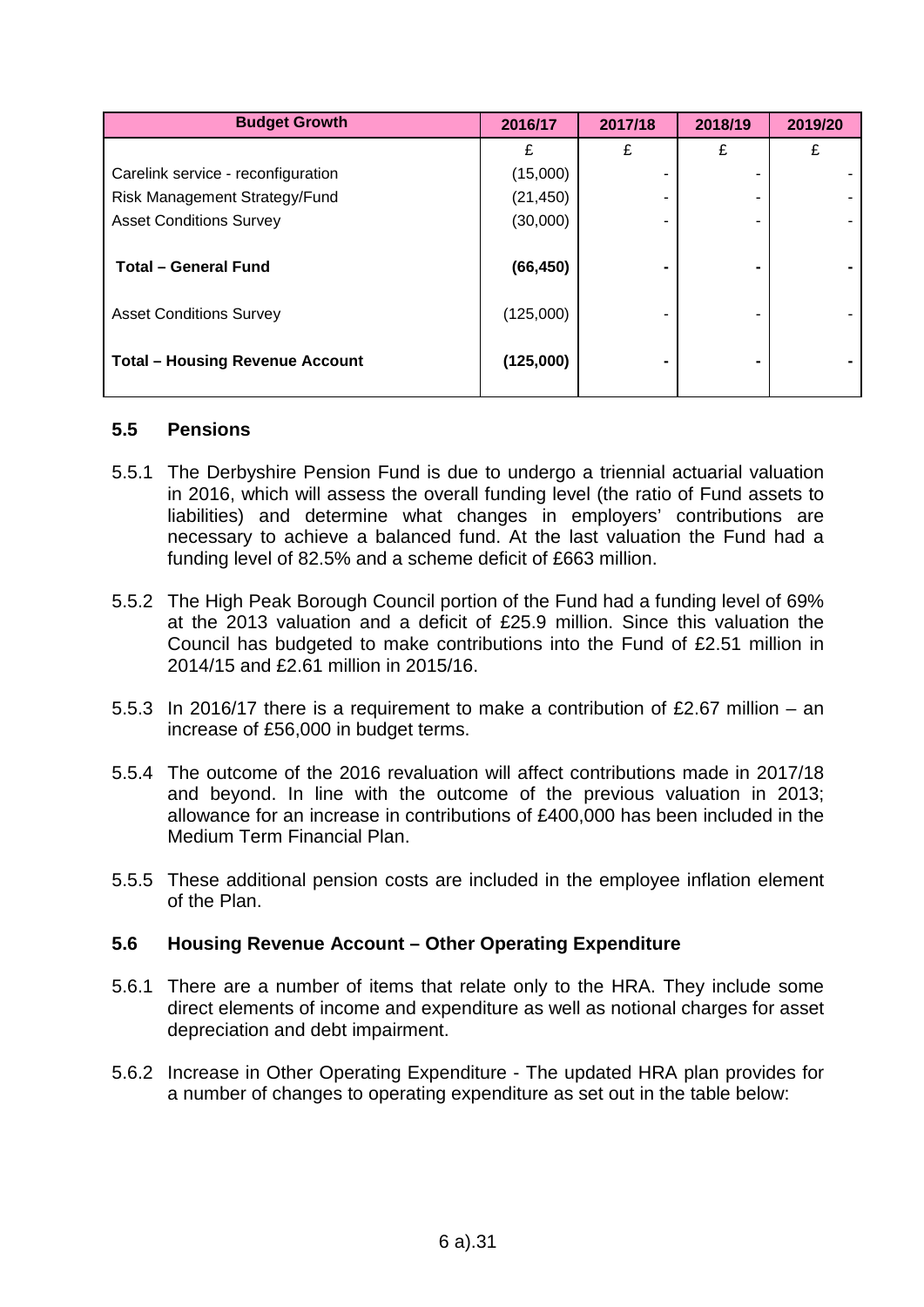| <b>Expenditure / (Income)</b>                                                    | 2016/17  | 2017/18   | 2018/19 | 2019/20 |
|----------------------------------------------------------------------------------|----------|-----------|---------|---------|
|                                                                                  |          |           |         |         |
| Provision for Irrecoverable Debts                                                | (3,300)  | (3,260)   | (3,250) | 850     |
| <b>Charges for Depreciation</b>                                                  | 11,000   |           |         |         |
| <b>Interest Receipts</b>                                                         | (35,040) | (27, 800) | (3,970) | 4,600   |
| Past Service Pension Deficit Contribution                                        | 66,000   | 67,000    | 67,000  | 19,000  |
| (Reduced)<br><b>Operating</b><br>Other<br><b>Increased</b><br><b>Expenditure</b> | 38,660   | 35,940    | 59,780  | 24,450  |

## **6. FUNDING & INCOME GENERATION**

#### **6.1 Council Tax**

- 6.1.1 The 2010 settlement heralded the introduction of 0% Council Tax increases, restricting the capacity of Local Authorities to raise council tax to meet budget pressures and cuts in Central Government funding. Government initially provided funding to mitigate the shortfall in local authority income over the short term. The last Council Tax freeze grants, equivalent to 1%, covered the 2015/16 financial year. No further funding is to be paid beyond this date.
- 6.1.2 The Council has the capacity to vary Council Tax levels, following the abolition of capping. However the Council's ability to increase Council Tax by more than 1.99% is subject to referendum.
- 6.1.3 However, on 25th November 2015, the government published a joint Spending Review and Autumn Statement, which gave flexibility to those Authorities responsible for social care to raise Council Tax by up to 2% per year above the existing threshold to spend specifically on adult social care.
- 6.1.4 The Authority is proposing to increase its share of Council Tax by 1.9% in 2016/17. It has been assumed as part of the MTFP that a further 1.9% increase will also be applied in 2017/18, 2018/19 and 2019/20.
- 6.1.5 Provision for tax base growth of £84,780 has been included in the Medium Term Financial Plan for 2016/17. Further Tax base growth has been assumed for the future years of the Plan.
- 6.1.6 The table below sets out the additional yield from Council Tax as assumed in the Medium Term Financial Plan:

| <b>Increased Council Tax Income</b> | 2016/17    | 2017/18    | 2018/19    | 2019/20    |
|-------------------------------------|------------|------------|------------|------------|
|                                     | £          |            |            |            |
| Revenue from increased Council Tax  | (96, 690)  | (100, 140) | (103, 030) | (105, 960) |
| Revenue from Tax Base growth        | (84, 780)  | (51, 800)  | (51, 120)  | (50,070)   |
| <b>Total</b>                        | (181, 470) | (151, 940) | (154,150)  | (156, 030) |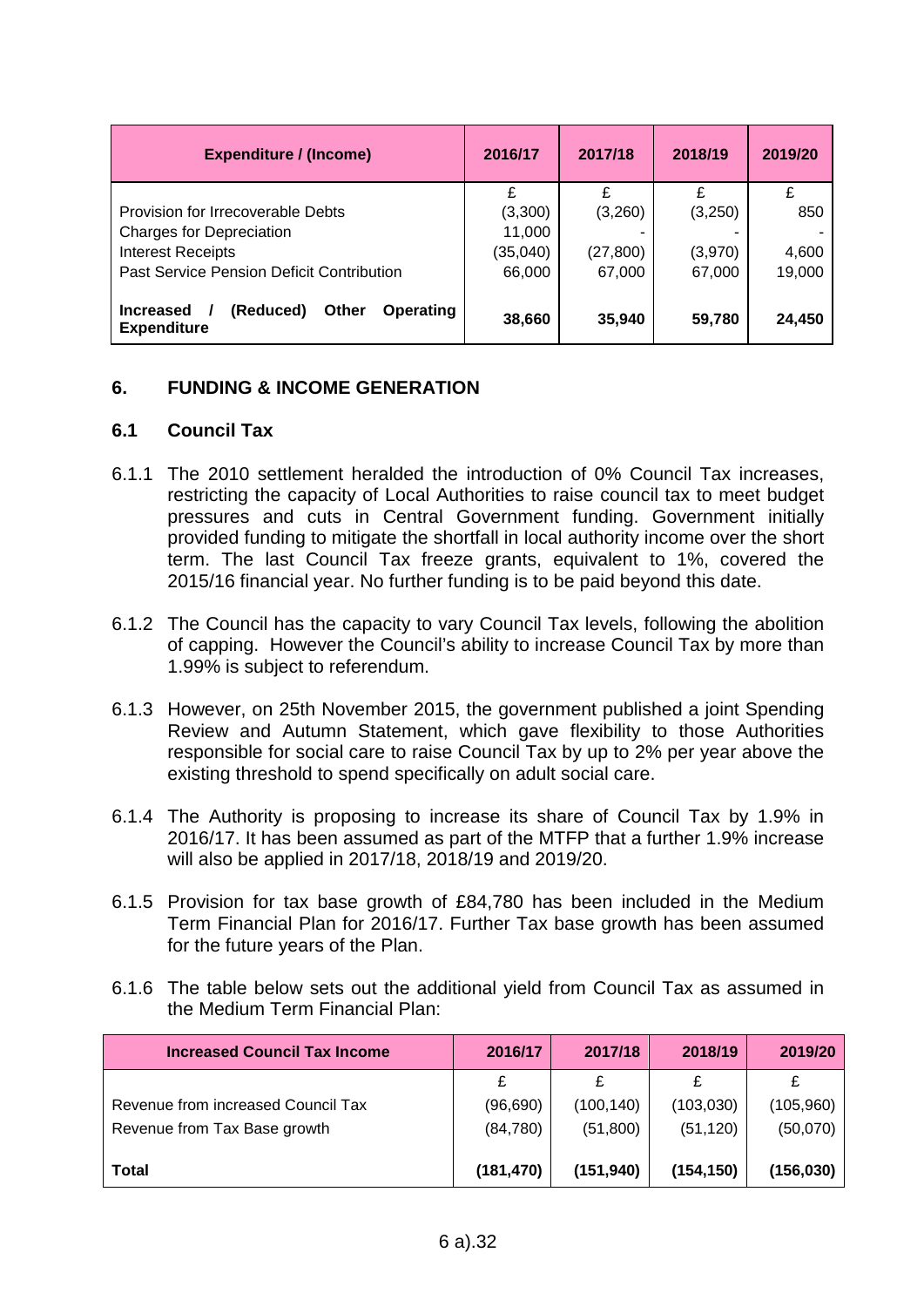# **6.2 Business Rates Retention**

- 6.2.1 The 2013/14 Local Government Finance Settlement saw the introduction of the new business rates retention system, replacing the previous system of financing with a system based on the retention of business rates.
- 6.2.2 The Chancellor announced at the Conservative Party Conference in October that he would further devolve business rates to Local Authorities. The main headlines are:
	- Local authorities will retain 100% of business rates raised by 2020
	- The uniform business rate will be abolished and local authorities will be able to cut the business rates multiplier with no restriction
	- The core grant to local government (Revenue Support Grant) will be phased out by 2020.
- 6.2.3 The joint Spending Review and Autumn Statement released in November 2015 confirmed this and stated that the government would consult about the changes during 2016.
- 6.2.4 There remains uncertainly surrounding how the new system will be phased in and in what form. Further updates will be presented on release on the consultation. For the purpose of the MTFP, no financial assumptions have been included based on the proposed new system, these will be fed into the plans once we have more certainty around how the new system will operate
- 6.2.5 Under the current system, the Authority retains 40% of Business Rates less a tariff that is payable in to a pool of Derbyshire Authorities. This amount is then compared to a Funding Baseline (estimated at £2,166,890 for 2016/17): any amount in excess of this Baseline is subject to levy, or conversely if the amount of retained Business Rates is below this Baseline, the loss is capped by a safety net payment. The MTFP does not anticipate the Council falling below the Baseline.
- 6.2.6 As part of the Derbyshire Pool, the levy is made to the Pool instead of Central Government. If the Council was not in the Derbyshire Pool it would have to pay 50p in the £1 to the Government as a levy, effectively limiting the income the Council can gain from business rates growth. However, as part of the Pool, the Council is able to retain some of this levy. Under the Pool agreement, this amount will depend on the amount all members of the Pool pay in at the end of the year, and the proportional success of the Council against its own baseline.
- 6.2.7 The MTFP anticipates that Business Rates retention is above the baseline, but is somewhat suppressed due to the extension of reliefs announced in the Chancellor's Autumn Statement including increased small business rate relief, multiplier cap relief, re-occupied long-term empty property relief and newly built empty relief.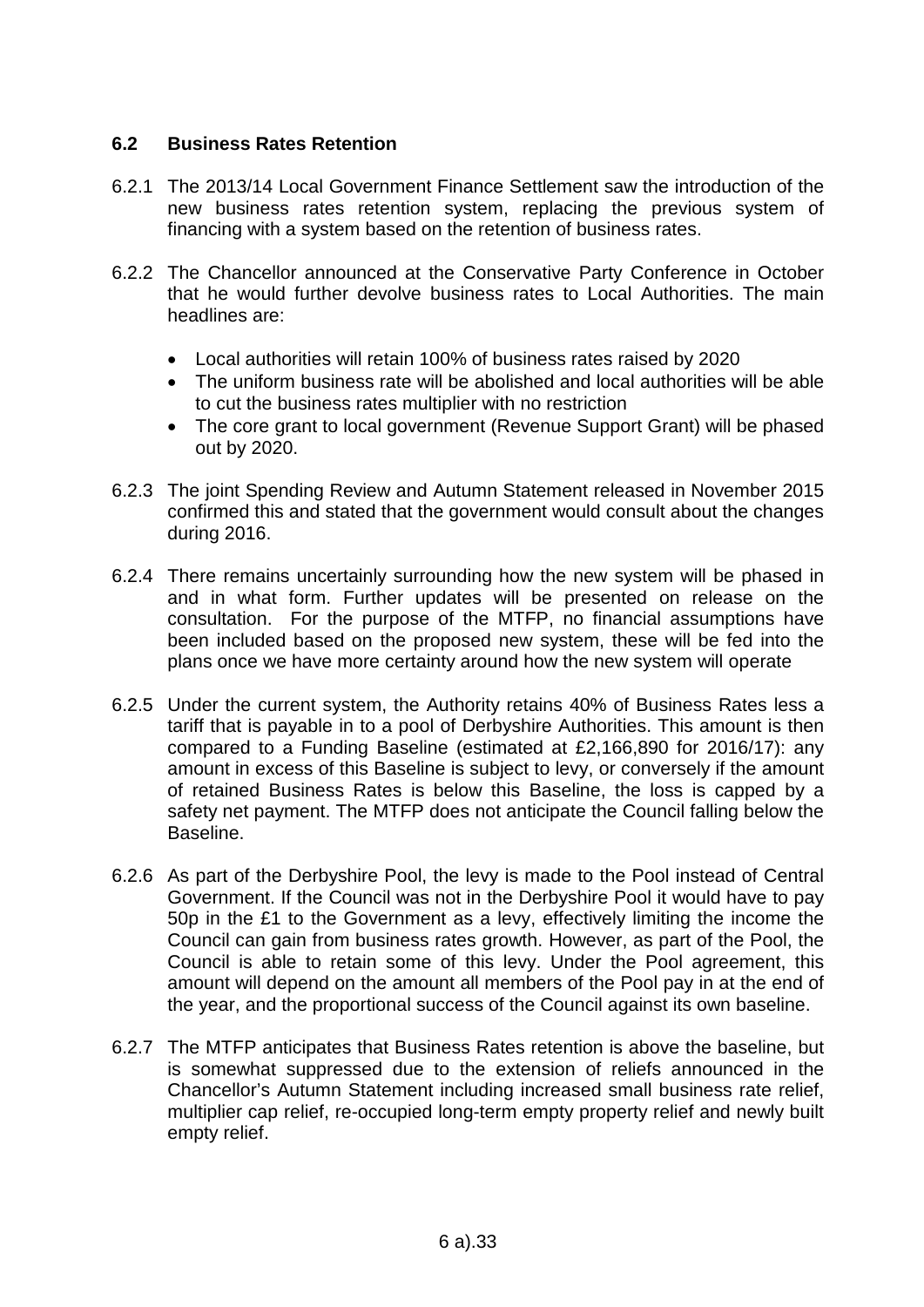- 6.2.8 To compensate for the loss of business rates income resulting from the reliefs, funding has been made available to Councils under Section 31 of the Local Government Act 2003. The MTFP assumes these grants will continue.
- 6.2.9 Towards the end of January 2016 authorities nationally have received requests for mandatory relief in respect of NHS trusts. Whilst the outcome of these applications are still uncertain, a prudent estimate of the cost of this relief and the associated 6 years of backdated relief has been included in the Business Rates Retention calculation. This has had the effect of further reducing the achievement against the baseline in 2016/17, largely because of the cost of the backdated relief. This will continue to be monitored.
- 6.2.10 Changes in the level of the Council's business rates will be impacted by a range of factors, including its success in generating new and retaining existing business within its area. The projected changes to business rates income within the Medium Term Financial Plan are based broadly on known and expected changes to the business rates listing.

| <b>Business Rates Retention</b> | 2016/17       | 2017/18     | 2018/19     | 2019/20     |
|---------------------------------|---------------|-------------|-------------|-------------|
|                                 | £             | £           | £           | £           |
| In year:                        |               |             |             |             |
| <b>Baseline Funding</b>         | (2, 166, 890) | (2,209,510) | (2,274,690) | (2,347,400) |
| Achievement against Baseline    | (87,700)      | (248, 110)  | (228, 790)  | (170, 790)  |
| Section 31 Grant                | (596, 600)    | (563, 570)  | (549,900)   | (560, 900)  |
|                                 | (2,851,190)   | (3,021,190) | (3,053,380) | (3,079,090) |
| Change between years:           |               |             |             |             |
| <b>Business Rates retained</b>  | (31,690)      | (203, 030)  | (45, 870)   | (14,700)    |
| Section 31 Grant                | 93,720        | 33,030      | 13,670      | (11,000)    |
|                                 | 62,030        | (170,000)   | (32, 200)   | (25,700)    |
|                                 |               |             |             |             |

## **6.3 Collection Fund**

- 6.3.1 The Council maintains a Collection Fund to record the receipt of Council Tax and Business Rates and their distribution to precepting authorities. Any surplus or deficit generated is distributed or recovered from the preceptors in subsequent years.
- 6.3.2 It is expected that the High Peak share of a surplus/deficit in respect of Council Tax will be £57,200 in 2016/17.
- 6.3.3 It is assumed that a deficit, after providing for appeals, of £586,770 will be distributed in 2016/17 in respect of retained Business Rates generated in the current and previous years. It is assumed the Business Rates element of the collection fund will break even in future years, leaving no surplus or deficit for distribution.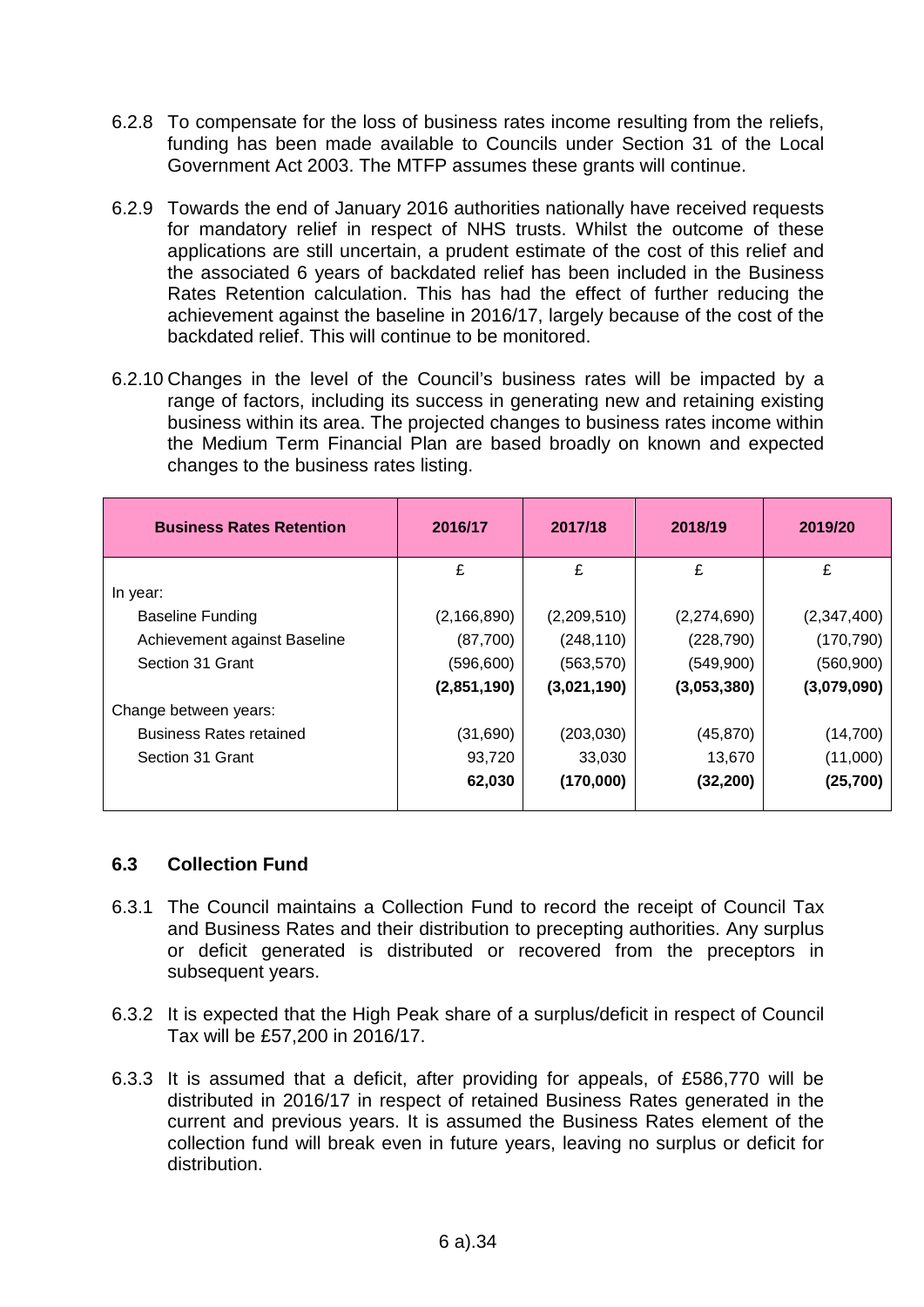## 6.3.4 These and future year movements are set out in the table below:

| <b>Changes in Collection Fund Income</b> | 2016/17   | 2017/18    | 2018/19  | 2019/20  |
|------------------------------------------|-----------|------------|----------|----------|
|                                          | £         | £          | £        | £        |
| Council Tax                              | (30, 470) | 1,030      | (1, 330) | (1,350)  |
| <b>Business Rates</b>                    | 516,430   | (586, 770) |          |          |
| <b>Total</b>                             | 485,960   | (585, 740) | (1, 330) | (1, 350) |

## **6.4 Income from Government Grants**

## **Revenue Support Grant**

- 6.4.1 The Secretary of State for Communities and Local Government presented the local government finance settlement 2016/17 to the House of Commons on 17th December 2015. This was made in the context of the Chancellor's Autumn Statement / Spending Review and included a four year settlement for Revenue Support Grant which included the phasing out of the grant over this period.
- 6.4.2 The proposed four-year settlement includes a reduction of 31%, 33%, 21% and 15% in 2016/17, 2017/18, 2018/19 and 2019/20 respectively – which is an increase on the 20% reduction in 2016/17 that had been assumed in the November MTFP.
- 6.4.3 Therefore, the MTFP has been updated to assume a level of funding loss of £507,880 in 2016/17, £544,480 in 2017/18, £334,340 in 2018/19, and £245,760 in 2019/20.
- 6.4.4 In addition, it has been announced that the Department for Communities and Local Government have agreed to cut 30% from its budget over the next four years after reaching a provisional Spending Review deal with the Treasury. This excludes the Local Government settlement and applies to Department's own revenue spending. Therefore it is uncertain if this will also have an impact of Local Authorities.

#### **New Homes Bonus**

6.4.5 New Homes Bonus represents an increasingly important element of Government funding. New Homes Bonus (NHB) is aimed at encouraging local authorities to grant planning permission for the building of new houses, in return for additional revenue. New Homes Bonus (NHB) awards last for a period of six years. The Council has thus far been awarded £0 (2011/12), £147,410 (2012/13), £170,950 (2013/14), £132,600 (2014/15) and £159,360 (2015/16) in New Homes Bonus.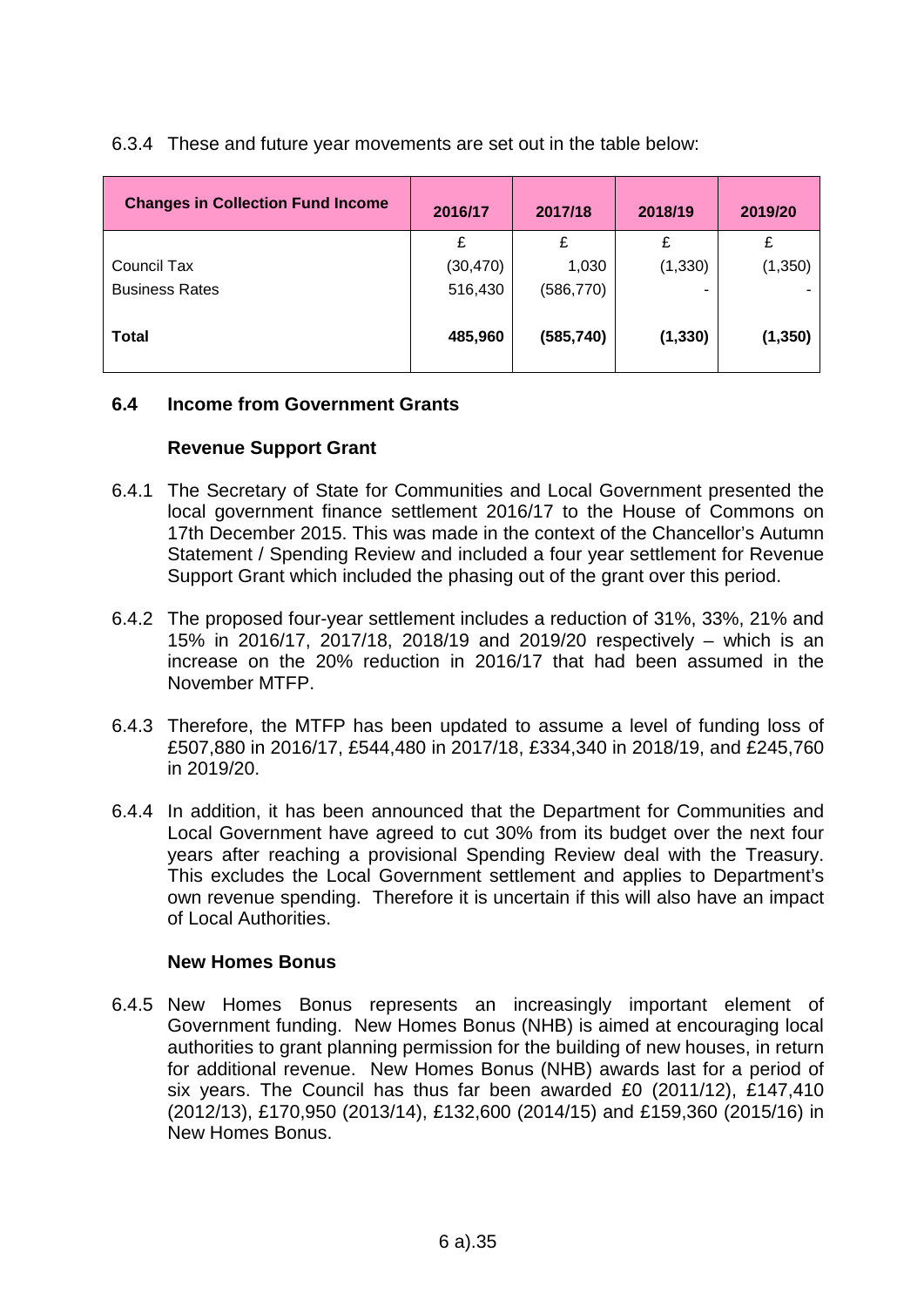- 6.4.6 However, a consultation document on New Homes Bonus has been released following the settlement announcement, which requests views on the following:-
	- Proposals for reductions in the number of years for which the Bonus is paid from the current 6 years to 4 years;
	- Withholding the Bonus from areas where an authority does not have a Local Plan in place;
	- Abating the Bonus in circumstances where planning permission for a new development has only been granted on appeal;
	- Potentially adjusting the Bonus to reflect estimates of deadweight (expected development)
- 6.4.7 The changes are proposed for 2017/18 onwards and would have a significant impact on the amount of grant received by the Authority depending on the options adopted following consultation.
- 6.4.8 As part of the settlement, the Government announced the 2016/17 New Homes Bonus award for the Authority would be £163,000, which is in line with the assumption made within the November MTFP. New Homes Bonus receipts of £104,000 have been anticipated in the MTFP for 2017/18; 2018/19 and 2019/20.
- 6.4.9 As per the proposals, the rolling programme would then reduce to a four-year period from 2018/19. This would have a negative funding impact of £346,600 in 2018/19 and an additional reduction of £55,000 in 2019/20.
- 6.4.10 The building of new homes also has the effect of generating additional revenue from an increase in the council tax base. However, increased costs are also incurred in servicing the needs of the additional properties.

#### **Local Council Tax Support Scheme**

- 6.4.11 The Council operates a scheme whereby funding received from central Government in respect of Local Council Tax Support is passed onto the parishes by means of an annual grant. The allocation of this grant is based on the eligibility of parish residents for council tax discounts.
- 6.4.12 The level of resources made available for this grant has remained constant in spite of reductions in overall Government funding. The MTFP assumes that this approach will continue. This comes at a cost to the Council, which in 2016/17 equates to £15,970.

#### **Summary of Income from Government Grants**

6.4.13 The table below summarises the assumed level of and movement in Government funding: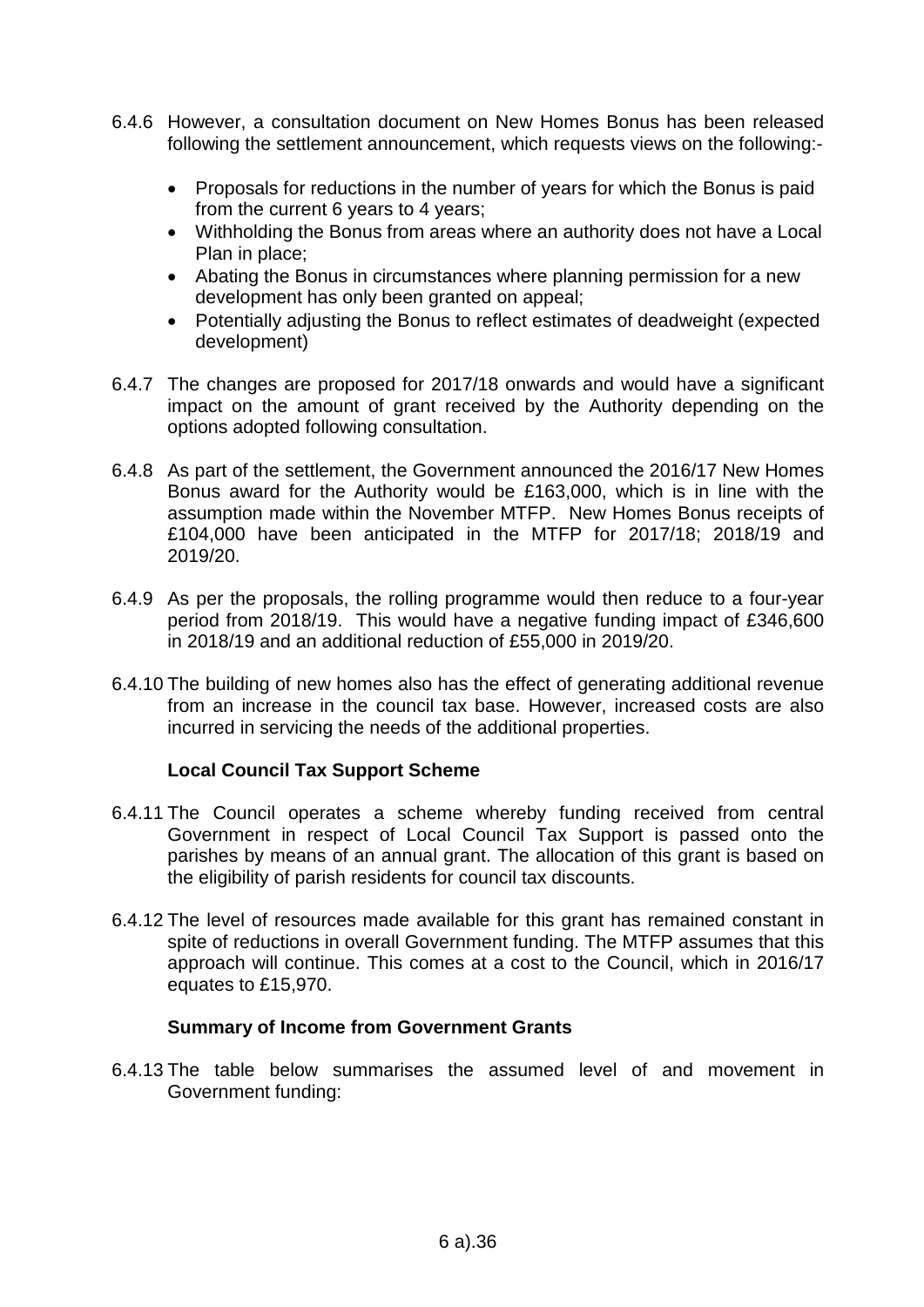| <b>Government Grant</b>                                                            | 2014/15<br>(Baseline)                   | 2015/16<br>(actual)               | 2016/17<br>(actual)             | 2017/18<br>(forecast) | 2018/19<br>(forecast) | 2019/20<br>(forecast) |
|------------------------------------------------------------------------------------|-----------------------------------------|-----------------------------------|---------------------------------|-----------------------|-----------------------|-----------------------|
|                                                                                    | £                                       | £                                 | £                               | £                     | £                     | £                     |
| <b>Revenue Support Grant</b><br><b>Council Tax Freeze Grant</b><br>New Homes Bonus | (2,371,010)<br>(113, 630)<br>(450, 960) | 738,550<br>(62,040)<br>(159, 360) | 507,880<br>175,670<br>(163,000) | 544,480<br>(104, 360) | 334,340<br>346,600    | 245,760<br>55,000     |
| <b>Change in Government</b><br><b>Funding</b>                                      | (2,935,600)                             | 517,150                           | 520,550                         | 440,120               | 680,940               | 300,760               |

#### **6.5 Fees and Charges**

#### **General Fees and Charges**

- 6.5.1 Charging for local services makes a significant contribution to the Council's finances. The Council also uses charging to influence individual choices and behaviour, and to bring other benefits to local communities. The Council's Charging Policy sets out the following principles for establishing the level of fees and charges:
	- The cost of providing services should be fully met by income
	- There is a standard approach to concessions for those on low incomes
	- Where a subsidy is agreed, this should be used to support the development of Council services in accordance with priorities
	- Subsidies should be reconfirmed annually
- 6.5.2 The Council's external transformation partner was commissioned to carry out a review of the Authorities current level of fees & charges and policy, the results of which have been incorporated into the 2016/17 fees and charges process.
- 6.5.3 Services have completed the fees and charges templates, the financial outcomes of the process are shown in ANNEX C. The summary includes categorisation of charges and identifies where fee-earning services are provided at a subsidy. Further detailed analysis will be carried out as part of the income generation project, in order to put forward recommendations to contribute to the efficiency programme.
- 6.5.4 It is proposed to extend the High Peak residents parking scheme by one hour to 11am Monday to Saturday. The consequential cost impact of this is to be covered from an increase in pay and display fees (as detailed in ANNEX C)
- 6.5.5 The Medium Term Financial Plan currently projects that the Council will increase fees and charges (and other income) broadly in line with inflation. However, it is also recognised that certain income streams (such as car parking, planning receipts) will not increase each year and that other income streams (such as grants and rental income) are fixed or subject to periodic review.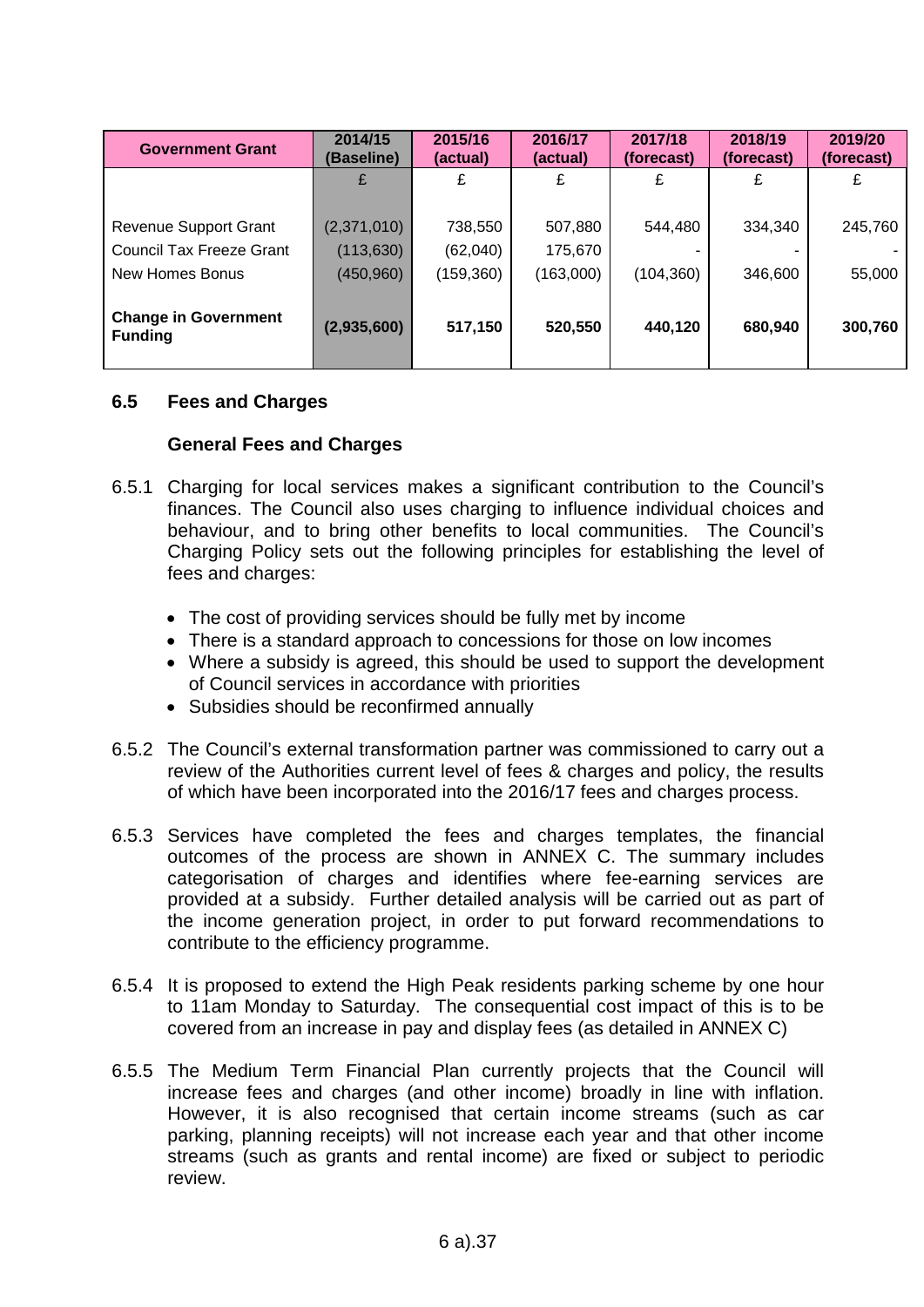6.5.6 The projected revenue from increased fees and charges (and other income) is summarised in the table below:

| <b>Increased Fees and Changes</b>       | 2016/17  | 2017/18   | 2018/19   | 2019/20   |
|-----------------------------------------|----------|-----------|-----------|-----------|
|                                         | £        |           |           |           |
| Revenue from increased Fees and Charges | (50,000) | (100,000) | (100,000) | (100,000) |
| Total                                   | (50,000) | (100,000) | (100,000) | (100,000) |

## **Housing Revenue Account – Rent Charges**

- 6.5.7 As detailed in section 4.3, the Government announced in July 2015 far reaching legislative and financial changes for the social housing sector, the most significant financially being the announcement to reduce by 1% per annum from April 2016 for 4 years.
- 6.5.8 Therefore, the HRA Plan projects a rent decrease on dwellings of 1.0% in 2016/17. It is proposed also that 'Other Charges', including garages and sheltered housing service, will increase in 2016/17 by a maximum of 1% and fuel charges will increase by 1.45%.

| <b>Reduced Rental Income</b>                                   | 2016/17 | 2017/18 | 2018/19 | 2019/20*  |
|----------------------------------------------------------------|---------|---------|---------|-----------|
|                                                                |         |         |         |           |
| Reduced revenue from Rental Income and<br><b>Other Charges</b> | 227,070 | 212,770 | 211,270 | (61, 390) |

*\*53 week rent year*

## **7. RISKS, CONTINGENCIES & USE OF RESERVES**

#### **7.1 Risks and Contingencies**

- 7.1.1 The early identification and management of risks is critical to the Medium Term Financial Planning process. Risks to the MTFP are assessed, mitigated and actively managed to ensure that the Council delivers its services effectively within the funding at its disposal. The principal risks to the Medium Term Financial Plan are summarised in ANNEX C.
- 7.1.2 The table below highlights specific financial risks that are embedded within this Medium Term Financial Plan: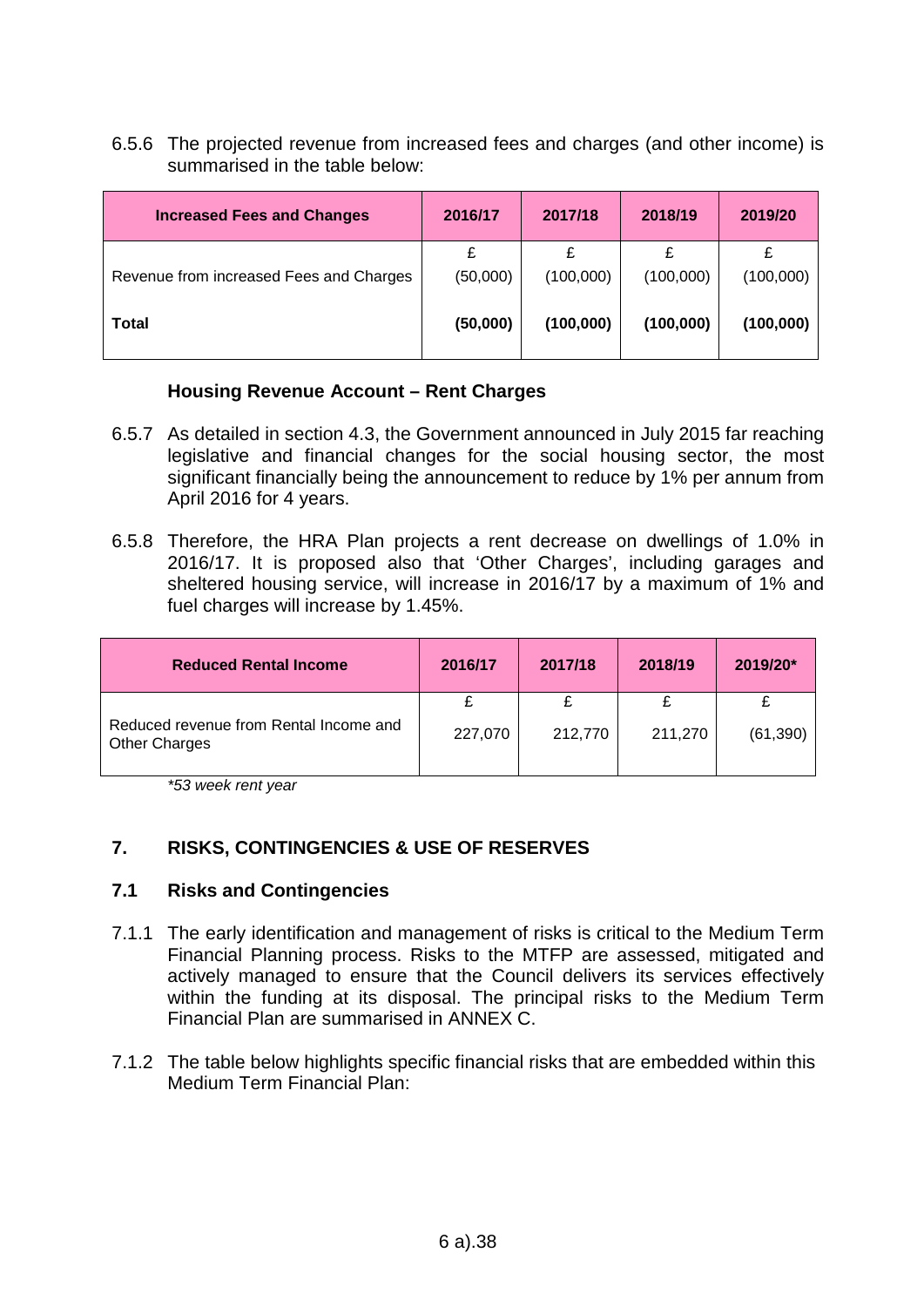| <b>Revenue Risks</b>                                                                                                                                                                                                                                                                                                                                                                          | <b>Capital Risks</b>                                                                                                                                                                                                                                                                                 |
|-----------------------------------------------------------------------------------------------------------------------------------------------------------------------------------------------------------------------------------------------------------------------------------------------------------------------------------------------------------------------------------------------|------------------------------------------------------------------------------------------------------------------------------------------------------------------------------------------------------------------------------------------------------------------------------------------------------|
| Inflationary assumptions<br>Interest rates<br>Housing benefits<br>Fees and charges<br><b>Universal Credit</b><br><b>Business Rates</b><br>Council Tax collection<br>Housing Rent levels (HRA<br>affordability)<br>Government grants<br>$\bullet$<br>Financial benefits from partnerships<br>/ shared services<br>• Pension costs<br>Outsourced refuse contract<br>Outsourced leisure contract | Interest rates<br>$\bullet$ External funding<br>Capital receipts<br>Capacity to deliver capital<br>programme<br>Project overspend<br>Project overrun<br>External factors (e.g. planning<br>objections, judicial reviews etc.<br>leading to project delay)<br>Housing finance<br>$\bullet$<br>Weather |

## **7.2 Contingencies**

- 7.2.1 The Medium Term Financial Plan is underpinned by a number of assumptions. These assumptions have been made in the light of currently available information. New information, when it emerges, may require the Council to alter its assumptions with a consequential effect on the Council's financial position.
- 7.2.2 Key risk areas will be closely monitored and reviewed on an ongoing basis and remedial action taken. Members will receive quarterly updates on performance against the budget. The Council will carry adequate reserves as a contingency against risks that cannot be fully mitigated.
- 7.2.3 The Council carries reserves as a contingency for situations where risks cannot be fully mitigated. Section 25 of the Local Government Act 2003 requires the Chief Finance Officer (CFO) to report on the robustness of the estimates included in the budget and the adequacy of the reserves that the budget provides.
- 7.2.4 While there is no detailed guidance on calculating the level of general reserves the Council is encouraged to take into account the strategic, operational and financial risks facing the Council. The table below present analysis undertaken by the Council in calculating the minimum level of general reserve required: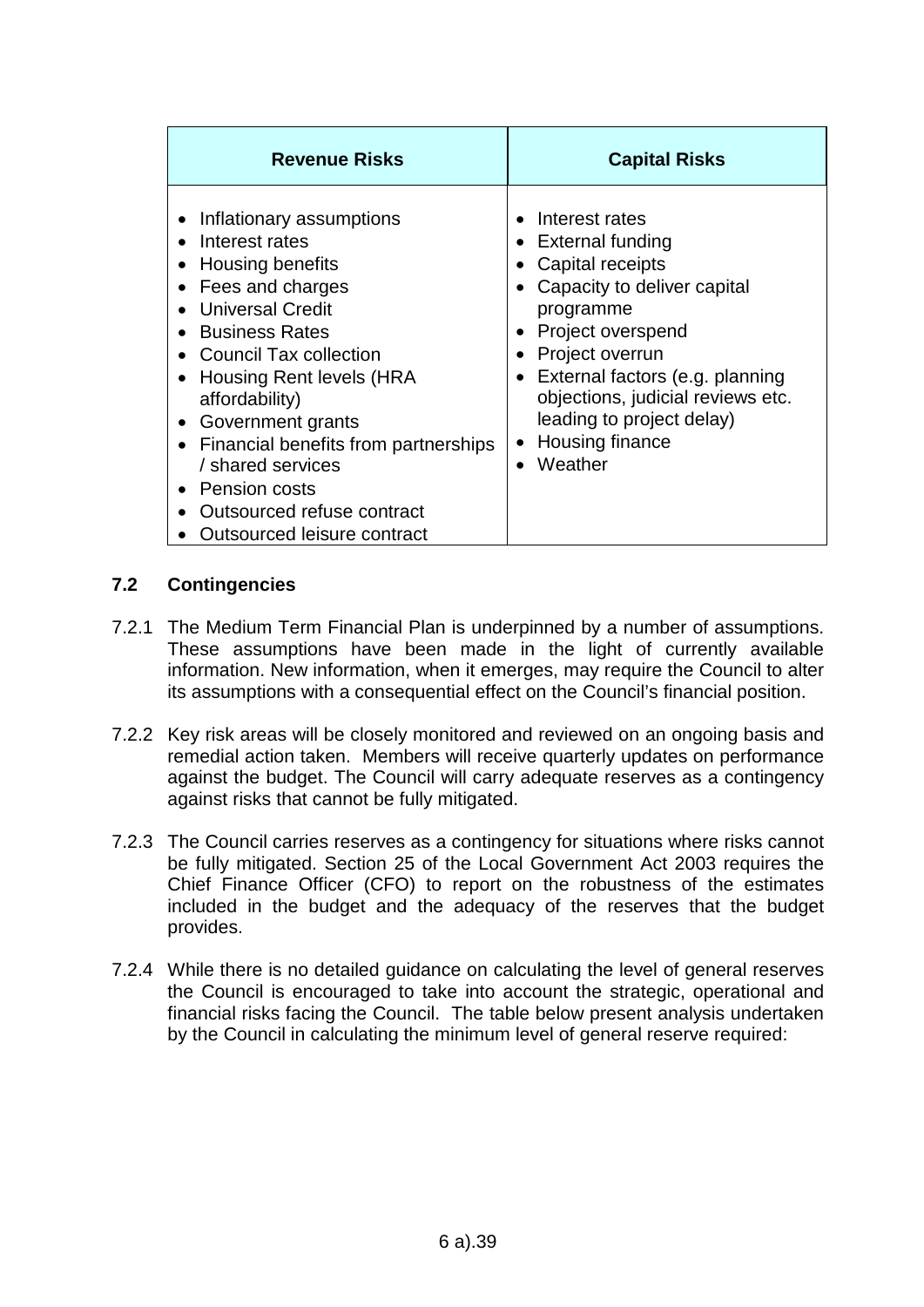| <b>Risk Item</b>                                           | <b>Calculation Factor</b> | <b>Value</b> | <b>Reserve</b><br><b>Requirement</b> |
|------------------------------------------------------------|---------------------------|--------------|--------------------------------------|
|                                                            |                           | £'m          | £                                    |
| (gross)<br>Expenditure<br>Items<br><b>Employee Related</b> | 2% of value               | 11.78        | 236,000                              |
| Expenditure Items (gross) - Other                          | 2% of value               | 8.70         | 174,000                              |
| <b>New Budget Growth</b>                                   | Additional 10% of value   | 0.06         | 7,000                                |
| <b>Housing Benefits</b>                                    | $0.25%$ of value          | 14.20        | 36,000                               |
| Fees and Charges                                           | 3.5% of value             | 9.64         | 337,000                              |
| <b>Interest Receipts/Payments</b>                          | 5% fall in average rate   | 1.68         | 84,000                               |
| <b>Efficiency Provisions</b>                               | 30% of value              | 0.66         | 198,000                              |
| <b>Council Tax Collection</b>                              | 1.0% of value             | 5.27         | 53,000                               |
| <b>Business Rates Retention</b>                            | 5% of value               | 2.17         | 108,000                              |
| Development Services Income                                | 10% of value              | 0.59         | 59,000                               |
| <b>Local Land Charges</b>                                  | 5% income fall            | 0.10         | 5,000                                |
| <b>Total Minimum Requirement</b>                           |                           |              | 1,297,000                            |

- 7.2.5 It is proposed that the minimum general reserve contingency balance should remain at £1,300,000 to meet unforeseen expenditure and/or shortfalls in income. The Council currently holds a contingency reserve of £2,784,000.
- 7.2.6 The level and utilisation of reserves is determined formally by the Council, having received the advice and judgement of the Chief Financial Officer (CFO). The Chief Financial Officer's advice is:

"In the view of the Executive Director & Chief Finance Officer (Section 151 Officer), the budget includes estimates which take into account circumstances and events which are reasonably foreseeable at the time of preparing the budget. The view is therefore held, that the level of reserves are adequate for the Council based on this budget and the circumstances in place at the time of preparing it."

[Note: A formal record of the Chief Finance Officer's advice is recorded in the minutes of the Council meeting. In the unusual event that a Chief Finance Officer's advice is not accepted by a Council, the rejection by a Council of the Chief Finance Officer's advice must be recorded in the minutes].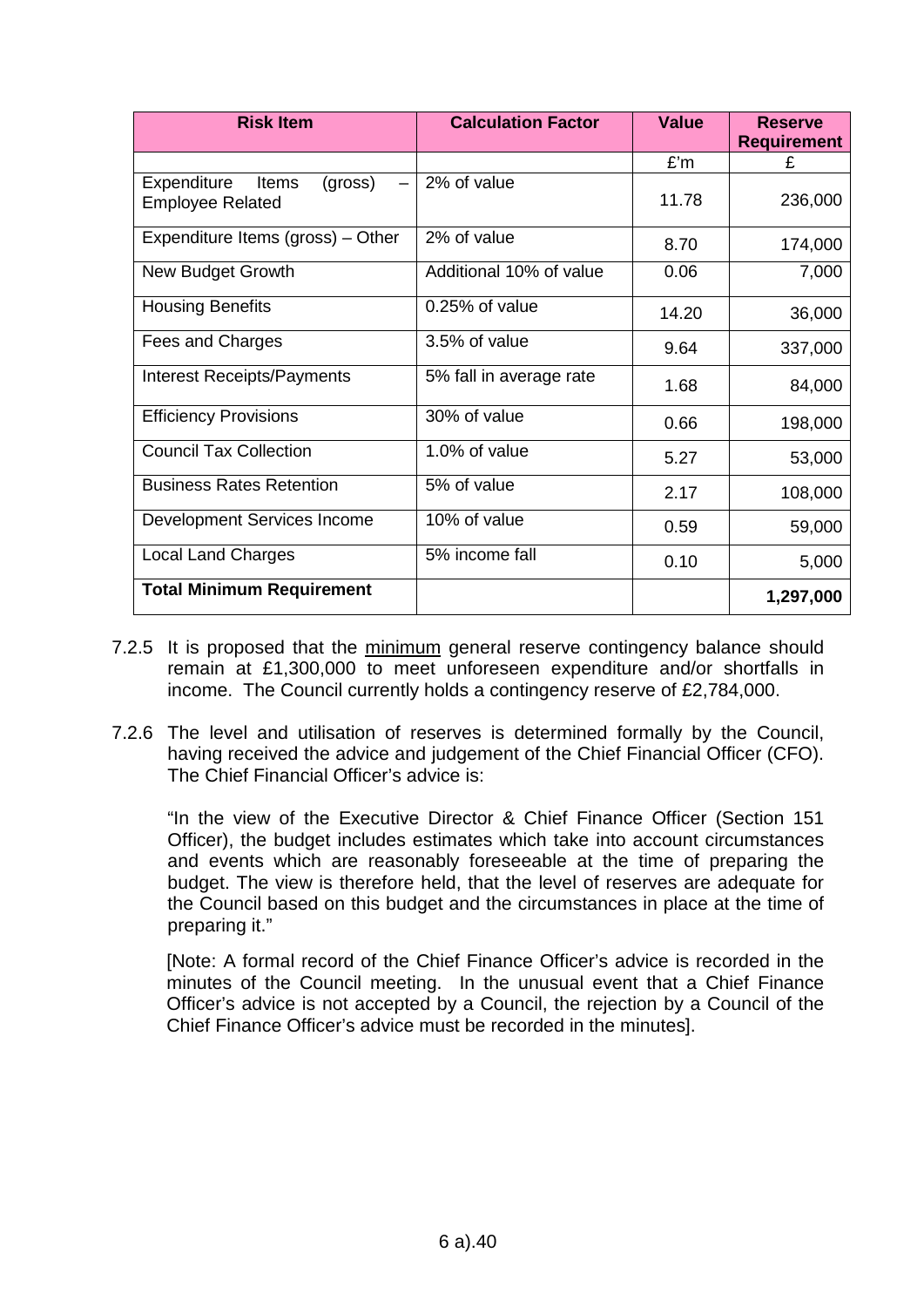## **7.3 Use of Reserves and Balances**

#### *General Fund Reserves and Balances*

- 7.3.1 The February Medium Term Financial Plan included a £6,550 contribution from General Fund Reserves in 2015/16. This reflected usage of the Section 106 (Commuted Sum) Reserve. It is assumed this level of reserve usage will continue throughout the life of this plan.
- 7.3.2 The February MTFP also included a contribution of £136,470 into General Fund contingency and the efficiency and rationalisation reserve made possible by the anticipated levels of Business Rates Retention. It is likely that £378,580 will be drawn from reserves in 2015-16 – as an additional £501,950 is forecast to be drawn from earmarked reserves. Additionally, £800,000 is planned to be used from the earmarked capital schemes reserve to support capital programme expenditure in 2015/16
- 7.3.3 The contributions anticipated over the 4 years have been updated in this iteration of the plan, in line with revenue forecasts. The annual changes are shown in the table below:

| Reserve / Balance                                                          | 2015/16<br>(Budget) | 2016/17                 | 2017/18               | 2018/19  | 2019/20  |
|----------------------------------------------------------------------------|---------------------|-------------------------|-----------------------|----------|----------|
|                                                                            | £                   | £                       |                       | £        | £        |
| <b>General Fund Contingency Reserve</b><br><b>Other Earmarked Reserves</b> | 136,470<br>(6, 550) | (627, 650)<br>(68, 250) | (152,980)<br>(6, 550) | (6, 550) | (6, 550) |
|                                                                            | 129,920             | (695, 900)              | (159, 530)            | (6, 550) | (6, 550) |
| Change in contribution to reserves                                         |                     | (825, 820)              | 536,370               | 152,980  |          |

7.3.4 Consequently, the forecast year end detailed usable reserves position is shown below:-

| <b>Reserve / Balance</b>        | 2014/15   | 2015/16   | 2016/17   | 2017/18   | 2018/19   | 2019/20   |
|---------------------------------|-----------|-----------|-----------|-----------|-----------|-----------|
|                                 | £         | £         | £         | £         | £         | £         |
| <b>General Fund Contingency</b> | 2,784,000 | 2,920,470 | 2,292,820 | 2,139,840 | 2,139,840 | 2,139,840 |
| <b>Earmarked Reserves:-</b>     |           |           |           |           |           |           |
| Efficiency & Rationalisation    | 350,000   |           |           |           |           |           |
| <b>Pension</b>                  | 220,000   | 220,000   | 220,000   | 220,000   | 220,000   | 220,000   |
| <b>Crescent Contingency</b>     | 1,000,000 | 1,000,000 | 1,000,000 | 1,000,000 | 1,000,000 | 1,000,000 |
| Insurance                       | 525,000   | 525,000   | 463,300   | 463,300   | 463.300   | 463,300   |
| Other                           | 1,327,000 | 1,320,450 | 1,313,900 | 1,307,350 | 1,300,800 | 1,294,250 |
|                                 |           |           |           |           |           |           |
| <b>Capital Schemes</b>          | 850,000   | 100,000   | 100,000   | 100,000   | 100,000   | 100,000   |
|                                 |           |           |           |           |           |           |
| <b>Total</b>                    | 7,056,000 | 6,085,920 | 5,390,020 | 5,230,490 | 5,223,940 | 5,217,390 |
|                                 |           |           |           |           |           |           |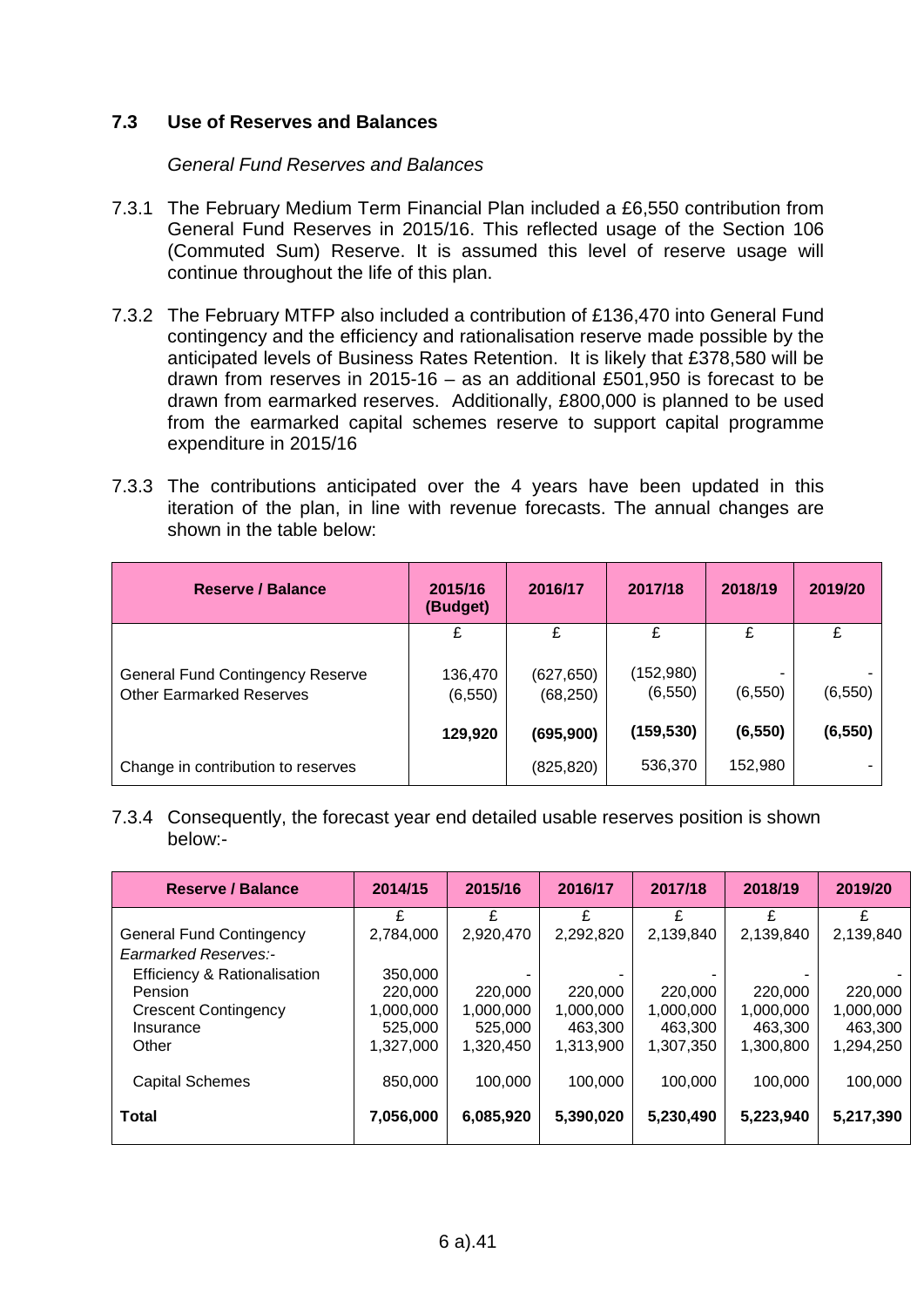7.3.5 At this stage reserves have not been used to fund the deficit in 2018/19 and 2019/20. However, this is dependent on additional income / savings generating from the new Business Rates system and the Waste, Leisure and Facilities Management procurement exercises.

#### *HRA Reserves and Balances*

- 7.3.6 The HRA balance is made up of surpluses that have accumulated over a number of years. The Council retains a minimum of £1 million (approximately £250 per property) in order to cover unexpected events that could - if realised – trigger financial pressures.
- 7.3.7 Due to the strict ring-fencing rules that apply to the HRA, any funds set aside form part of HRA reserves. The table below summarises the projected HRA reserves position for the duration of this MTFP.
	- HRA Working Balance this reserve is the excess of income after expenditure in any given year and is set aside to provide for capital expenditure demands in the future and to provide a contingency against unforeseen costs.
	- Housing Reform / contingency reserve this reserve was set aside to fund potential additional unforeseen costs of housing reform and self-financing.
	- Capital Investment Fund carried forward– this reserve is used to smooth the cost of borrowing required to fund any capital expenditure.

|                                              | 2015/16     | 2016/17   | 2017/18    | 2018/19    | 2019/20    |
|----------------------------------------------|-------------|-----------|------------|------------|------------|
|                                              |             | £         |            |            |            |
| <b>HRA Reserves Brought Forward</b>          | 4, 133, 157 | 6,187,328 | 6,685,328  | 6,110,938  | 5,210,808  |
| Surplus/(Loss) for the year                  | 1,316,861   |           | (574, 390) | (900, 130) | (993, 360) |
| Transfers to / from reserves                 | 737,310     | 498,000   |            |            |            |
| <b>HRA Working Balance</b>                   | 6,187,328   | 6,685,328 | 6,110,938  | 5,210,808  | 4,217,448  |
| Housing Reform / Contingency Reserves        | 457,560     | 457,560   | 457,560    | 457,560    | 457,560    |
| <b>Total Working Balance carried forward</b> | 6,644,888   | 7,142,888 | 6,568,498  | 5,668,368  | 4,675,008  |
| Capital Investment Fund carried forward      | 944,872     | 446,872   | 446,872    | 446,872    | 446,872    |
| <b>Total HRA Reserves carried forward</b>    | 7,589,760   | 7,589,760 | 7,015,370  | 6,115,240  | 5,121,880  |

7.3.8 It can be seen from the table above that the HRA balance is projected to exceed its £1 million contingency minimum over the next four years. However, due to the 1% reduction in rental income per annum over the next four years, the HRA balances are significantly reducing.

#### **8. Budget 2016/17**

8.1 The prospects for the 2016/17 Budget were considered by the Executive, as part of the update of the Medium-Term Financial Plan, on 3rd December 2015 prior to the commencement of the budget exercise.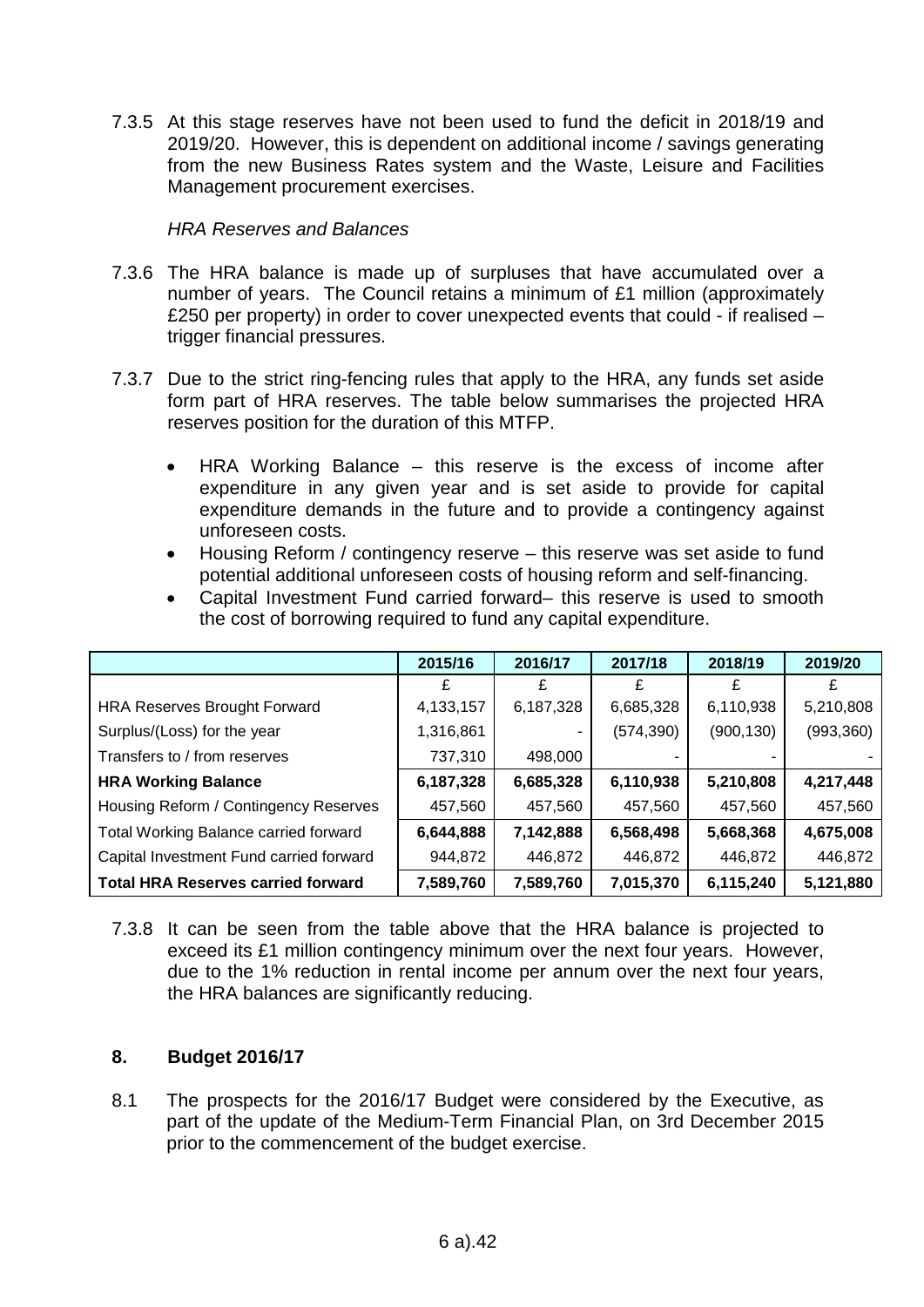8.2 Budget preparation work has now been completed and an overall balanced budget position has been reached with the inclusion of a £659,910 efficiency target on the General Fund and a £504,430 efficiency target within the HRA.

## *Proposed Budget*

8.3 The proposed 2016/17 General Fund Budget is detailed below:

| <b>Budget Heading</b>                               | 2016/17<br><b>Projection</b> |
|-----------------------------------------------------|------------------------------|
|                                                     | £                            |
| Employees                                           | 11,934,780                   |
| Premises                                            | 3,564,160                    |
| Transport                                           | 762,300                      |
| Supplies & Services                                 | 10,095,850                   |
| <b>Benefits</b>                                     | 28,960                       |
| Borrowing                                           | 1,547,970                    |
| Parish Grant re Council Tax Support                 | 51,320                       |
| <b>Financing Costs</b>                              | 191,000                      |
| <b>Total Expenditure</b>                            | 28,176,340                   |
| Fees and Charges / Other Income                     | (10, 770, 770)               |
| <b>Interest Receipts</b>                            | (130, 660)                   |
| <b>HRA Recharges</b>                                | (6, 197, 820)                |
| <b>Capital Recharges</b>                            | (231, 240)                   |
|                                                     |                              |
| <b>Net Expenditure</b>                              | 10,845,850                   |
| Council Tax                                         | (5,270,520)                  |
| <b>Revenue Support Grant</b>                        | (1, 124, 580)                |
| <b>Business Rates Retention</b>                     | (2,851,190)                  |
| New Homes Bonus                                     | (773, 320)                   |
| Contribution to / (use of) Reserves                 | (695,900)                    |
| <b>Collection Fund</b>                              | 529,570                      |
| <b>Total Financing</b>                              | (10, 185, 940)               |
| <b>Cumulative Deficit / (Surplus)</b>               | 659,910                      |
| <b>Existing Efficiency Requirement (Cumulative)</b> | (659, 910)                   |
| <b>Total Efficiency Requirement (Cumulative)</b>    | (659, 910)                   |
| In-Year Deficit / (Surplus)                         |                              |

8.5 The proposed 2016/17 Housing Revenue Account Budget is detailed below: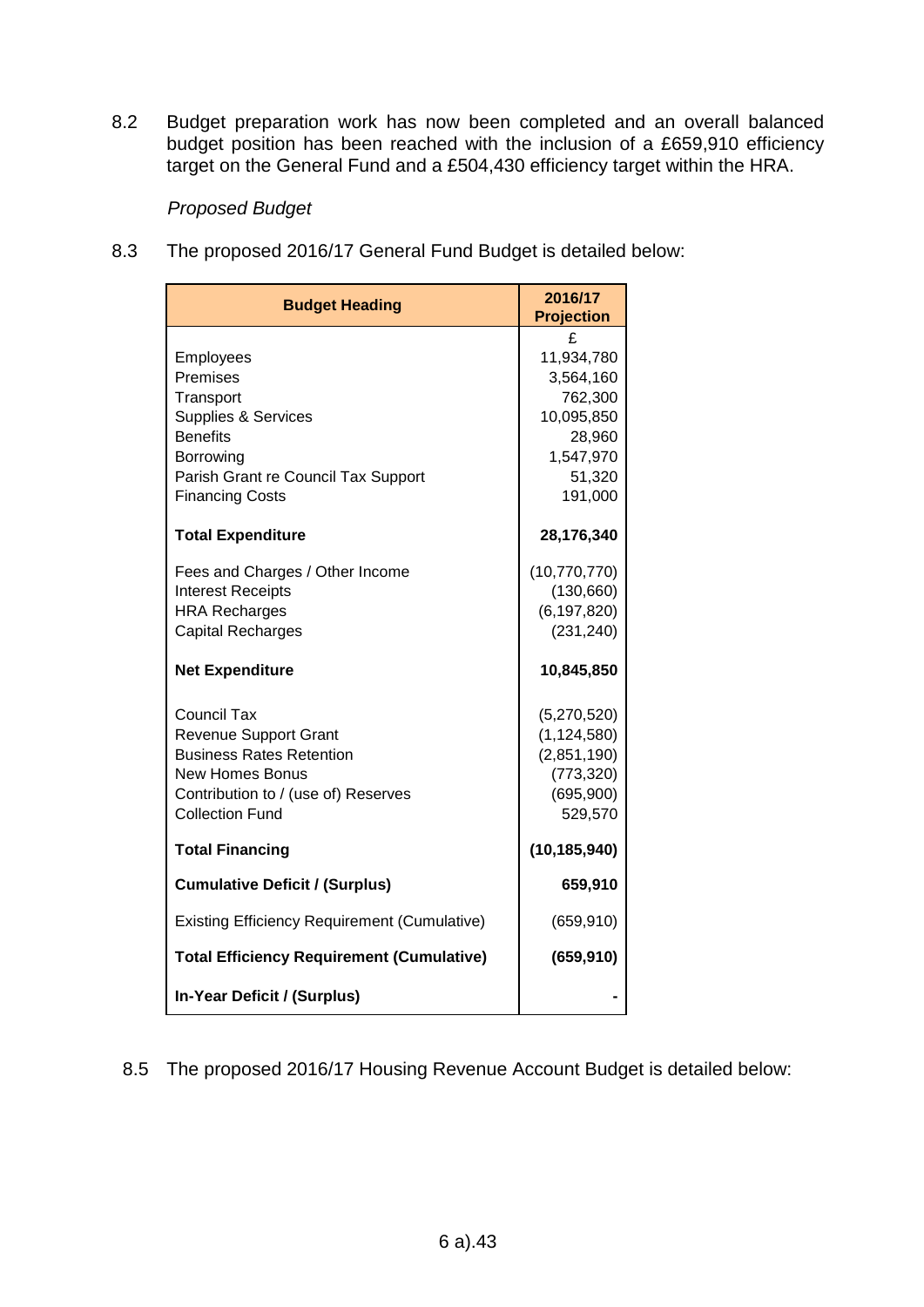| <b>Budget Heading</b>                                                                                                                                                                                                                       | 2016/17<br><b>Projection</b>                                                          |
|---------------------------------------------------------------------------------------------------------------------------------------------------------------------------------------------------------------------------------------------|---------------------------------------------------------------------------------------|
|                                                                                                                                                                                                                                             | £                                                                                     |
| Repairs & Maintenance<br>Supervision & Management<br>Rates, Rents, Taxes, Charges<br><b>Other Operating Expenditure</b><br>Depreciation & Impairment Charges<br>Interest & Debt Management Charges<br>HRA Contribution to Capital Programme | 3,096,290<br>3,001,070<br>130,770<br>1,435,860<br>1,432,000<br>3,416,430<br>2,744,570 |
| <b>Total Expenditure</b>                                                                                                                                                                                                                    | 15,256,990                                                                            |
| <b>Dwellings Rents</b><br>Non - Dwelling Rents & Other Income                                                                                                                                                                               | (14, 642, 120)<br>(614, 870)                                                          |
| <b>Total Income</b>                                                                                                                                                                                                                         | (15, 256, 990)                                                                        |
| (Surplus) / Deficit for year                                                                                                                                                                                                                |                                                                                       |

*Council Tax & Housing Rent Requirement 2016/17*

8.6 The tables below illustrate the Council Tax & Housing Rent requirement for 2016/17:

| <b>General Fund</b>                     | 2016/17<br><b>Budget</b> |
|-----------------------------------------|--------------------------|
|                                         | £                        |
| <b>Net Cost of Services</b>             | 10,845,850               |
| Revenue Support Grant                   | (1, 124, 580)            |
| New Homes Bonus                         | (773, 320)               |
| <b>Business Rates Retention</b>         | (2,851,190)              |
| Use of Reserves                         | (695,900)                |
| <b>Collection Fund</b>                  | 529,570                  |
| <b>Efficiency Target</b>                | (659, 910)               |
| <b>Net Requirement from Council Tax</b> | (5,270,520)              |

| <b>Housing Revenue Account</b>            | 2016/17        |
|-------------------------------------------|----------------|
|                                           | <b>Budget</b>  |
|                                           | £              |
| <b>Net Cost of Services</b>               | 11,840,560     |
| Plus:                                     |                |
| <b>Borrowing Costs</b>                    | 3,416,430      |
| <b>Net Expenditure</b>                    | 15,256,990     |
| Non - Dwelling Rents & Other Income       | (614, 870)     |
| <b>Net Requirement from Housing Rents</b> | (14, 642, 120) |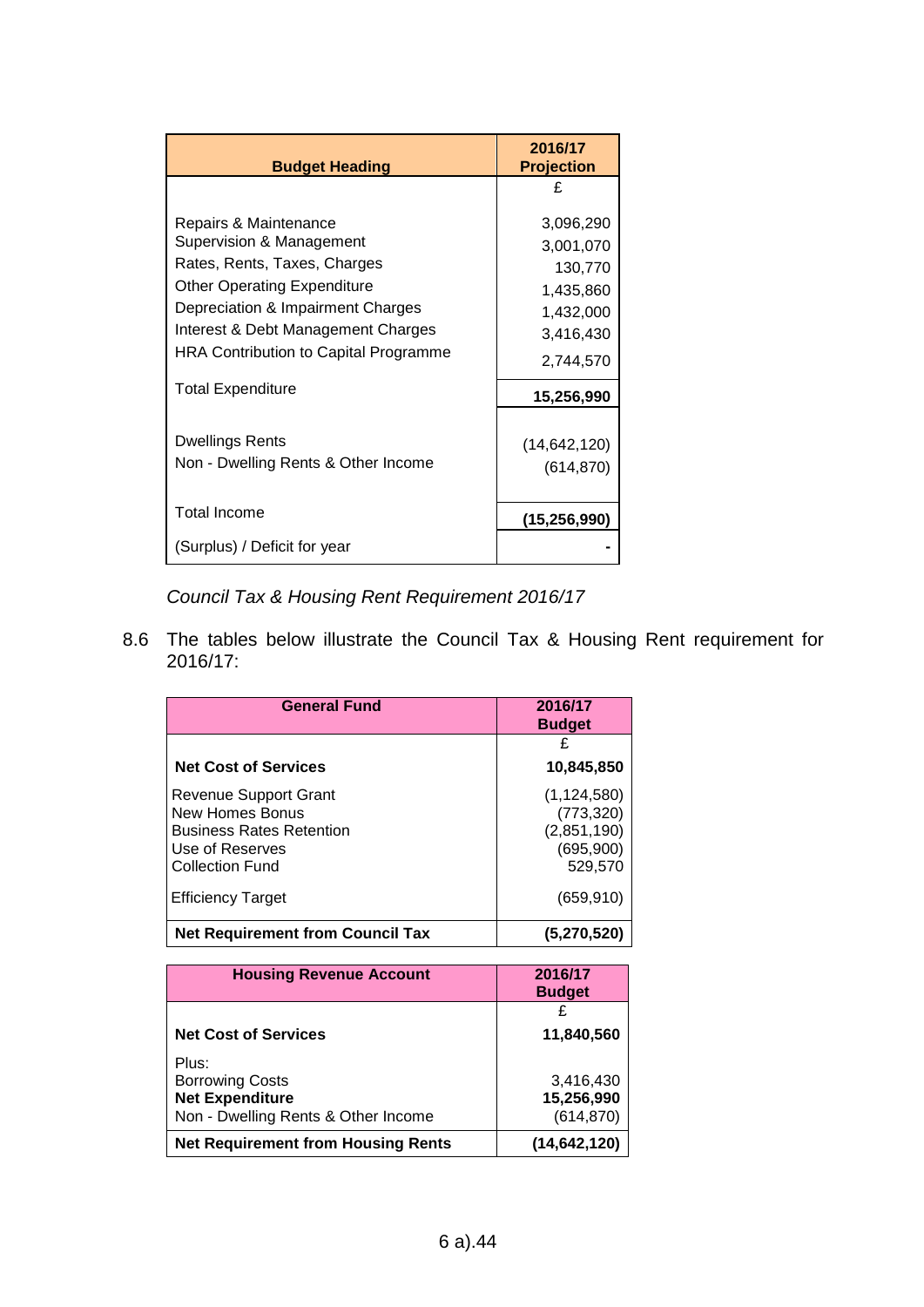8.2 The overall Council Tax requirement contained within these proposals is summarised in the table below.

|                            | <b>Budget</b><br><b>Requirement</b> | <b>Tax Base</b> | <b>Band D</b><br><b>Council Tax</b> | Increase/<br>(Decrease)<br>$\%$ |
|----------------------------|-------------------------------------|-----------------|-------------------------------------|---------------------------------|
| <b>Borough Council Tax</b> | 5,270,520                           | 29,654          | 177.73                              | 1.9%                            |

#### **9 MTFP REVENUE POSITION**

## **9.1 General Fund Revenue Position**

9.1.1 The medium term General Fund revenue position is as set out in the table below

| <b>Summary Revenue Position</b>                     | 2016/17    | 2017/18    | 2018/19    | 2019/20    |
|-----------------------------------------------------|------------|------------|------------|------------|
|                                                     | £          | £          | £          | £          |
| Revenue Consequences of Capital Spend (section 4.2) | 3,030      | 42,960     | 33,900     | 31,150     |
| Interest Rate Changes (section 5.1)                 | (26,050)   | (90, 700)  | (74, 680)  | (82, 550)  |
| Borrowing Costs (section 5.1)                       | (41, 130)  | (47,980)   | 137,030    | 41,030     |
| Inflation Pressures (section 5.2)                   | 315,300    | 384,610    | 389,240    | 412,640    |
| Increased / (Reduced) Budget Demand (section 5.3)   | 463,960    | (229, 700) | (156, 500) | (13,500)   |
| Budget Growth (section 5.4)                         | (66, 450)  | $\Omega$   | 0          | 0          |
| Increased Council Tax Income (section 6.1)          | (181, 470) | (151, 940) | (154, 150) | (156, 030) |
| Business Rates Retention (section 6.2)              | 62,030     | (170,000)  | (32, 200)  | (25, 700)  |
| Changes in Collection Fund (section 6.3)            | 485,960    | (585, 740) | (1, 330)   | (1,350)    |
| Reduction in Government Grant (section 6.4)         | 520,550    | 440,120    | 680,940    | 300,760    |
| Additional Fees and Charges (section 6.5)           | (50,000)   | (100,000)  | (100,000)  | (100,000)  |
| Contribution to Reserves & Balances (section 7)     | (825, 820) | 536,370    | 152,980    | 0          |
| In Year Change in Position                          | 659,910    | 28,000     | 875,230    | 406,450    |
| Efficiency & Rationalisation Plan (section 4.3)     | (659, 910) | (28,000)   | (875, 230) | (406, 450) |
| Shortfall to be Identified (Section 4.3)            |            |            |            |            |
| <b>Budget (Surplus) / Deficit</b>                   |            |            |            |            |
| <b>Cumulative (Surplus) / Deficit</b>               |            |            |            |            |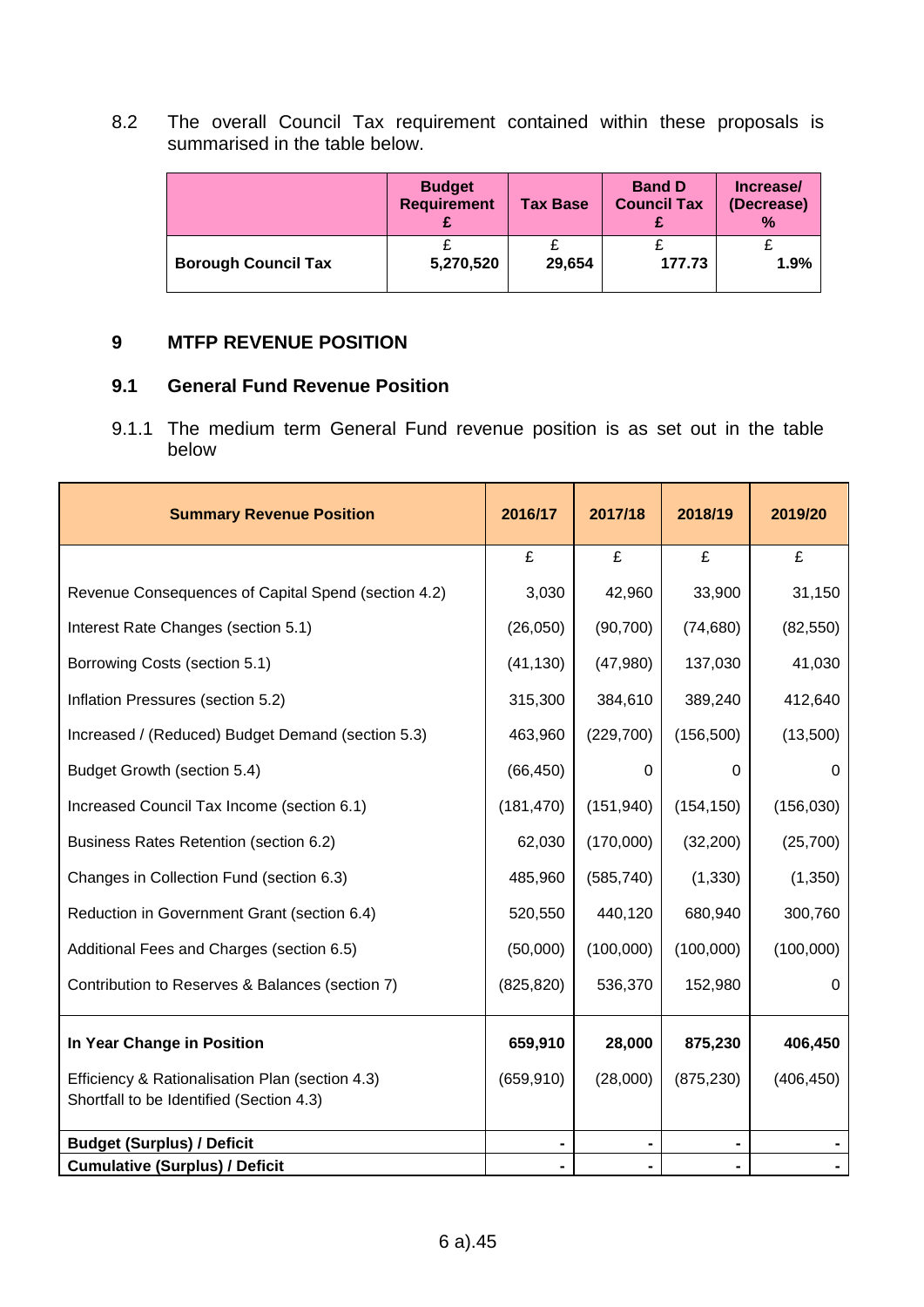9.1.2 Annex D shows the projected General Fund revenue position in detail.

## **9.2 Housing Revenue Account Revenue Position**

9.1.1 The medium term Housing Revenue Account revenue position is as set out in the table below.

| <b>Summary Revenue Position</b>                     | 2016/17    | 2017/18    | 2018/19   | 2019/20   |
|-----------------------------------------------------|------------|------------|-----------|-----------|
|                                                     | £          | £          | £         | £         |
| Budget deficit brought forward (section 3.6)        |            |            | 574,390   | 900,130   |
| Revenue consequence of Capital spend (section 4.2)  | (475, 030) | 367,770    | (50, 660) | 6,000     |
| Inflation pressures (section 5.2)                   | 95,540     | 107,670    | 105,350   | 124,170   |
| Increased / reduced budget demand (section 5.3)     | 238,760    | (149, 760) |           |           |
| Increased / reduced budget growth (section 5.4)     | (125,000)  |            |           |           |
| Increase in Other Operating Expenditure (section    |            |            |           |           |
| 5.6)                                                | 38,660     | 35,940     | 59,780    | 24,450    |
| Reduction in Rent and Other Charges (section 6.5)   | 227,070    | 212,770    | 211,270   | (61, 390) |
|                                                     |            |            |           |           |
| In Year Change in Position                          | $\bf{0}$   | 574,390    | 900,130   | 993,360   |
| HRA Efficiency & Rationalisation Plan (section 4.3) |            |            |           |           |
| Budget (Surplus) / Deficit                          | 0          | 574,390    | 900,130   | 993,360   |

9.1.2 Annex E shows the projected Housing Revenue Account revenue position in detail.

## **10 CONSULTATION**

- 10.1 The Council is committed to consulting with residents and other stakeholders to help inform the budget setting process and spending priorities/non-priorities. A variety of techniques have been used and the approaches have been iterative, building year on year on what has gone before. The Council already holds comprehensive information gathered about residents' spending priorities. Much of this information was gathered in times of rising expenditure. The financial challenges for the Council are now very different.
- 10.2 The consultation process for 2016/17 was undertaken via an online survey available on the Council's website. This survey will remain live until 31<sup>st</sup> March 2016, with any addditional responses feeding into the 2017/18 budget setting process.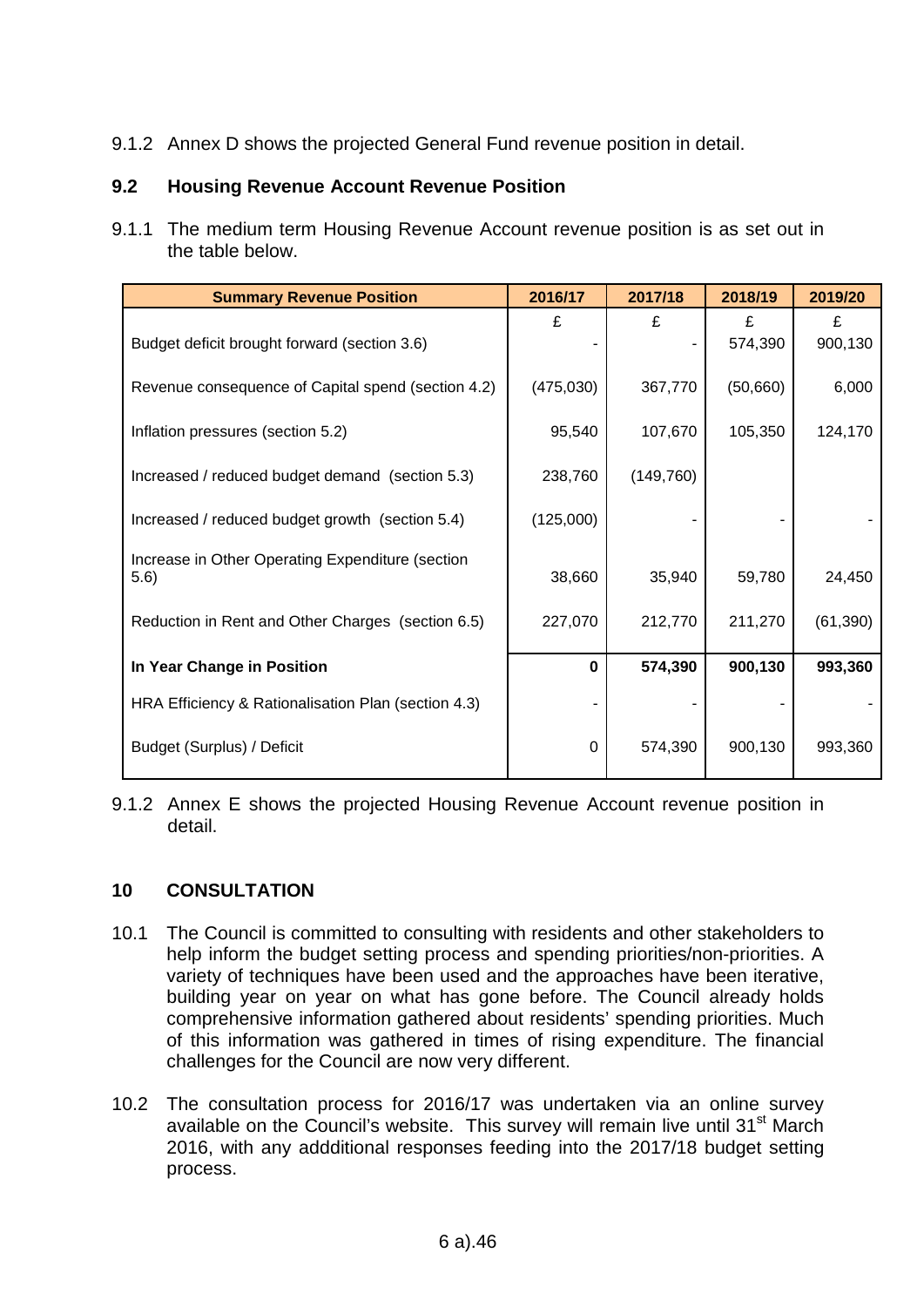- 10.3 It will be particularly important that the Council, as it makes difficult budgetary decisions, is able to evidence that it has considered the impact of its decisions on groups with 'protected characteristics'.
- 10.4 Going forward, the Council will be developing a timetable of consultation, which will focus on specific emerging issues that will potentially have a significant impact on the Council's finances over the medium term.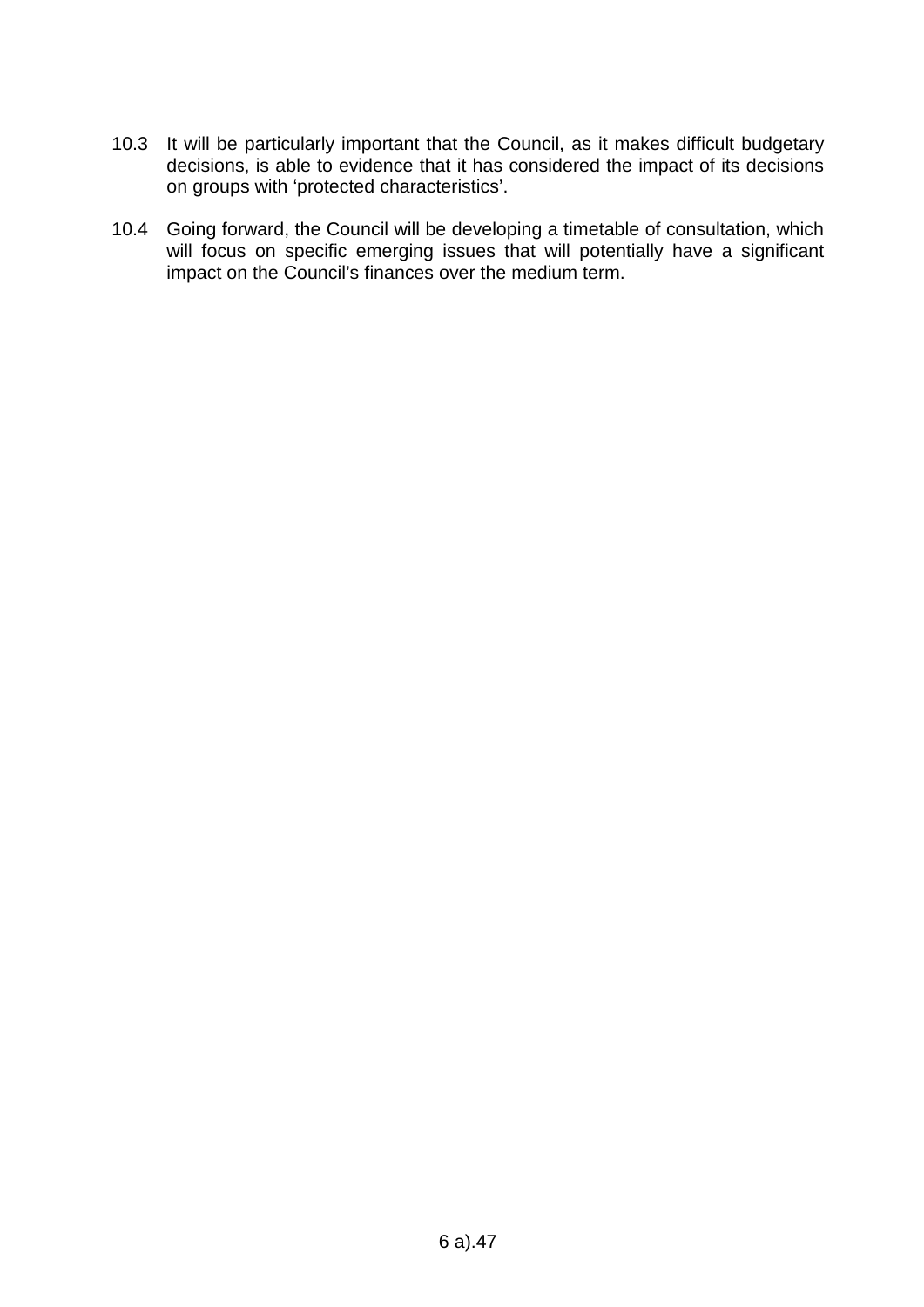## **ANNEX A**

# **Proposed Capital Projections (2015/16 to 2019/20) – General Fund**

| <b>Capital Schemes</b>                  | 2015/16   | 2016/17   | 2017/18   | 2018/19   | 2019/20   | <b>Total</b> |
|-----------------------------------------|-----------|-----------|-----------|-----------|-----------|--------------|
|                                         | £         | £         | £         | £         | £         | £            |
| <b>Asset Management Plan (AMP)</b>      |           |           |           |           |           |              |
| <b>Council Offices/Public Buildings</b> | 300,230   | 1,335,870 | 1,696,500 | 2,449,000 | 454,000   | 6,235,600    |
| Car Parks                               |           | 135,000   | 135,000   | 150,000   | 350,000   | 770,000      |
| Infrastructure                          |           | 3,480     | 18,960    | 271,130   | 300,000   | 593,570      |
| Leisure Centres                         | 12,830    |           | 365,000   | 100,000   |           | 477,830      |
|                                         | 313,060   | 1,474,350 | 2,215,460 | 2,970,130 | 1,104,000 | 8,077,000    |
|                                         |           |           |           |           |           |              |
| <b>Affordable Housing Projects</b>      | 241,960   |           |           |           |           | 241,960      |
| <b>Private Sector Housing Grants</b>    | 250,000   | 238,000   | 238,000   | 238,000   | 238,000   | 1,202,000    |
|                                         |           |           |           |           |           |              |
| <b>ICT</b>                              | 124,710   | 100,000   | 100,000   | 100,000   | 100,000   | 524,710      |
| <b>Other Schemes</b>                    |           |           |           |           |           |              |
| <b>Play Facilities</b>                  |           | 69,250    |           |           |           | 69,250       |
| <b>Country Parks &amp; Allotments</b>   | 145,190   | 69,150    |           |           |           | 214,340      |
| Conservation/Heritage                   | 38,190    | 45,000    | 45,000    |           |           | 128,190      |
| <b>Market Town Regeneration</b>         | 385,870   | 92,200    | 199,130   |           |           | 677,200      |
|                                         | 569,250   | 275,600   | 244,130   |           |           | 1,088,980    |
| <b>Total Programme</b>                  | 1,498,980 | 2,087,950 | 2,797,590 | 3,308,130 | 1,442,000 | 11,134,650   |
|                                         |           |           |           |           |           |              |
| <b>Funding of Programme</b>             |           |           |           |           |           |              |
| <b>External Contributions</b>           | 305,360   | 284,250   | 238,000   | 238,000   | 238,000   | 1,303,610    |
| Section 106 Planning Obligations        | 291,960   | 25,000    |           |           |           | 316,960      |
| <b>Capital Receipts</b>                 |           | 679,000   | 138,000   | 845,000   | 240,000   | 1,902,000    |
| <b>Capital Reserves</b>                 | 750,000   |           |           |           |           | 750,000      |
| Borrowing                               | 151,660   | 1,099,700 | 2,421,590 | 2,225,130 | 964,000   | 6,862,080    |
|                                         | 1,498,980 | 2,087,950 | 2,797,590 | 3,308,130 | 1,442,000 | 11,134,650   |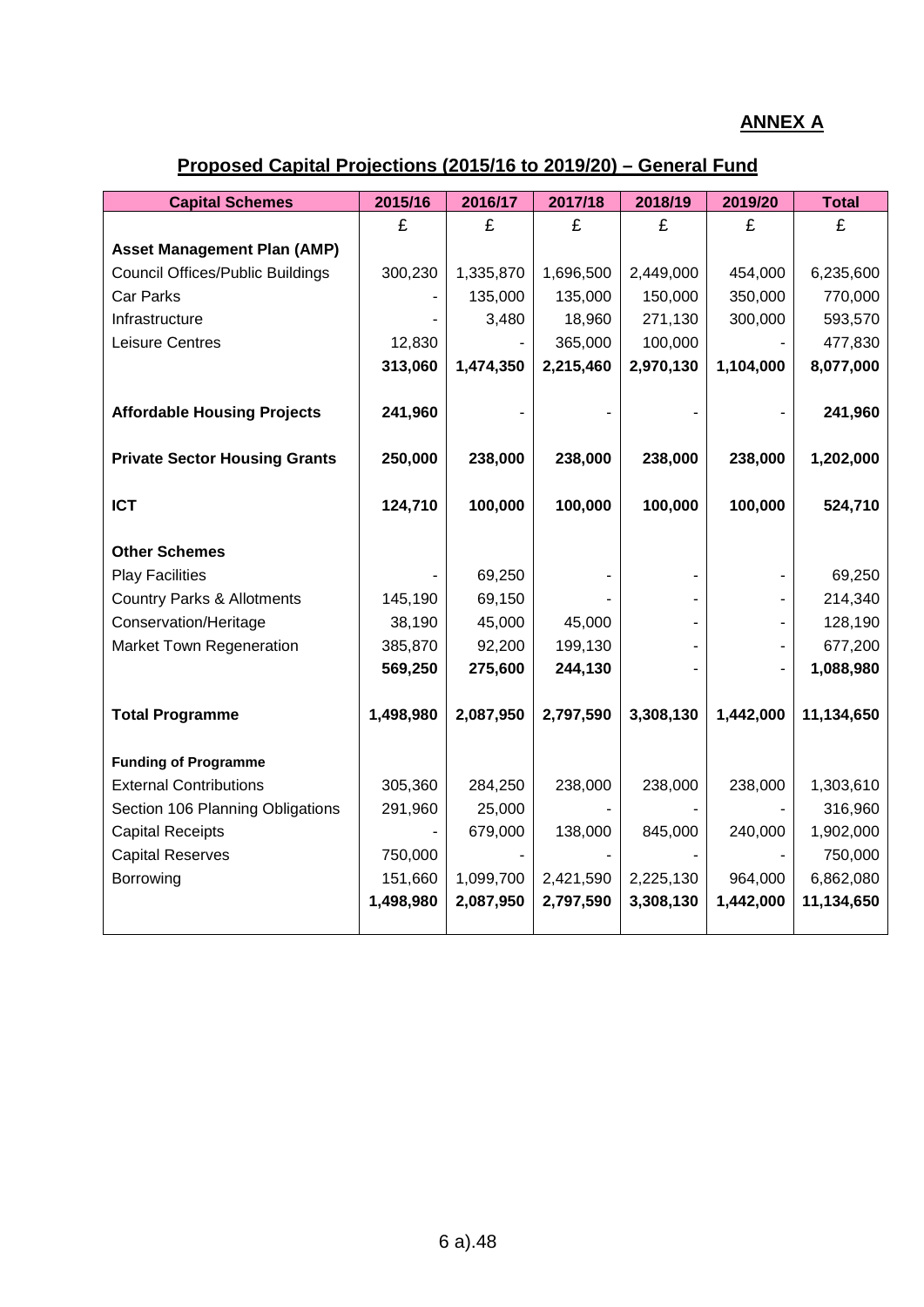## **ANNEX A**

# **Proposed Capital Projections (2015/16 to 2018/19) – Council Dwellings (HRA)**

| <b>Capital Schemes</b>                  | 2015/16   | 2016/17    | 2017/18   | 2018/19   | 2019/20   | <b>Total</b> |
|-----------------------------------------|-----------|------------|-----------|-----------|-----------|--------------|
|                                         | £         | £          | £         | £         | £         | £            |
| <b>ASSET MANAGEMENT WORKS:</b>          |           |            |           |           |           |              |
| Roofing & External Works                | 604,830   | 551,000    | 475,000   | 475,000   | 475,000   | 2,580,830    |
| Kitchens Programme                      | 419,910   | 140,000    | 290,000   | 290,000   | 290,000   | 1,429,910    |
| Bathroom Programme                      | 60,000    | 30,000     | 580,000   | 580,000   | 580,000   | 1,830,000    |
| <b>Central Heating Programme</b>        | 832,670   | 600,000    | 605,000   | 605,000   | 605,000   | 3,247,670    |
| <b>Electrical Works (Rewires)</b>       | 350,050   | 160,000    | 165,000   | 165,000   | 165,000   | 1,005,050    |
| PIR Testing - General & Communal        | 125,000   |            |           |           |           | 125,000      |
| Health & Safety Works                   | 117,500   | 50,000     | 150,000   | 150,000   | 150,000   | 617,500      |
| Shop Works                              | 100,000   |            |           |           |           | 100,000      |
| Aids & Adaptations                      | 270,000   | 350,000    | 300,000   | 300,000   | 300,000   | 1,520,000    |
| Replacement Insulated Render & Painting |           | 770,000    |           |           |           | 770,000      |
| Electrical testing & Remedial Works     |           | 90,000     |           |           |           | 90,000       |
| Park Road - External Works              |           | 34,000     |           |           |           | 34,000       |
| <b>Painting Programmes</b>              |           | 48,000     |           |           |           | 48,000       |
| <b>General Insulation Works</b>         |           |            | 75,000    | 75,000    | 75,000    | 225,000      |
| Replacement Windows & Doors             |           |            | 550,000   | 550,000   | 550,000   | 1,650,000    |
| <b>Work to Communal Areas</b>           |           |            | 150,000   | 150,000   | 150,000   | 450,000      |
| <b>REPAIRS TEAM CAPITAL WORKS</b>       |           |            |           |           |           |              |
| <b>Major Voids</b>                      | 100,000   | 100,000    | 100,000   | 100,000   | 100,000   | 500,000      |
| <b>Major Repairs</b>                    | 290,000   | 300,000    | 250,000   | 250,000   | 250,000   | 1,340,000    |
| <b>Void Rewires</b>                     | 35,000    | 35,000     | 35,000    | 35,000    | 35,000    | 175,000      |
| Void Kitchens                           | 350,110   | 350,000    | 350,000   | 350,000   | 350,000   | 1,750,110    |
| Void Bathrooms                          | 40,640    | 60,000     | 60,000    | 60,000    | 60,000    | 280,640      |
| <b>Void Central Heating</b>             |           | 495,000    | 495,000   | 495,000   | 495,000   | 1,980,000    |
| <b>OTHER CAPITAL WORKS:</b>             |           |            |           |           |           |              |
| <b>Other Miscellaneous Projects</b>     | 456,450   | 498,000    |           |           |           | 954,450      |
| <b>Professional Fees</b>                | 100,000   | 180,000    | 180,000   | 180,000   | 180,000   | 820,000      |
| <b>Commissioning Costs</b>              | 155,000   | 155,000    | 155,000   | 155,000   | 155,000   | 775,000      |
| <b>New Build Project</b>                |           | 194,000    | 142,000   | 287,410   | 200,000   | 823,410      |
| <b>Efficiency Programme</b>             |           | (504, 430) |           |           |           | (504, 430)   |
|                                         | 4,407,160 | 4,685,570  | 5,107,000 | 5,252,410 | 5,165,000 | 24,617,140   |
| <b>Funding:</b>                         |           |            |           |           |           |              |
| Major Repairs Reserve                   | 1,421,000 | 1,432,000  | 1,432,000 | 1,432,000 | 1,432,000 | 7,149,000    |
| <b>Capital Receipts</b>                 | 30,000    | 509,000    | 531,000   | 608,410   | 515,000   | 2,193,410    |
| <b>HRA Contribution</b>                 | 2,218,850 | 2,246,570  | 3,144,000 | 3,212,000 | 3,218,000 | 14,039,420   |
| <b>Capital Investment Fund</b>          | 737,310   | 498,000    |           |           |           | 1,235,310    |
|                                         | 4,407,160 | 4,685,570  | 5,107,000 | 5,252,410 | 5,165,000 | 24,617,140   |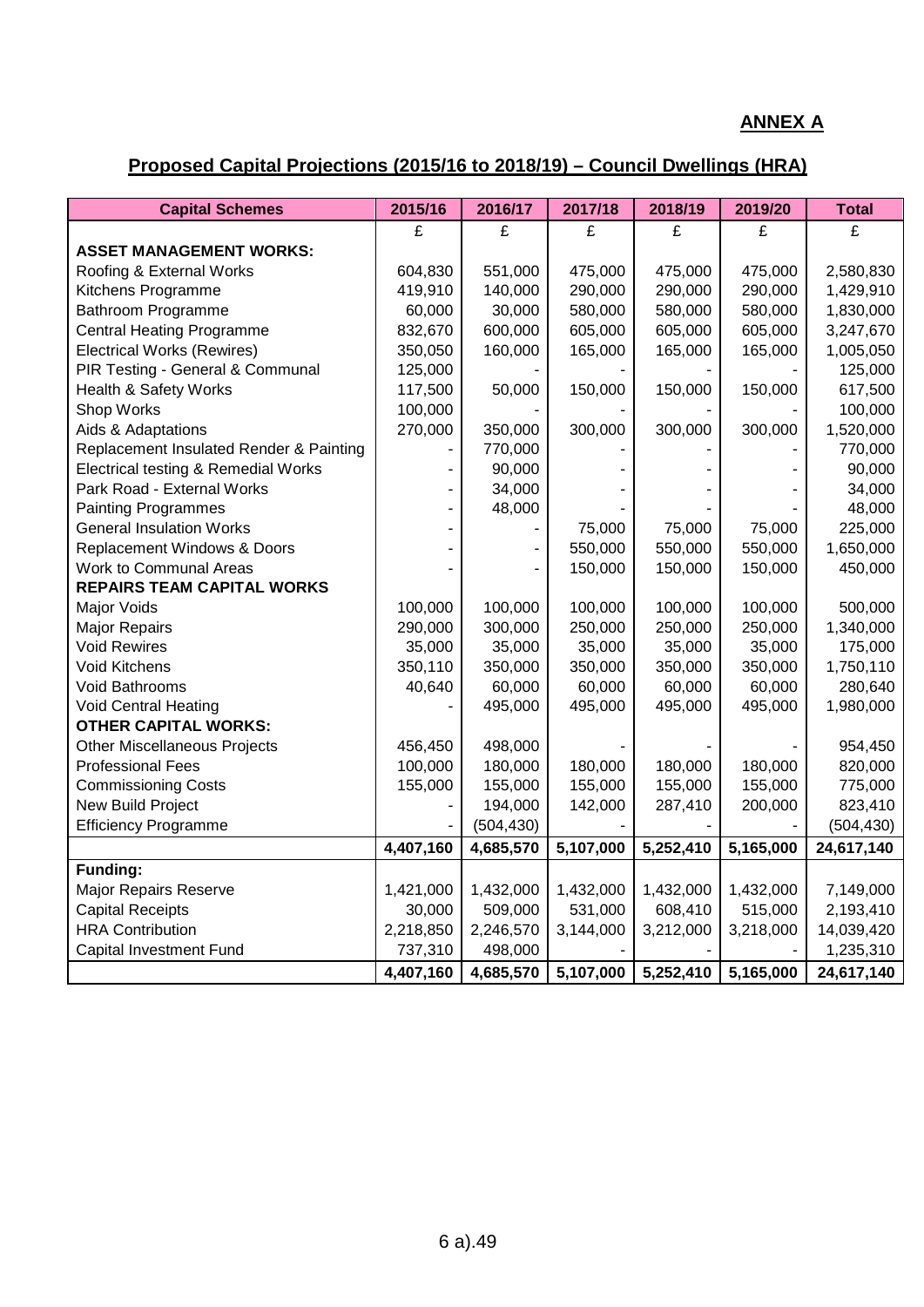## **ANNEX B**

# **Efficiency and Rationalisation Strategy (April 2014)**

| <b>Efficiency Strategy</b>                         | 2014/15   | 2015/16   | 2016/17 | <b>TOTAL</b> |
|----------------------------------------------------|-----------|-----------|---------|--------------|
|                                                    | £         | £         | £       | £            |
| <b>ENHANCING INCOME &amp; IMPROVING TRADING</b>    |           |           |         |              |
| <b>Income Generation</b>                           | 18,000    | 75,000    | 57,000  | 150,000      |
| <b>Trading Effectiveness</b>                       | 50,000    | 50,000    | 50,000  | 150,000      |
| Improving Yield from Fees and Charges              | 25,560    | 16,530    | 13,910  | 56,000       |
|                                                    | 93,560    | 141,530   | 120,910 | 356,000      |
| <b>EXTENDING SHARED SERVICES</b>                   |           |           |         |              |
| Further Sharing with Local Authorities & Partners  | 25,000    | 50,000    | 50,000  | 125,000      |
|                                                    | 25,000    | 50,000    | 50,000  | 125,000      |
| <b>CORPORATE EFFICIENCY PROJECTS</b>               |           |           |         |              |
| Procurement                                        | 160,000   | 200,000   | 90,000  | 450,000      |
| <b>Asset Management</b>                            | 130,000   | 130,000   | 125,000 | 385,000      |
| Workforce Planning, Pay & Other Benefits           | 10,000    | 20,000    | 20,000  | 50,000       |
| Administration                                     | 20,000    | 30,000    |         | 50,000       |
| <b>ICT Strategy</b>                                | 20,000    | 50,000    | 30,000  | 100,000      |
| <b>Management Savings</b>                          | 100,000   |           |         | 100,000      |
| <b>Third Sector Commissioning</b>                  |           | 20,000    | 30,000  | 50,000       |
| Development of Trusts / Social Enterprises         | 70,000    | 60,000    | 20,000  | 150,000      |
| Development of Alternative Service Delivery Models |           | 30,000    | 19,000  | 49,000       |
|                                                    | 510,000   | 540,000   | 334,000 | 1,384,000    |
| <b>SERVICE REVIEWS</b>                             |           |           |         |              |
| <b>Customer Services</b>                           | 30,000    | 65,000    | 40,000  | 135,000      |
| <b>Regulatory Services</b>                         | 40,000    | 75,000    | 35,000  | 150,000      |
| <b>Operational Services</b>                        | 30,000    | 40,000    | 30,000  | 100,000      |
| <b>Corporate Services</b>                          | 50,000    | 50,000    |         | 100,000      |
|                                                    | 150,000   | 230,000   | 105,000 | 485,000      |
| <b>INNOVATION &amp; GROWTH</b>                     |           |           |         |              |
| Growth Fund                                        | 50,000    | 50,000    | 50,000  | 150,000      |
|                                                    | 50,000    | 50,000    | 50,000  | 150,000      |
| <b>HOUSING REVENUE ACCOUNT</b>                     |           |           |         |              |
| <b>HRA</b>                                         | 250,000   | 50,000    | ۰       | 300,000      |
|                                                    | 250,000   | 50,000    | -       | 300,000      |
|                                                    |           |           |         |              |
| <b>TOTAL</b>                                       | 1,078,560 | 1,061,530 | 659,910 | 2,800,000    |
|                                                    |           |           |         |              |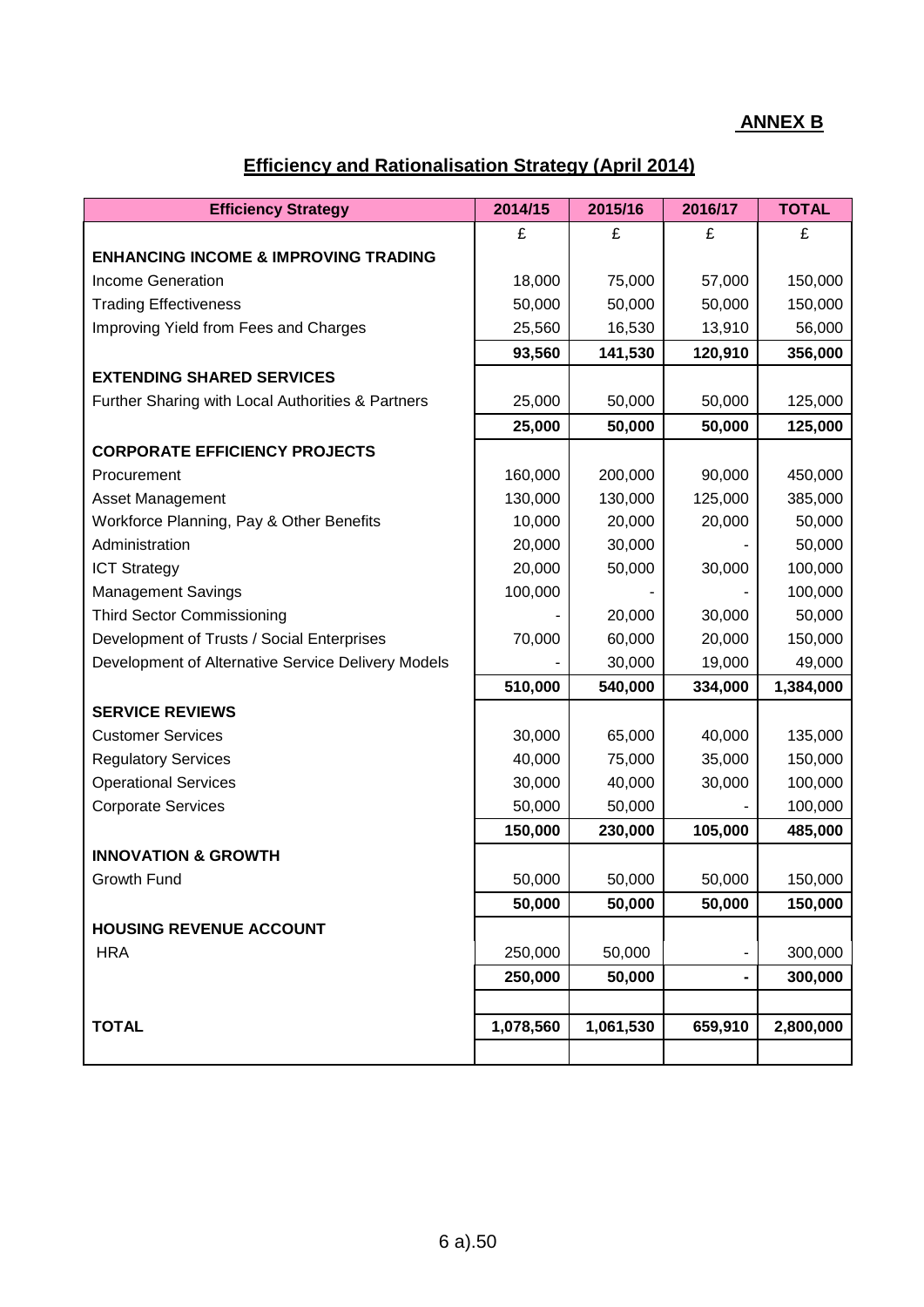## **ANNEX C**

## **Fees & Charges – Categorisation**

|                         | <b>HPBC Proposed Fees &amp;</b><br><b>Charges</b> | <b>Charging Policy Category</b> |                  |                         |                   |                |           |                  |              |
|-------------------------|---------------------------------------------------|---------------------------------|------------------|-------------------------|-------------------|----------------|-----------|------------------|--------------|
| <b>Service</b><br>Area* | 2016/17                                           | <b>Full</b><br>commercial       | Fair<br>charging | <b>Cost</b><br>recovery | <b>Subsidised</b> | <b>Nominal</b> | Free      | <b>Statutory</b> | <b>Total</b> |
| Environmental           | Income                                            | £10,660                         | £37,840          | £2                      | £2,720            |                | £0        | £25,930          | £77,150      |
| Health                  | Surplus/ (Subsidy) after Costs                    | £180                            | £10,430          | (E780)                  | (E3, 170)         |                | (E37,590) | £16,170          | (E14, 750)   |
| Licensing               | Income                                            |                                 |                  |                         |                   |                |           | £260,650         | £260,650     |
|                         | Surplus/ (Subsidy) after Costs                    |                                 |                  |                         |                   |                |           | £101,810         | £101,810     |
| <b>Land Charges</b>     | Income                                            |                                 |                  | £167,400                |                   |                | £0        | £0               | £167,400     |
|                         | Surplus/ (Subsidy) after Costs                    |                                 |                  | $-E29.718$              |                   |                | £0        | (E2,020)         | (E31,740)    |
| Environmental           | Income                                            |                                 |                  |                         |                   |                |           | £7,430           | £7,430       |
| Crime                   | Surplus/ (Subsidy) after Costs                    |                                 |                  |                         |                   |                |           | £3,000           | £3,000       |
| <b>Street Naming</b>    | Income                                            |                                 | £10,100          |                         |                   |                |           |                  | £10,100      |
|                         | Surplus/ (Subsidy) after Costs                    |                                 | £8,570           |                         |                   |                |           |                  | £8,570       |
| <b>Street Scene</b>     | Income                                            |                                 | £6,100           |                         |                   |                |           |                  | £6,100       |
|                         | Surplus/ (Subsidy) after Costs                    |                                 | £2,360           |                         |                   |                |           |                  | £2,360       |
| <b>Trade Waste</b>      | Income                                            | £612,600                        |                  | £30,510                 | £5,636            |                | £0        |                  | £648,740     |
|                         | Surplus/ (Subsidy) after Costs                    | £89,710                         |                  | £12,550                 | (E2, 370)         |                | £0        |                  | £99,890      |
| <b>Trade Recycling</b>  | Income                                            | £43,860                         |                  |                         |                   |                |           |                  | £43,860      |
|                         | Surplus/ (Subsidy) after Costs                    | £17,900                         |                  |                         |                   |                |           |                  | £17,900      |
| Horticulture            | Income                                            | £2,060                          | £6,300           |                         | £480              |                | £0        |                  | £8,840       |
|                         | Surplus/ (Subsidy) after Costs                    | £1,450                          | £5.060           |                         | £10               |                | (E1, 390) |                  | £5,140       |
| Cemeteries              | Income                                            |                                 | £208,059         |                         |                   |                | £0        |                  | £208,060     |
|                         | Surplus/ (Subsidy) after Costs                    |                                 | £121,150         |                         |                   |                | $-E623$   |                  | £120,530     |
| Car Parks               | Income                                            |                                 | £1,090,560       |                         |                   |                | £0        | £62,780          | £1,153,340   |
|                         | Surplus/ (Subsidy) after Costs                    |                                 | £833.860         |                         |                   |                | (E13,750) | £0               | £820,110     |
| <b>Markets</b>          | Income                                            |                                 | £13,780          |                         |                   |                |           |                  | £13,780      |
|                         | Surplus/ (Subsidy) after Costs                    |                                 | £1,680           |                         |                   |                |           |                  | £1,680       |
| Finance                 | Income                                            |                                 | £180,500         | £0                      |                   |                |           |                  | £180,500     |
|                         | Surplus/ (Subsidy) after Costs                    |                                 | £112,100         | £0                      |                   |                |           |                  | £112,100     |
| Elections               | Income                                            |                                 |                  |                         |                   | £1,000         |           |                  | £1,000       |
|                         | Surplus/ (Subsidy) after Costs                    |                                 |                  |                         |                   | £860           |           |                  | £860         |
| Carelink                | Income                                            |                                 | £380,690         |                         |                   |                |           |                  | £380,690     |
|                         | Surplus/ (Subsidy) after Costs                    |                                 | £138,700         |                         |                   |                |           |                  | £138,700     |

*\*Planning and Building Control – data collection work remains in progress* 

*\*\*this is a work-in-progress document which will be further developed as part of the income Generation project*

| Charging<br><b>Policy</b> | <b>Policy Objective</b>                                                                                                                                               |
|---------------------------|-----------------------------------------------------------------------------------------------------------------------------------------------------------------------|
| Full commercial           | Service is promoted to maximise revenue within an overall objective of generating a<br>surplus from the service                                                       |
| Fair charging             | Service is promoted to maximise income but subject to defined policy constraints<br>including commitments made to potential customers on an appropriate fee structure |
| Cost recovery             | Service generally available to all but without a subsidy                                                                                                              |
| Subsidised                | Service is widely accessible, but users of the service should make some<br>contribution from their own resources                                                      |
| Nominal                   | Service to be fully available and a charge is made to discourage frivolous usage                                                                                      |
| Free                      | Service fully available at no cost                                                                                                                                    |
| Statutory                 | Charges are set in line with legal obligations                                                                                                                        |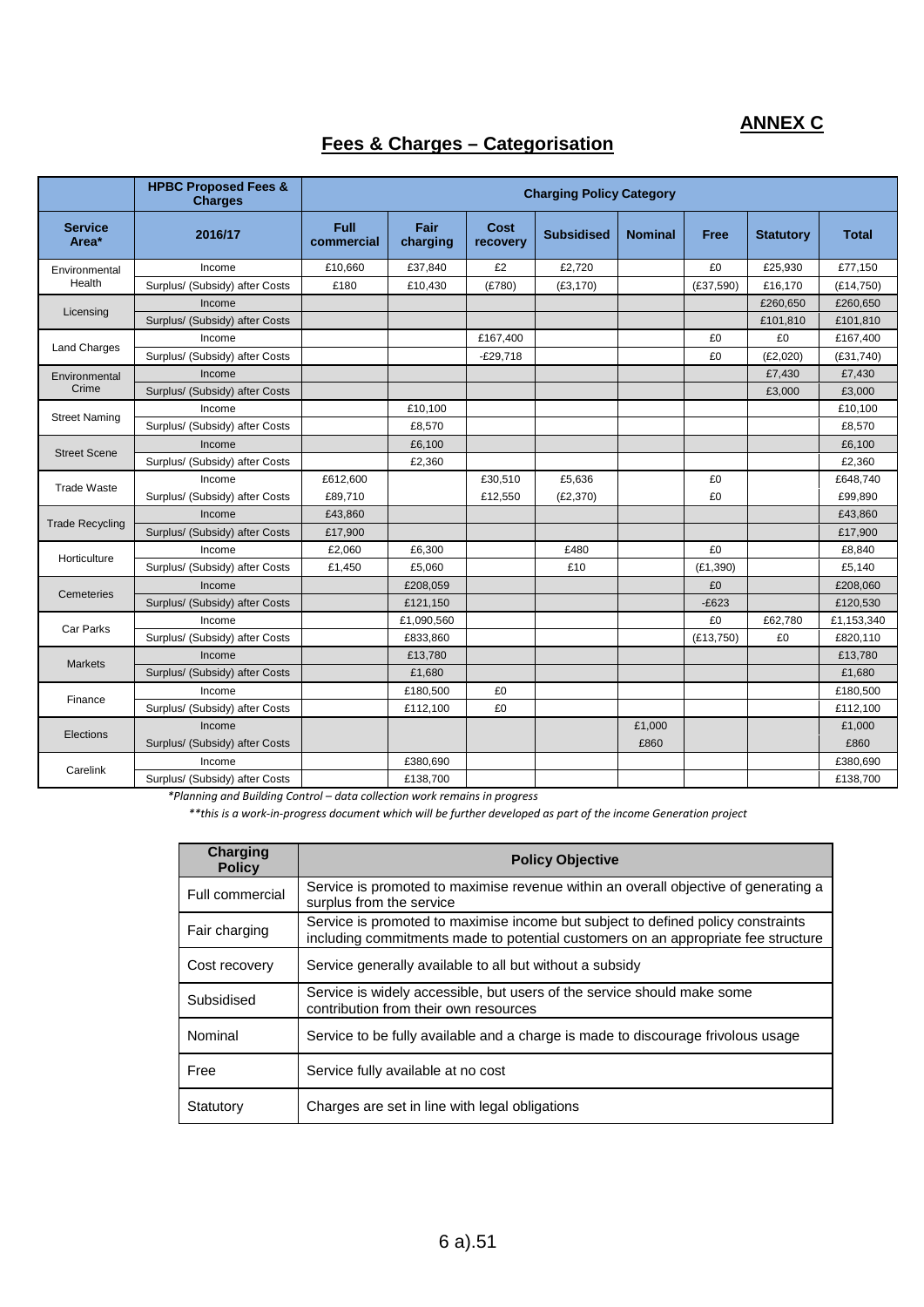# **ANNEX D**

# **Medium Term Financial Plan – Principal Risks**

| <b>Risk Category</b>           | <b>Risk</b>                                                                                                                                                                                      | <b>Mitigation and Controls</b>                                                                                                                                                                                                                          |
|--------------------------------|--------------------------------------------------------------------------------------------------------------------------------------------------------------------------------------------------|---------------------------------------------------------------------------------------------------------------------------------------------------------------------------------------------------------------------------------------------------------|
| Financial<br>Implications      | Robustness of financial<br>assumptions within Efficiency<br>and Rationalisation Strategy                                                                                                         | Structured project management<br>arrangements have been put in place with<br>detailed business cases for each initiative -<br>these will be strengthened in the service<br>review process                                                               |
| Financial<br>Implications      | Additional financial pressures<br>emerge - cost & income                                                                                                                                         | The strategy is kept under constant review<br>and adjustments will be made where<br>necessary                                                                                                                                                           |
| Service<br>Continuity          | Interruptions to key services or<br>performance standards                                                                                                                                        | Resource implications and impact are<br>identified as part of the business case<br>process. Service continuity and<br>maintenance of standards of service are<br>key requirements of any new proposals                                                  |
| Corporate<br>Governance        | Maintaining stakeholder<br>confidence; lack of clarity on<br>accountability                                                                                                                      | Ongoing review of standards of internal<br>control (e.g. Financial Procedure Rules<br>reviewed and updated). Internal Audit Plan<br>will be reviewed to account for the new<br>approach proposed in the efficiency &<br><b>Rationalisation Strategy</b> |
| Management of<br>Change        | Management of corporate and<br>local, cultural change;<br>behavioural risks; residual<br>effects of aggregation;<br>proposed changes to<br>organisational structure, roles<br>& responsibilities | Progress with achievement of aims will be<br>monitored through an effective performance<br>management structure. Investment has<br>been made in a new approach to<br>Organisational Development.                                                        |
| People Risks                   | Impact of cultural changes;<br>assessment of skills;<br>recruitment & retention;<br>capacity issues                                                                                              | Continuing communications process for the<br>delivery of transformation programme                                                                                                                                                                       |
| Key Projects &<br>Partnerships | Managing changes to shared<br>service delivery arrangements                                                                                                                                      | The project management methodology<br>provides for an adequate transition where<br>there are changes in service delivery                                                                                                                                |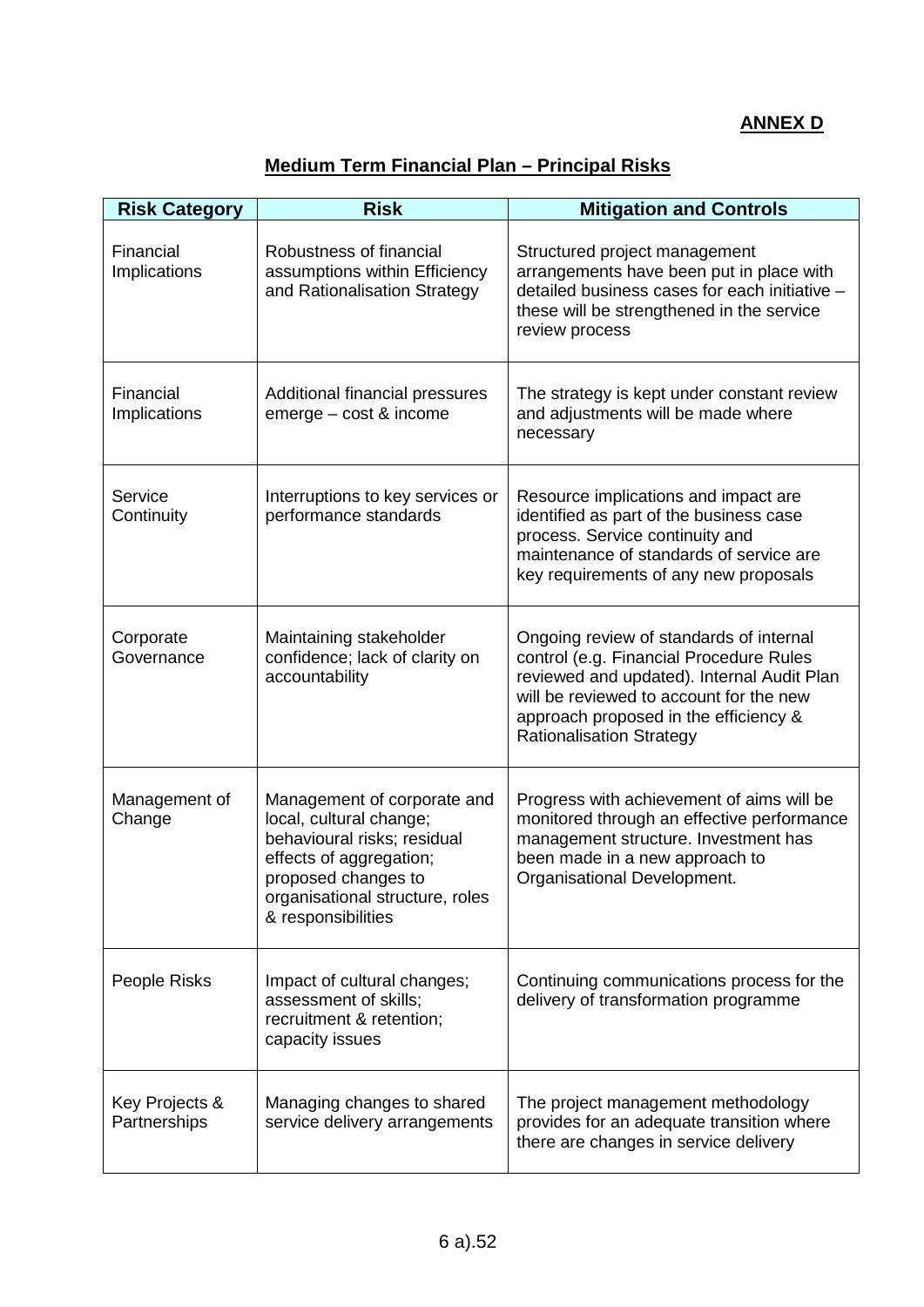| <b>Risk Category</b>                           | <b>Risk</b>                                                                     | <b>Mitigation and Controls</b>                                                                                                       |
|------------------------------------------------|---------------------------------------------------------------------------------|--------------------------------------------------------------------------------------------------------------------------------------|
| Performance<br>Management                      | Adequacy of framework to<br>monitor transition                                  | Risk management processes are<br>embedded                                                                                            |
| Reputation and<br>Relationship<br><b>Risks</b> | Maintaining existing partner<br>confidence                                      | Continuing communications process for the<br>delivery of transformation programme                                                    |
| Programme<br>Delivery                          | Delays in implementation of<br>efficiency savings                               | Effective governance arrangements in place<br>to monitor plans.                                                                      |
|                                                |                                                                                 | <b>Executive Directors and Senior Managers</b><br>own delivery of efficiencies.                                                      |
|                                                |                                                                                 | <b>Executive Director (Transformation)</b><br>appointed as programme director.                                                       |
| Programme<br>Delivery                          | A number of the efficiency /<br>rationalisation initiatives are<br>not achieved | Structured project management approach is<br>in place for delivery including effective<br>exception reporting                        |
|                                                |                                                                                 | The strategy is kept under constant review                                                                                           |
|                                                |                                                                                 | Identification of further efficiency /<br>rationalisation opportunities through<br>benchmarking / effective member working<br>groups |
| <b>Political Support</b>                       | Lack of Members support for<br>Plan.                                            | Regular reporting and member briefings<br>including effective scrutiny arrangements                                                  |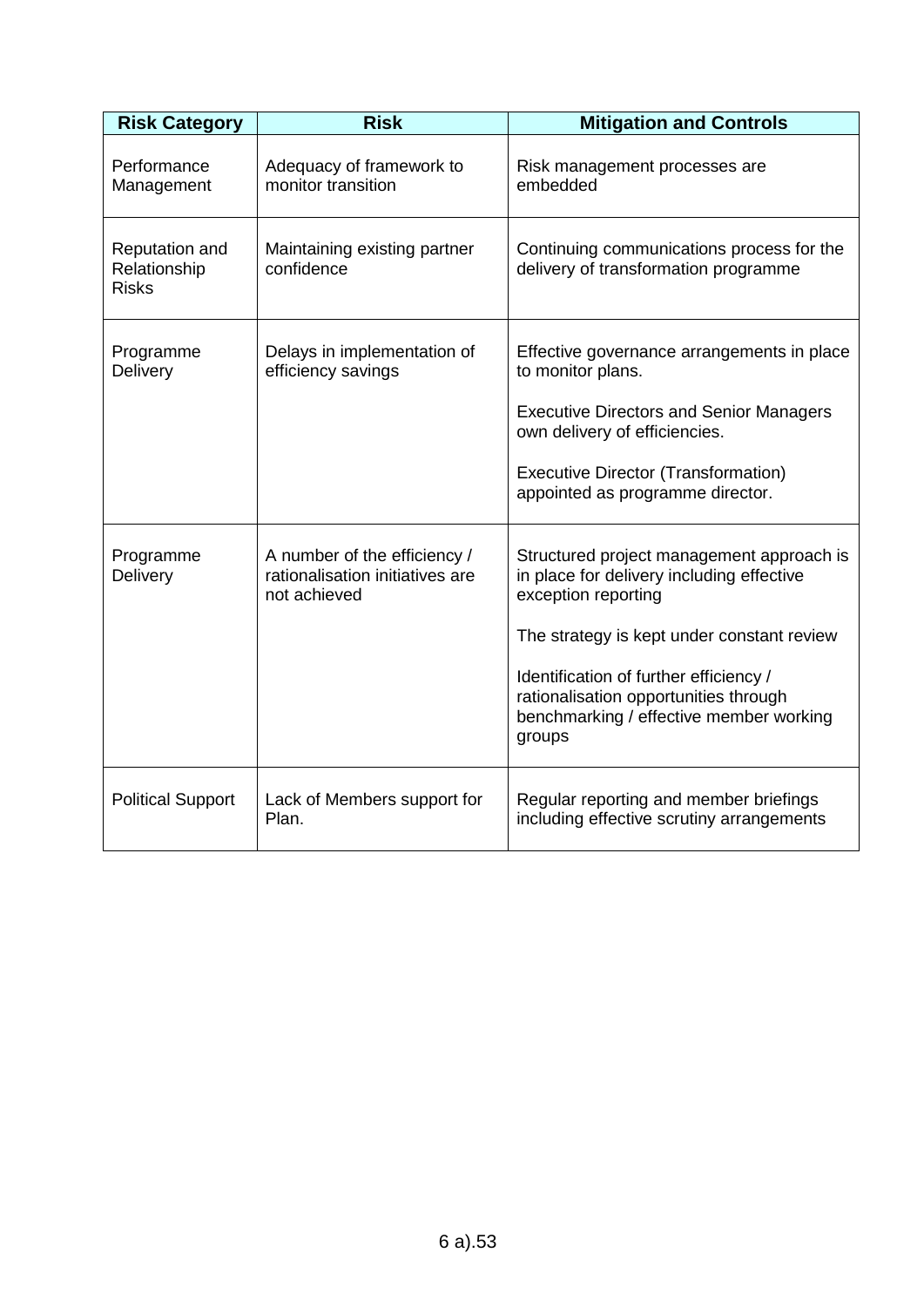# **ANNEX E**

# **Proposed Revenue Projections (2016/17 to 2019/20) – General Fund**

| <b>Budget Heading</b>                                                           | 2016/17<br><b>Projection</b> | 2017/18<br><b>Projection</b> | 2018/19<br><b>Projection</b> | 2019/20<br><b>Projection</b> |
|---------------------------------------------------------------------------------|------------------------------|------------------------------|------------------------------|------------------------------|
|                                                                                 | £                            | £                            | £                            | £                            |
| Employees                                                                       | 11,934,780                   | 12,221,350                   | 12,492,040                   | 12,765,200                   |
| Premises                                                                        | 3,564,160                    | 3,482,920                    | 3,552,870                    | 3,633,870                    |
| Transport                                                                       | 762,300                      | 768,950                      | 775,070                      | 792,800                      |
| <b>Supplies &amp; Services</b>                                                  | 10,095,850                   | 10,147,690                   | 10,290,010                   | 10,460,430                   |
| <b>Benefits</b>                                                                 | 28,960                       | 28,960                       | 28,960                       | 28,960                       |
| Borrowing                                                                       | 1,547,970                    | 1,542,950                    | 1,713,880                    | 1,786,060                    |
| Parish Grant re Council Tax Support                                             | 51,320                       | 51,320                       | 51,320                       | 51,320                       |
| <b>Financing Costs</b>                                                          | 191,000                      | 191,000                      | 191,000                      | 191,000                      |
| <b>Total Expenditure</b>                                                        | 28,176,340                   | 28,435,140                   | 29,095,150                   | 29,709,640                   |
| Fees and Charges / Other Income                                                 | (10, 770, 770)               | (11,021,770)                 | (11, 272, 770)               | (11, 391, 770)               |
| <b>Interest Receipts</b>                                                        | (130, 660)                   | (221, 360)                   | (296, 040)                   | (378, 590)                   |
| <b>HRA Recharges</b>                                                            | (6, 197, 820)                | (6, 155, 730)                | (6,261,070)                  | (6,385,240)                  |
| <b>Capital Recharges</b>                                                        | (231, 240)                   | (231, 240)                   | (231, 240)                   | (231, 240)                   |
| <b>Net Expenditure</b>                                                          | 10,845,850                   | 10,805,040                   | 11,034,030                   | 11,322,800                   |
| <b>Council Tax</b>                                                              | (5,270,520)                  | (5,422,460)                  | (5,576,610)                  | (5,732,640)                  |
| <b>Revenue Support Grant</b>                                                    | (1, 124, 580)                | (580, 100)                   | (245, 760)                   |                              |
| <b>Business Rates Retention</b>                                                 | (2,851,190)                  | (3,021,190)                  | (3,053,390)                  | (3,079,090)                  |
| New Homes Bonus                                                                 | (773, 320)                   | (877, 680)                   | (531,080)                    | (476,080)                    |
| Contribution to / (use of) Reserves                                             | (695,900)                    | (159, 530)                   | (6, 550)                     | (6, 550)                     |
| <b>Collection Fund</b>                                                          | 529,570                      | (56, 170)                    | (57, 500)                    | (58, 850)                    |
| <b>Total Financing</b>                                                          | (10, 185, 940)               | (10, 117, 130)               | (9,470,890)                  | (9,353,210)                  |
| <b>Cumulative Deficit / (Surplus)</b><br><b>Existing Efficiency Requirement</b> | 659,910                      | 687,910                      | 1,563,140                    | 1,969,590                    |
| (Cumulative)<br><b>Additional Efficiency Requirement</b>                        | (659, 910)                   | (659, 910)                   | (659, 910)                   | (659, 910)                   |
| (Cumulative)<br><b>Total Efficiency Requirement</b>                             |                              | (28,000)                     | (903, 230)                   | (1,309,680)                  |
| (Cumulative)                                                                    | (659, 910)                   | (687, 910)                   | (1, 563, 140)                | (1,969,590)                  |
| In-Year Deficit / (Surplus)                                                     |                              |                              |                              |                              |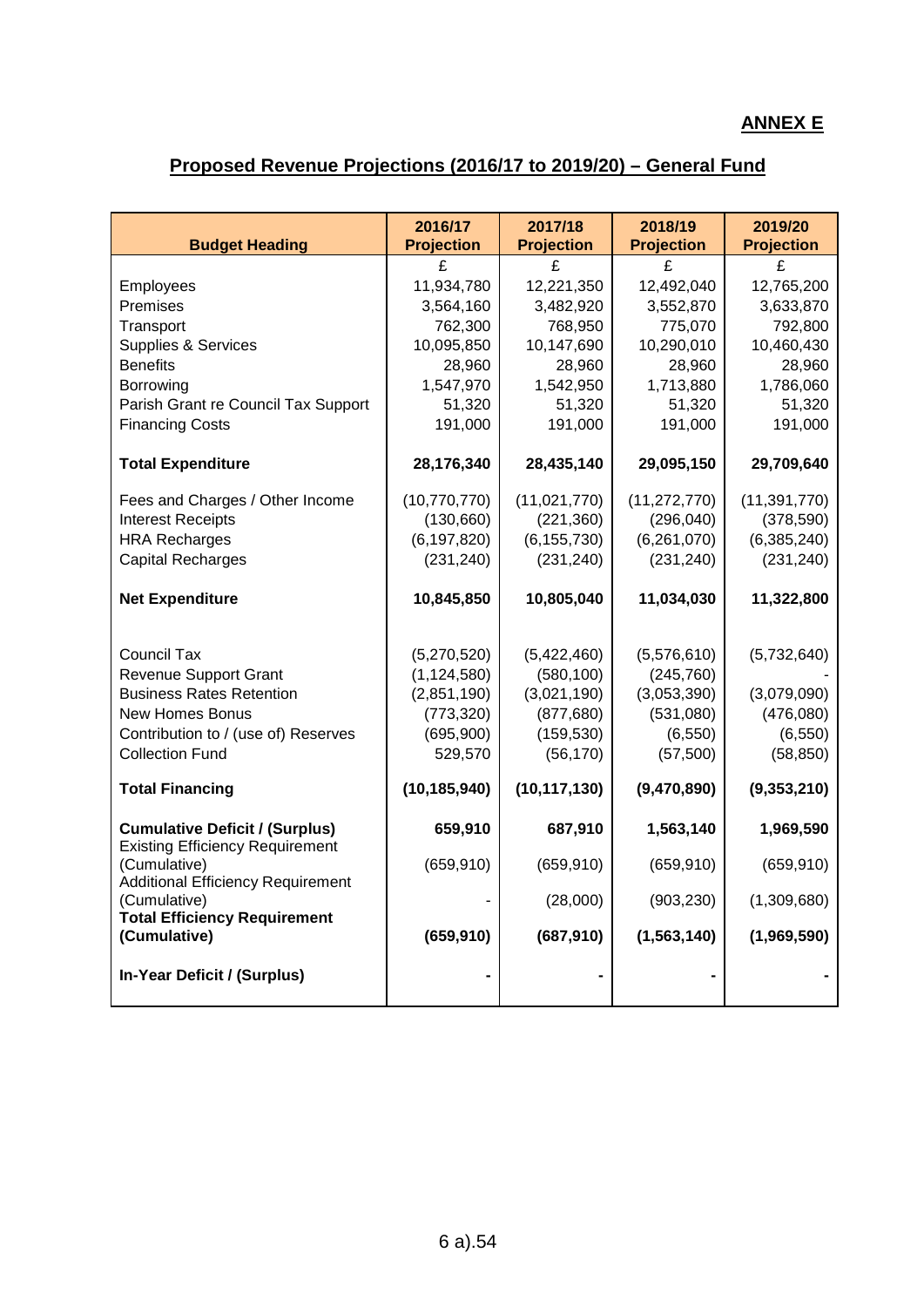## **ANNEX F**

# **Proposed Revenue Projections (2015/16 to 2017/18) – Housing Revenue Account**

| <b>Budget Heading</b>                                                                                                                                                                                                                       | 2016/17<br><b>Projection</b>                                                          | 2017/18<br><b>Projection</b>                                                          | 2018/19<br><b>Projection</b>                                                          | 2019/20<br><b>Projection</b>                                                          |
|---------------------------------------------------------------------------------------------------------------------------------------------------------------------------------------------------------------------------------------------|---------------------------------------------------------------------------------------|---------------------------------------------------------------------------------------|---------------------------------------------------------------------------------------|---------------------------------------------------------------------------------------|
|                                                                                                                                                                                                                                             |                                                                                       |                                                                                       |                                                                                       |                                                                                       |
| Repairs & Maintenance<br>Supervision & Management<br>Rates, Rents, Taxes, Charges<br><b>Other Operating Expenditure</b><br>Depreciation & Impairment Charges<br>Interest & Debt Management Charges<br>HRA Contribution to Capital Programme | 3,096,290<br>3,001,070<br>130,770<br>1,435,860<br>1,432,000<br>3,416,430<br>2,744,570 | 3,000,650<br>3,049,760<br>135,630<br>1,499,600<br>1,432,000<br>3,356,970<br>3,144,000 | 3,053,610<br>3,097,400<br>140,380<br>1,563,350<br>1,432,000<br>3,234,340<br>3,212,000 | 3,115,750<br>3,153,800<br>146,010<br>1,583,200<br>1,432,000<br>3,238,940<br>3,218,000 |
| <b>Total Expenditure</b>                                                                                                                                                                                                                    | 15,256,990                                                                            | 15,618,610                                                                            | 15,733,080                                                                            | 15,887,700                                                                            |
| <b>Dwellings Rents</b><br>Non - Dwelling Rents & Other Income                                                                                                                                                                               | (14, 642, 120)<br>(614, 870)                                                          | (14, 424, 360)<br>(619, 860)                                                          | (14, 208, 050)<br>(624, 900)                                                          | (14, 264, 350)<br>(629,990)                                                           |
| <b>Total Income</b>                                                                                                                                                                                                                         | (15, 256, 990)                                                                        | (15,044,220)                                                                          | (14, 832, 950)                                                                        | (14, 894, 340)                                                                        |
| (Surplus) / Deficit for year                                                                                                                                                                                                                | 0                                                                                     | 574,390                                                                               | 900,130                                                                               | 993,360                                                                               |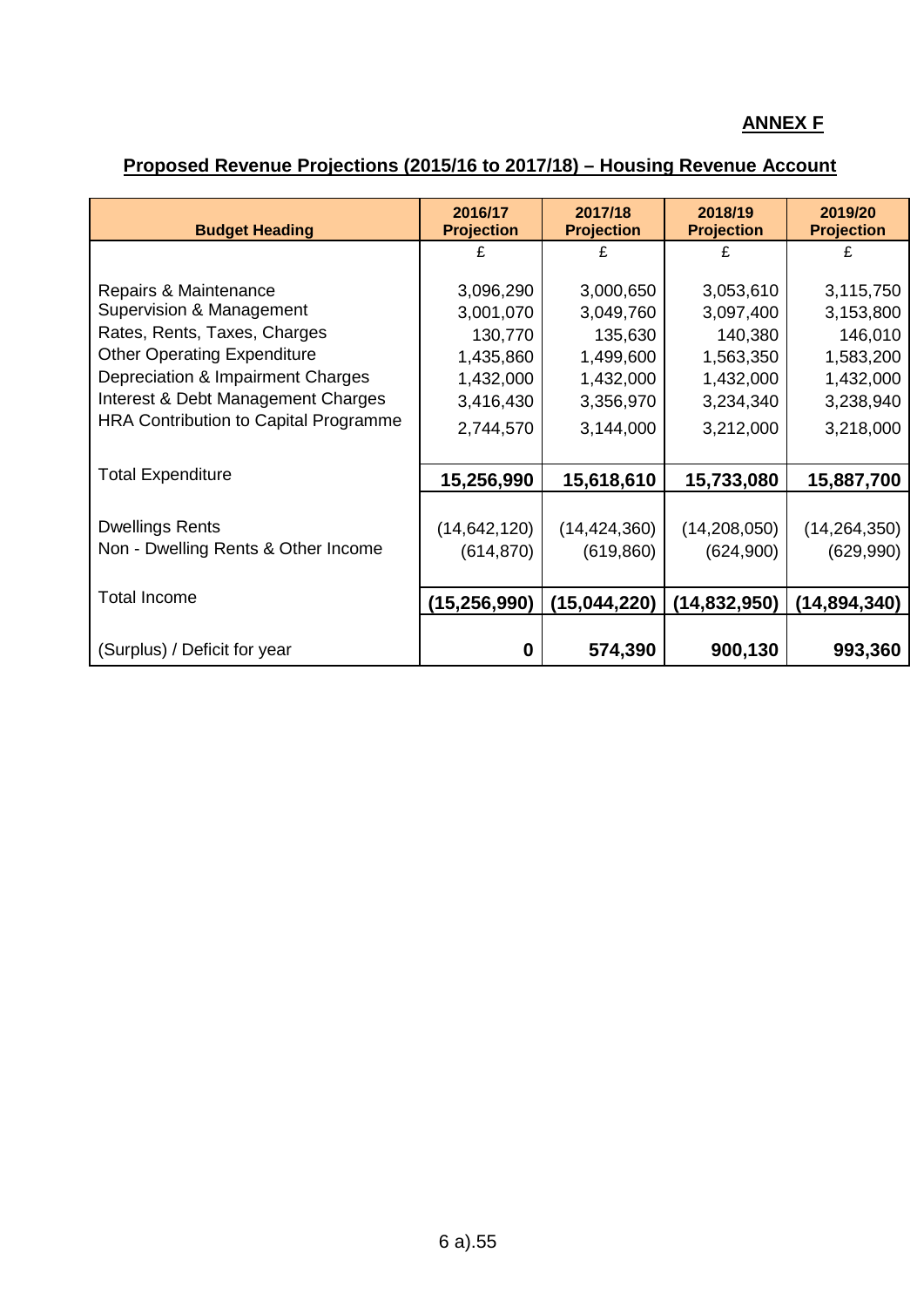| <b>Environmental Health</b>                                                                                                                                            | <b>Unit</b>                                               | Is VAT included in this<br>Charge? (select from<br>dropdown) | Charging<br><b>Category (select</b><br>from dropdown) | 2015/16<br>Current<br>Charge | 2016/17<br>Proposed<br>Charge | % increase |
|------------------------------------------------------------------------------------------------------------------------------------------------------------------------|-----------------------------------------------------------|--------------------------------------------------------------|-------------------------------------------------------|------------------------------|-------------------------------|------------|
| Animal Boarding Establishments Licence<br>(initial or renewal, excluding vet fees). Vets<br>fees are charged in addition to these fees<br>based on full cost recovery: | 1-10 animals                                              | Charge not VAT-able                                          | Fair charging                                         | £115.00                      | £115.00                       | 0.00%      |
|                                                                                                                                                                        | $11+$ animals                                             | <b>Charge not VAT-able</b>                                   | Fair charging                                         | £175.00                      | £175.00                       | 0.00%      |
| <b>Approved Food Premises</b>                                                                                                                                          |                                                           | Charge not VAT-able                                          | <b>Statutory</b>                                      | £0.00                        | £0.00                         |            |
| <b>Camping Site Registration</b>                                                                                                                                       |                                                           | Charge not VAT-able                                          | Statutory                                             | £0.00                        | £0.00                         |            |
| Caravan & Camping Site Registration                                                                                                                                    |                                                           | Charge not VAT-able                                          | Statutory                                             | £0.00                        | £0.00                         |            |
| Park Homes:                                                                                                                                                            | New application                                           | Charge not VAT-able                                          | Fair charging                                         | £331.04                      | £335.00                       | 1.20%      |
|                                                                                                                                                                        | Fee per<br>additional pitch                               | <b>Charge not VAT-able</b>                                   | Fair charging                                         | £8.80                        | £9.00                         | 2.27%      |
|                                                                                                                                                                        | Licence<br>amendment                                      | Charge not VAT-able                                          | Fair charging                                         | £164.17                      | £165.00                       | 0.51%      |
|                                                                                                                                                                        | Transfer of<br>Licence                                    | <b>Charge not VAT-able</b>                                   | Fair charging                                         | £100.82                      | £105.00                       | 4.15%      |
|                                                                                                                                                                        | Annual fee                                                | Charge not VAT-able                                          | Fair charging                                         | £168.57                      | £170.00                       | 0.85%      |
|                                                                                                                                                                        | Deposit of site<br>rules                                  | Charge not VAT-able                                          | Fair charging                                         | £84.60                       | £85.00                        | 0.47%      |
| Contaminated Land Enquiry:                                                                                                                                             | First hour                                                | <b>VAT included</b>                                          | Fair charging                                         | £93.00                       | £95.00                        | 2.15%      |
|                                                                                                                                                                        | Each<br>subsequent<br>hour or part<br>thereof             | <b>VAT included</b>                                          | Fair charging                                         | £76.00                       | £80.00                        | 5.26%      |
| <b>Cooling Tower Notification</b>                                                                                                                                      |                                                           | Charge not VAT-able                                          | Statutory                                             | £0.00                        | £0.00                         |            |
| Dangerous Wild Animals Licence (initial or<br>renewal, excluding vet fees). Vets fees are<br>charged in addition to these fees based on full<br>cost recovery:         |                                                           | Charge not VAT-able                                          | Fair charging                                         | £275.00                      | £275.00                       | 0.00%      |
| Dog Breeding Establishments Licence (initial<br>or renewal, excluding vet fees). Vets fees are<br>charged in addition to these fees based on full<br>cost recovery:    | $1-4$ dogs                                                | Charge not VAT-able                                          | Fair charging                                         | £125.00                      | £125.00                       | $0.00\%$   |
|                                                                                                                                                                        | $5+$ dogs                                                 | Charge not VAT-able                                          | <b>Fair charging</b>                                  | £230.00                      | £230.00                       | $0.00\%$   |
| <b>Environmental Permit</b>                                                                                                                                            | Fees Set by<br><b>DEFRA</b>                               | <b>Charge not VAT-able</b>                                   | <b>Statutory</b>                                      | Fees set by<br><b>DEFRA</b>  | Fees set by<br><b>DEFRA</b>   |            |
| Copy of Register of Authorisations (Permits):<br>Copying Charge Plus officer time charged for<br>photocopying per hour or part thereof.                                | per side of A4<br>(or equivalent<br>electronic<br>format) | Charge not VAT-able                                          | <b>Cost recovery</b>                                  | £0.10                        | £0.10                         | 0.00%      |
| <b>Export Health Certificate</b>                                                                                                                                       |                                                           | <b>VAT included</b>                                          | Fair charging                                         | £125.00                      | £125.00                       | $0.00\%$   |
| Export Health Certificate (Samples/ Low Value<br>goods up to £500 per consignment)                                                                                     |                                                           | <b>VAT included</b>                                          | Fair charging                                         | <b>New</b>                   | £65.00                        |            |
| Amendment to Health Certificate                                                                                                                                        |                                                           | <b>VAT included</b>                                          | Fair charging                                         | £25.00                       | £25.00                        | $0.00\%$   |
| Food Hygiene Training Course:                                                                                                                                          | Per Person                                                | Charge not VAT-able                                          | Fair charging                                         | £60.00                       | £60.00                        | $0.00\%$   |
|                                                                                                                                                                        | For 2 people                                              | Charge not VAT-able                                          | Fair charging                                         | £100.00                      | £100.00                       | 0.00%      |
| Copy of Food Register (Full Copy of database)                                                                                                                          | <b>Full Register</b>                                      | Charge not VAT-able                                          | Fair charging                                         | £150.00                      | £150.00                       | $0.00\%$   |
| One Copy of Any Entry in the Register                                                                                                                                  |                                                           | Charge not VAT-able                                          | Fair charging                                         | £10.00                       | £10.00                        | $0.00\%$   |
| List of Food Premises In a Particular Category                                                                                                                         |                                                           | Charge not VAT-able                                          | Fair charging                                         | £50.00                       | £50.00                        | $0.00\%$   |
| <b>Food Premises Registration</b>                                                                                                                                      |                                                           | Charge not VAT-able                                          | <b>Statutory</b>                                      | £0.00                        | £0.00                         |            |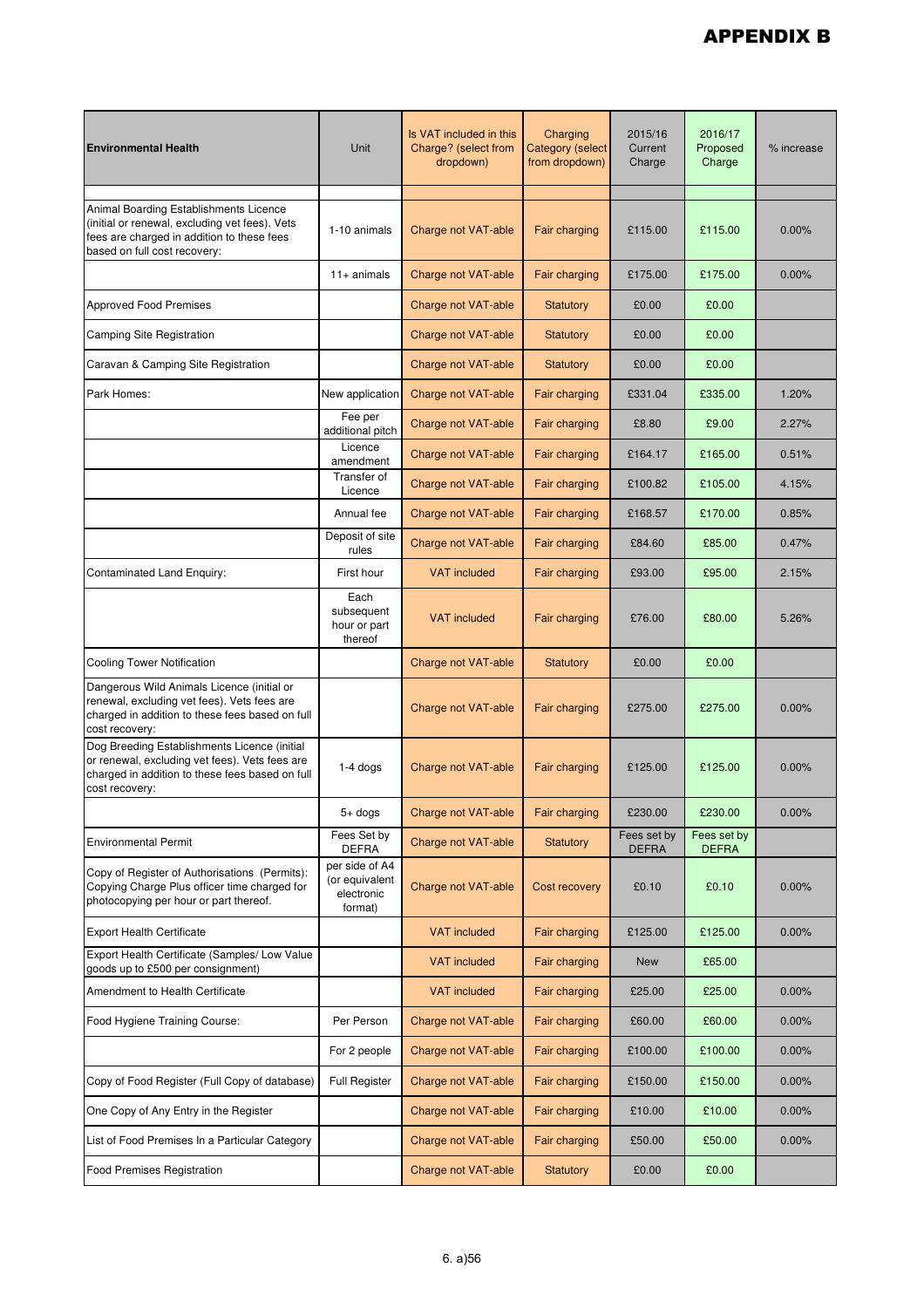| <b>Environmental Health</b>                                                                                                                                                                                 | Unit                                                      | Is VAT included in this<br>Charge? (select from<br>dropdown) | Charging<br>Category (select<br>from dropdown) | 2015/16<br>Current<br>Charge      | 2016/17<br>Proposed<br>Charge     | % increase |
|-------------------------------------------------------------------------------------------------------------------------------------------------------------------------------------------------------------|-----------------------------------------------------------|--------------------------------------------------------------|------------------------------------------------|-----------------------------------|-----------------------------------|------------|
| House in Multiple Occupation Licence:                                                                                                                                                                       | First application                                         | Charge not VAT-able                                          | Fair charging                                  | £385.00                           | £385.00                           | 0.00%      |
| House in Multiple Occupation Licence:                                                                                                                                                                       | Subsequent<br>application/<br>renewal by<br>same landlord | Charge not VAT-able                                          | Fair charging                                  | £310.00                           | £310.00                           | 0.00%      |
|                                                                                                                                                                                                             | Change of<br>ownership<br>application                     | Charge not VAT-able                                          | Fair charging                                  | £310.00                           | £310.00                           | 0.00%      |
| Immigration Housing Certificate                                                                                                                                                                             | per application                                           | <b>VAT included</b>                                          | <b>Fair charging</b>                           | £77.00                            | £80.00                            | 3.90%      |
| <b>Hypnotism Registration</b>                                                                                                                                                                               |                                                           | Charge not VAT-able                                          | Statutory                                      | £0.00                             | £0.00                             |            |
| Pet Shop Licence (initial or renewal, excluding<br>vet fees). Vets fees are charged in addition to<br>these fees based on full cost recovery:                                                               |                                                           | Charge not VAT-able                                          | Fair charging                                  | £100.00                           | £100.00                           | 0.00%      |
| Pleasure Boats & Pleasure Vessels to be let<br>for hire or used for carrying passengers for<br>hire (Exemption for such boats on any inland<br>waterway owned or managed by the British<br>Waterways Board) |                                                           | <b>VAT</b> included                                          | Fair charging                                  | £85.00                            | £85.00                            | 0.00%      |
| Riding Establishments Licence (initial or<br>renewal, excluding vet fees). Vets fees are<br>charged in addition to these fees based on full<br>cost recovery:                                               | 1-10 animals                                              | Charge not VAT-able                                          | Fair charging                                  | £110.00                           | £110.00                           | 0.00%      |
|                                                                                                                                                                                                             | 11-20 animals                                             | Charge not VAT-able                                          | Fair charging                                  | £130.00                           | £130.00                           | $0.00\%$   |
|                                                                                                                                                                                                             | $21+$ animals                                             | Charge not VAT-able                                          | Fair charging                                  | £165.00                           | £165.00                           | 0.00%      |
| Sex Shop & Cinema Licence (including Sexual<br>Entertainment Venues of any type):                                                                                                                           | <b>New</b><br>Application                                 | Charge not VAT-able                                          | Fair charging                                  | £2,800.00                         | £2,800.00                         | 0.00%      |
|                                                                                                                                                                                                             | Renewal                                                   | Charge not VAT-able                                          | Fair charging                                  | £1,500.00                         | £1,500.00                         | 0.00%      |
|                                                                                                                                                                                                             | Transfer                                                  | Charge not VAT-able                                          | Fair charging                                  | £600.00                           | £600.00                           | 0.00%      |
| Special Treatments Registration (Premises)<br>including: Massage; Manicure; Other Special<br>Treatments e.g. Vapour, Sauna or Other Bath<br>Treatments                                                      |                                                           | Charge not VAT-able                                          | <b>Statutory</b>                               | £0.00                             | £0.00                             | 0.00%      |
| Statement of Officer's Opinion:                                                                                                                                                                             | first hour of<br>request                                  | <b>VAT included</b>                                          | <b>Full commercial</b>                         | £95.00                            | £95.00                            | 0.00%      |
|                                                                                                                                                                                                             | subsequent<br>hour or part<br>thereof                     | <b>VAT included</b>                                          | <b>Full commercial</b>                         | £80.00                            | £80.00                            | $0.00\%$   |
| Yearly Renewal Visit & Advice on New<br>Requirements/legislation                                                                                                                                            |                                                           | Charge not VAT-able                                          | <b>Full commercial</b>                         | £35.00                            | £35.00                            | $0.00\%$   |
| Home/Mobile Tattooing, Piercing, Acupuncture<br>Including 1 person                                                                                                                                          | Premises/<br>Person                                       | Charge not VAT-able                                          | Fair charging                                  | £145.00                           | £145.00                           | 0.00%      |
| Tattooing, Piercing, Acupuncture, Electrolysis<br>Licence (initial or renewal):                                                                                                                             | Premises                                                  | Charge not VAT-able                                          | Fair charging                                  | £130.00                           | £130.00                           | 0.00%      |
|                                                                                                                                                                                                             | Person                                                    | Charge not VAT-able                                          | Fair charging                                  | £80.00                            | £80.00                            | $0.00\%$   |
|                                                                                                                                                                                                             | Amendment<br>(e.g. change of<br>address)                  | Charge not VAT-able                                          | Fair charging                                  | £20.00                            | £25.00                            | 25.00%     |
| Zoo Licence (excluding vet fees. Vets fees are<br>charged in addition to these fees based on full<br>cost recovery):                                                                                        | First (4 year<br>licence)                                 | Charge not VAT-able                                          | <b>Statutory</b>                               | £500.00                           | £550.00                           | 10.00%     |
|                                                                                                                                                                                                             | Second &<br>subsequent (6<br>year licence)                | Charge not VAT-able                                          | <b>Statutory</b>                               | £500.00                           | £550.00                           | 10.00%     |
| Zoo Licence:                                                                                                                                                                                                | Interim<br>periodical                                     | Charge not VAT-able                                          | <b>Statutory</b>                               | Vet fees as<br>applicable<br>only | Vet fees as<br>applicable<br>only |            |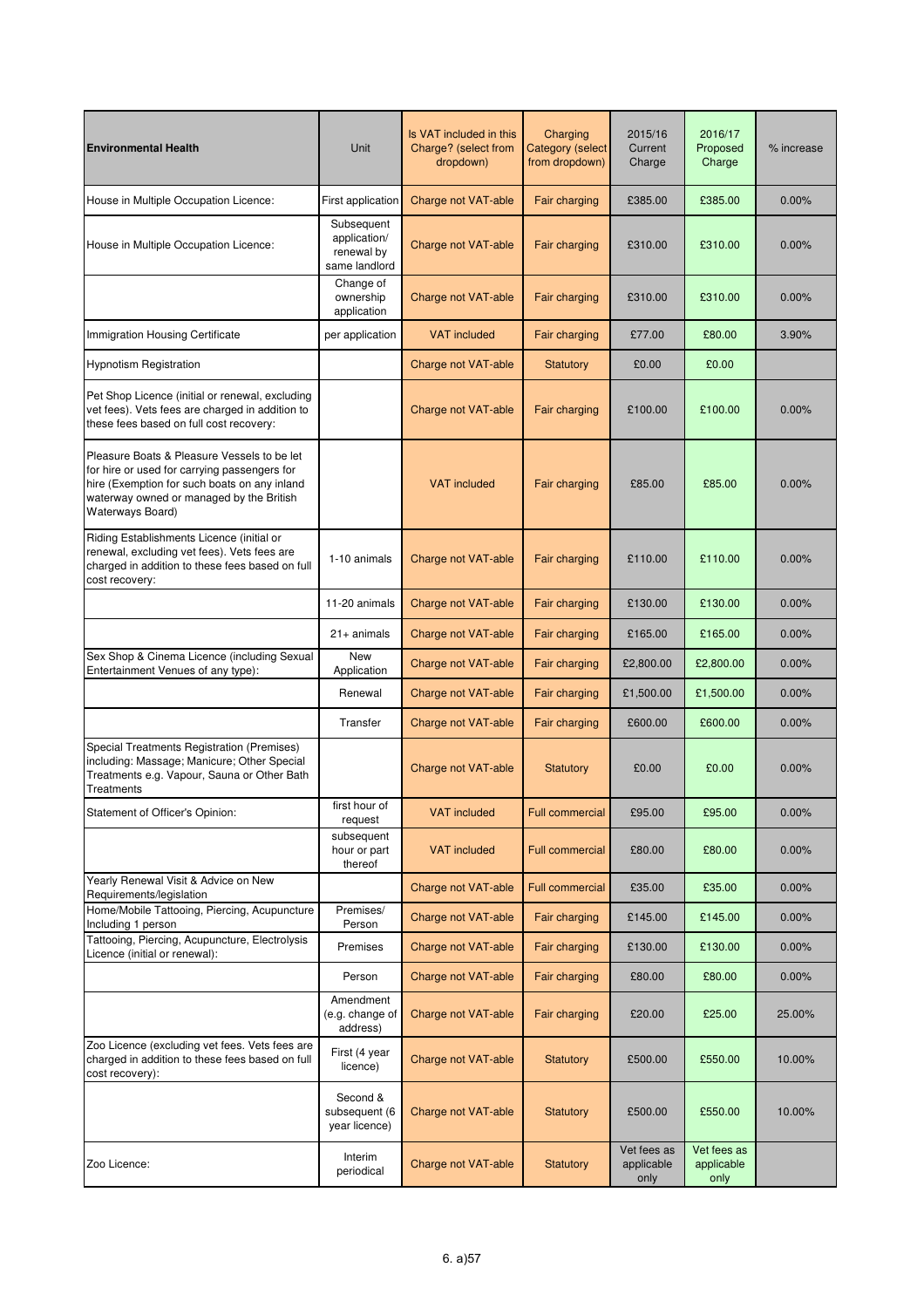| <b>Environmental Health</b>                                 | Unit                                                                                                                | Is VAT included in this<br>Charge? (select from<br>dropdown) | Charging<br><b>Category (select</b><br>from dropdown) | 2015/16<br>Current<br>Charge      | 2016/17<br>Proposed<br>Charge     | % increase |
|-------------------------------------------------------------|---------------------------------------------------------------------------------------------------------------------|--------------------------------------------------------------|-------------------------------------------------------|-----------------------------------|-----------------------------------|------------|
|                                                             | Renewal<br>periodical                                                                                               | Charge not VAT-able                                          | <b>Statutory</b>                                      | Vet fees as<br>applicable<br>only | Vet fees as<br>applicable<br>only |            |
|                                                             | Informal<br>inspections                                                                                             | Charge not VAT-able                                          | <b>Statutory</b>                                      | Vet fees as<br>applicable<br>only | Vet fees as<br>applicable<br>only |            |
|                                                             |                                                                                                                     |                                                              |                                                       |                                   |                                   |            |
| <b>Pest Control</b>                                         |                                                                                                                     |                                                              |                                                       |                                   |                                   |            |
| Contract Work (Commercial)                                  | Per hour Per<br>officer                                                                                             | <b>VAT included</b>                                          | <b>Full commercial</b>                                | £95.00                            | £100.00                           | 5.26%      |
| Treatments in addition to contract agreement:               | Single<br>treatment                                                                                                 | <b>VAT included</b>                                          | <b>Full commercial</b>                                | £95.00                            | £100.00                           | 5.26%      |
|                                                             | up to 3<br>treatments                                                                                               | <b>VAT included</b>                                          | <b>Full commercial</b>                                | £190.00                           | £200.00                           | 5.26%      |
|                                                             | up to 5<br>treatments                                                                                               | <b>VAT included</b>                                          | Full commercial                                       | £285.00                           | £300.00                           | 5.26%      |
| Non Contract Work (Commercial)                              | Per hour, Per<br>officer                                                                                            | <b>VAT included</b>                                          | <b>Full commercial</b>                                | £105.00                           | £110.00                           | 4.76%      |
| Wasps Nest (Domestic Treatment)                             | Full charge                                                                                                         | <b>VAT included</b>                                          | <b>Full commercial</b>                                | £50.00                            | £55.00                            | 10.00%     |
|                                                             | Recipients of<br><b>Means Tested</b><br><b>Benefits</b><br>(Housing<br>Benefit/<br>LCTRS) &<br>Vulnerable<br>Adults | <b>VAT</b> included                                          | Subsidised                                            | £25.00                            | £27.50                            | 10.00%     |
| Pest Port Scheme (Domestic) Ants & Wasps                    | Up to 3 visits<br>per year<br>(prepayment)                                                                          | <b>VAT included</b>                                          | <b>Full commercial</b>                                | £105.00                           | £110.00                           | 4.76%      |
| Pest Port Scheme (Mice added)                               | Up to 3 visits<br>per year<br>(prepayment)                                                                          | <b>VAT included</b>                                          | <b>Full commercial</b>                                | £115.00                           | £120.00                           | 4.35%      |
| Rodents (Rats) (Domestic) - up to three visits<br>to treat: |                                                                                                                     | <b>VAT included</b>                                          | Free                                                  | £0.00                             | £0.00                             |            |
| Rodents (Mice) (Domestic) - up to three visits<br>to treat: |                                                                                                                     | <b>VAT included</b>                                          | <b>Full commercial</b>                                | £50.00                            | £55.00                            | 10.00%     |
|                                                             | Recipients of<br>Means Tested<br><b>Benefits</b><br>(Housing<br>Benefit/<br>LCTRS) &<br>Vulnerable<br>Adults        | <b>VAT included</b>                                          | Subsidised                                            | £25.00                            | £27.50                            | 10.00%     |
| Bed Bugs 2 Bed House:                                       |                                                                                                                     | <b>VAT</b> included                                          | <b>Full commercial</b>                                | £0.00                             | £65.00                            |            |
|                                                             | Recipients of<br><b>Means Tested</b><br><b>Benefits</b><br>(Housing<br>Benefit/<br>LCTRS) &<br>Vulnerable<br>Adults | <b>VAT</b> included                                          | Subsidised                                            | £0.00                             | £32.50                            |            |
| Bed Bugs 3 Bed House:                                       |                                                                                                                     | <b>VAT included</b>                                          | Full commercial                                       | £0.00                             | £75.00                            |            |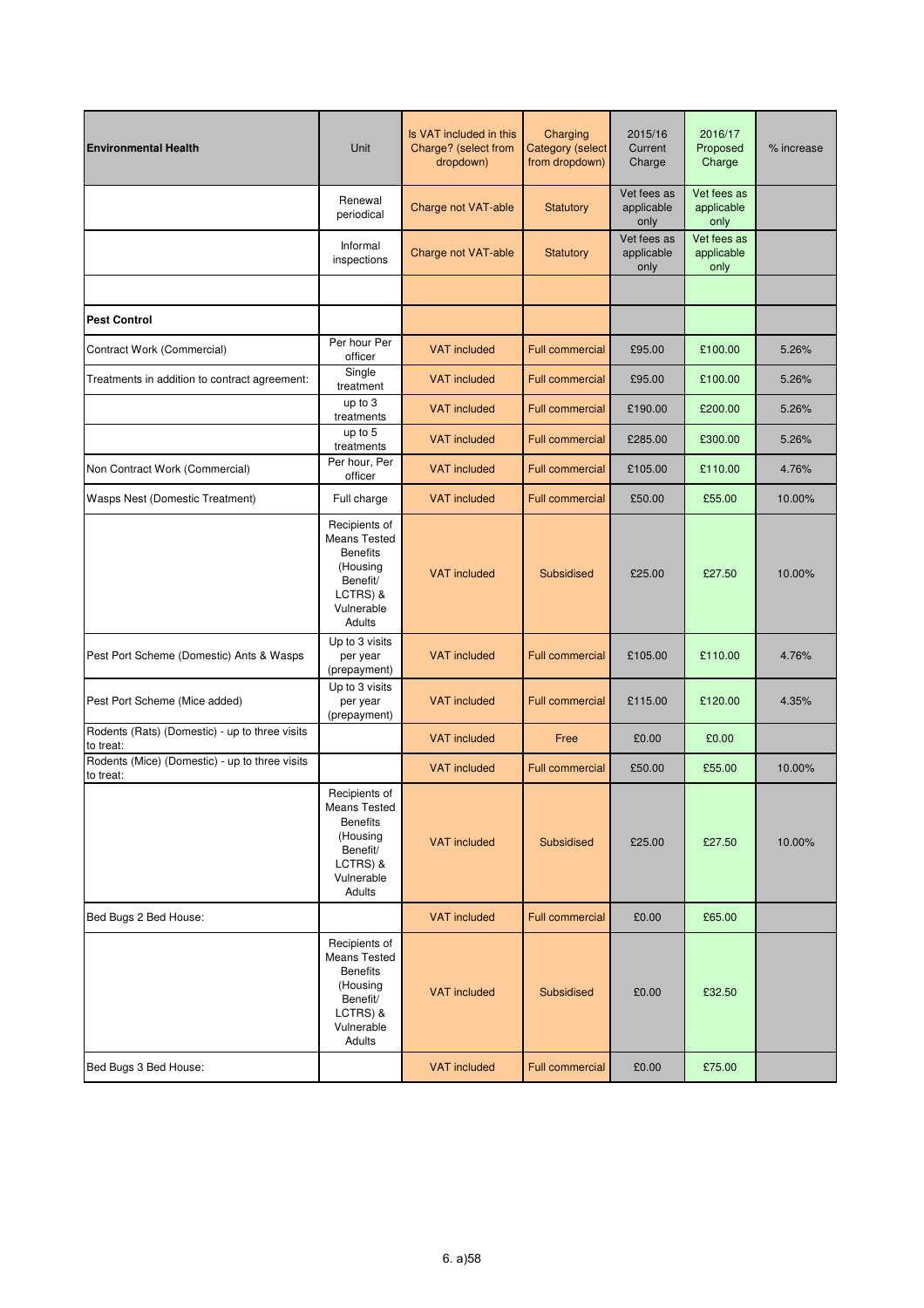| <b>Environmental Health</b>    | Unit                                                                                                                | Is VAT included in this<br>Charge? (select from<br>dropdown) | Charging<br><b>Category (select</b><br>from dropdown) | 2015/16<br>Current<br>Charge | 2016/17<br>Proposed<br>Charge | % increase |
|--------------------------------|---------------------------------------------------------------------------------------------------------------------|--------------------------------------------------------------|-------------------------------------------------------|------------------------------|-------------------------------|------------|
|                                | Recipients of<br><b>Means Tested</b><br><b>Benefits</b><br>(Housing<br>Benefit/<br>LCTRS) &<br>Vulnerable<br>Adults | <b>VAT included</b>                                          | Subsidised                                            | £0.00                        | £37.50                        |            |
| Bed Bug 4 Bed House:           |                                                                                                                     | <b>VAT</b> included                                          | <b>Full commercial</b>                                | £0.00                        | £100.00                       |            |
|                                | Recipients of<br><b>Means Tested</b><br><b>Benefits</b><br>(Housing<br>Benefit/<br>LCTRS) &<br>Vulnerable<br>Adults | <b>VAT included</b>                                          | Subsidised                                            | £0.00                        | £50.00                        |            |
| Bed Bugs >4 Bed:               |                                                                                                                     | <b>VAT included</b>                                          | <b>Full commercial</b>                                | £0.00                        | £125.00                       |            |
|                                | Recipients of<br>Means Tested<br><b>Benefits</b><br>(Housing<br>Benefit/<br>LCTRS) &<br>Vulnerable<br>Adults        | <b>VAT included</b>                                          | Subsidised                                            | £0.00                        | £62.50                        |            |
| Fleas 2 Bed House:             |                                                                                                                     | <b>VAT included</b>                                          | <b>Full commercial</b>                                | £0.00                        | £65.00                        |            |
|                                | Recipients of<br><b>Means Tested</b><br><b>Benefits</b><br>(Housing<br>Benefit/<br>LCTRS) &<br>Vulnerable<br>Adults | <b>VAT included</b>                                          | Subsidised                                            | £0.00                        | £32.50                        |            |
| Fleas 3 Bed House:             |                                                                                                                     | <b>VAT included</b>                                          | <b>Full commercial</b>                                | £0.00                        | £70.00                        |            |
|                                | Recipients of<br>Means Tested<br><b>Benefits</b><br>(Housing<br>Benefit/<br>LCTRS) &<br>Vulnerable<br>Adults        | <b>VAT included</b>                                          | Subsidised                                            | £0.00                        | £35.00                        |            |
| Fleas 4 Bed House:             |                                                                                                                     | <b>VAT included</b>                                          | <b>Full commercial</b>                                | £0.00                        | £75.00                        |            |
|                                | Recipients of<br><b>Means Tested</b><br><b>Benefits</b><br>(Housing<br>Benefit/<br>LCTRS) &<br>Vulnerable<br>Adults | <b>VAT included</b>                                          | Subsidised                                            | £0.00                        | £37.50                        |            |
| Other insect pests (domestic): |                                                                                                                     | <b>VAT included</b>                                          | <b>Full commercial</b>                                | £65.00                       | £65.00                        | 0.00%      |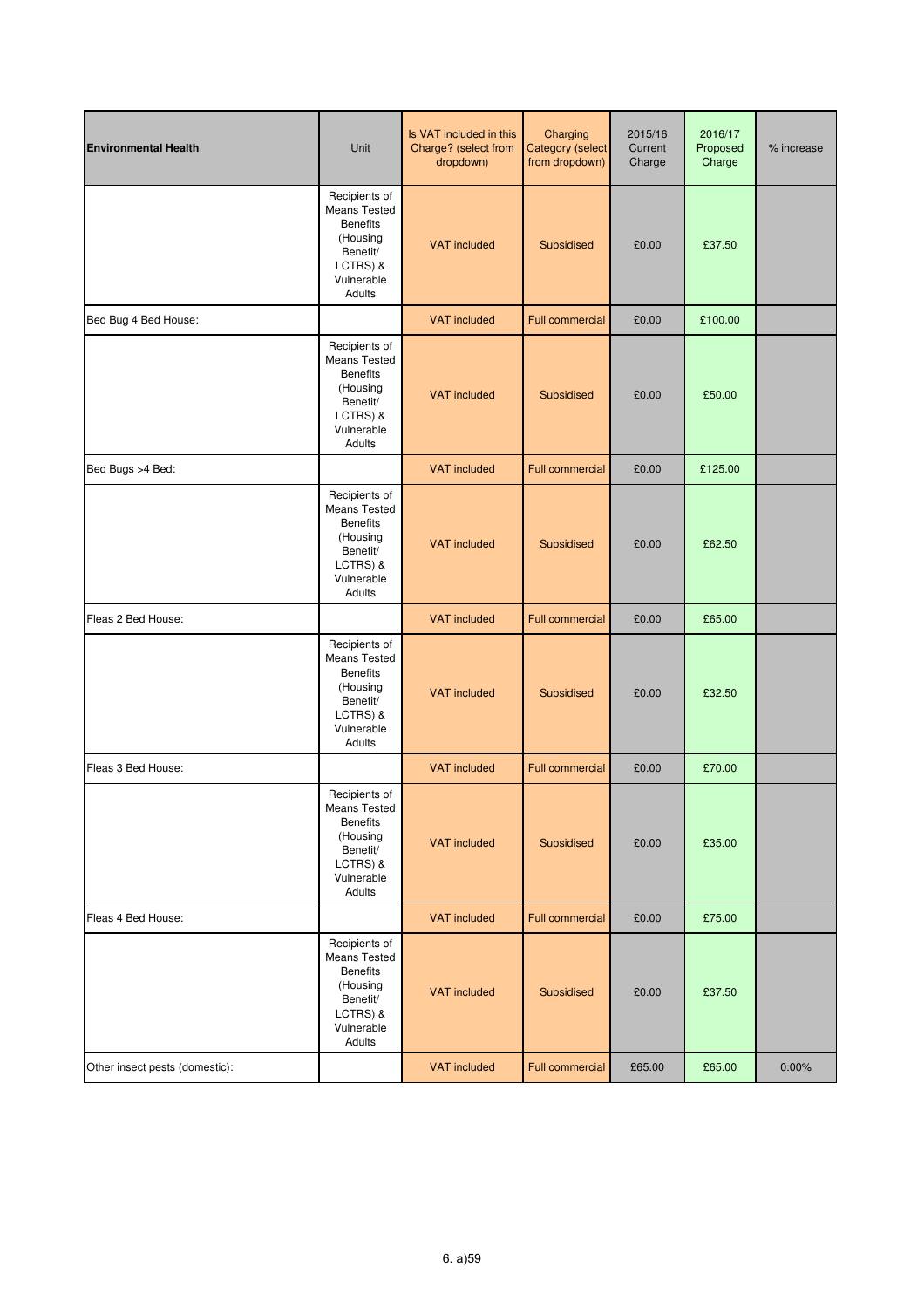| <b>Environmental Health</b>                                                                                                                                                                                                                                                                             | Unit                                                                                                                | Is VAT included in this<br>Charge? (select from<br>dropdown) | Charging<br><b>Category (select</b><br>from dropdown) | 2015/16<br>Current<br>Charge                   | 2016/17<br>Proposed<br>Charge                  | % increase |
|---------------------------------------------------------------------------------------------------------------------------------------------------------------------------------------------------------------------------------------------------------------------------------------------------------|---------------------------------------------------------------------------------------------------------------------|--------------------------------------------------------------|-------------------------------------------------------|------------------------------------------------|------------------------------------------------|------------|
|                                                                                                                                                                                                                                                                                                         | Recipients of<br><b>Means Tested</b><br><b>Benefits</b><br>(Housing<br>Benefit/<br>LCTRS) &<br>Vulnerable<br>Adults | <b>VAT</b> included                                          | <b>Subsidised</b>                                     | £32.50                                         | £32.50                                         | 0.00%      |
|                                                                                                                                                                                                                                                                                                         |                                                                                                                     |                                                              |                                                       |                                                |                                                |            |
| <b>Private Water Supply Charges</b>                                                                                                                                                                                                                                                                     |                                                                                                                     |                                                              |                                                       |                                                |                                                |            |
| <b>Risk Assessment</b>                                                                                                                                                                                                                                                                                  | First day                                                                                                           | Charge not VAT-able                                          | Fair charging                                         | £283.00                                        | £285.00                                        | 0.71%      |
|                                                                                                                                                                                                                                                                                                         | Per subsequent<br>hour (or part)                                                                                    | Charge not VAT-able                                          | Fair charging                                         | £37.00                                         | £40.00                                         | 8.11%      |
| Sampling                                                                                                                                                                                                                                                                                                | Per sample                                                                                                          | Charge not VAT-able                                          | Fair charging                                         | £52.00                                         | £55.00                                         | 5.77%      |
| Investigation                                                                                                                                                                                                                                                                                           | Per<br>investigation                                                                                                | <b>VAT</b> included                                          | Fair charging                                         | £77.00                                         | £80.00                                         | 3.90%      |
| Granting an Authorisation                                                                                                                                                                                                                                                                               |                                                                                                                     | Charge not VAT-able                                          | Fair charging                                         | £37.00                                         | £40.00                                         | 8.11%      |
| Analysing a sample under regulation 10                                                                                                                                                                                                                                                                  |                                                                                                                     | Charge not VAT-able                                          | Fair charging                                         | Laboratory<br>Charge                           | Laboratory<br>Charge                           |            |
| Analysing a check monitoring sample                                                                                                                                                                                                                                                                     |                                                                                                                     | Charge not VAT-able                                          | Fair charging                                         | Laboratory<br>Charge                           | Laboratory<br>Charge                           |            |
| Analysing an audit monitoring sample                                                                                                                                                                                                                                                                    |                                                                                                                     | Charge not VAT-able                                          | Fair charging                                         | Laboratory<br>Charge                           | Laboratory<br>Charge                           |            |
| Copy of Private Water Supplies Register:<br>Copying Charge plus Officer time charged for<br>photocopying per hour or part thereof.                                                                                                                                                                      | per side of A4<br>(or equivalent<br>electronic<br>format)                                                           | Charge not VAT-able                                          | <b>Cost recovery</b>                                  | £0.10                                          | £0.10                                          | $0.00\%$   |
|                                                                                                                                                                                                                                                                                                         |                                                                                                                     |                                                              |                                                       |                                                |                                                |            |
| <b>Stray Dogs:</b>                                                                                                                                                                                                                                                                                      | Statutory fee                                                                                                       | Charge not VAT-able                                          | Statutory                                             | £25.00                                         | £25.00                                         | 0.00%      |
|                                                                                                                                                                                                                                                                                                         | Admin fee                                                                                                           | Charge not VAT-able                                          | Statutory                                             | £25.00                                         | £25.00                                         | 0.00%      |
|                                                                                                                                                                                                                                                                                                         | Kennel fee per<br>day or part<br>thereof                                                                            |                                                              |                                                       | Fee set by<br>kennel<br>owners                 | Fee set by<br>kennel<br>owners                 |            |
| Dogs already taken to Manchester & District<br>Home for Lost Dogs                                                                                                                                                                                                                                       |                                                                                                                     |                                                              |                                                       | Additional<br>fees charged<br>by dogs'<br>home | Additional<br>fees charged<br>by dogs'<br>home |            |
|                                                                                                                                                                                                                                                                                                         |                                                                                                                     |                                                              |                                                       |                                                |                                                |            |
| Copying                                                                                                                                                                                                                                                                                                 |                                                                                                                     |                                                              |                                                       |                                                |                                                |            |
| Copy of Register of Authorisations (Permits;<br>Private Water Supplies Register; Supply of<br>Meteorological Data to: Universities &<br>Commercial Organisations, Buxton Museum,<br>Buxton TIC, Individuals): Copying Charge Plus<br>officer time charged for photocopying per hour<br>or part thereof. | per side of A4<br>(or equivalent<br>electronic<br>format)                                                           | Charge not VAT-able                                          | Fair charging                                         | £0.10                                          | £0.10                                          | 0.00%      |
| Full Copies of Authorisations, Permits;<br>Registers, spreadsheets etc for commercial<br>gain                                                                                                                                                                                                           |                                                                                                                     | Charge not VAT-able                                          | Fair charging                                         |                                                | Price on<br>Application                        |            |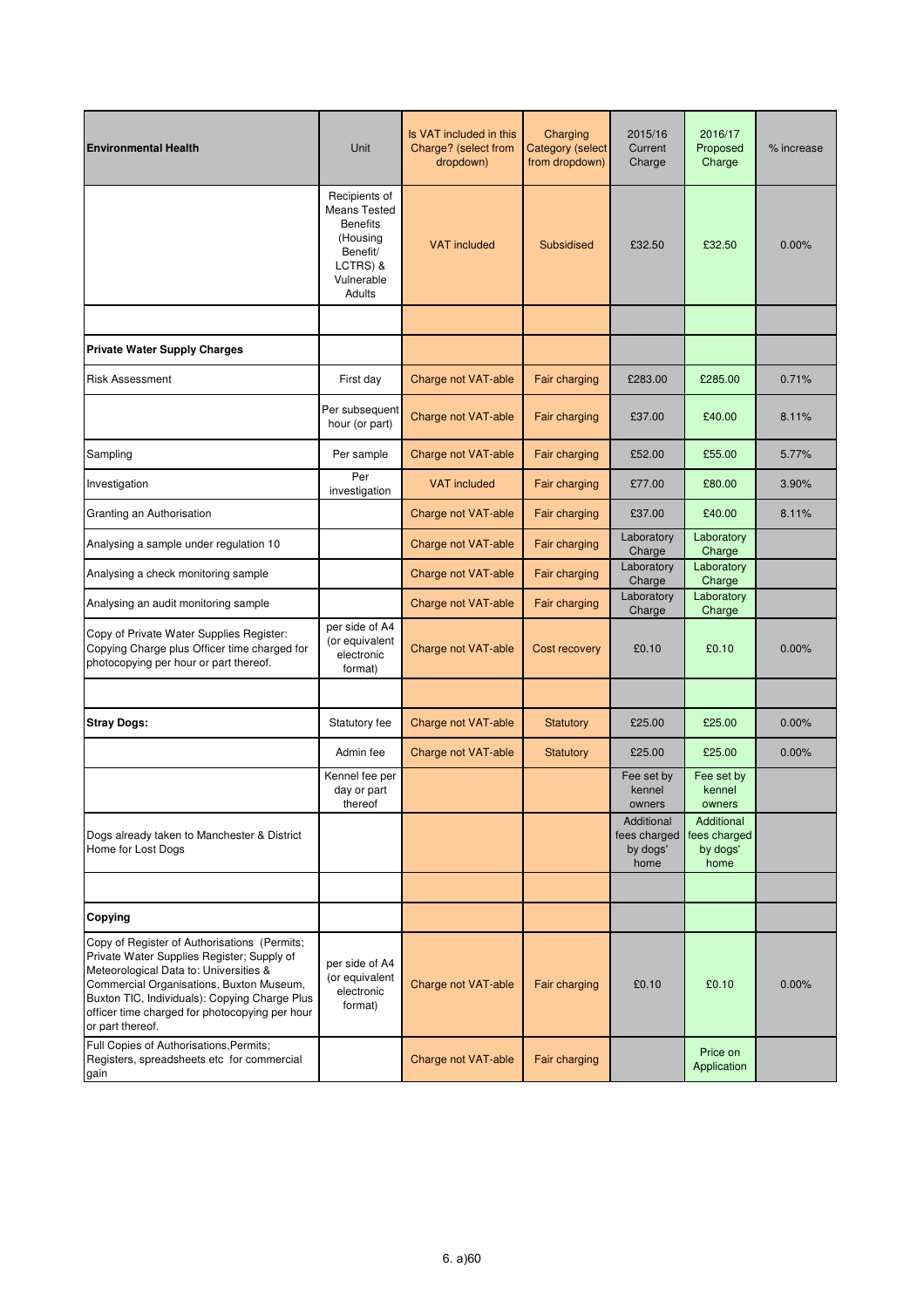| Licensing                                                          | Unit      | Is VAT included in this<br>Charge? (select from<br>dropdown) | Charging<br><b>Category</b> (select<br>from dropdown) | 2015/16<br>Current<br>Charge | 2016/17<br>Proposed<br>Charge | $\%$<br>increase |
|--------------------------------------------------------------------|-----------|--------------------------------------------------------------|-------------------------------------------------------|------------------------------|-------------------------------|------------------|
|                                                                    |           |                                                              |                                                       |                              |                               |                  |
| <b>Temporary Event Notice</b>                                      |           | Charge not VAT-able                                          | Statutory                                             | £21.00                       | £21.00                        | 0.00%            |
| Personal Alcohol Licence                                           |           | Charge not VAT-able                                          | Statutory                                             | £37.00                       | £37.00                        | 0.00%            |
| Premises Licence Annual:                                           | Band A    | Charge not VAT-able                                          | Statutory                                             | £70.00                       | £70.00                        | 0.00%            |
|                                                                    | Band B    | Charge not VAT-able                                          | <b>Statutory</b>                                      | £180.00                      | £180.00                       | 0.00%            |
|                                                                    | Band C    | Charge not VAT-able                                          | <b>Statutory</b>                                      | £295.00                      | £295.00                       | 0.00%            |
|                                                                    | Band D    | Charge not VAT-able                                          | <b>Statutory</b>                                      | £320.00                      | £320.00                       | 0.00%            |
|                                                                    | Band E    | Charge not VAT-able                                          | <b>Statutory</b>                                      | £350.00                      | £350.00                       | 0.00%            |
| Vary DPS                                                           |           | Charge not VAT-able                                          | <b>Statutory</b>                                      | £23.00                       | £23.00                        | 0.00%            |
| Minor Variation                                                    |           | Charge not VAT-able                                          | <b>Statutory</b>                                      | £89.00                       | £89.00                        | 0.00%            |
| <b>Street Collection Licence</b>                                   |           | Charge not VAT-able                                          | <b>Statutory</b>                                      | £0.00                        | £0.00                         |                  |
| Street Trading Consent (speed limit less than<br>40mph)            |           | Charge not VAT-able                                          | <b>Statutory</b>                                      | £3,650.00                    | £3,650.00                     | 0.00%            |
| Street Trading Consent (hot food - speed limit<br>less than 40mph) |           | Charge not VAT-able                                          | <b>Statutory</b>                                      | £5,900.00                    | £5,900.00                     | 0.00%            |
| Street Trading Consent (speed limit 40mph or<br>more)              |           | Charge not VAT-able                                          | <b>Statutory</b>                                      | £2,300.00                    | £2,300.00                     | 0.00%            |
| Trampoline & Mechanical Rides                                      |           | Charge not VAT-able                                          | <b>Statutory</b>                                      | £1,950.00                    | £1,950.00                     | 0.00%            |
| Ice cream sales                                                    |           | Charge not VAT-able                                          | Statutory                                             | £600.00                      | £600.00                       | 0.00%            |
| Annual (weekends)                                                  |           | Charge not VAT-able                                          | <b>Statutory</b>                                      | £1,250.00                    | £1,250.00                     | $0.00\%$         |
| 30 day consent                                                     |           | Charge not VAT-able                                          | <b>Statutory</b>                                      | £750.00                      | £750.00                       | 0.00%            |
| Daily consent                                                      |           | Charge not VAT-able                                          | <b>Statutory</b>                                      | £25.00                       | £25.00                        | 0.00%            |
|                                                                    |           |                                                              |                                                       |                              |                               |                  |
| <b>Scrap Metal Dealers</b>                                         |           |                                                              |                                                       |                              |                               |                  |
| <b>Collectors Licence</b>                                          |           | Charge not VAT-able                                          | Statutory                                             | £245.00                      | £245.00                       | 0.00%            |
| Site Licence<br>Variation to licence: Change of Name or            |           | Charge not VAT-able                                          | Statutory                                             | £365.00                      | £365.00                       | 0.00%            |
| Address                                                            |           | Charge not VAT-able                                          | <b>Statutory</b>                                      | £32.00                       | £32.00                        | 0.00%            |
| Copy of Licence                                                    |           | Charge not VAT-able                                          | <b>Statutory</b>                                      | £10.50                       | £10.50                        | 0.00%            |
| Taxi Licences - Hackney Carriage & Private                         |           |                                                              |                                                       |                              |                               |                  |
| <b>Hire Vehicles</b>                                               |           |                                                              |                                                       |                              |                               |                  |
| <b>Vehicle Test Fees</b>                                           |           |                                                              |                                                       |                              |                               |                  |
| Tax & Private Hire Vehicle Test                                    | 6 monthly | <b>VAT</b> included                                          | Cost recovery                                         | £55.00                       | £55.00                        | 0.00%            |
| Taxi and Private Hire Vehicle Test & MOT                           | 6 monthly | <b>VAT included</b>                                          | Cost recovery                                         | £65.00                       | £65.00                        | 0.00%            |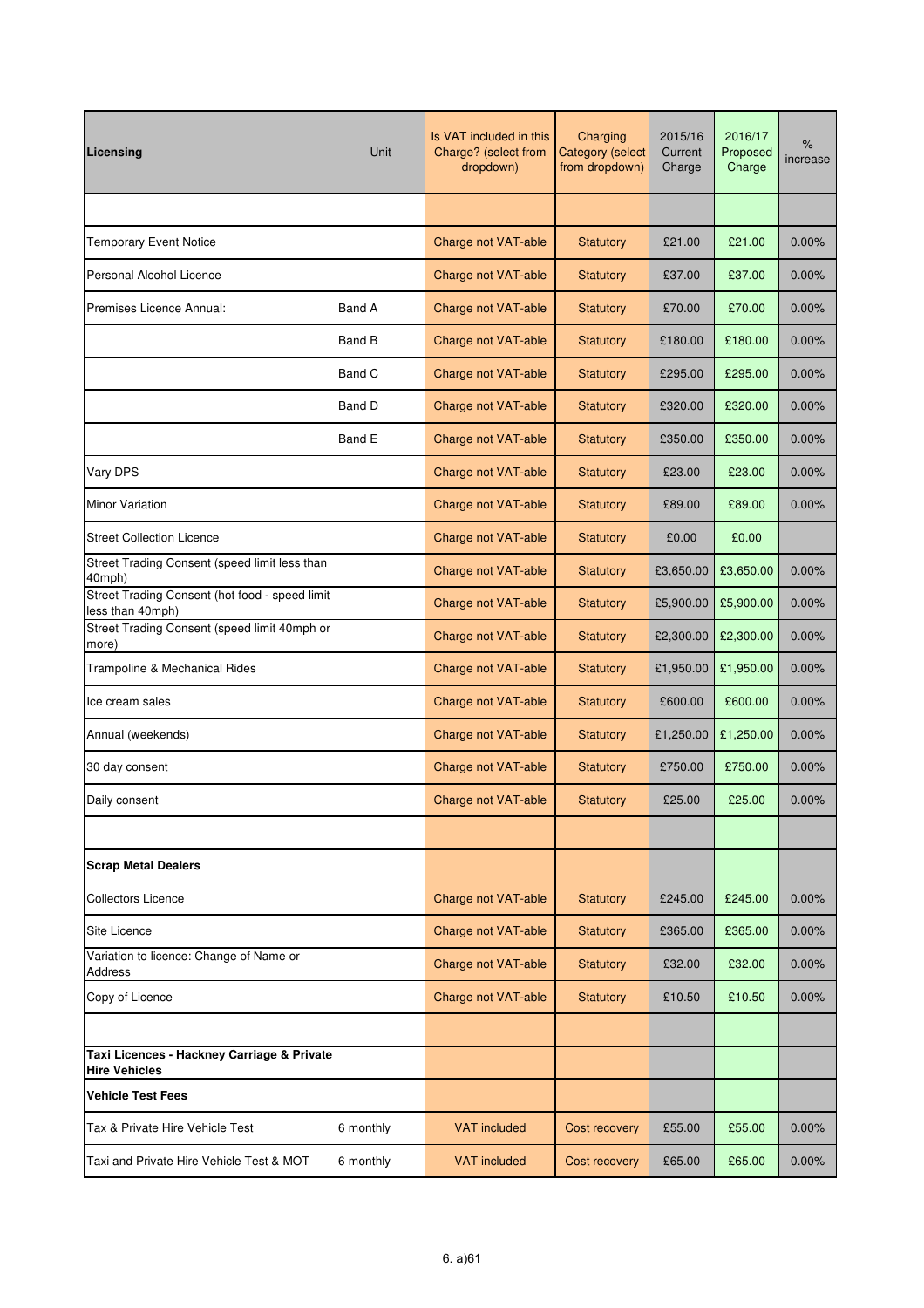| Licensing                                                 | Unit      | Is VAT included in this<br>Charge? (select from<br>dropdown) | Charging<br><b>Category</b> (select<br>from dropdown) | 2015/16<br>Current<br>Charge | 2016/17<br>Proposed<br>Charge | $\%$<br>increase |
|-----------------------------------------------------------|-----------|--------------------------------------------------------------|-------------------------------------------------------|------------------------------|-------------------------------|------------------|
| Failure to attend for test                                |           | <b>VAT</b> included                                          | Cost recovery                                         | £55.00                       | £55.00                        | 0.00%            |
| Retest                                                    |           | <b>VAT</b> included                                          | Cost recovery                                         | £34.00                       | £34.00                        | 0.00%            |
|                                                           |           |                                                              |                                                       |                              |                               |                  |
| <b>Taxi Licence Fees</b>                                  |           |                                                              |                                                       |                              |                               |                  |
| Taxi & Private Hire Vehicle Licence (new &<br>renewal)    | 6 monthly | Charge not VAT-able                                          | <b>Statutory</b>                                      | £82.00                       | £82.00                        | 0.00%            |
| Taxi & Private Hire Plates                                | Per set   | Charge not VAT-able                                          | <b>Statutory</b>                                      | £16.00                       | £16.00                        | 0.00%            |
| Change of Vehicle                                         |           | Charge not VAT-able                                          | <b>Statutory</b>                                      | £47.00                       | £47.00                        | 0.00%            |
| Driver's Licence                                          | Annual    | Charge not VAT-able                                          | <b>Statutory</b>                                      | £74.00                       | £74.00                        | 0.00%            |
| Driver's Licence                                          | 3 years   | Charge not VAT-able                                          | <b>Statutory</b>                                      | £120.00                      | £120.00                       | 0.00%            |
| Private Hire Operators Licence                            | 5 years   | Charge not VAT-able                                          | <b>Statutory</b>                                      | <b>New</b>                   | £315.00                       |                  |
| <b>Police Check Enhanced</b>                              |           | Charge not VAT-able                                          | <b>Statutory</b>                                      | £44.00                       | £44.00                        | 0.00%            |
|                                                           |           |                                                              |                                                       |                              |                               |                  |
| <b>Gambling Act</b>                                       |           |                                                              |                                                       |                              |                               |                  |
| Adult Gaming Centre - Annual fee                          |           | Charge not VAT-able                                          | <b>Statutory</b>                                      | £850.00                      | £850.00                       | 0.00%            |
| New application                                           |           | Charge not VAT-able                                          | <b>Statutory</b>                                      | £1,500.00                    | £1,500.00                     | 0.00%            |
| Application to vary                                       |           | Charge not VAT-able                                          | <b>Statutory</b>                                      | £900.00                      | £900.00                       | 0.00%            |
| Application to transfer                                   |           | Charge not VAT-able                                          | <b>Statutory</b>                                      | £1,000.00                    | £1,000.00                     | $0.00\%$         |
| Application for re-instatement                            |           | Charge not VAT-able                                          | <b>Statutory</b>                                      | £1,000.00                    | £1,000.00                     | 0.00%            |
| Application for provisional statement                     |           | Charge not VAT-able                                          | <b>Statutory</b>                                      |                              | £1,500.00 £1,500.00           | $0.00\%$         |
| Application in respect of provisional statement<br>holder |           | Charge not VAT-able                                          | Statutory                                             | £1,000.00                    | £1,000.00                     | 0.00%            |
|                                                           |           |                                                              |                                                       |                              |                               |                  |
| Betting Premises - Annual fee                             |           | Charge not VAT-able                                          | Statutory                                             | £600.00                      | £600.00                       | 0.00%            |
| New application                                           |           | Charge not VAT-able                                          | Statutory                                             | £1,650.00                    | £1,650.00                     | 0.00%            |
| Application to vary                                       |           | Charge not VAT-able                                          | Statutory                                             | £1,150.00                    | £1,150.00                     | 0.00%            |
| Application to transfer                                   |           | Charge not VAT-able                                          | Statutory                                             | £1,000.00                    | £1,000.00                     | 0.00%            |
| Application for re-instatement                            |           | Charge not VAT-able                                          | Statutory                                             | £1,000.00                    | £1,000.00                     | 0.00%            |
| Application for provisional statement                     |           | Charge not VAT-able                                          | <b>Statutory</b>                                      | £1,700.00                    | £1,700.00                     | $0.00\%$         |
| Application in respect of provisional statement<br>holder |           | Charge not VAT-able                                          | Statutory                                             | £1,000.00                    | £1,000.00                     | 0.00%            |
|                                                           |           |                                                              |                                                       |                              |                               |                  |
| Bingo - Annual fee                                        |           | Charge not VAT-able                                          | Statutory                                             | £850.00                      | £850.00                       | 0.00%            |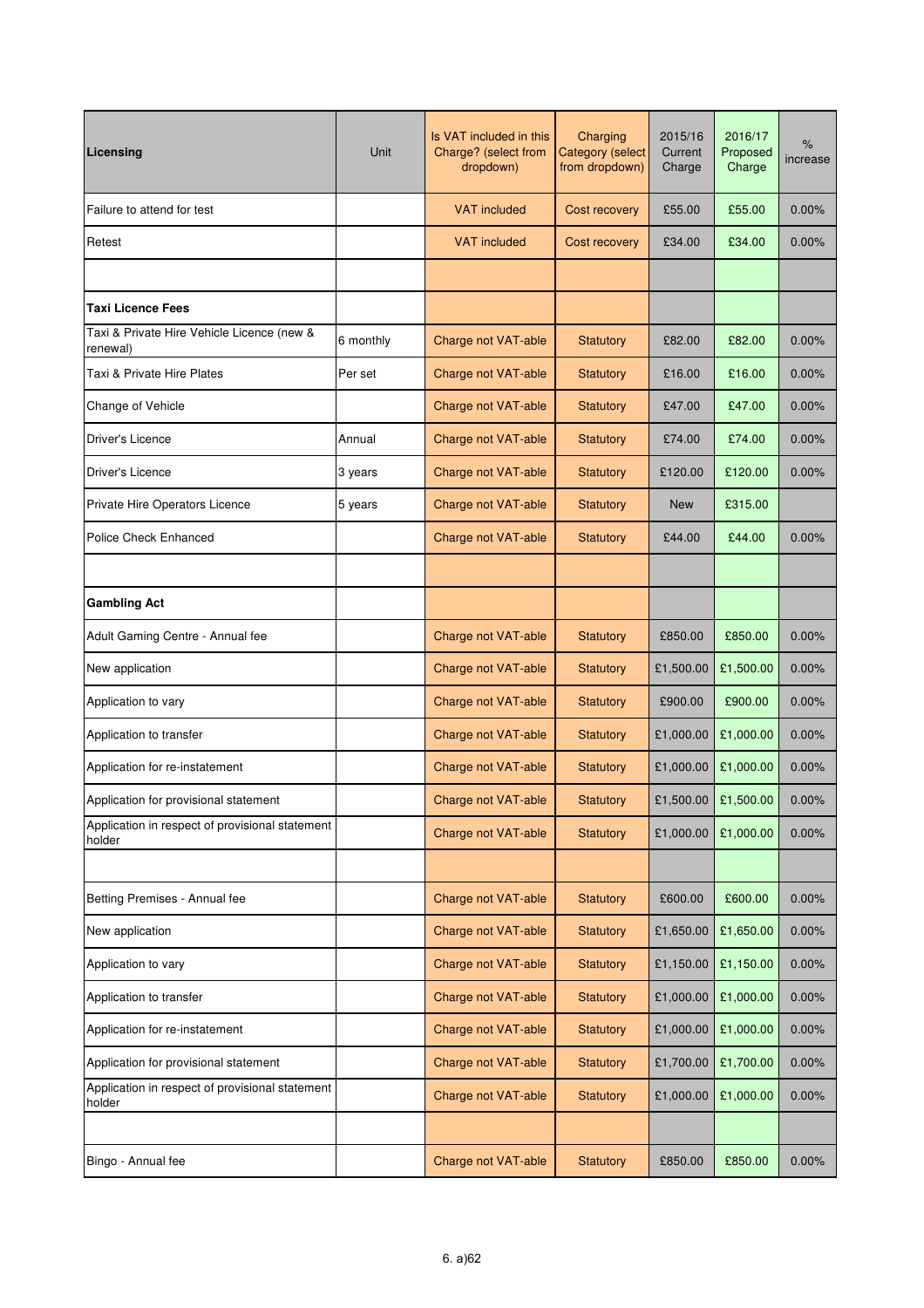| Licensing                                                 | Unit | Is VAT included in this<br>Charge? (select from<br>dropdown) | Charging<br><b>Category (select</b><br>from dropdown) | 2015/16<br>Current<br>Charge | 2016/17<br>Proposed<br>Charge | $\%$<br>increase |
|-----------------------------------------------------------|------|--------------------------------------------------------------|-------------------------------------------------------|------------------------------|-------------------------------|------------------|
| New application                                           |      | Charge not VAT-able                                          | <b>Statutory</b>                                      | £1,850.00                    | £1,850.00                     | 0.00%            |
| Application to vary                                       |      | Charge not VAT-able                                          | <b>Statutory</b>                                      | £1,200.00                    | £1,200.00                     | 0.00%            |
| Application to transfer                                   |      | Charge not VAT-able                                          | Statutory                                             | £1,000.00                    | £1,000.00                     | 0.00%            |
| Application for re-instatement                            |      | Charge not VAT-able                                          | <b>Statutory</b>                                      | £1,000.00                    | £1,000.00                     | 0.00%            |
| Application for provisional statement                     |      | Charge not VAT-able                                          | <b>Statutory</b>                                      | £1,850.00                    | £1,850.00                     | 0.00%            |
| Application in respect of provisional statement<br>holder |      | Charge not VAT-able                                          | <b>Statutory</b>                                      | £1,000.00                    | £1,000.00                     | 0.00%            |
|                                                           |      |                                                              |                                                       |                              |                               |                  |
| Family Entertainment centre - Annual fee                  |      | Charge not VAT-able                                          | <b>Statutory</b>                                      | £800.00                      | £800.00                       | 0.00%            |
| New application                                           |      | Charge not VAT-able                                          | <b>Statutory</b>                                      | £1,400.00                    | £1,400.00                     | 0.00%            |
| Application to vary                                       |      | Charge not VAT-able                                          | <b>Statutory</b>                                      | £900.00                      | £900.00                       | 0.00%            |
| Application to transfer                                   |      | Charge not VAT-able                                          | <b>Statutory</b>                                      | £875.00                      | £875.00                       | 0.00%            |
| Application for re-instatement                            |      | Charge not VAT-able                                          | <b>Statutory</b>                                      | £875.00                      | £875.00                       | 0.00%            |
| Application for provisional statement                     |      | Charge not VAT-able                                          | <b>Statutory</b>                                      | £1,400.00                    | £1,400.00                     | 0.00%            |
| Application in respect of provisional statement<br>holder |      | Charge not VAT-able                                          | <b>Statutory</b>                                      | £900.00                      | £900.00                       | 0.00%            |
|                                                           |      |                                                              |                                                       |                              |                               |                  |
| Race tracks - Annual fee                                  |      | Charge not VAT-able                                          | <b>Statutory</b>                                      | £850.00                      | £850.00                       | 0.00%            |
| New application                                           |      | Charge not VAT-able                                          | <b>Statutory</b>                                      | £1,600.00                    | £1,600.00                     | $0.00\%$         |
| Application to vary                                       |      | Charge not VAT-able                                          | <b>Statutory</b>                                      | £1,000.00                    | £1,000.00                     | 0.00%            |
| Application to transfer                                   |      | Charge not VAT-able                                          | <b>Statutory</b>                                      | £875.00                      | £875.00                       | 0.00%            |
| Application for re-instatement                            |      | Charge not VAT-able                                          | Statutory                                             | £875.00                      | £875.00                       | 0.00%            |
| Application for provisional statement                     |      | Charge not VAT-able                                          | Statutory                                             | £1,600.00                    | £1,600.00                     | 0.00%            |
| Application in respect of provisional statement<br>holder |      | Charge not VAT-able                                          | Statutory                                             | £875.00                      | £875.00                       | 0.00%            |
|                                                           |      |                                                              |                                                       |                              |                               |                  |
| <b>Small Society Lotteries Application</b>                |      | Charge not VAT-able                                          | Statutory                                             | £40.00                       | £40.00                        | 0.00%            |
| Small Society Lotteries Annual renewal fee                |      | Charge not VAT-able                                          | <b>Statutory</b>                                      | £20.00                       | £20.00                        | 0.00%            |
|                                                           |      |                                                              |                                                       |                              |                               |                  |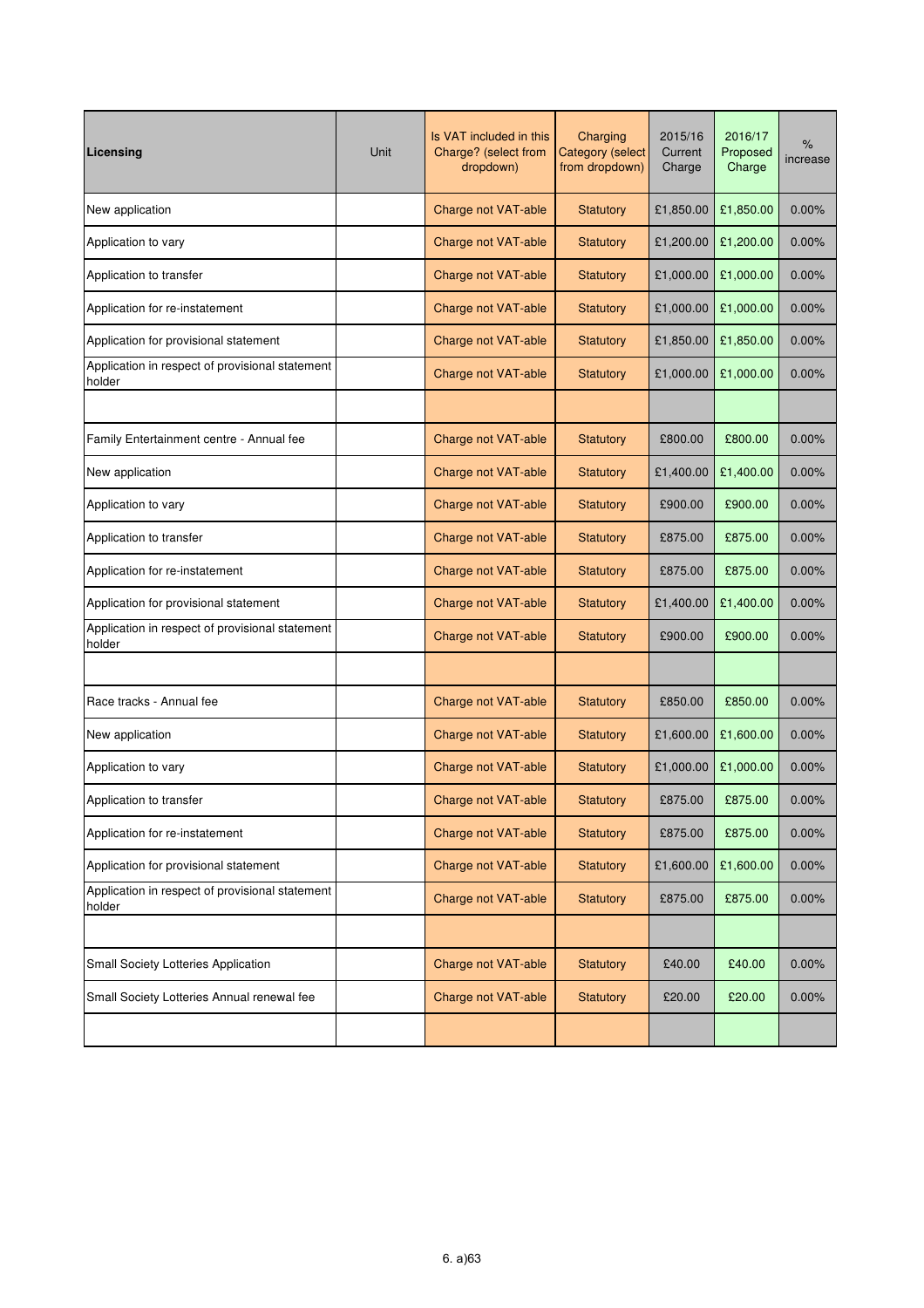| <b>Land Charges</b>                                                            | Unit                                 | Is VAT included in this<br>Charge? (select from<br>dropdown) | Charging<br><b>Category (select</b><br>from dropdown) | 2015/16<br>Current<br>Charge | 2016/17<br>Proposed<br>Charge | %<br>increase |
|--------------------------------------------------------------------------------|--------------------------------------|--------------------------------------------------------------|-------------------------------------------------------|------------------------------|-------------------------------|---------------|
| NB: Some increases relate to pending VAT decision on Land Charges              |                                      |                                                              |                                                       |                              |                               |               |
| LLC1                                                                           | Residential                          | Charge not VAT-able                                          | Cost recovery                                         | £25.00                       | £25.00                        | 0.00%         |
| <b>LLC1</b> Additional Parcels                                                 | Residential                          | Charge not VAT-able                                          | Cost recovery                                         | £10.00                       | £10.00                        | 0.00%         |
| Con 29R                                                                        | Residential<br>(DCC fee<br>included) | <b>VAT</b> included                                          | Cost recovery                                         | £55.00                       | £65.00                        | 18.18%        |
| Con 29R Additional Parcels                                                     | Residential                          | <b>VAT</b> included                                          | Cost recovery                                         | £15.00                       | £18.00                        | 20.00%        |
| Full Standard Search (LLC1 + Con 29R) Part -<br>Con 29 Incl VAT)               | Residential                          | <b>VAT included</b>                                          | Cost recovery                                         | £80.00                       | £95.00                        | 18.75%        |
| Full Standard Search Additional Parcels Part -<br>Con 29 (Inc VAT)             | Residential                          | <b>VAT included</b>                                          | Cost recovery                                         | £25.00                       | £30.00                        | 20.00%        |
| Con 29O - Each                                                                 | Residential                          | <b>VAT</b> included                                          | Cost recovery                                         | £8.00                        | £9.00                         | 12.50%        |
| <b>Each Additional Enquiry</b>                                                 | Residential                          | <b>VAT</b> included                                          | Cost recovery                                         | £16.00                       | £18.00                        | 12.50%        |
| Personal Search of the Land Charges<br>Register                                | Residential                          | Charge not VAT-able                                          | <b>Statutory</b>                                      | £0.00                        | £0.00                         |               |
|                                                                                |                                      |                                                              |                                                       |                              |                               |               |
| A search on each individual part of the<br><b>Local Land Charges Register:</b> |                                      |                                                              |                                                       |                              |                               |               |
| Parts 5, 7, 8 & 12                                                             | Residential -<br>each                | Charge not VAT-able                                          | Free                                                  | £0.00                        | £0.00                         |               |
| Parts 1, 2, 6, 9, & 11                                                         | Residential -<br>each                | Charge not VAT-able                                          | Cost recovery                                         | £1.00                        | £1.00                         | 0.00%         |
| Parts 4 & 10                                                                   | Residential -<br>each                | Charge not VAT-able                                          | Cost recovery                                         | £4.00                        | £4.00                         | 0.00%         |
| Part 3                                                                         | Residential -<br>each                | Charge not VAT-able                                          | Cost recovery                                         | £12.00                       | £12.00                        | 0.00%         |
|                                                                                |                                      |                                                              |                                                       |                              |                               |               |
| LLC1                                                                           | Commercial                           | Charge not VAT-able                                          | Cost recovery                                         | £35.00                       | £35.00                        | 0.00%         |
| <b>LLC1</b> Additional Parcels                                                 | Commercial                           | Charge not VAT-able                                          | Cost recovery                                         | £20.00                       | £20.00                        | 0.00%         |
| Con 29R                                                                        | Commercial<br>(DCC fee<br>included)  | <b>VAT</b> included                                          | Cost recovery                                         | £90.00                       | £110.00                       | 22.22%        |
| Con 29R Additional Parcels                                                     | Commercial                           | <b>VAT included</b>                                          | Cost recovery                                         | £30.00                       | £35.00                        | 16.67%        |
| Full Standard Search (LLC1 + Con 29R) Part<br>Con29 Incl VAT)                  | Commercial                           | <b>VAT</b> included                                          | Cost recovery                                         | £125.00                      | £150.00                       | 20.00%        |
| Full Standard Search Additional Parcels Part<br>Con29 Inc VAT                  | Commercial                           | <b>VAT included</b>                                          | Cost recovery                                         | £50.00                       | £60.00                        | 20.00%        |
| Con 290 - Each                                                                 | Commercial                           | <b>VAT</b> included                                          | Cost recovery                                         | £8.00                        | £9.00                         | 12.50%        |
| <b>Each Additional Enquiry</b>                                                 | Commercial                           | <b>VAT included</b>                                          | Cost recovery                                         | £16.00                       | £18.00                        | 12.50%        |
| Personal Search of the Land Charges<br>Register                                | Commercial                           | Charge not VAT-able                                          | Statutory                                             | £0.00                        | £0.00                         |               |
|                                                                                |                                      |                                                              |                                                       |                              |                               |               |
| A search on each individual part of the<br><b>Local Land Charges Register:</b> |                                      |                                                              |                                                       |                              |                               |               |
| Parts 5, 7, 8 & 12                                                             | Commercial -<br>each                 | Charge not VAT-able                                          | Free                                                  | £0.00                        | £0.00                         |               |
| Parts 1, 2, 6, 9, & 11                                                         | Commercial -<br>each                 | Charge not VAT-able                                          | Cost recovery                                         | £1.50                        | £1.50                         | 0.00%         |
| Parts 4 & 10                                                                   | Commercial -<br>each                 | Charge not VAT-able                                          | Cost recovery                                         | £4.50                        | £4.50                         | 0.00%         |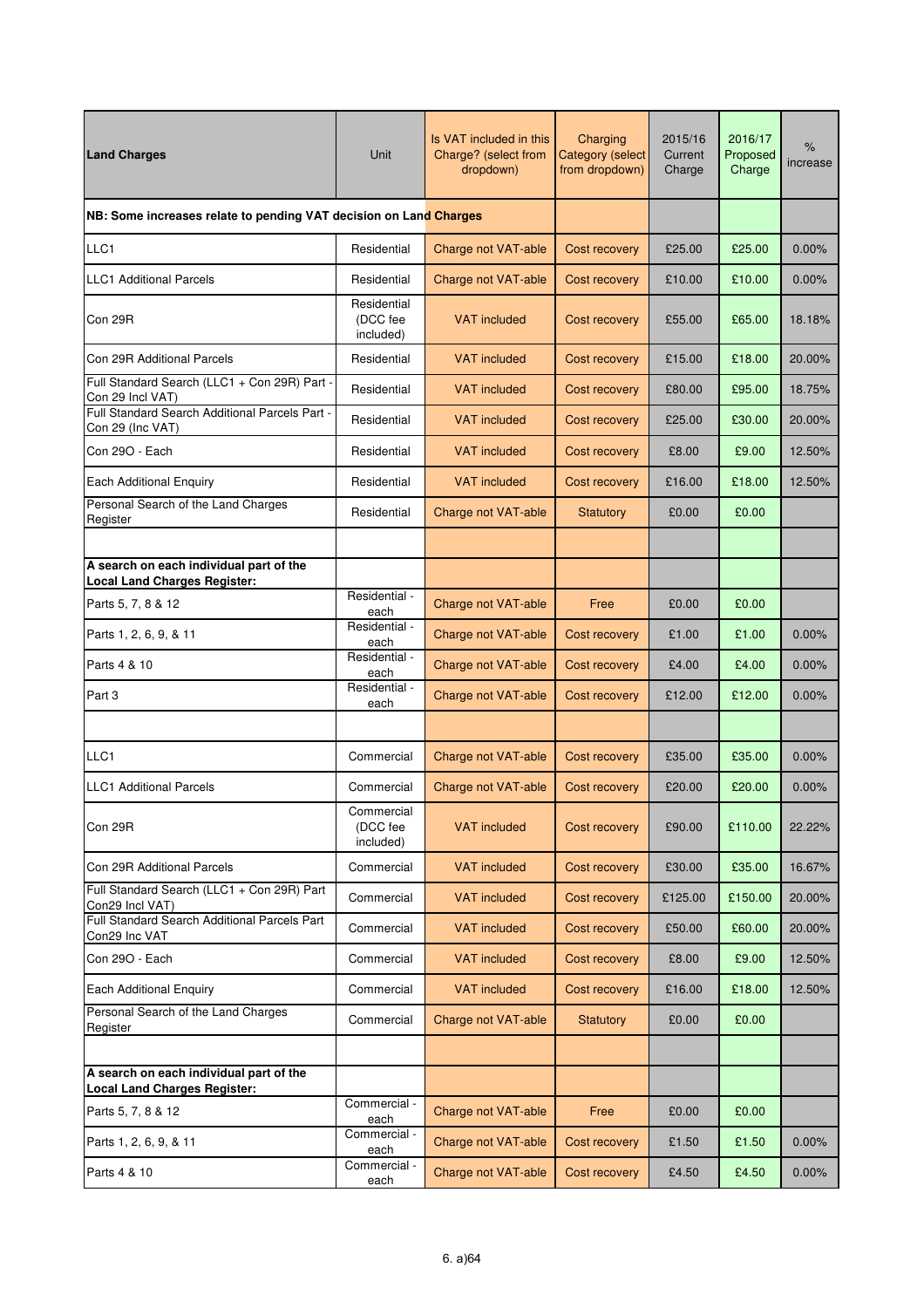| <b>Land Charges</b>                                                     | Unit                                      | Is VAT included in this<br>Charge? (select from<br>dropdown) | Charging<br><b>Category (select</b><br>from dropdown) | 2015/16<br>Current<br>Charge | 2016/17<br>Proposed<br>Charge | $\%$<br>increase |
|-------------------------------------------------------------------------|-------------------------------------------|--------------------------------------------------------------|-------------------------------------------------------|------------------------------|-------------------------------|------------------|
| Part 3                                                                  | Commercial -<br>each                      | Charge not VAT-able                                          | Cost recovery                                         | £18.50                       | £18.50                        | 0.00%            |
|                                                                         |                                           |                                                              |                                                       |                              |                               |                  |
|                                                                         |                                           |                                                              |                                                       |                              |                               |                  |
| Fees for access to individual Con 29R<br>questions                      |                                           |                                                              |                                                       |                              |                               |                  |
| Con 29R Q1.1 a-e                                                        | Residential -<br>each                     | <b>VAT included</b>                                          | Cost recovery                                         | £1.65                        | £1.95                         | 18.18%           |
| Con 29R Q1.1 f-h                                                        | Residential -<br>each                     | <b>VAT</b> included                                          | Cost recovery                                         | £1.65                        | £1.95                         | 18.18%           |
| Con 29R Q1.2                                                            | Residential                               | <b>VAT</b> included                                          | Cost recovery                                         | £0.30                        | £0.35                         | 16.67%           |
| Con 29R Q2                                                              | Residential -<br>request direct<br>to DCC |                                                              |                                                       | <b>DCC</b>                   | <b>DCC</b>                    |                  |
| Con 29R Q3.1                                                            | Residential                               | <b>VAT</b> included                                          | Cost recovery                                         | £0.30                        | £0.35                         | 16.67%           |
| Con 29R Q3.2                                                            | Residential -<br>request direct<br>to DCC |                                                              |                                                       | <b>DCC</b>                   | <b>DCC</b>                    |                  |
| Con 29R Q3.3 a & b                                                      | Residential -<br>each                     | <b>VAT</b> included                                          | Cost recovery                                         | £0.19                        | £0.20                         | 5.26%            |
| Con 29R Q3.4                                                            | Residential -<br>request direct<br>to DCC |                                                              |                                                       | <b>DCC</b>                   | <b>DCC</b>                    |                  |
| Con 29R Q3.5                                                            | Residential                               | <b>VAT</b> included                                          | Cost recovery                                         | £0.30                        | £0.35                         | 16.67%           |
| Con 29R Q3.6                                                            | Residential -<br>request direct<br>to DCC |                                                              |                                                       | <b>DCC</b>                   | <b>DCC</b>                    |                  |
| Con 29R Q3.7 a-f                                                        | Residential -<br>each                     | <b>VAT</b> included                                          | Cost recovery                                         | £0.30                        | £0.35                         | 16.67%           |
| Con 29R Q3.8                                                            | Residential                               | <b>VAT</b> included                                          | Cost recovery                                         | £0.30                        | £0.35                         | 16.67%           |
| Con 29R Q3.9 a-n                                                        | Residential -<br>each                     | <b>VAT</b> included                                          | Cost recovery                                         | £0.60                        | £0.70                         | 16.67%           |
| Con 29R Q3.10 a&b                                                       | Residential -<br>each                     | VAT included                                                 | Cost recovery                                         | £0.30                        | £0.35                         | 16.67%           |
| Con 29R Q3.11                                                           | Residential                               | <b>VAT</b> included                                          | Cost recovery                                         | £0.30                        | £0.35                         | 16.67%           |
| Con 29R Q3.12 a-c                                                       | Residential -<br>each                     | <b>VAT included</b>                                          | Cost recovery                                         | £0.30                        | £0.35                         | 16.67%           |
| Con 29R Q3.13                                                           | Residential                               | <b>VAT</b> included                                          | Cost recovery                                         | £0.30                        | £0.35                         | 16.67%           |
| New Additional Questions in accordance with<br>the Law Society Guidance | Residential                               | <b>VAT included</b>                                          | Cost recovery                                         | <b>New</b>                   | £0.70                         |                  |
|                                                                         |                                           |                                                              |                                                       |                              |                               |                  |
| Con 29R Q1.1 a-e                                                        | Commercial -<br>each                      | <b>VAT</b> included                                          | Cost recovery                                         | £3.80                        | £4.50                         | 18.42%           |
| Con 29R Q1.1 f-h                                                        | Commercial -<br>each                      | <b>VAT included</b>                                          | Cost recovery                                         | £3.80                        | £4.50                         | 18.42%           |
| Con 29R Q1.2                                                            | Commercial                                | <b>VAT</b> included                                          | Cost recovery                                         | £0.75                        | £0.90                         | 20.00%           |
| Con 29R Q2                                                              | Commercial -<br>request direct<br>to DCC  |                                                              | Cost recovery                                         | <b>DCC</b>                   | <b>DCC</b>                    |                  |
| Con 29R Q3.1                                                            | Commercial                                | <b>VAT</b> included                                          | Cost recovery                                         | £0.75                        | £0.90                         | 20.00%           |
| Con 29R Q3.2                                                            | Commercial -<br>request direct<br>to DCC  |                                                              | Cost recovery                                         | <b>DCC</b>                   | <b>DCC</b>                    |                  |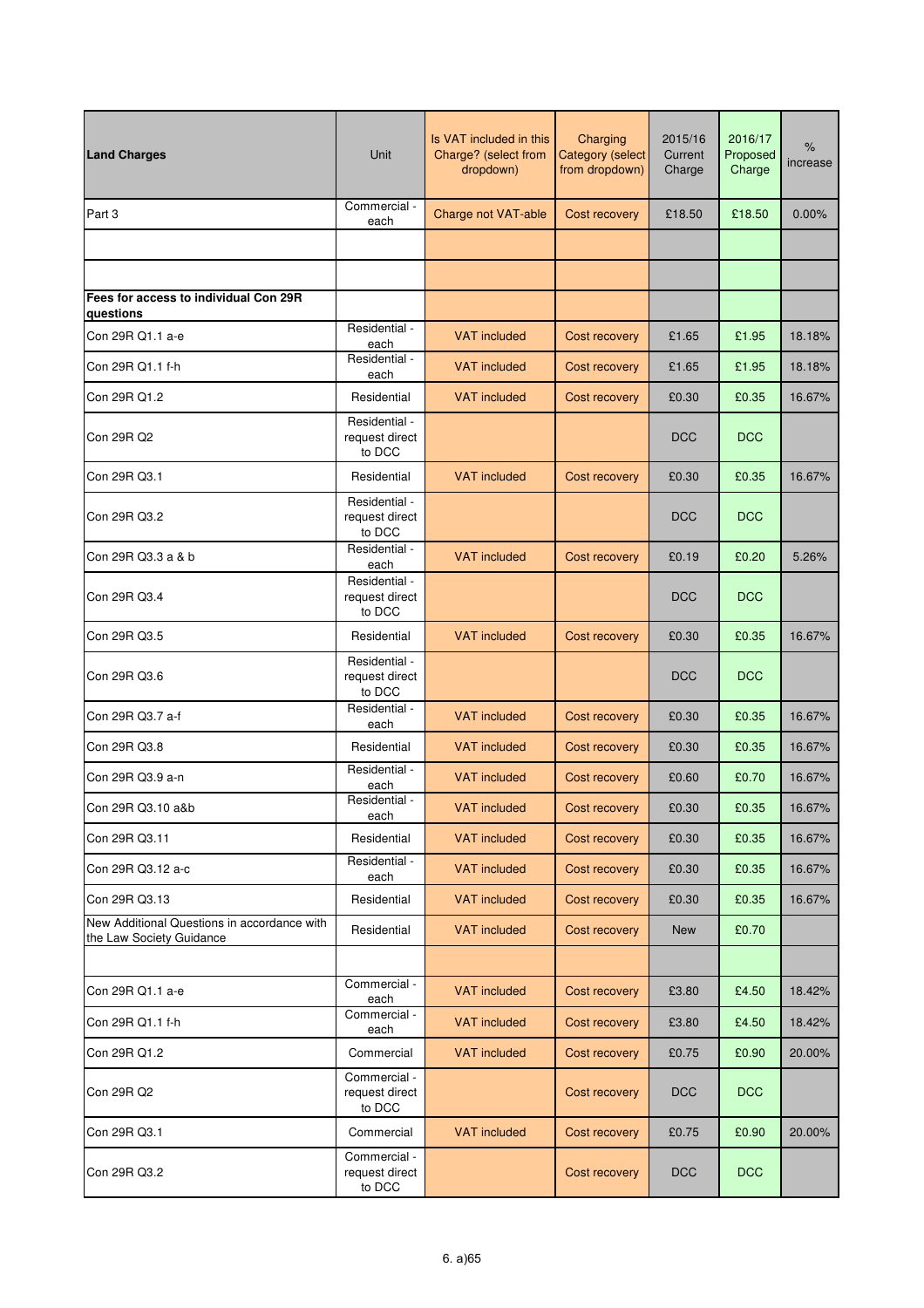| <b>Land Charges</b>                                                     | Unit                                     | Is VAT included in this<br>Charge? (select from<br>dropdown) | Charging<br><b>Category (select</b><br>from dropdown) | 2015/16<br>Current<br>Charge | 2016/17<br>Proposed<br>Charge | $\frac{9}{6}$<br>increase |
|-------------------------------------------------------------------------|------------------------------------------|--------------------------------------------------------------|-------------------------------------------------------|------------------------------|-------------------------------|---------------------------|
| Con 29R Q3.3 a & b                                                      | Commercial -<br>each                     | <b>VAT</b> included                                          | Cost recovery                                         | £0.75                        | £0.90                         | 20.00%                    |
| Con 29R Q3.4                                                            | Commercial -<br>request direct<br>to DCC |                                                              | Cost recovery                                         | <b>DCC</b>                   | <b>DCC</b>                    |                           |
| Con 29R Q3.5                                                            | Commercial                               | <b>VAT</b> included                                          | Cost recovery                                         | £0.75                        | £0.90                         | 20.00%                    |
| Con 29R Q3.6                                                            | Commercial -<br>request direct<br>to DCC |                                                              | Cost recovery                                         | <b>DCC</b>                   | <b>DCC</b>                    |                           |
| Con 29R Q3.7 a-f                                                        | Commercial -<br>each                     | <b>VAT</b> included                                          | Cost recovery                                         | £0.75                        | £0.90                         | 20.00%                    |
| Con 29R Q3.8                                                            | Commercial                               | <b>VAT</b> included                                          | Cost recovery                                         | £0.75                        | £0.90                         | 20.00%                    |
| Con 29R Q3.9 a-n                                                        | Commercial -<br>each                     | <b>VAT</b> included                                          | Cost recovery                                         | £1.35                        | £1.60                         | 18.52%                    |
| Con 29R Q3.10 a&b                                                       | Commercial -<br>each                     | <b>VAT</b> included                                          | Cost recovery                                         | £0.75                        | £0.90                         | 20.00%                    |
| Con 29R Q3.11                                                           | Commercial                               | <b>VAT</b> included                                          | Cost recovery                                         | £0.75                        | £0.90                         | 20.00%                    |
| Con 29R Q3.12 a-c                                                       | Commercial -<br>each                     | <b>VAT</b> included                                          | Cost recovery                                         | £0.75                        | £0.90                         | 20.00%                    |
| Con 29R Q3.13                                                           | Commercial                               | <b>VAT</b> included                                          | Cost recovery                                         | £0.75                        | £0.90                         | 20.00%                    |
|                                                                         |                                          |                                                              |                                                       |                              |                               |                           |
| New Additional Questions in accordance with<br>the Law Society Guidance | Commercial                               | <b>VAT</b> included                                          | Cost recovery                                         | <b>New</b>                   | £1.60                         |                           |
|                                                                         |                                          |                                                              |                                                       |                              |                               |                           |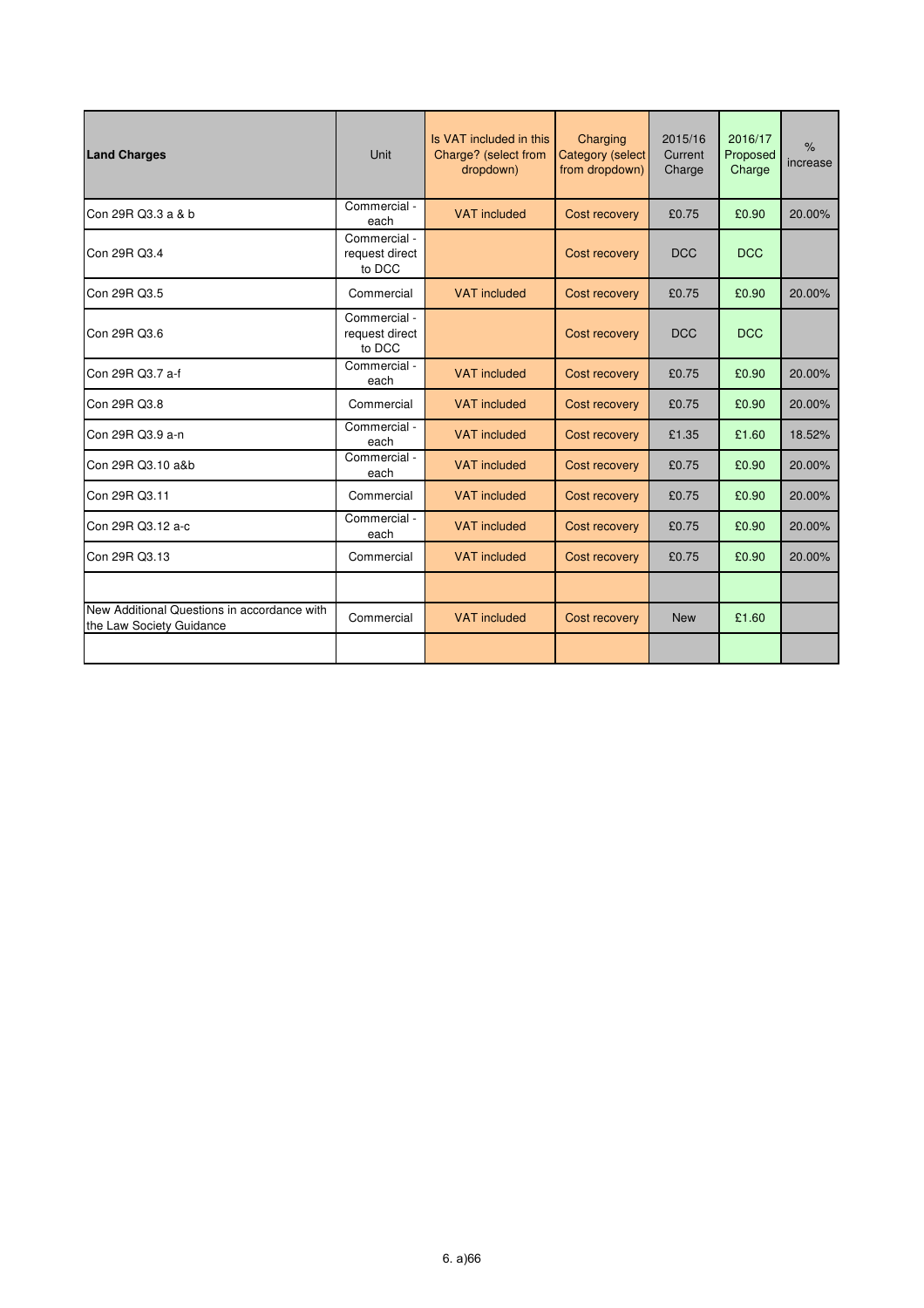| <b>Environmental Crime</b>                                       | Unit                              | Is VAT included in this<br>Charging<br>Charge? (select from<br><b>Category</b> (select<br>from dropdown)<br>dropdown) |                  | 2015/16<br>Current<br>Charge | 2016/17<br>Proposed<br>Charge | $\%$<br>increase |
|------------------------------------------------------------------|-----------------------------------|-----------------------------------------------------------------------------------------------------------------------|------------------|------------------------------|-------------------------------|------------------|
| <b>Fixed Penalty Notices (FPN)</b>                               |                                   |                                                                                                                       |                  |                              |                               |                  |
| Unlawful repairs / sale of vehicle on roads:                     | Full FPN                          | Charge not VAT-able                                                                                                   | <b>Statutory</b> | £100.00                      | £100.00                       | 0.00%            |
|                                                                  | If paid within 10<br>working days | Charge not VAT-able                                                                                                   | <b>Statutory</b> | £60.00                       | £60.00                        | 0.00%            |
| Abandoning a vehicle:                                            | Full FPN                          | Charge not VAT-able                                                                                                   | <b>Statutory</b> | £200.00                      | £200.00                       | 0.00%            |
|                                                                  | If paid within 10<br>working days | Charge not VAT-able                                                                                                   | <b>Statutory</b> | £120.00                      | £120.00                       | 0.00%            |
| Depositing litter:                                               | Full FPN                          | Charge not VAT-able                                                                                                   | <b>Statutory</b> | £75.00                       | £75.00                        | 0.00%            |
|                                                                  | If paid within 10<br>working days | Charge not VAT-able                                                                                                   | <b>Statutory</b> | £50.00                       | £50.00                        | 0.00%            |
| Failure to comply with a street litter control<br>notice         | Full FPN                          | Charge not VAT-able                                                                                                   | <b>Statutory</b> | £100.00                      | £100.00                       | 0.00%            |
|                                                                  | If paid within 10<br>working days | Charge not VAT-able                                                                                                   | <b>Statutory</b> | £75.00                       | £75.00                        | 0.00%            |
| Failure to comply with a litter clearing notice:                 | Full FPN                          | Charge not VAT-able                                                                                                   | <b>Statutory</b> | £100.00                      | £100.00                       | 0.00%            |
|                                                                  | If paid within 10<br>working days | Charge not VAT-able                                                                                                   | <b>Statutory</b> | £75.00                       | £75.00                        | 0.00%            |
| Unauthorised distribution of free printed<br>matter:             | Full FPN                          | Charge not VAT-able                                                                                                   | <b>Statutory</b> | £75.00                       | £75.00                        | 0.00%            |
|                                                                  | If paid within 10<br>working days | Charge not VAT-able                                                                                                   | <b>Statutory</b> | £50.00                       | £50.00                        | 0.00%            |
| Criminal Damage and fly-posting                                  | Full FPN                          | Charge not VAT-able                                                                                                   | Statutory        | £75.00                       | £75.00                        | 0.00%            |
|                                                                  | If paid within 10<br>working days | Charge not VAT-able                                                                                                   | <b>Statutory</b> | £50.00                       | £50.00                        | 0.00%            |
| FPN - Failure to produce authority (waste<br>carrier's licence)  | Full FPN                          | Charge not VAT-able                                                                                                   | Statutory        | £300.00                      | £300.00                       | 0.00%            |
| FPN - Failure to furnish documentation (waste<br>transfer notes) | Full FPN                          | Charge not VAT-able                                                                                                   | Statutory        | £300.00                      | £300.00                       | 0.00%            |
|                                                                  |                                   |                                                                                                                       |                  |                              |                               |                  |
| Anti-Social Behaviour, Crime & Policing Act 2014                 |                                   |                                                                                                                       |                  |                              |                               |                  |
| Failure to comply with a Community<br>Protection Notice:         | Full FPN                          | Charge not VAT-able                                                                                                   | Statutory        | £100.00                      | £100.00                       | 0.00%            |
|                                                                  | If paid within 10<br>working days | Charge not VAT-able                                                                                                   | Statutory        | £75.00                       | £75.00                        | 0.00%            |
| Failure to comply with a Public Spaces<br>Protection Order:      | Full FPN                          | Charge not VAT-able                                                                                                   | <b>Statutory</b> | £100.00                      | £100.00                       | 0.00%            |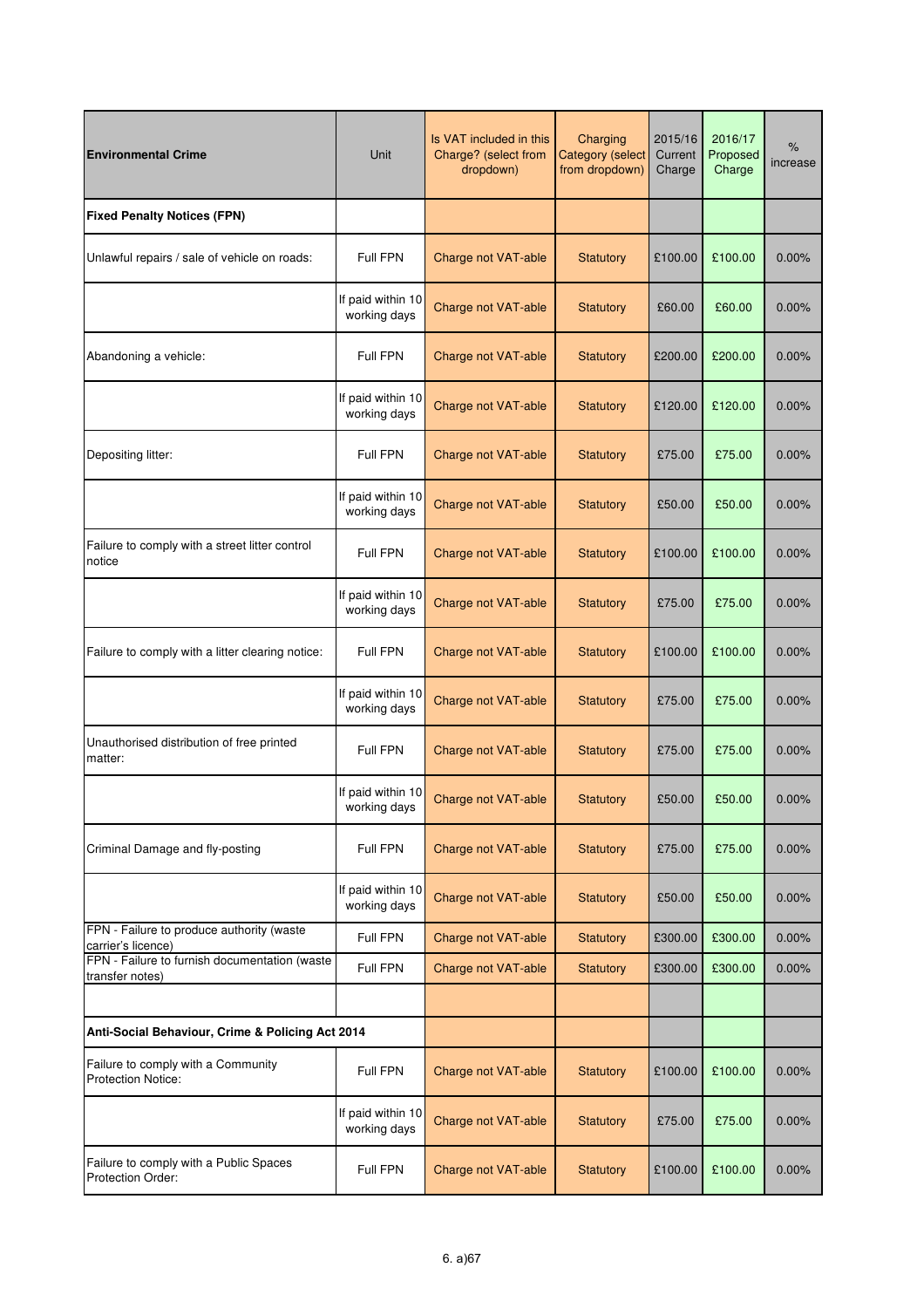| <b>Environmental Crime</b>                                                                       | Unit                                | Is VAT included in this<br>Charge? (select from<br>dropdown) | Charging<br><b>Category (select</b><br>from dropdown) | 2015/16<br>Current<br>Charge | 2016/17<br>Proposed<br>Charge | $\%$<br>increase |
|--------------------------------------------------------------------------------------------------|-------------------------------------|--------------------------------------------------------------|-------------------------------------------------------|------------------------------|-------------------------------|------------------|
|                                                                                                  | If paid within 10<br>working days   | Charge not VAT-able                                          | Statutory                                             | £75.00                       | £75.00                        | 0.00%            |
| Failure to remove dog faeces from land<br>forthwith:                                             | Full FPN                            | Charge not VAT-able                                          | Statutory                                             | £80.00                       | £80.00                        | 0.00%            |
|                                                                                                  | If paid within $10$<br>working days | Charge not VAT-able                                          | Statutory                                             | £60.00                       | £60.00                        | 0.00%            |
| Not putting, and keeping, a dog on a lead<br>when directed to do so by an authorised<br>officer: | Full FPN                            | Charge not VAT-able                                          | Statutory                                             | £80.00                       | £80.00                        | 0.00%            |
|                                                                                                  | If paid within 10<br>working days   | Charge not VAT-able                                          | Statutory                                             | £60.00                       | £60.00                        | 0.00%            |
|                                                                                                  |                                     |                                                              |                                                       |                              |                               |                  |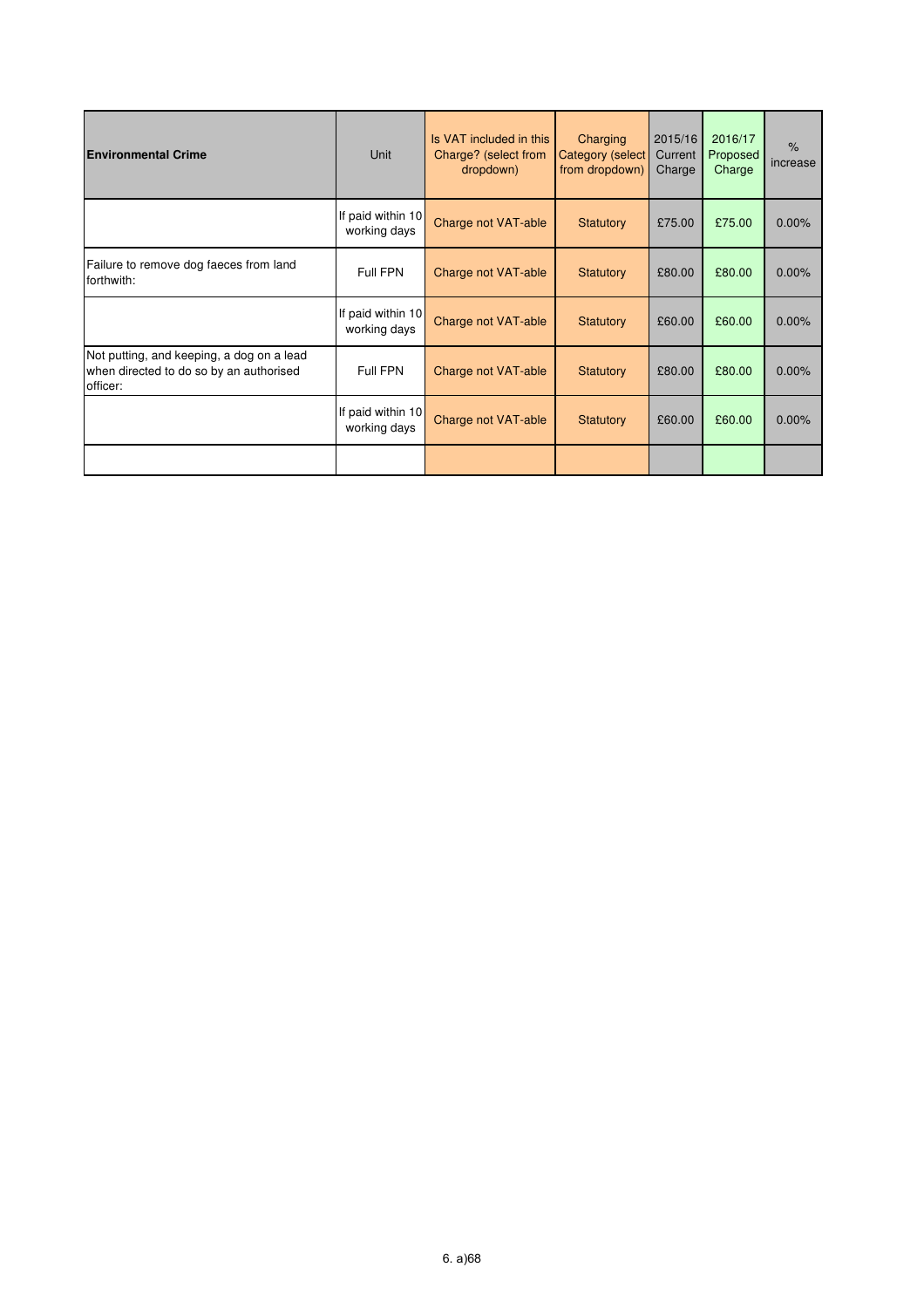| <b>Planning Enforcement</b>                                                                                                              | <b>Unit</b>    | Is VAT included in this<br>Charge? (select from<br>dropdown) | Charging<br>Category (select<br>from dropdown) | 2015/16<br>Current<br>Charge | 2016/17<br>Proposed<br>Charge | $\frac{9}{6}$<br>increase |  |  |
|------------------------------------------------------------------------------------------------------------------------------------------|----------------|--------------------------------------------------------------|------------------------------------------------|------------------------------|-------------------------------|---------------------------|--|--|
| Below fees do not apply to alleged breaches of planning regulations (such investigations will continue to be provided free of<br>charge) |                |                                                              |                                                |                              |                               |                           |  |  |
| Desk-based history check requested by<br>member of the public                                                                            | per check      | Charge not VAT-able                                          | Cost recovery                                  | £40.00                       | £40.00                        | $0.00\%$                  |  |  |
| Site visit requested by member of the public                                                                                             | per site visit | Charge not VAT-able                                          | Cost recovery                                  | £80.00                       | £80.00                        | $0.00\%$                  |  |  |
|                                                                                                                                          |                |                                                              |                                                |                              |                               |                           |  |  |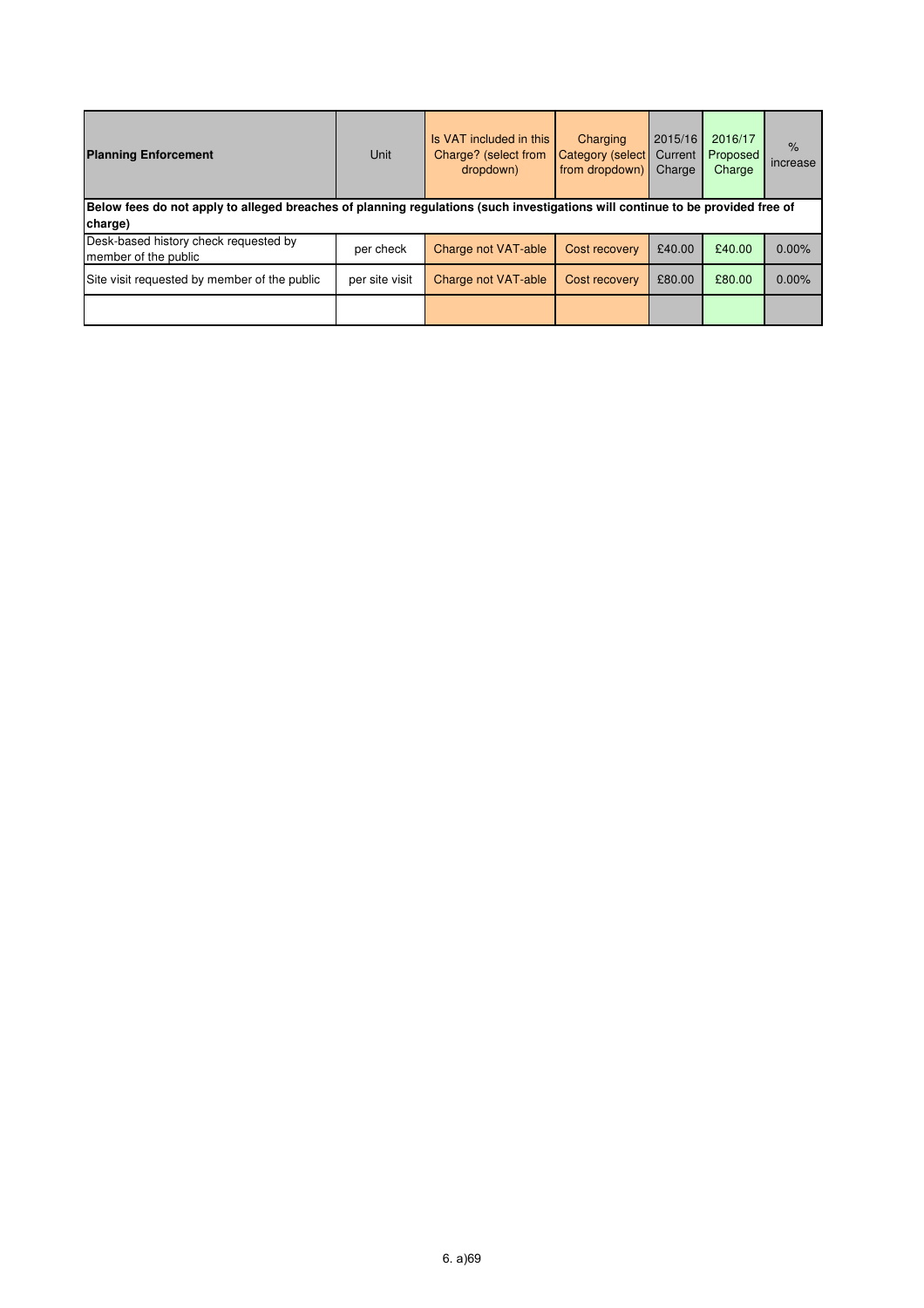| <b>Planning</b>                                                                     | Unit                                                                         | Is VAT included in this<br>Charge? (select from<br>dropdown) | Charging<br>Category (select<br>from dropdown) | 2015/16<br>Current<br>Charge | 2016/17<br>Proposed<br>Charge | %<br>increase |
|-------------------------------------------------------------------------------------|------------------------------------------------------------------------------|--------------------------------------------------------------|------------------------------------------------|------------------------------|-------------------------------|---------------|
|                                                                                     |                                                                              |                                                              |                                                |                              |                               |               |
| Householder PD check                                                                |                                                                              | Charge not VAT-able                                          | Fair charging                                  | £56.00                       | £56.00                        | 0.00%         |
| <b>COPYING</b>                                                                      |                                                                              |                                                              |                                                |                              |                               |               |
| <b>Decision Notice</b>                                                              | Per notice                                                                   | <b>VAT</b> included                                          | Cost recovery                                  | £47.10                       | £47.00                        | $-0.21%$      |
| A4 OS maps                                                                          | 4 Copies                                                                     | <b>VAT included</b>                                          | Cost recovery                                  | £30.72                       | £31.00                        | 0.91%         |
| Planning Applications (Current & Historic):                                         | First page                                                                   | <b>VAT included</b>                                          | Cost recovery                                  | £7.17                        | £7.00                         | $-2.34%$      |
|                                                                                     | Additional<br>pages                                                          | <b>VAT included</b>                                          | Cost recovery                                  | £1.02                        | £1.00                         | $-2.34%$      |
| Planning Applications Plans - AO size                                               | Per copy                                                                     | <b>VAT</b> included                                          | Cost recovery                                  | £18.43                       | £18.50                        | 0.37%         |
| Planning Applications Plans - A3 size                                               | Per copy                                                                     | <b>VAT</b> included                                          | Cost recovery                                  | £13.31                       | £13.50                        | 1.41%         |
| Planning Applications Plans - A4 size                                               | Per copy                                                                     | <b>VAT included</b>                                          | Cost recovery                                  | £8.19                        | £8.25                         | 0.71%         |
| <b>Weekly Planning List</b>                                                         | Per year                                                                     | <b>VAT included</b>                                          | Cost recovery                                  | £368.64                      | £370.00                       | 0.37%         |
| Informal or history Searches:                                                       | First hour                                                                   | <b>VAT</b> included                                          | Cost recovery                                  | £51.20                       | £51.25                        | 0.10%         |
|                                                                                     | <b>Additionals</b>                                                           | <b>VAT</b> included                                          | Cost recovery                                  | £31.74                       | £32.00                        | 0.81%         |
| Postage:                                                                            | Cost of<br>Postage                                                           | Charge not VAT-able                                          | Cost recovery                                  | <b>Postage Cost</b>          | Postage<br>Cost               |               |
|                                                                                     | Admin Charge                                                                 | <b>VAT</b> included                                          | Cost recovery                                  | £8.19                        | £8.25                         | 0.71%         |
|                                                                                     |                                                                              |                                                              |                                                |                              |                               |               |
| <b>PRE APPLICATION ADVICE</b>                                                       |                                                                              |                                                              |                                                |                              |                               |               |
| <b>Meetings</b>                                                                     |                                                                              |                                                              |                                                |                              |                               |               |
| Strategic major applications                                                        | Over 50<br>dwellings or<br>10,000sqm<br>commercial                           | <b>VAT</b> included                                          | Fair charging                                  | £1,126.40                    | £1,126.40                     | 0.00%         |
| Major proposals                                                                     | Between 10<br>and 50<br>dwellings or<br>$1,000 -$<br>10,000sqm<br>commercial | <b>VAT</b> included                                          | Fair charging                                  | £844.80                      | £844.80                       | 0.00%         |
| Minor proposals and other<br>structures/developments not in the above<br>categories | Between 6 and<br>9 dwellings or<br>under<br>1,000sqm<br>commercial           | <b>VAT</b> included                                          | Fair charging                                  | £563.20                      | £563.20                       | 0.00%         |
| Minor proposals and other<br>structures/developments not in the above<br>categories | Between 1 and<br>5 dwellings or<br>under<br>1,000sqm<br>commercial           | <b>VAT</b> included                                          | Fair charging                                  | £563.20                      | £281.60                       | $-50.00\%$    |
| <b>Written Advice</b>                                                               |                                                                              |                                                              |                                                |                              |                               |               |
| Strategic major applications                                                        | Over 50<br>dwellings or<br>10,000sqm<br>commercial                           | <b>VAT</b> included                                          | Fair charging                                  | £563.20                      | £563.20                       | 0.00%         |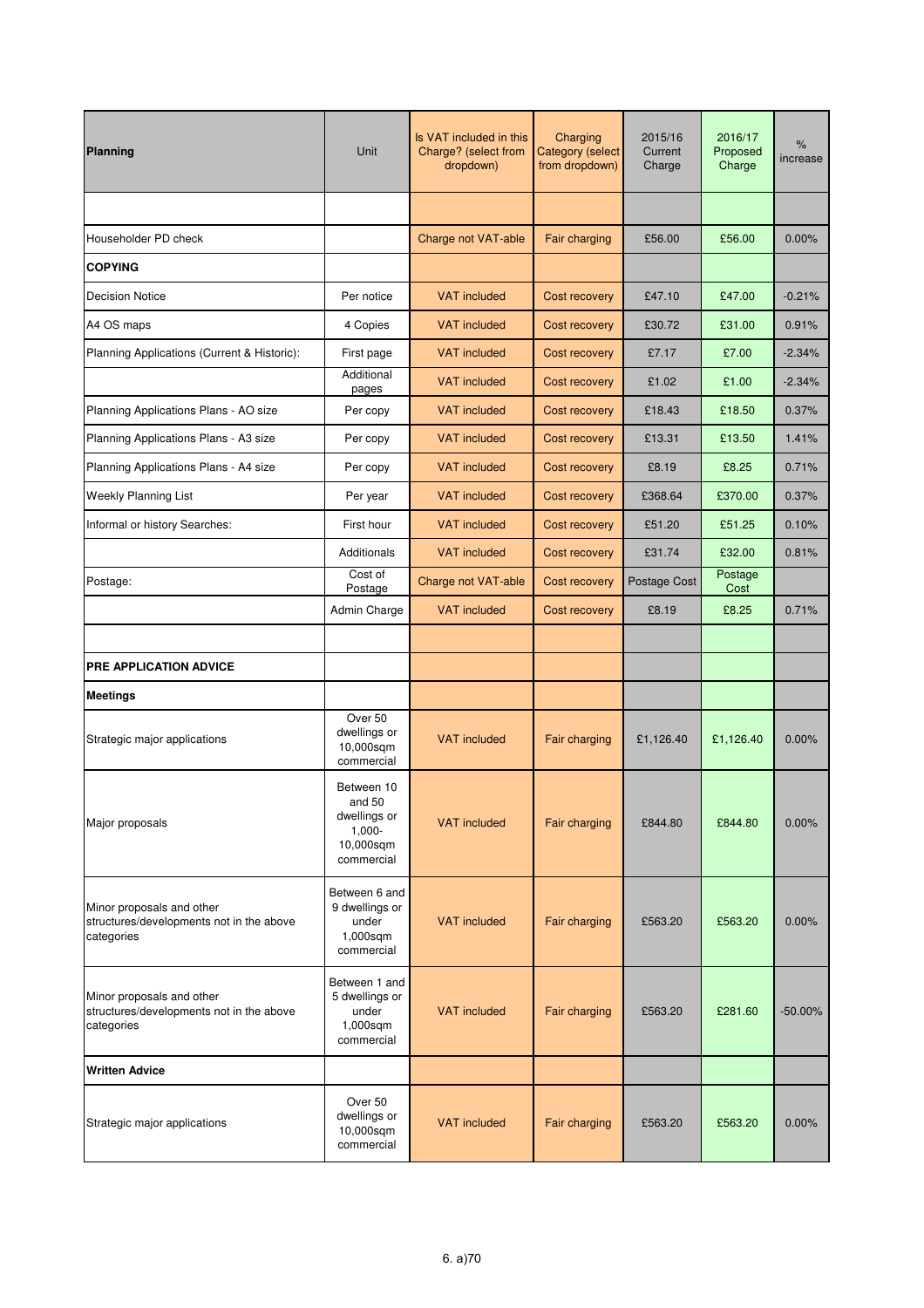| Planning                                                                                                                            | Unit                                                                         | Is VAT included in this<br>Charge? (select from<br>dropdown) | Charging<br>Category (select<br>from dropdown) | 2015/16<br>Current<br>Charge | 2016/17<br>Proposed<br>Charge | %<br>increase |
|-------------------------------------------------------------------------------------------------------------------------------------|------------------------------------------------------------------------------|--------------------------------------------------------------|------------------------------------------------|------------------------------|-------------------------------|---------------|
| Major proposals                                                                                                                     | Between 10<br>and 50<br>dwellings or<br>$1,000 -$<br>10,000sqm<br>commercial | <b>VAT included</b>                                          | Fair charging                                  | £421.89                      | £421.89                       | 0.00%         |
| Minor proposals                                                                                                                     | Between 6 and<br>9 dwellings or<br>under<br>1,000sqm<br>commercial           | <b>VAT</b> included                                          | Fair charging                                  | £281.60                      | £281.60                       | 0.00%         |
| Minor proposals                                                                                                                     | Between 1 and<br>5 dwellings or<br>under<br>1,000sqm<br>commercial           | <b>VAT</b> included                                          | <b>Fair charging</b>                           | £281.60                      | £140.80                       | $-50.00\%$    |
|                                                                                                                                     |                                                                              |                                                              |                                                |                              |                               |               |
| <b>Planning Fees - Statutory Fees</b>                                                                                               |                                                                              |                                                              |                                                |                              |                               |               |
| <b>Householders Application:</b>                                                                                                    |                                                                              |                                                              |                                                |                              |                               |               |
| Where the application relates to one dwelling                                                                                       |                                                                              | Charge not VAT-able                                          | <b>Statutory</b>                               | £172.00                      | £172.00                       | 0.00%         |
| Other ancillary ops/buildings in the curtilage of<br>the dwelling                                                                   |                                                                              | Charge not VAT-able                                          | <b>Statutory</b>                               | £172.00                      | £172.00                       | 0.00%         |
| <b>Full Application:</b>                                                                                                            |                                                                              |                                                              |                                                |                              |                               |               |
| Where the application relates to alterations/<br>extensions to two or more existing dwellings,<br>including works within boundaries |                                                                              | Charge not VAT-able                                          | <b>Statutory</b>                               | £339.00                      | £339.00                       | 0.00%         |
| <b>New Dwellings - Outline:</b>                                                                                                     |                                                                              |                                                              |                                                |                              |                               |               |
| Per 0.1ha not in excess of 2.5ha                                                                                                    |                                                                              | Charge not VAT-able                                          | <b>Statutory</b>                               | £385.00                      | £385.00                       | 0.00%         |
| Per 0.1ha over 2.5ha                                                                                                                | £9,527 plus per<br>0.1 hectare<br>over 2.5ha                                 | Charge not VAT-able                                          | Statutory                                      | £115.00                      | £115.00                       | 0.00%         |
|                                                                                                                                     | Maximum Fee                                                                  | Charge not VAT-able                                          | Statutory                                      | £125,000.00                  | £125,000.00                   | 0.00%         |
| <b>New Dwellings - Fully Detailed:</b>                                                                                              |                                                                              |                                                              |                                                |                              |                               |               |
| Per dwelling up to and including 50 dwelling                                                                                        |                                                                              | Charge not VAT-able                                          | Statutory                                      | £385.00                      | £385.00                       | 0.00%         |
| Over 50 dwellings                                                                                                                   | £19,049 plus<br>Per dwelling in<br>excess of 50                              | Charge not VAT-able                                          | <b>Statutory</b>                               | £115.00                      | £115.00                       | 0.00%         |
|                                                                                                                                     | Maximum Fee                                                                  | Charge not VAT-able                                          | Statutory                                      | £250,000.00                  | £250,000.00                   | 0.00%         |
| Erection of Buildings (other than dwellings)<br>but not including glasshouses or plant and<br>machinery:                            |                                                                              |                                                              |                                                |                              |                               |               |
| Works not creating more than 40m2 gross<br>floorspace                                                                               |                                                                              | Charge not VAT-able                                          | <b>Statutory</b>                               | £195.00                      | £195.00                       | 0.00%         |
| Works creating more than 40m2 but less than<br>75m2 gross floorspace                                                                |                                                                              | Charge not VAT-able                                          | <b>Statutory</b>                               | £335.00                      | £335.00                       | 0.00%         |
| Works creating more than 75m2 but less than<br>3,750m2 gross floorspace                                                             | Per 75m2 (or<br>part thereof)                                                | Charge not VAT-able                                          | <b>Statutory</b>                               | £385.00                      | £385.00                       | 0.00%         |
| Works creating more than 3,750m2                                                                                                    | £19,049 plus<br>Per 75m2 in<br>excess of<br>3,750m2                          | Charge not VAT-able                                          | <b>Statutory</b>                               | £115.00                      | £115.00                       | 0.00%         |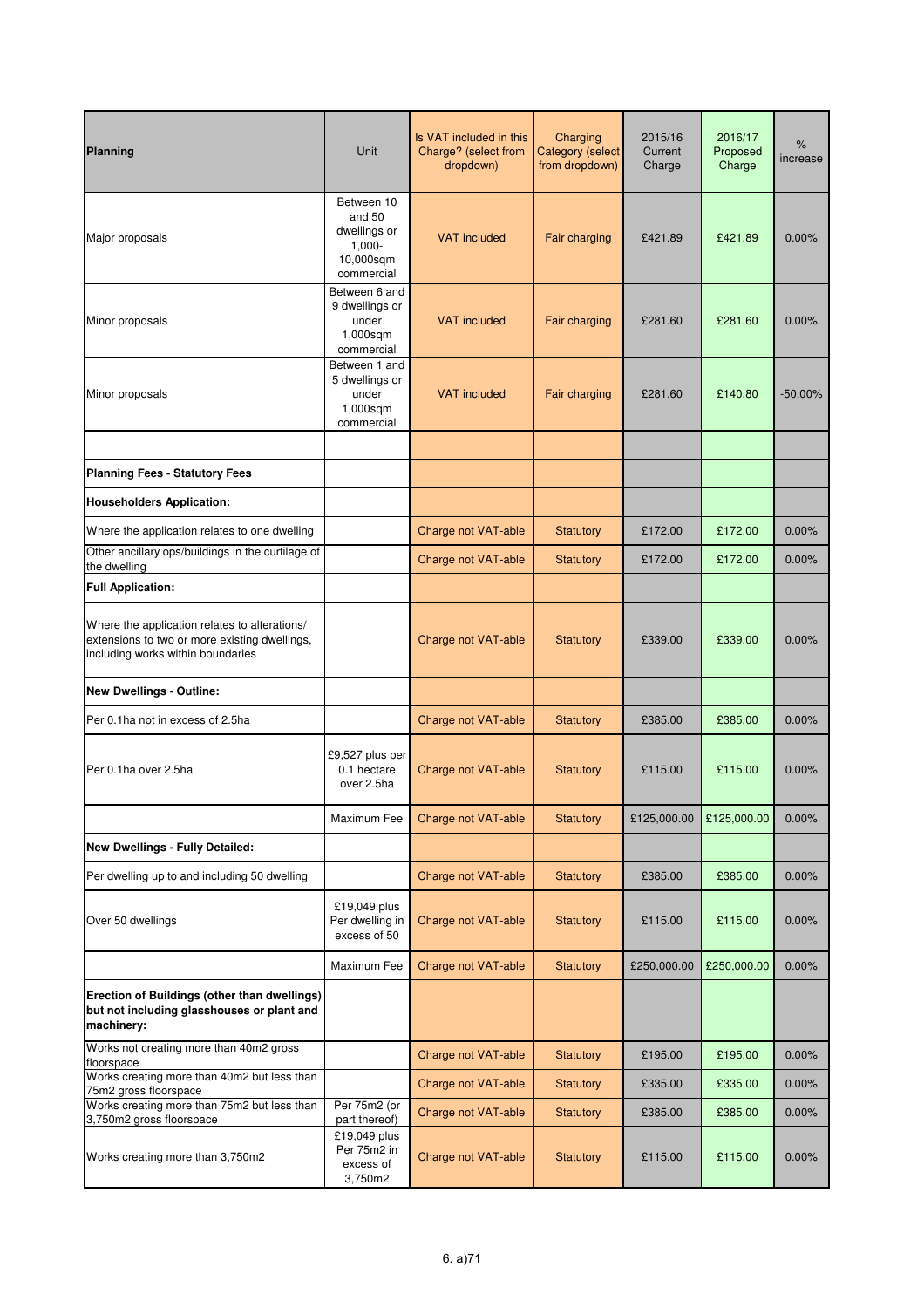| Planning                                                                                                      | Unit                                                     | Is VAT included in this<br>Charge? (select from<br>dropdown) | Charging<br>Category (select<br>from dropdown) | 2015/16<br>Current<br>Charge              | 2016/17<br>Proposed<br>Charge                | %<br>increase |
|---------------------------------------------------------------------------------------------------------------|----------------------------------------------------------|--------------------------------------------------------------|------------------------------------------------|-------------------------------------------|----------------------------------------------|---------------|
|                                                                                                               | Maximum Fee                                              | Charge not VAT-able                                          | Statutory                                      | £250,000.00                               | £250,000.00                                  | 0.00%         |
| <b>Agricultural Buildings - Fully detailed:</b>                                                               |                                                          |                                                              |                                                |                                           |                                              |               |
| Gross floorspace not exceeding 465m2                                                                          |                                                          | Charge not VAT-able                                          | <b>Statutory</b>                               | £80.00                                    | £80.00                                       | 0.00%         |
| Gross floorspace between 465m2 and 540m2                                                                      |                                                          | Charge not VAT-able                                          | Statutory                                      | £385.00                                   | £385.00                                      | 0.00%         |
| Gross floorspace in excess of 540m2 not<br>exceeding 4,215m2 :                                                | First 540m2                                              | Charge not VAT-able                                          | <b>Statutory</b>                               | £385.00                                   | £385.00                                      | 0.00%         |
|                                                                                                               | Per 75m2<br>thereafter                                   | Charge not VAT-able                                          | Statutory                                      | £385.00                                   | £385.00                                      | 0.00%         |
| Gross floorspace over 4,215m2                                                                                 | £19,049 plus<br>Per 75m2                                 | Charge not VAT-able                                          | <b>Statutory</b>                               | £115.00                                   | £115.00                                      | 0.00%         |
|                                                                                                               | Maximum Fee                                              | Charge not VAT-able                                          | <b>Statutory</b>                               | £250,000.00                               | £250,000.00                                  | 0.00%         |
| Glasshouses on land used for agriculture:                                                                     |                                                          |                                                              |                                                |                                           |                                              |               |
| Gross floorspace not exceeding 465m2                                                                          |                                                          | Charge not VAT-able                                          | <b>Statutory</b>                               | £80.00                                    | £80.00                                       | 0.00%         |
| Gross floorspace exceeding 465m2                                                                              |                                                          | Charge not VAT-able                                          | Statutory                                      | £2,150.00                                 | £2,150.00                                    | 0.00%         |
| <b>Plant &amp; Machinery:</b>                                                                                 |                                                          |                                                              |                                                |                                           |                                              |               |
| Site areas not in excess of 5ha                                                                               | Per 0.1ha                                                | Charge not VAT-able                                          | <b>Statutory</b>                               | £385.00                                   | £385.00                                      | 0.00%         |
| Site areas in excess of 5ha:                                                                                  | £19,049 plus<br>Per 0.1ha in<br>excess of 5ha            | Charge not VAT-able                                          | <b>Statutory</b>                               | £115.00                                   | £115.00                                      | 0.00%         |
|                                                                                                               | Maximum Fee                                              | Charge not VAT-able                                          | <b>Statutory</b>                               | £250,000.00                               | £250,000.00                                  | 0.00%         |
| Change of use of buildings to one or more<br>separate dwellings:                                              |                                                          |                                                              |                                                |                                           |                                              |               |
| 1 dwelling into 2 or more dwellings                                                                           | Each additional<br>dwelling                              | Charge not VAT-able                                          | <b>Statutory</b>                               | £385.00                                   | £385.00                                      | 0.00%         |
|                                                                                                               | £19,049 plus<br>per extra<br>dwelling<br>created over 50 | Charge not VAT-able                                          | <b>Statutory</b>                               | £115.00                                   | £115.00                                      | 0.00%         |
|                                                                                                               | Maximum Fee                                              | Charge not VAT-able                                          | Statutory                                      | £250,000.00                               | £250,000.00                                  | 0.00%         |
| Material Change of Use of Land or Building<br>(except dwellings and refuse etc):                              |                                                          | Charge not VAT-able                                          | <b>Statutory</b>                               | £385.00                                   | £385.00                                      | 0.00%         |
|                                                                                                               | Maximum Fee                                              | Charge not VAT-able                                          | <b>Statutory</b>                               | £385.00                                   | £385.00                                      | 0.00%         |
| Approval/ Variation/ Discharge of<br><b>Conditions:</b>                                                       |                                                          |                                                              |                                                |                                           |                                              |               |
| Variation or removal of conditions                                                                            |                                                          | Charge not VAT-able                                          | Statutory                                      | £195.00                                   | £195.00                                      | 0.00%         |
| Discharge of/ or request for confirmation that<br>one or more planning conditions have been<br>complied with: | Householder -<br>Per request                             | Charge not VAT-able                                          | <b>Statutory</b>                               | £28.00                                    | £28.00                                       | 0.00%         |
|                                                                                                               | Other - Per<br>Request                                   | Charge not VAT-able                                          | <b>Statutory</b>                               | £97.00                                    | £97.00                                       | 0.00%         |
| <b>Lawful Development Certificate:</b>                                                                        |                                                          |                                                              |                                                |                                           |                                              |               |
| Certificate of proposed use or development                                                                    |                                                          | Charge not VAT-able                                          | <b>Statutory</b>                               | 50% of the<br>planning<br>application fee | 50% of the<br>planning<br>application<br>fee |               |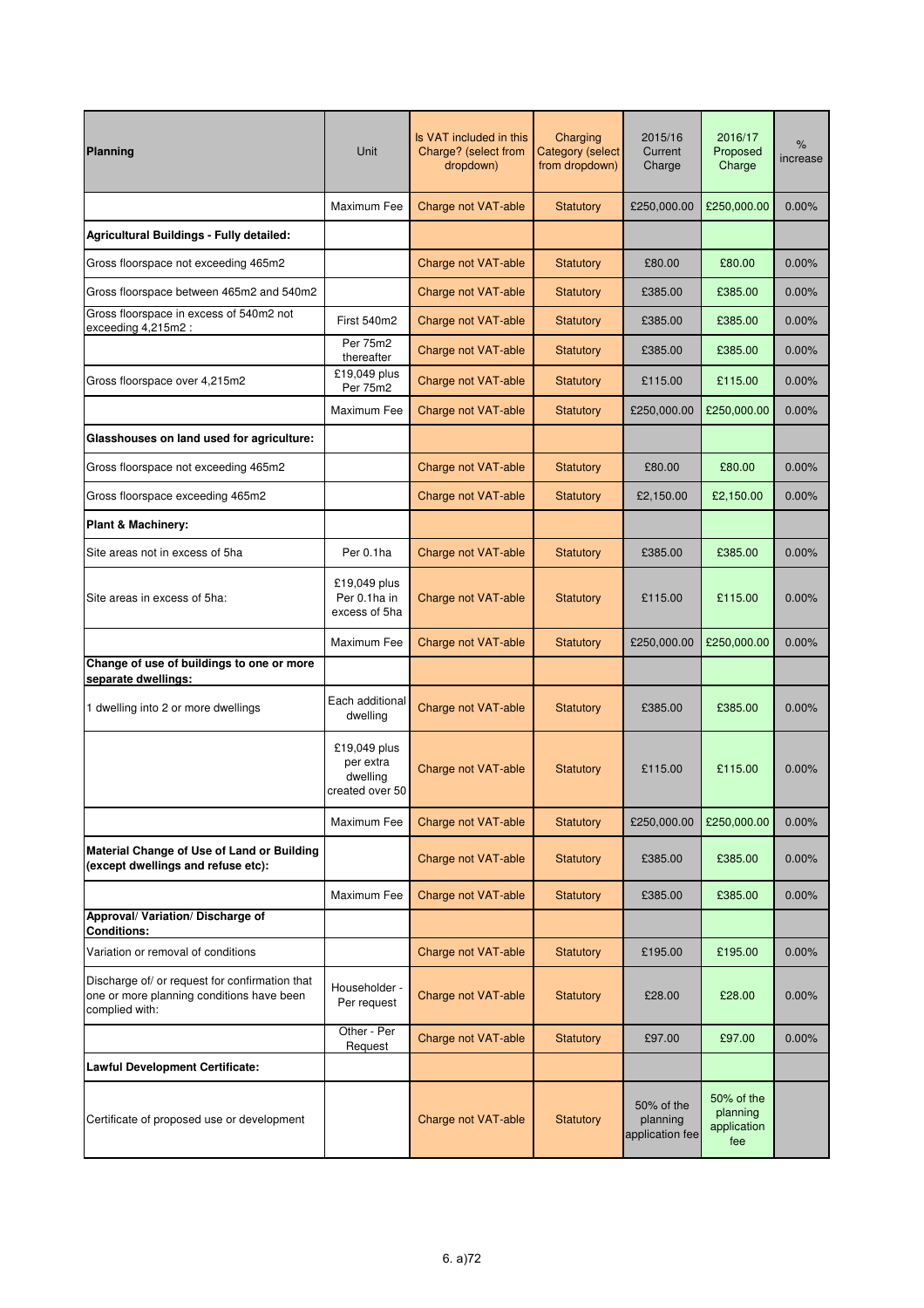| Planning                                                                              | Unit                                | Is VAT included in this<br>Charge? (select from<br>dropdown) | Charging<br><b>Category (select</b><br>from dropdown) | 2015/16<br>Current<br>Charge        | 2016/17<br>Proposed<br>Charge       | $\%$<br>increase |
|---------------------------------------------------------------------------------------|-------------------------------------|--------------------------------------------------------------|-------------------------------------------------------|-------------------------------------|-------------------------------------|------------------|
| Certificate of existing use or development                                            |                                     | Charge not VAT-able                                          | <b>Statutory</b>                                      | As for a<br>planning<br>application | As for a<br>planning<br>application |                  |
| Car Parks, Service Roads or Other<br><b>Accesses:</b>                                 |                                     | Charge not VAT-able                                          | Statutory                                             | £195.00                             | £195.00                             | 0.00%            |
| <b>Operations Connected with Exploratory</b><br>Drilling for Oil or Gas:              |                                     |                                                              |                                                       |                                     |                                     |                  |
| Where the site area does not exceed 7.5ha                                             | Per 0.1ha                           | Charge not VAT-able                                          | Statutory                                             | £423.00                             | £423.00                             | 0.00%            |
| Where the site area exceeds 7.5ha:                                                    | Basic                               | Charge not VAT-able                                          | <b>Statutory</b>                                      | £31,725.00                          | £31,725.00                          | 0.00%            |
|                                                                                       | Per 0.1ha over<br>7.5 <sub>ha</sub> | Charge not VAT-able                                          | <b>Statutory</b>                                      | £126.00                             | £126.00                             | 0.00%            |
|                                                                                       | Maximum Fee                         | Charge not VAT-able                                          | <b>Statutory</b>                                      | £250,000.00                         | £250,000.00                         | 0.00%            |
| Operations (other than exploratory drilling)<br>for Oil or Gas:                       |                                     |                                                              |                                                       |                                     |                                     |                  |
| Where the site area does not exceed 15ha                                              | Per 0.1ha                           | Charge not VAT-able                                          | Statutory                                             | £214.00                             | £214.00                             | 0.00%            |
| Where the site area exceeds 15ha:                                                     | Basic                               | Charge not VAT-able                                          | Statutory                                             | £32,100.00                          | £32,100.00                          | 0.00%            |
|                                                                                       | Per 0.1ha over<br>15ha              | Charge not VAT-able                                          | <b>Statutory</b>                                      | £126.00                             | £126.00                             | 0.00%            |
|                                                                                       | Maximum Fee                         | Charge not VAT-able                                          | <b>Statutory</b>                                      | £65,000.00                          | £65,000.00                          | 0.00%            |
| Operations not within above categories -<br>includes mineral operations:              |                                     |                                                              |                                                       |                                     |                                     |                  |
| Where the site area does not exceed 15ha                                              | Per 0.1ha                           | Charge not VAT-able                                          | <b>Statutory</b>                                      | £195.00                             | £195.00                             | 0.00%            |
| Where the site area exceeds 15ha:                                                     | Basic                               | Charge not VAT-able                                          | <b>Statutory</b>                                      | £29,112.00                          | £29,112.00                          | 0.00%            |
|                                                                                       | Per 0.1ha over<br>15ha              | Charge not VAT-able                                          | <b>Statutory</b>                                      | £115.00                             | £115.00                             | 0.00%            |
|                                                                                       | Maximum Fee                         | Charge not VAT-able                                          | Statutory                                             | £65,000.00                          | £65,000.00                          | 0.00%            |
| Operations not within above categories - other                                        | Per 0.1ha                           | Charge not VAT-able                                          | <b>Statutory</b>                                      | £195.00                             | £195.00                             | 0.00%            |
|                                                                                       | Maximum Fee                         | Charge not VAT-able                                          | Statutory                                             | £1,690.00                           | £1,690.00                           | 0.00%            |
| Application for a non material amendment<br>following a grant of planning permission: | Householders                        | Charge not VAT-able                                          | Statutory                                             | £28.00                              | £28.00                              | 0.00%            |
|                                                                                       | All others                          | Charge not VAT-able                                          | Statutory                                             | £195.00                             | £195.00                             | 0.00%            |
| Use for disposal of refuse or waste<br>minerals and open mineral storage:             |                                     |                                                              |                                                       |                                     |                                     |                  |
| Where the site area does not exceed 15ha                                              | Per 0.1ha                           | Charge not VAT-able                                          | Statutory                                             | £195.00                             | £195.00                             | 0.00%            |
| Where the site area exceeds 15ha:                                                     | Basic                               | Charge not VAT-able                                          | <b>Statutory</b>                                      | £29,112.00                          | £29,112.00                          | 0.00%            |
|                                                                                       | Maximum Fee                         | Charge not VAT-able                                          | Statutory                                             | £65,000.00                          | £65,000.00                          | 0.00%            |
| <b>New Planning Permission to replace</b><br>Extant:                                  |                                     |                                                              |                                                       |                                     |                                     |                  |
| Applications for other developments                                                   |                                     | Charge not VAT-able                                          | Statutory                                             | £195.00                             | £195.00                             | 0.00%            |
| Applications for householder developments                                             |                                     | Charge not VAT-able                                          | <b>Statutory</b>                                      | £57.00                              | £57.00                              | 0.00%            |
| Applications for major developments                                                   |                                     | Charge not VAT-able                                          | Statutory                                             | £575.00                             | £575.00                             | 0.00%            |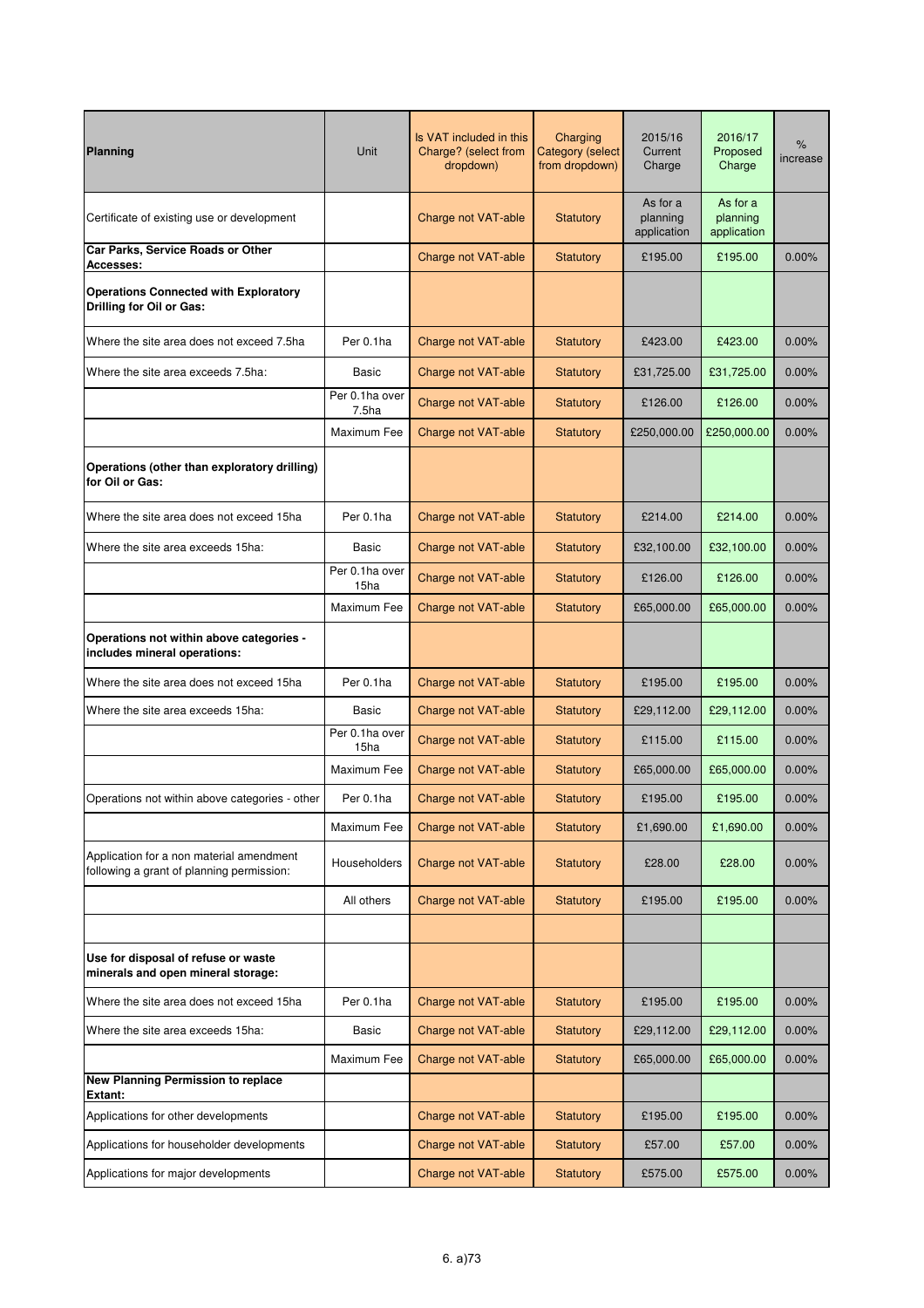| Planning                                                                                                                                                                                                                       | Unit | Is VAT included in this<br>Charge? (select from<br>dropdown) | Charging<br>Category (select<br>from dropdown) | 2015/16<br>Current<br>Charge | 2016/17<br>Proposed<br>Charge | %<br>increase |
|--------------------------------------------------------------------------------------------------------------------------------------------------------------------------------------------------------------------------------|------|--------------------------------------------------------------|------------------------------------------------|------------------------------|-------------------------------|---------------|
| <b>Advertisements</b>                                                                                                                                                                                                          |      |                                                              |                                                |                              |                               |               |
| Advertisements relating to occupier                                                                                                                                                                                            |      | Charge not VAT-able                                          | Statutory                                      | £110.00                      | £110.00                       | 0.00%         |
| Sign relating to business in locality but not<br>visible from site, directing the public to a<br>business                                                                                                                      |      | Charge not VAT-able                                          | <b>Statutory</b>                               | £110.00                      | £110.00                       | 0.00%         |
| All other advertisements                                                                                                                                                                                                       |      | Charge not VAT-able                                          | <b>Statutory</b>                               | £385.00                      | £385.00                       | 0.00%         |
| Determinations/ Prior Approval:                                                                                                                                                                                                |      |                                                              |                                                |                              |                               |               |
| Agricultural                                                                                                                                                                                                                   |      | Charge not VAT-able                                          | <b>Statutory</b>                               | £80.00                       | £80.00                        | 0.00%         |
| Telecom masts etc.                                                                                                                                                                                                             |      | Charge not VAT-able                                          | <b>Statutory</b>                               | £385.00                      | £385.00                       | 0.00%         |
| Proposed Change of Use to State Funded<br>School or Registered Nursery                                                                                                                                                         |      | Charge not VAT-able                                          | <b>Statutory</b>                               | £80.00                       | £80.00                        | 0.00%         |
| Proposed Change of use of Agricultural<br>Building to a flexible use within Shops,<br>Financial and Professional services.<br>Restaurants and Cafes, Business, Storage or<br>Distribution, Hotels or Assembly or Leisure       |      | Charge not VAT-able                                          | <b>Statutory</b>                               | £80.00                       | £80.00                        | 0.00%         |
| Proposed Change of Use of a building from<br>Office (B1) Use to a use falling within Use<br>Class C3 (Dwelling house)                                                                                                          |      | Charge not VAT-able                                          | Statutory                                      | £80.00                       | £80.00                        | 0.00%         |
| Proposed Change of Use of Agricultural<br>Building to a Dwelling house, and associated<br>building operations                                                                                                                  |      | Charge not VAT-able                                          | <b>Statutory</b>                               | £172.00                      | £172.00                       | 0.00%         |
| Proposed Change of Use of a building from a<br>Retail Use (A1/A2) or a Mixed Retail and<br>Residential Use to a use falling within Use<br>Class C3 (Dwelling house), where there are no<br>associated building operations      |      | Charge not VAT-able                                          | <b>Statutory</b>                               | £80.00                       | £80.00                        | 0.00%         |
| Proposed Change of Use of a building from a<br>Retail Use (A1/A2) or a Mixed Retail and<br>Residential Use to a use falling within Use<br>Class C3 (Dwelling house), and associated<br>building operations                     |      | Charge not VAT-able                                          | Statutory                                      | £172.00                      | £172.00                       | 0.00%         |
| Notification for Prior Approval for a Change of<br>Use from Storage or Distribution Buildings<br>(B3) and any land within its curtilage to<br>Dwelling houses (C3)                                                             |      | Charge not VAT-able                                          | Statutory                                      | £80.00                       | £80.00                        | 0.00%         |
| Notification for Prior Approval for a Change of<br>Use from Amusement Arcades/ Centres and<br>Casinos (Sui Generis) and any land within its<br>curtilage to Dwelling houses (C3)                                               |      | Charge not VAT-able                                          | <b>Statutory</b>                               | £80.00                       | £80.00                        | 0.00%         |
| Notification for Prior Approval for a Change of<br>Use from Amusement Arcades/ Centres and<br>Casinos (Sui Generis) and any land within its<br>curtilage to Dwelling houses (C3), and<br><b>Associated Building Operations</b> |      | Charge not VAT-able                                          | Statutory                                      | £172.00                      | £172.00                       | 0.00%         |
| Notification for Prior Approval for a Change of<br>Use from Shops, Financial and Professional<br>Services, Betting Offices, Pay Day Loan<br>Shops and Casinos to Restaurants and Cafes                                         |      | Charge not VAT-able                                          | Statutory                                      | £80.00                       | £80.00                        | 0.00%         |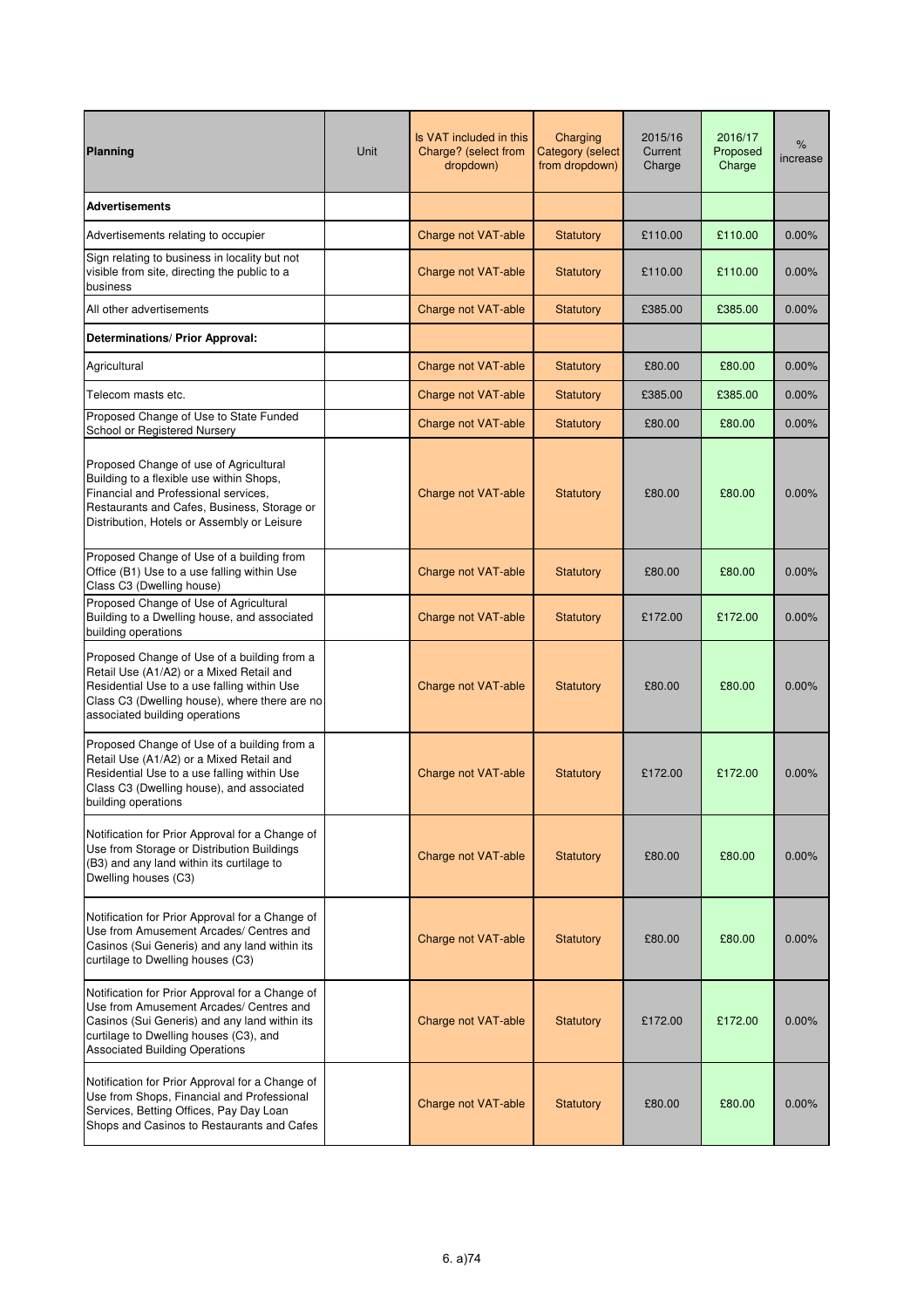| Planning                                                                                                                                                                                                                      | Unit | Is VAT included in this<br>Charge? (select from<br>dropdown) | Charging<br>Category (select<br>from dropdown) | 2015/16<br>Current<br>Charge | 2016/17<br>Proposed<br>Charge | $\%$<br>increase |
|-------------------------------------------------------------------------------------------------------------------------------------------------------------------------------------------------------------------------------|------|--------------------------------------------------------------|------------------------------------------------|------------------------------|-------------------------------|------------------|
| Notification for Prior Approval for a Change of<br>Use from Shops, Financial and Professional<br>Services, Betting Offices, Pay Day Loan<br>Shops and Casinos to Restaurants and Cafes,<br>and Associated Building operations |      | Charge not VAT-able                                          | <b>Statutory</b>                               | £172.00                      | £172.00                       | 0.00%            |
| Notification for Prior Approval for a Change of<br>Use from Shops, Financial and Professional<br>Services, Betting Offices, Pay Day Loan<br>Shops and Casinos to Assembly and Leisure<br><b>Uses</b>                          |      | Charge not VAT-able                                          | Statutory                                      | £80.00                       | £80.00                        | 0.00%            |
|                                                                                                                                                                                                                               |      |                                                              |                                                |                              |                               |                  |
| Note: Use external measurements when calculating floor areas.                                                                                                                                                                 |      |                                                              |                                                |                              |                               |                  |
| 1 HECTARE (ha) = $2.47$ acres                                                                                                                                                                                                 |      |                                                              |                                                |                              |                               |                  |
| 1 acre = $0.4048$ ha                                                                                                                                                                                                          |      |                                                              |                                                |                              |                               |                  |
| Fees required by the Town and Country Planning (Fees for Applications and Deemed Applications, Requests and Site Visits) (England)<br>Regulations, 2012.                                                                      |      |                                                              |                                                |                              |                               |                  |
|                                                                                                                                                                                                                               |      |                                                              |                                                |                              |                               |                  |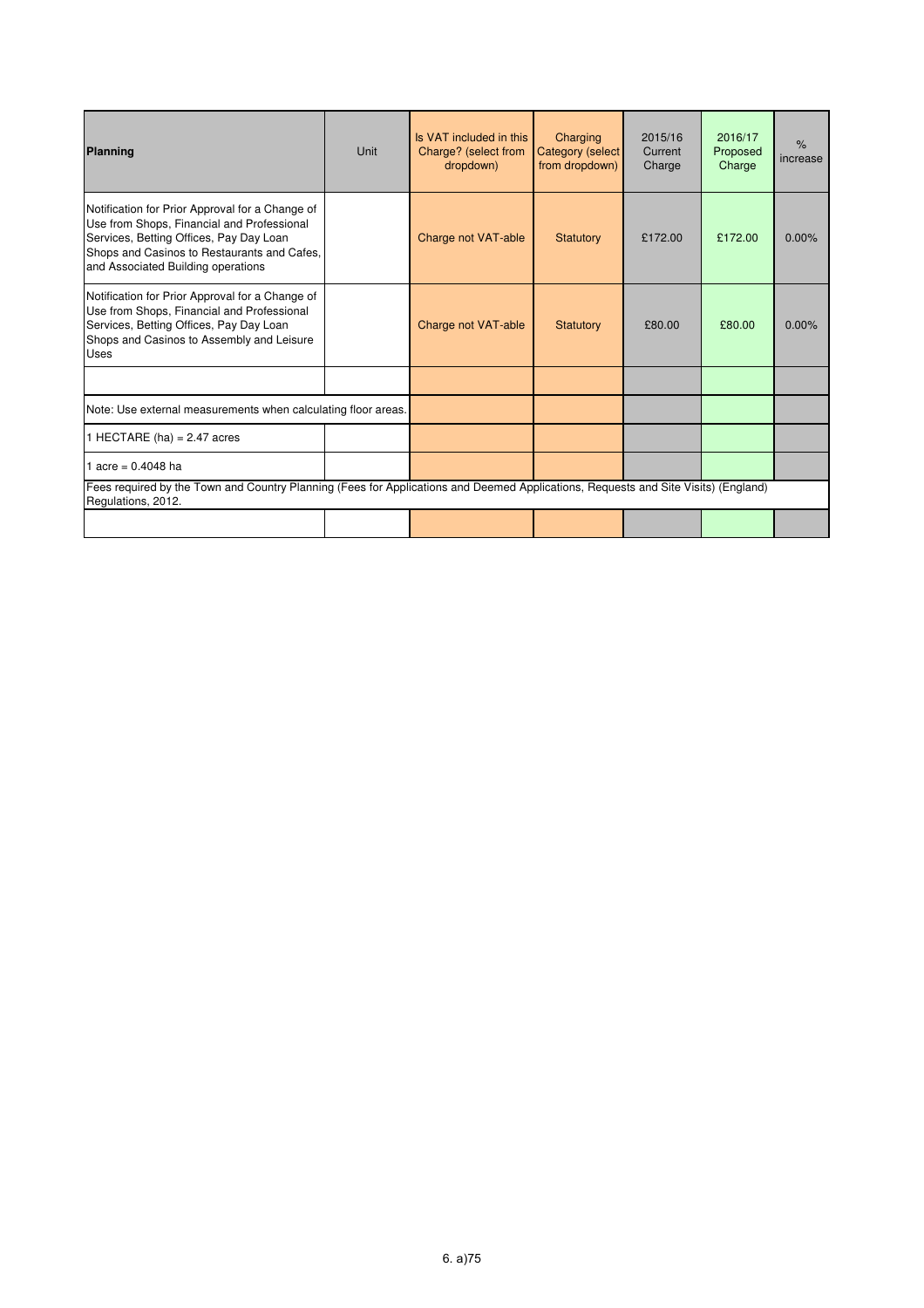| <b>Building Control</b>                                                                                                                                                                                                                                                              | Unit                                             | Is VAT included in this<br>Charge? (select from<br>dropdown) | Charging<br><b>Category (select</b><br>from dropdown) | 2015/16<br>Current<br>Charge | 2016/17<br>Proposed<br>Charge | %<br>increase |
|--------------------------------------------------------------------------------------------------------------------------------------------------------------------------------------------------------------------------------------------------------------------------------------|--------------------------------------------------|--------------------------------------------------------------|-------------------------------------------------------|------------------------------|-------------------------------|---------------|
|                                                                                                                                                                                                                                                                                      |                                                  |                                                              |                                                       |                              |                               |               |
| For the first issue of a Completion Certificate<br>where work has been completed/ occupied<br>without notice to the council.                                                                                                                                                         |                                                  | <b>VAT</b> included                                          | Cost recovery                                         | £117.00                      | £117.00                       | $0.00\%$      |
| Copies of completion certificates, approvals,<br>where an application number is quoted and<br>assessment for redaction applied:                                                                                                                                                      | For<br>regularisation                            | Charge not VAT-able                                          | Cost recovery                                         | £41.00                       | £41.00                        | 0.00%         |
|                                                                                                                                                                                                                                                                                      | Not for<br>regularisation                        | <b>VAT</b> included                                          | Cost recovery                                         | £50.00                       | £50.00                        | 0.00%         |
| Written response to an enquiry on works not<br>requiring an application (e.g. confirmation of<br>information available on the internet or<br>provided over the telephone). Includes a<br>search on the presence of public sewers in<br>relation to the development where applicable. |                                                  | <b>VAT</b> included                                          | Cost recovery                                         | £50.00                       | £50.00                        | 0.00%         |
| Written response to a query. (Charges will<br>therefore vary dependent on length of time<br>taken to collate information).                                                                                                                                                           | Per hour or part<br>thereof                      | <b>VAT included</b>                                          | Cost recovery                                         | £65.00                       | £65.00                        | 0.00%         |
| Written response to a query requiring a search<br>for information that needs input of senior staff.<br>(Charges will therefore vary dependent on<br>length of time taken to collate information).                                                                                    | Per hour or part<br>thereof                      | <b>VAT included</b>                                          | Cost recovery                                         | £65.00                       | £65.00                        | 0.00%         |
| Making available drawings for viewing subject<br>to redaction and permission of copyright<br>ownership                                                                                                                                                                               | Per hour or part<br>thereof                      | <b>VAT</b> included                                          | Cost recovery                                         | £55.00                       | £55.00                        | 0.00%         |
| Returning of stamped approved copy plans to<br>applicant following scanning of the original file                                                                                                                                                                                     |                                                  | <b>VAT</b> included                                          | Cost recovery                                         | £40.00                       | £40.00                        | 0.00%         |
| Administration fee for withdrawal of an<br>application where registered but not assessed                                                                                                                                                                                             |                                                  | <b>VAT</b> included                                          | Cost recovery                                         | £40.00                       | £40.00                        | 0.00%         |
| Administrative fee for the return of invalid<br>applications where the applicant does not<br>respond within 10 days (including weekends)                                                                                                                                             |                                                  | <b>VAT</b> included                                          | Cost recovery                                         | £40.00                       | £40.00                        | $0.00\%$      |
| Consultation Advice (in excess of 1 hour) -<br>Discounted by 100% on the submission of a<br><b>Building Regulations Application</b>                                                                                                                                                  | Per half hour                                    | <b>VAT</b> included                                          | Cost recovery                                         | £40.00                       | £40.00                        | 0.00%         |
| Dealing with the Notification of Demolition<br>Notices under Section 80 of the Building Act.<br>Further charges may be incurred if a complex<br>demolition is proposed. These charges will be<br>based on an hourly rate of £55                                                      |                                                  | Charge not VAT-able                                          | Cost recovery                                         | £65.00                       | £65.00                        | 0.00%         |
| Recovery of costs associated with dealing<br>with reports of dangerous structures, where<br>investigation or action taken:                                                                                                                                                           | Normal: Per<br>hour - minimum<br>charge          | Charge not VAT-able                                          | Cost recovery                                         | £55.00                       | £55.00                        | 0.00%         |
|                                                                                                                                                                                                                                                                                      | Out of Hours:<br>Per hour -<br>minimum<br>charge | Charge not VAT-able                                          | Cost recovery                                         | £80.00                       | £80.00                        | $0.00\%$      |
|                                                                                                                                                                                                                                                                                      |                                                  |                                                              |                                                       |                              |                               |               |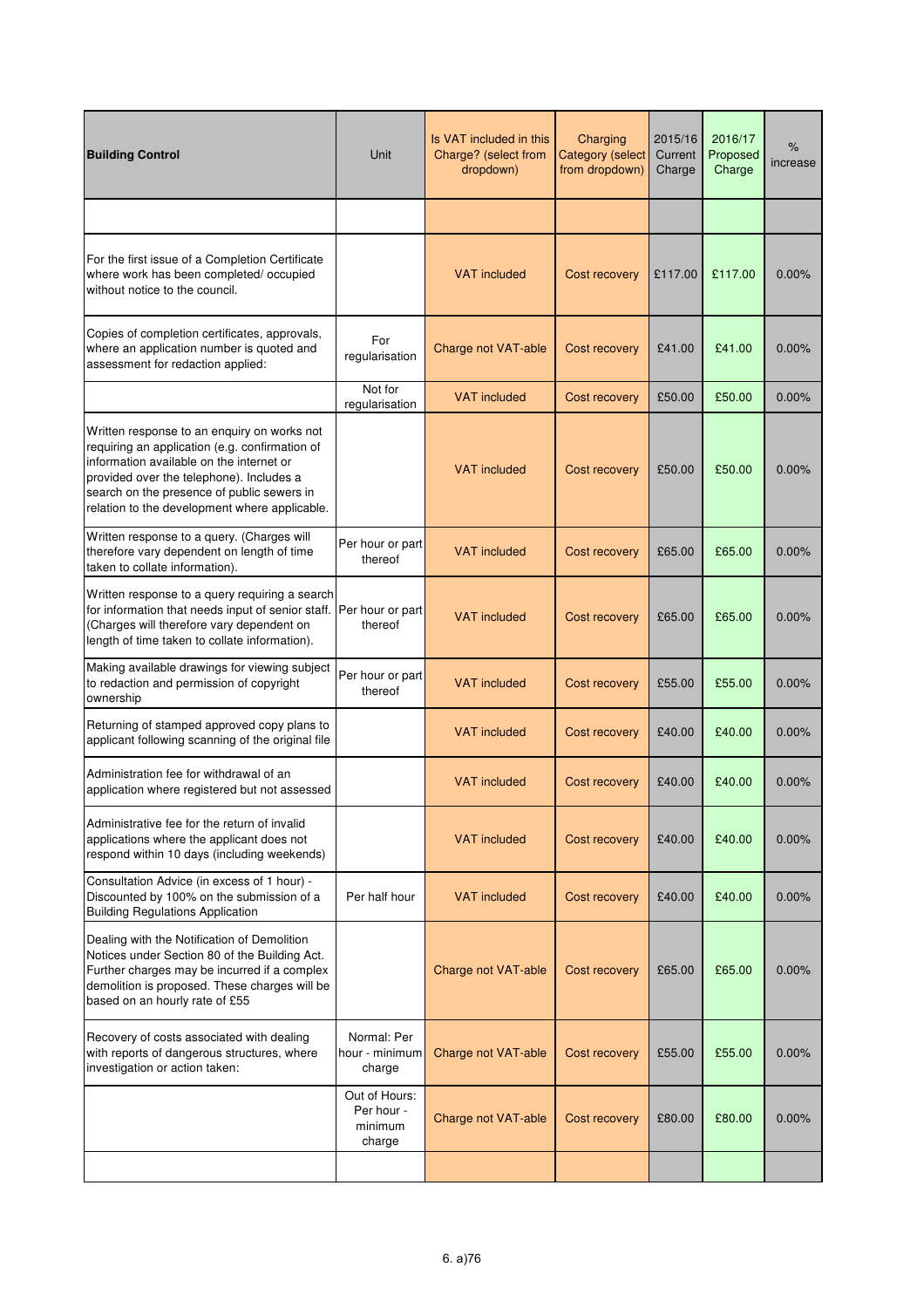| <b>Street Naming</b>                | Unit                    | Is VAT included in this<br>Charge? (select from<br>dropdown) | Charging<br>Category (select<br>from dropdown) | 2015/16<br>Current<br>Charge | 2016/17<br>Proposed<br>Charge | $\%$<br>increase |
|-------------------------------------|-------------------------|--------------------------------------------------------------|------------------------------------------------|------------------------------|-------------------------------|------------------|
|                                     |                         |                                                              |                                                |                              |                               |                  |
| New Properties, small developments  | -5 Properties<br>(each) | Charge not VAT-able                                          | Fair charging                                  | £61.80                       | £63.66                        | 3.01%            |
| New Properties, large developments  | 6+ Properties<br>(each) | Charge not VAT-able                                          | Fair charging                                  | £36.05                       | £37.13                        | 3.00%            |
| <b>New Street Name</b>              |                         | Charge not VAT-able                                          | Fair charging                                  | £185.40                      | £190.96                       | 3.00%            |
| <b>Renaming Existing Properties</b> |                         | Charge not VAT-able                                          | Fair charging                                  | £61.80                       | £63.66                        | 3.01%            |
| Confirmation of Postal Address      |                         | Charge not VAT-able                                          | Fair charging                                  | £40.00                       | £41.20                        | $3.00\%$         |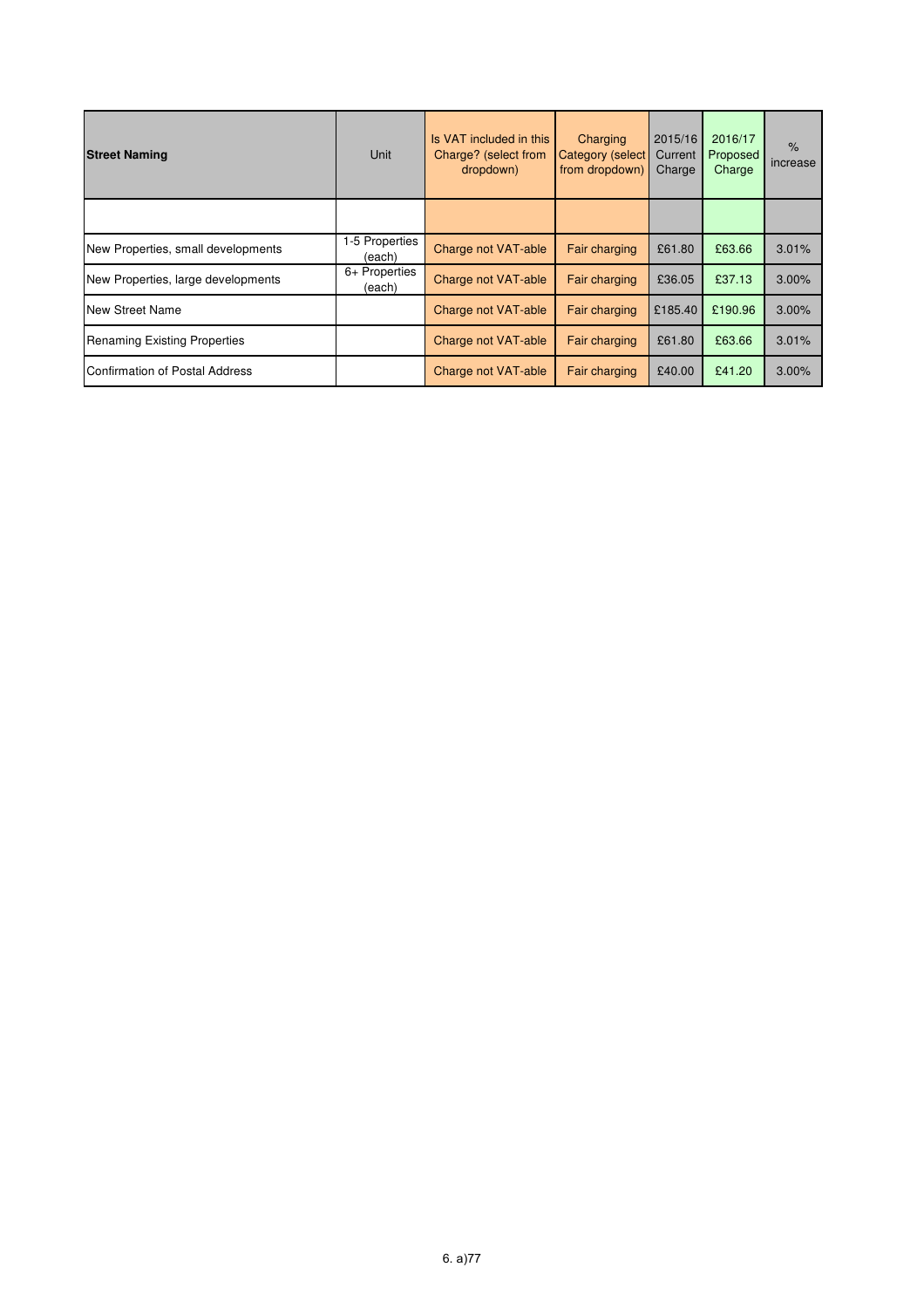| <b>Street Scene</b>                                             | Unit     | Is VAT included in this<br>Charge? (select from<br>dropdown) | Charging<br><b>Category (select</b><br>from dropdown) | 2015/16<br>Current<br>Charge | 2016/17<br>Proposed<br>Charge | $\%$<br>increase |
|-----------------------------------------------------------------|----------|--------------------------------------------------------------|-------------------------------------------------------|------------------------------|-------------------------------|------------------|
|                                                                 |          |                                                              |                                                       |                              |                               |                  |
| Street Signs - Developers                                       |          | <b>VAT</b> included                                          | Fair charging                                         | £300.00                      | £300.00                       | 0.00%            |
| Carnivals: (quote plus hourly charge)                           | Quote    | <b>VAT</b> included                                          | Fair charging                                         | £20.00                       | £20.00                        | 0.00%            |
|                                                                 | Per hour | <b>VAT</b> included                                          | <b>Fair charging</b>                                  | £45.00                       | £45.00                        | 0.00%            |
| Private sweeps                                                  |          | <b>VAT</b> included                                          | Fair charging                                         | £45.00                       | £45.00                        | 0.00%            |
| Private picks                                                   |          | <b>VAT</b> included                                          | Fair charging                                         | £45.00                       | £45.00                        | 0.00%            |
| Poll booths for Parishes, Town Councils and<br>barrier erection |          | <b>VAT</b> included                                          | <b>Fair charging</b>                                  | £45.00                       | £45.00                        | 0.00%            |
| Parish Council Works                                            |          | <b>VAT</b> included                                          | Fair charging                                         | £45.00                       | £45.00                        | 0.00%            |
| Private removal of Asbestos: (quote plus<br>hourly charge)      | Quote    | <b>VAT</b> included                                          | Fair charging                                         | £20.00                       | £20.00                        | 0.00%            |
|                                                                 | Per hour | <b>VAT</b> included                                          | Fair charging                                         | £90.00                       | £90.00                        | 0.00%            |
| Graffiti: (quote plus hourly charge)                            | Quote    | <b>VAT</b> included                                          | Fair charging                                         | £20.00                       | £20.00                        | 0.00%            |
|                                                                 | Per hour | <b>VAT</b> included                                          | <b>Fair charging</b>                                  | £45.00                       | £45.00                        | 0.00%            |
| Gritting                                                        |          | <b>VAT</b> included                                          | Fair charging                                         | £45.00                       | £45.00                        | 0.00%            |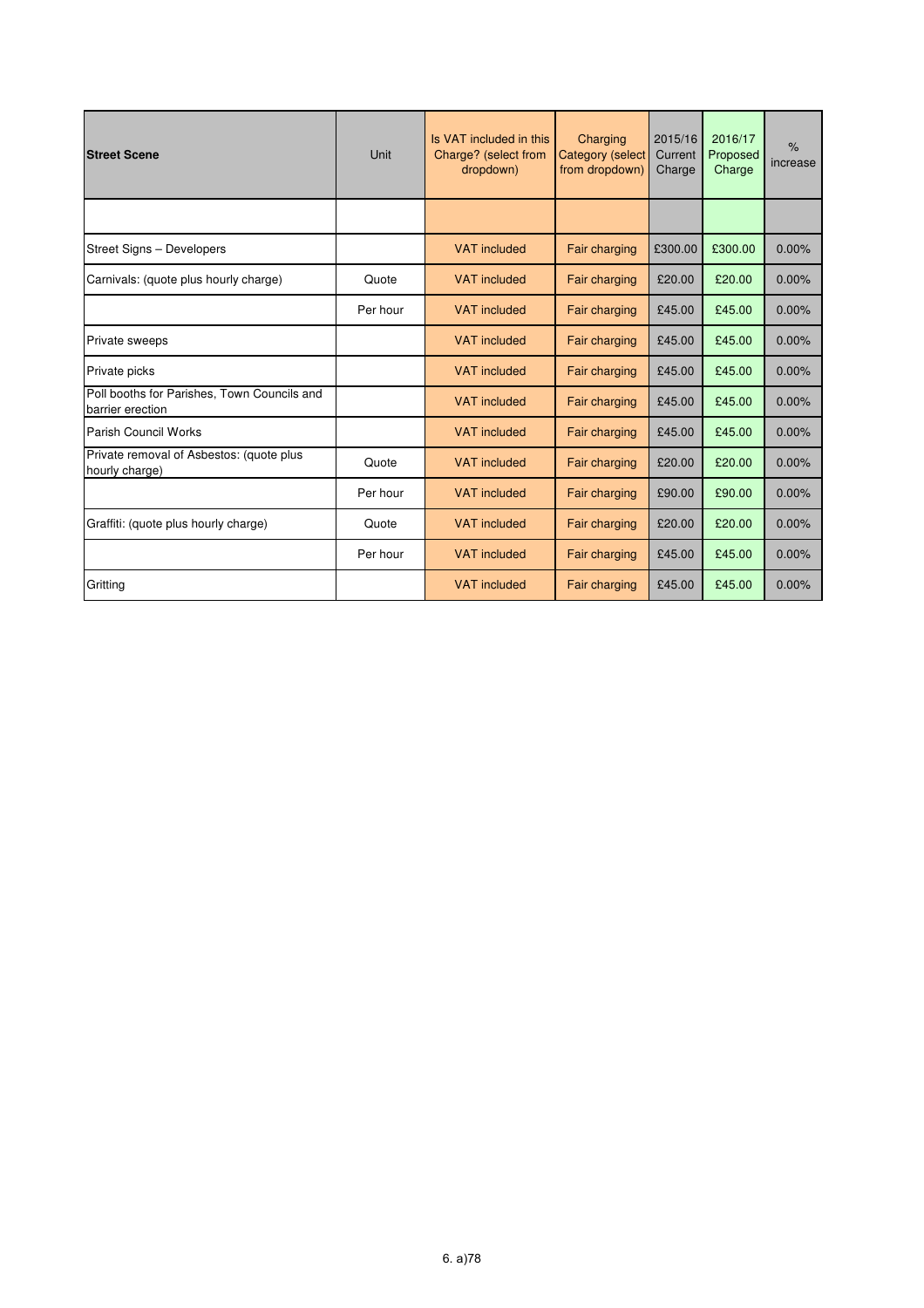| <b>Trade Waste</b>                                                                          | Unit | Is VAT included in this<br>Charge? (select from<br>dropdown) | Charging<br><b>Category</b> (select<br>from dropdown) | 2015/16<br>Current<br>Charge | 2016/17<br>Proposed<br>Charge | %<br>increase |
|---------------------------------------------------------------------------------------------|------|--------------------------------------------------------------|-------------------------------------------------------|------------------------------|-------------------------------|---------------|
| Commercial Waste: All charges for bins are inclusive of hire, collection and disposal costs |      |                                                              |                                                       |                              |                               |               |
| 1280 litre                                                                                  |      |                                                              |                                                       |                              |                               |               |
| first bin (weekly collection)                                                               |      | Charge not VAT-able                                          | <b>Full commercial</b>                                |                              | £962.58                       |               |
| subsequent bin (weekly collection)                                                          |      | Charge not VAT-able                                          | <b>Full commercial</b>                                |                              | £928.58                       |               |
| first bin (fortnightly collection)                                                          |      | Charge not VAT-able                                          | <b>Full commercial</b>                                |                              | £511.29                       |               |
| subsequent bin (fortnightly collection)                                                     |      | Charge not VAT-able                                          | <b>Full commercial</b>                                |                              | £460.79                       |               |
| first bin (monthly collection)                                                              |      | Charge not VAT-able                                          | <b>Full commercial</b>                                |                              | £268.29                       |               |
| Non disposal premises collection (weekly<br>collection)                                     |      | Charge not VAT-able                                          | <b>Full commercial</b>                                |                              | £520.00                       |               |
| Non disposal premises collection (subsequent<br>container) (Weekly collection)              |      | Charge not VAT-able                                          | <b>Full commercial</b>                                |                              | £500.00                       |               |
| Non disposal premises collection (fortnightly<br>collection)                                |      | Charge not VAT-able                                          | <b>Full commercial</b>                                |                              | £267.50                       |               |
| Non disposal premises collection (monthly<br>collection)                                    |      | Charge not VAT-able                                          | <b>Full commercial</b>                                |                              | £132.31                       |               |
| One off event per collection                                                                |      | Charge not VAT-able                                          | <b>Full commercial</b>                                |                              | £36.20                        |               |
| <b>1100 litre</b>                                                                           |      |                                                              |                                                       |                              |                               |               |
| first bin (weekly collection)                                                               |      | Charge not VAT-able                                          | <b>Full commercial</b>                                | £838.72                      | £859.31                       | 2.45%         |
| subsequent bin (weekly collection)                                                          |      | Charge not VAT-able                                          | Full commercial                                       | £758.72                      | £795.31                       | 4.82%         |
| first bin (fortnightly collection)                                                          |      | Charge not VAT-able                                          | <b>Full commercial</b>                                | £419.36                      | £439.66                       | 4.84%         |
| subsequent bin (fortnightly collection)                                                     |      | Charge not VAT-able                                          | Cost recovery                                         | £379.36                      | £394.66                       | 4.03%         |
| first bin (monthly collection)                                                              |      | Charge not VAT-able                                          | <b>Full commercial</b>                                | £193.55                      | £204.46                       | 5.64%         |
| Non disposal premises collection (weekly<br>collection)                                     |      | Charge not VAT-able                                          | <b>Full commercial</b>                                | £497.04                      | £509.53                       | 2.51%         |
| Non disposal premises collection (subsequent<br>container) (Weekly collection)              |      | Charge not VAT-able                                          | Full commercial £472.17                               |                              | £479.53                       | 1.56%         |
| Non disposal premises collection (fortnightly<br>collection)                                |      | Charge not VAT-able                                          | <b>Full commercial</b>                                | £248.52                      | £254.77                       | 2.51%         |
| Non disposal premises subsequent bin<br>(fortnightly collection)                            |      | Charge not VAT-able                                          | <b>Full commercial</b>                                |                              | £224.77                       |               |
| Non disposal premises collection (monthly<br>collection)                                    |      | Charge not VAT-able                                          | <b>Full commercial</b>                                |                              | £120.81                       |               |
| One off event per collection                                                                |      | Charge not VAT-able                                          | <b>Full commercial</b>                                | £34.62                       | £35.48                        | 2.50%         |
| 660 Litre                                                                                   |      |                                                              |                                                       |                              |                               |               |
| first bin (weekly collection)                                                               |      | Charge not VAT-able                                          | <b>Full commercial</b>                                | £577.88                      | £590.78                       | 2.23%         |
| first bin (fortnightly collection)                                                          |      | Charge not VAT-able                                          | Cost recovery                                         | £288.94                      | £300.39                       | 3.96%         |
| first bin (monthly collection)                                                              |      | Charge not VAT-able                                          | Full commercial                                       | £133.36                      | £144.80                       | 8.58%         |
| Non disposal premises collection (weekly<br>collection)                                     |      | Charge not VAT-able                                          | Full commercial                                       | £420.60                      | £431.10                       | 2.50%         |
| Non disposal premises collection (fortnightly<br>collection)                                |      | Charge not VAT-able                                          | Full commercial                                       | £210.30                      | £220.55                       | 4.87%         |
| Non disposal premises collection (monthly<br>collection)                                    |      | Charge not VAT-able                                          | Full commercial                                       | £97.06                       | £106.79                       | 10.02%        |
| One off event per collection                                                                |      | Charge not VAT-able                                          | Full commercial                                       | £34.62                       | £35.48                        | 2.50%         |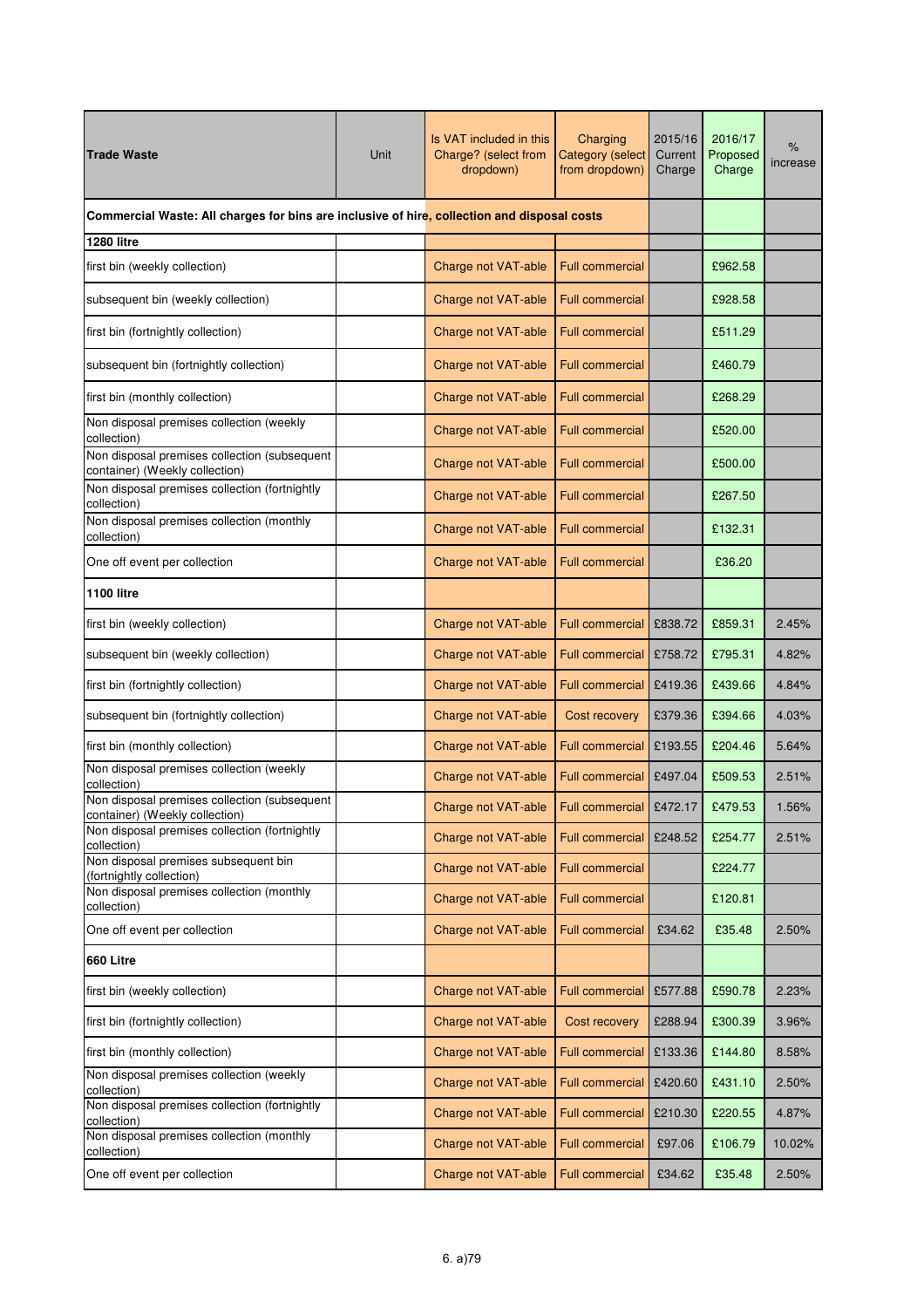| <b>Trade Waste</b>                                                   | Unit | Is VAT included in this<br>Charge? (select from<br>dropdown) | Charging<br><b>Category (select</b><br>from dropdown) | 2015/16<br>Current<br>Charge | 2016/17<br>Proposed<br>Charge | %<br>increase |
|----------------------------------------------------------------------|------|--------------------------------------------------------------|-------------------------------------------------------|------------------------------|-------------------------------|---------------|
| 360 Litre                                                            |      |                                                              |                                                       |                              |                               |               |
| first bin (weekly collection)                                        |      | Charge not VAT-able                                          | <b>Full commercial</b>                                | £376.11                      | £383.58                       | 1.99%         |
| first bin (fortnightly collection)                                   |      | Charge not VAT-able                                          | <b>Full commercial</b>                                | £188.06                      | £196.79                       | 4.64%         |
| first bin (monthly collection)                                       |      | Charge not VAT-able                                          | <b>Full commercial</b>                                | £86.79                       | £91.98                        | 5.98%         |
| Non disposal premises collection (weekly<br>collection)              |      | Charge not VAT-able                                          | <b>Full commercial</b>                                | £279.54                      | £287.38                       | 2.80%         |
| Non disposal premises collection (fortnightly<br>collection)         |      | Charge not VAT-able                                          | <b>Full commercial</b>                                | £139.77                      | £143.69                       | 2.80%         |
| Non disposal premises collection (monthly<br>collection)             |      | Charge not VAT-able                                          | <b>Full commercial</b>                                | £64.51                       | £69.20                        | 7.27%         |
| One off event per collection                                         |      | Charge not VAT-able                                          | <b>Full commercial</b>                                | £28.86                       | £29.58                        | 2.50%         |
| 240 Litre                                                            |      |                                                              |                                                       |                              |                               |               |
| first bin (weekly collection)                                        |      | Charge not VAT-able                                          | <b>Full commercial</b>                                | £286.71                      | £293.93                       | 2.52%         |
| first bin (fortnightly collection)                                   |      | Charge not VAT-able                                          | <b>Full commercial</b>                                | £143.36                      | £150.97                       | 5.31%         |
| first bin (monthly collection)                                       |      | Charge not VAT-able                                          | <b>Full commercial</b>                                | £66.16                       | £70.45                        | 6.48%         |
| Non disposal premises collection (weekly<br>collection)              |      | Charge not VAT-able                                          | <b>Full commercial</b>                                | £213.66                      | £221.14                       | 3.50%         |
| Non disposal premises collection (fortnightly<br>collection)         |      | Charge not VAT-able                                          | <b>Full commercial</b>                                | £106.83                      | £110.57                       | 3.50%         |
| Non disposal premises collection (monthly<br>collection)             |      | Charge not VAT-able                                          | <b>Full commercial</b>                                | £49.31                       | £52.76                        | 7.00%         |
| One off event per collection                                         |      | Charge not VAT-able                                          | <b>Full commercial</b>                                | £23.08                       | £23.66                        | 2.50%         |
| 120/140 Litre                                                        |      |                                                              |                                                       |                              |                               |               |
| first bin (weekly collection)                                        |      | Charge not VAT-able                                          | <b>Full commercial</b>                                | £238.17                      | £243.72                       | 2.33%         |
| first bin (fortnightly collection)                                   |      | Charge not VAT-able                                          | <b>Full commercial</b>                                | £119.09                      | £121.86                       | 2.33%         |
| first bin (monthly collection)                                       |      | Charge not VAT-able                                          | <b>Full commercial</b>                                | £54.96                       | £57.78                        | 5.13%         |
| Non disposal premises collection (weekly<br>collection)              |      | Charge not VAT-able                                          | <b>Full commercial</b>                                | £197.41                      | £202.02                       | 2.34%         |
| Non disposal premises collection (fortnightly<br>collection)         |      | Charge not VAT-able                                          | Full commercial                                       | £98.71                       | £103.71                       | 5.07%         |
| Non disposal premises collection (monthly<br>collection)             |      | Charge not VAT-able                                          | <b>Full commercial</b>                                | £45.56                       | £50.18                        | 10.14%        |
| One off event per collection                                         |      | Charge not VAT-able                                          | Full commercial                                       | £23.08                       | £23.66                        | 2.50%         |
| <b>Plastic Sack</b>                                                  |      |                                                              |                                                       |                              |                               |               |
| Trade (1 sack per wk allowance)                                      |      | Charge not VAT-able                                          | <b>Full commercial</b>                                | £201.59                      | £204.60                       | 1.49%         |
| Trade (1 sack per fortnight allowance)                               |      | Charge not VAT-able                                          | <b>Full commercial</b>                                | £100.80                      | £105.00                       | 4.17%         |
| Trade (1 sack per month allowance)                                   |      | Charge not VAT-able                                          | <b>Full commercial</b>                                | £46.52                       | £51.00                        | 9.63%         |
| Non disposal premises collection (1 sack per<br>wk allowance)        |      | Charge not VAT-able                                          | <b>Full commercial</b>                                | £149.99                      | £152.00                       | 1.34%         |
| Non disposal premises collection (1 sack per<br>fortnight allowance) |      | Charge not VAT-able                                          | Full commercial                                       | £75.00                       | £82.00                        | 9.33%         |
| Non disposal premises collection (1 sack per<br>month allowance)     |      | Charge not VAT-able                                          | Full commercial                                       | £34.61                       | £38.00                        | 9.79%         |
|                                                                      |      |                                                              |                                                       |                              |                               |               |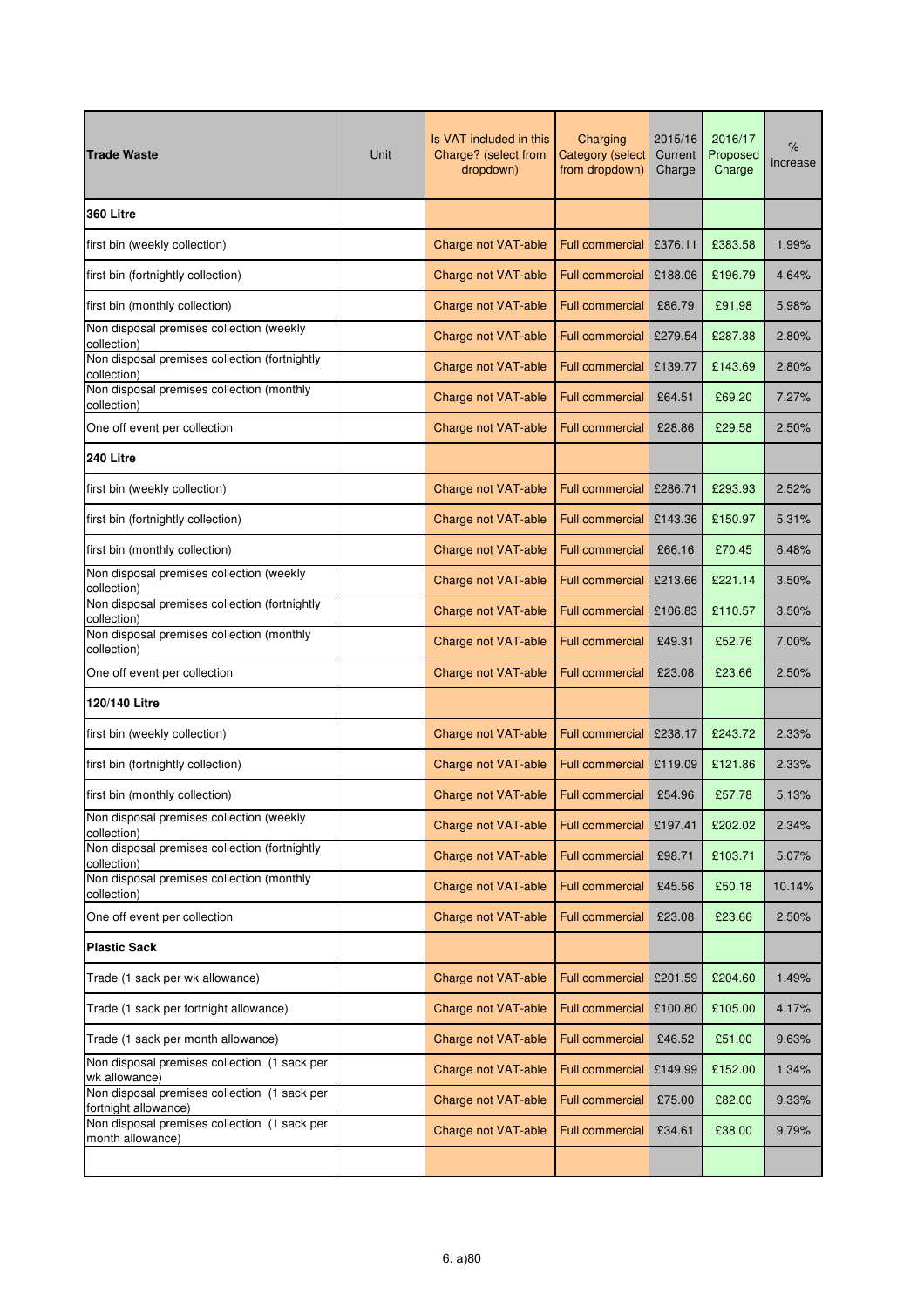| <b>Trade Waste</b>                                                                                                             | Unit                            | Is VAT included in this<br>Charge? (select from<br>dropdown) | Charging<br><b>Category (select</b><br>from dropdown) | 2015/16<br>Current<br>Charge | 2016/17<br>Proposed<br>Charge | $\%$<br>increase |
|--------------------------------------------------------------------------------------------------------------------------------|---------------------------------|--------------------------------------------------------------|-------------------------------------------------------|------------------------------|-------------------------------|------------------|
| Delivery Charge for New Customers                                                                                              |                                 | <b>VAT</b> included                                          | Cost recovery                                         | £33.93                       | £35.00                        | 3.16%            |
| Administration charge for replacement<br><b>Controlled Waste Transfer Note</b>                                                 |                                 | <b>VAT</b> included                                          | <b>Full commercial</b>                                | £32.47                       | £33.00                        | 1.65%            |
| Additional Green Lidded Bin:                                                                                                   | <b>Initial Cost</b>             | Charge not VAT-able                                          | Cost recovery                                         | £51.63                       | £52.50                        | 1.68%            |
|                                                                                                                                | <b>Annual Cost</b><br>from Yr 2 | Charge not VAT-able                                          | Subsidised                                            | £23.53                       | £25.00                        | 6.27%            |
|                                                                                                                                |                                 |                                                              |                                                       |                              |                               |                  |
| <b>Bulky Waste Collections</b>                                                                                                 |                                 |                                                              |                                                       |                              |                               |                  |
| Up to 4 crushable items                                                                                                        | Minimum<br>charge               | Charge not VAT-able                                          | Cost recovery                                         | £22.00                       | £22.50                        | 2.27%            |
| Additional Items, up to maximum of 9                                                                                           | Per item                        | Charge not VAT-able                                          | Cost recovery                                         | £4.00                        | £4.10                         | 2.50%            |
| Up to 4 crushable items for customers<br>providing evidence of receipt of Housing/<br>Council Tax benefit                      | Minimum<br>charge               | Charge not VAT-able                                          | <b>Subsidised</b>                                     | £11.00                       | £11.25                        | 2.27%            |
| Additional items, up to a maximum of 9, for<br>customers providing evidence of receipt of<br>Housing/ Council Tax benefit      | Per item                        | Charge not VAT-able                                          | <b>Subsidised</b>                                     | £2.00                        | £2.05                         | 2.50%            |
| Payments made at time of booking (except<br>assessments)                                                                       |                                 |                                                              |                                                       |                              |                               |                  |
| 10 items or more, or large/ awkward items                                                                                      |                                 | Charge not VAT-able                                          | Cost recovery                                         | By<br>Quote                  | <b>By Quote</b>               |                  |
| Fridges, Freezers and Other Electrical Items                                                                                   | per item                        | Charge not VAT-able                                          | Cost recovery                                         | £28.00                       | £29.00                        | 3.57%            |
| Fridges, Freezers and Other Electrical Items<br>for customers providing evidence of receipt of<br>Housing/ Council Tax benefit | per item                        | Charge not VAT-able                                          | Subsidised                                            | £14.00                       | £14.50                        | 3.57%            |
| Smaller Electrical Items (when collected with a<br>large item)                                                                 |                                 | Charge not VAT-able                                          | Free                                                  | £0.00                        | £0.00                         |                  |
|                                                                                                                                |                                 |                                                              |                                                       |                              |                               |                  |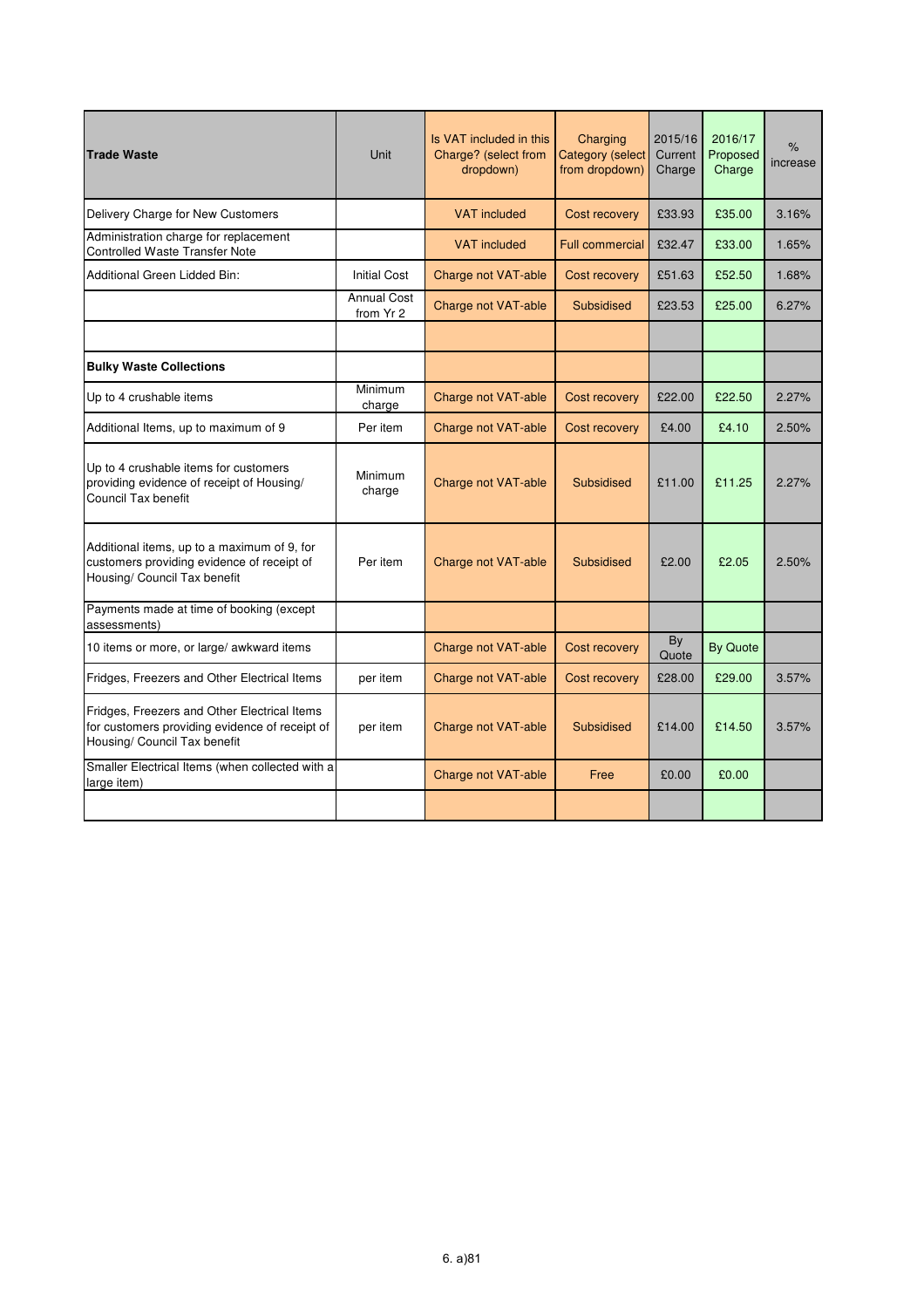| <b>Trade Recycling</b>                                                   | <b>Unit</b> | Is VAT included in this<br>Charge? (select from<br>dropdown) | Charging<br><b>Category (select</b><br>from dropdown) | 2015/16<br>Current<br>Charge | 2016/17<br>Proposed<br>Charge | $\%$<br>increase |
|--------------------------------------------------------------------------|-------------|--------------------------------------------------------------|-------------------------------------------------------|------------------------------|-------------------------------|------------------|
| <b>1280 Litre</b>                                                        |             |                                                              |                                                       |                              |                               |                  |
| Each bin (fortnightly collection)                                        |             | Charge not VAT-able                                          | <b>Full commercial</b>                                | £404.79                      | £404.79                       | 0.00%            |
| Each bin at Non disposal premises collection<br>(fortnightly collection) |             | Charge not VAT-able                                          | <b>Full commercial</b>                                | £197.50                      | £197.50                       | $0.00\%$         |
| 1100 litre                                                               |             |                                                              |                                                       |                              |                               |                  |
| Each bin (fortnightly collection)                                        |             | Charge not VAT-able                                          | <b>Full commercial</b>                                | £354.66                      | £354.66                       | 0.00%            |
| Each bin at Non disposal premises collection<br>(fortnightly collection) |             | Charge not VAT-able                                          | <b>Full commercial</b>                                | £189.77                      | £189.77                       | $0.00\%$         |
| 660 Litre                                                                |             |                                                              |                                                       |                              |                               |                  |
| Each bin (fortnightly collection)                                        |             | Charge not VAT-able                                          | <b>Full commercial</b>                                | £235.39                      | £235.39                       | 0.00%            |
| Each bin at Non disposal premises collection<br>(fortnightly collection) |             | Charge not VAT-able                                          | <b>Full commercial</b>                                | £155.55                      | £155.55                       | $0.00\%$         |
| 360 Litre                                                                |             |                                                              |                                                       |                              |                               |                  |
| Each bin (fortnightly collection)                                        |             | Charge not VAT-able                                          | <b>Full commercial</b>                                | £151.79                      | £151.79                       | 0.00%            |
| Each bin at Non disposal premises collection<br>(fortnightly collection) |             | Charge not VAT-able                                          | <b>Full commercial</b>                                | £116.46                      | £116.46                       | 0.00%            |
| 240 Litre                                                                |             |                                                              |                                                       |                              |                               |                  |
| Each bin (fortnightly collection)                                        |             | Charge not VAT-able                                          | <b>Full commercial</b>                                | £132.59                      | £132.59                       | $0.00\%$         |
| Each bin at Non disposal premises collection<br>(fortnightly collection) |             | Charge not VAT-able                                          | <b>Full commercial</b>                                | £97.29                       | £97.29                        | 0.00%            |
| 120/140 Litre                                                            |             |                                                              |                                                       |                              |                               |                  |
| Each bin (fortnightly collection)                                        |             | Charge not VAT-able                                          | <b>Full commercial</b>                                | £121.86                      | £121.86                       | 0.00%            |
| Each bin at Non disposal premises collection<br>(fortnightly collection) |             | Charge not VAT-able                                          | <b>Full commercial</b>                                | £91.29                       | £91.29                        | $0.00\%$         |
|                                                                          |             |                                                              |                                                       |                              |                               |                  |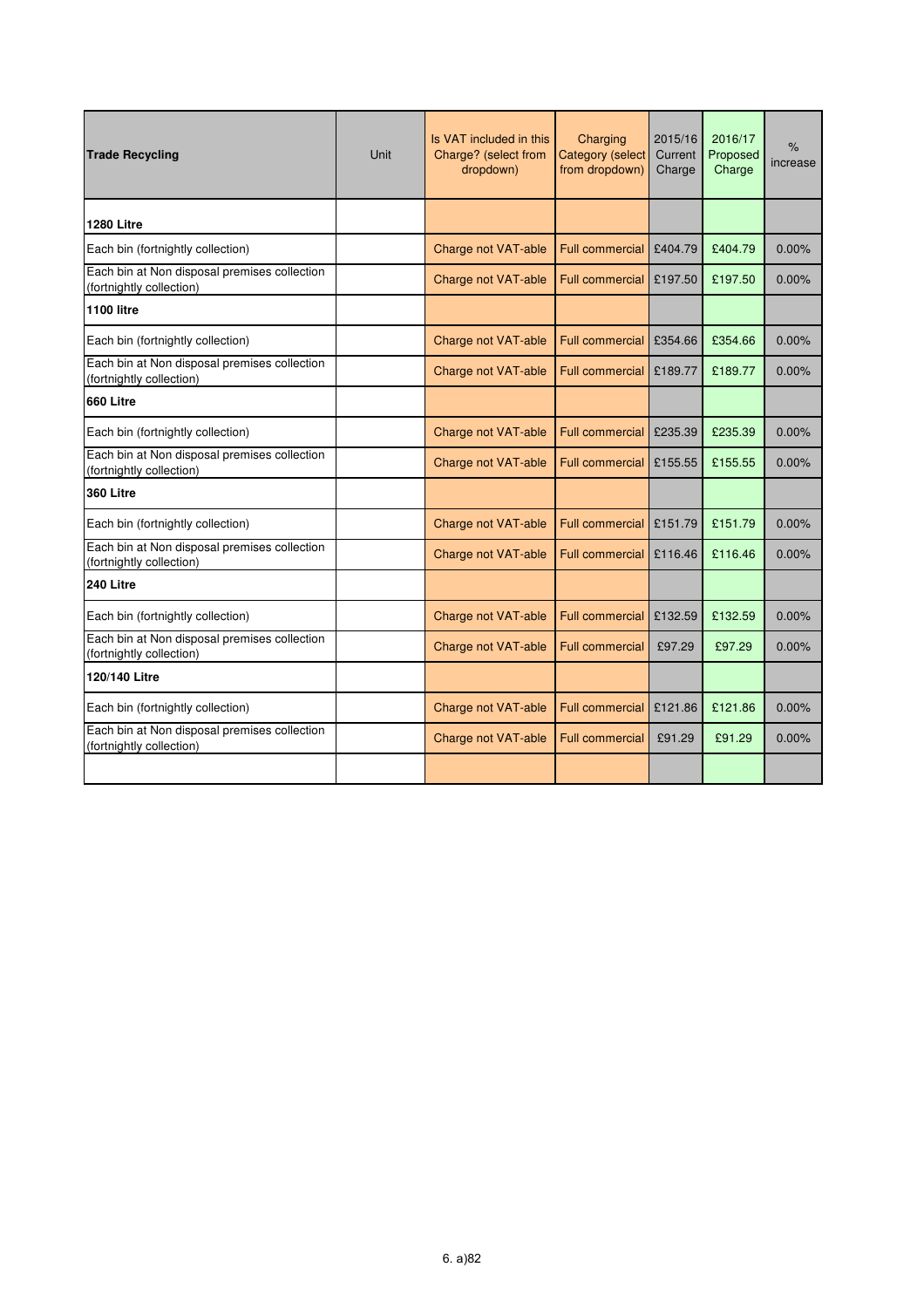| Leisure                          | Unit     | Is VAT included in this<br>Charge? (select from<br>dropdown) | Charging<br><b>Category (select</b><br>from dropdown) | 2015/16<br>Current<br>Charge | 2016/17<br>Proposed<br>Charge | %<br>increase |
|----------------------------------|----------|--------------------------------------------------------------|-------------------------------------------------------|------------------------------|-------------------------------|---------------|
|                                  |          |                                                              |                                                       |                              |                               |               |
| <b>Adult Swim</b>                |          | <b>VAT</b> included                                          | Fair charging                                         | £3.40                        | £3.50                         | 2.94%         |
| Junior Swim                      |          | <b>VAT included</b>                                          | Fair charging                                         | £2.00                        | £2.10                         | 5.00%         |
| <b>B</b> line Swim               |          | <b>VAT</b> included                                          | Fair charging                                         | £1.55                        | £1.60                         | 3.23%         |
| <b>Students</b>                  |          | <b>VAT</b> included                                          | Fair charging                                         | £2.00                        | £2.10                         | 5.00%         |
| OAP                              |          | <b>VAT included</b>                                          | Fair charging                                         | £2.45                        | £2.50                         | 2.04%         |
| Disabled                         |          | <b>VAT</b> included                                          | Fair charging                                         | £1.90                        | £1.95                         | 2.63%         |
| $50+$ Swim                       |          | <b>VAT</b> included                                          | Fair charging                                         | £2.55                        | £2.60                         | 1.96%         |
| Under 8's Swim                   |          | <b>VAT</b> included                                          | Fair charging                                         | £0.00                        | £0.00                         |               |
| <b>Fitness Suite Peak casual</b> |          | <b>VAT</b> included                                          | Fair charging                                         | £5.50                        | £5.70                         | 3.64%         |
| Off Peak casual                  |          | <b>VAT included</b>                                          | Fair charging                                         | £4.75                        | £5.00                         | 5.26%         |
| Fitness Suite concession casual  |          | <b>VAT included</b>                                          | Fair charging                                         | £2.90                        | £3.00                         | 3.45%         |
| Membership admin fee             |          | <b>VAT</b> included                                          | Fair charging                                         | £25.00                       | £25.00                        | $0.00\%$      |
| Casual user induction            |          | <b>VAT</b> included                                          | Fair charging                                         | £25.00                       | £25.00                        | 0.00%         |
| <b>Fitness assessments</b>       |          | <b>VAT</b> included                                          | Fair charging                                         | £20.00                       | £20.00                        | 0.00%         |
| Aerobics                         |          | <b>VAT</b> included                                          | Fair charging                                         | £4.50                        | £4.60                         | 2.22%         |
| Creche                           |          | <b>VAT</b> included                                          | Fair charging                                         | £2.10                        | £2.15                         | 2.38%         |
| Sports Hall - GLC:               | Peak     | <b>VAT</b> included                                          | Fair charging                                         | £44.00                       | £45.00                        | 2.27%         |
|                                  | Off peak | <b>VAT</b> included                                          | Fair charging                                         | £24.00                       | £25.00                        | 4.17%         |
| Sport Hall - NMLC                |          | <b>VAT</b> included                                          | Fair charging                                         | £54.00                       | £55.00                        | 1.85%         |
| Badminton:                       | Peak     | <b>VAT included</b>                                          | Fair charging                                         | £9.80                        | £10.00                        | 2.04%         |
|                                  | Off peak | <b>VAT included</b>                                          | Fair charging                                         | £5.60                        | £5.80                         | 3.57%         |
| Squash:                          | Peak     | <b>VAT included</b>                                          | Fair charging                                         | £6.50                        | £6.70                         | 3.08%         |
|                                  | Off peak | <b>VAT included</b>                                          | Fair charging                                         | £4.60                        | £4.70                         | 2.17%         |
| Junior recreation                |          | <b>VAT included</b>                                          | Fair charging                                         | £0.00                        | £0.00                         |               |
| Climbing wall                    |          | <b>VAT included</b>                                          | Fair charging                                         | £3.85                        | £4.00                         | 3.90%         |
| Studio - GLC                     |          | <b>VAT included</b>                                          | Fair charging                                         | £19.50                       | £20.00                        | 2.56%         |
| Table tennis                     |          | <b>VAT included</b>                                          | Fair charging                                         | £4.75                        | £4.90                         | 3.16%         |
| 50+ Stretch                      |          | <b>VAT included</b>                                          | Fair charging                                         | £2.45                        | £2.50                         | 2.04%         |
| 50+ Bowls                        |          | <b>VAT included</b>                                          | Fair charging                                         | £2.45                        | £2.50                         | 2.04%         |
| 50+ Badminton                    |          | <b>VAT included</b>                                          | Fair charging                                         | £2.45                        | £2.50                         | 2.04%         |
| Lounge Hire GLC                  |          | <b>VAT included</b>                                          | Fair charging                                         | £18.00                       | £18.00                        | 0.00%         |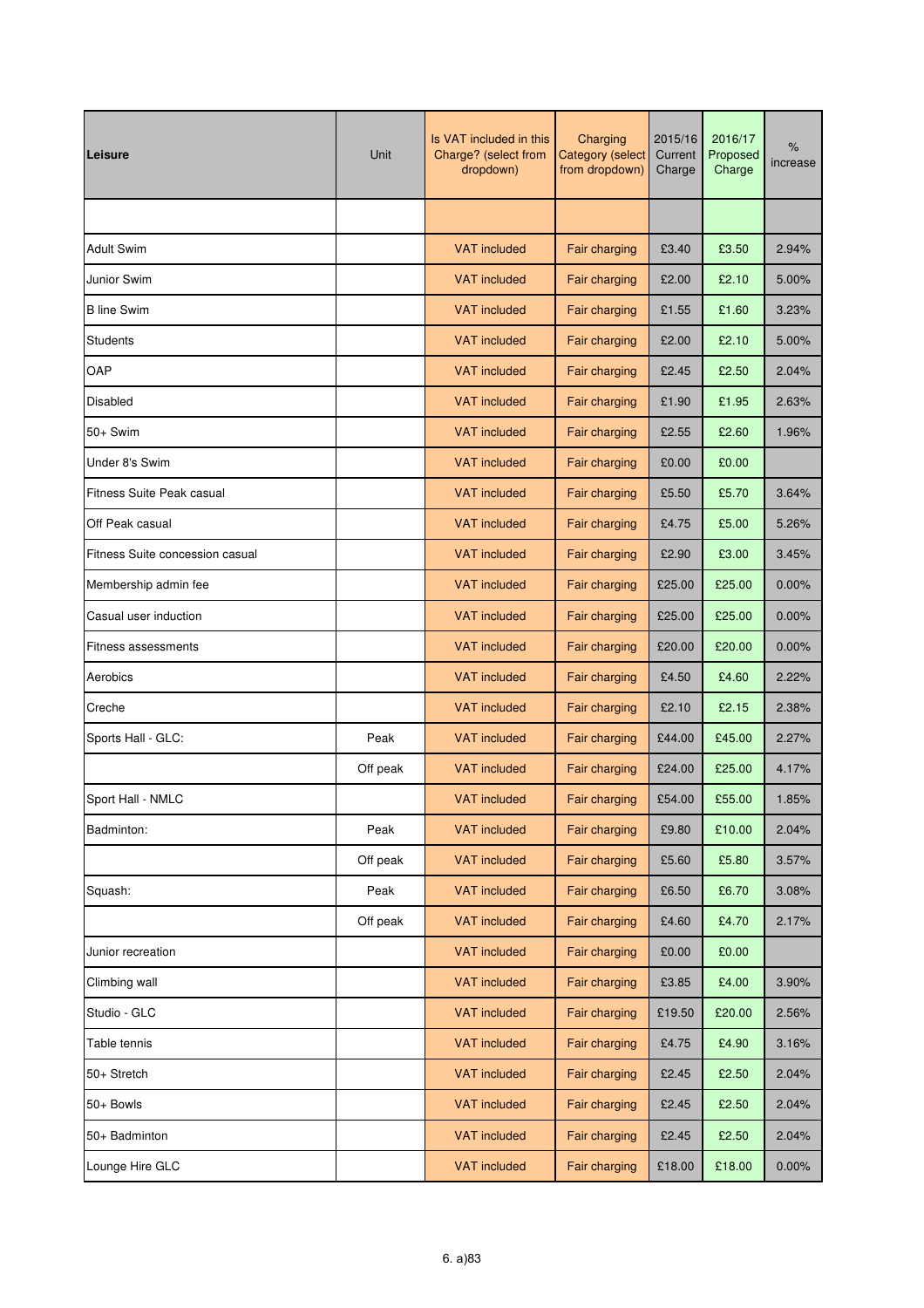| Leisure                                            | Unit                | Is VAT included in this<br>Charge? (select from<br>dropdown) | Charging<br><b>Category (select</b><br>from dropdown) | 2015/16<br>Current<br>Charge | 2016/17<br>Proposed<br>Charge | $\%$<br>increase |
|----------------------------------------------------|---------------------|--------------------------------------------------------------|-------------------------------------------------------|------------------------------|-------------------------------|------------------|
| <b>B</b> Line Rec                                  |                     | <b>VAT</b> included                                          | Fair charging                                         | £2.40                        | £2.50                         | 4.17%            |
| Gold card Rec                                      |                     | <b>VAT</b> included                                          | Fair charging                                         | £2.20                        | £2.25                         | 2.27%            |
| Equipment hire                                     |                     | <b>VAT</b> included                                          | Fair charging                                         | £1.80                        | £1.90                         | 5.56%            |
| Aqua Fit - Glossop Pool                            | 45 minutes          | <b>VAT</b> included                                          | Fair charging                                         | £3.70                        | £3.85                         | 4.05%            |
| Aqua Fit                                           |                     | <b>VAT</b> included                                          | Fair charging                                         | £4.45                        | £4.60                         | 3.37%            |
| Monthly Direct Debit - Swimming Lessons            |                     | <b>VAT</b> included                                          | Fair charging                                         | £21.50                       | £22.00                        | 2.33%            |
| 15 week advance payment                            |                     | <b>VAT</b> included                                          | Fair charging                                         | £75.00                       | £76.50                        | 2.00%            |
| Administration fee (new enrolments)                |                     | <b>VAT</b> included                                          | Fair charging                                         | £15.00                       | £15.00                        | 0.00%            |
| <b>Private Swimming Lessons</b>                    | Weekly              | <b>VAT</b> included                                          | Fair charging                                         | £14.50                       |                               |                  |
| <b>Private Swimming Lessons</b>                    | One-off             | <b>VAT</b> included                                          | Fair charging                                         |                              | £50.00                        |                  |
| <b>Health &amp; Fitness Prices</b>                 |                     |                                                              |                                                       |                              |                               |                  |
| Single:                                            | <b>Direct Debit</b> | <b>VAT</b> included                                          | Fair charging                                         | £32.00                       | £33.25                        | 3.91%            |
|                                                    | Advance             | <b>VAT</b> included                                          | Fair charging                                         | £320.00                      | £332.50                       | 3.91%            |
| Joint:                                             | <b>Direct Debit</b> | <b>VAT</b> included                                          | Fair charging                                         | £58.00                       | £59.85                        | 3.19%            |
|                                                    | Advance             | <b>VAT</b> included                                          | Fair charging                                         | £576.00                      | £599.00                       | 3.99%            |
| Family:                                            | <b>Direct Debit</b> | <b>VAT</b> included                                          | Fair charging                                         | £64.00                       | £66.50                        | 3.91%            |
|                                                    | Advance             | <b>VAT</b> included                                          | Fair charging                                         | £640.00                      | £665.00                       | 3.91%            |
| Junior:                                            | Direct Debit        | <b>VAT</b> included                                          | Fair charging                                         | £15.50                       | £16.00                        | 3.23%            |
|                                                    | Advance             | <b>VAT</b> included                                          | Fair charging                                         | £155.00                      | £160.00                       | 3.23%            |
| Concession:                                        | <b>Direct Debit</b> | <b>VAT</b> included                                          | Fair charging                                         | £25.00                       | £26.00                        | 4.00%            |
|                                                    | Advance             | <b>VAT included</b>                                          | Fair charging                                         | £250.00                      | £260.00                       | 4.00%            |
| Swim only:                                         | <b>Direct Debit</b> | <b>VAT</b> included                                          | Fair charging                                         | £19.50                       | £20.00                        | 2.56%            |
|                                                    | Advance             | <b>VAT included</b>                                          | Fair charging                                         | £195.00                      | £200.00                       | 2.56%            |
| Swim only concession:                              | <b>Direct Debit</b> | <b>VAT included</b>                                          | Fair charging                                         | £16.00                       | £16.60                        | 3.75%            |
|                                                    | Advance             | <b>VAT included</b>                                          | Fair charging                                         | £160.00                      | £165.00                       | 3.13%            |
|                                                    |                     |                                                              |                                                       |                              |                               |                  |
| <b>Buxton Pool</b>                                 |                     |                                                              |                                                       |                              |                               |                  |
| Pool Hire                                          |                     | <b>VAT included</b>                                          | Fair charging                                         | £55.00                       | £56.10                        | 2.00%            |
| <b>Teaching Pool</b>                               |                     | <b>VAT</b> included                                          | Fair charging                                         | £32.00                       | £32.60                        | 1.88%            |
| <b>Activity Room</b>                               |                     | <b>VAT included</b>                                          | Fair charging                                         | £21.50                       | £21.90                        | 1.86%            |
|                                                    |                     |                                                              |                                                       |                              |                               |                  |
| <b>Glossop Pool &amp; New Mills Leisure Centre</b> |                     |                                                              |                                                       |                              |                               |                  |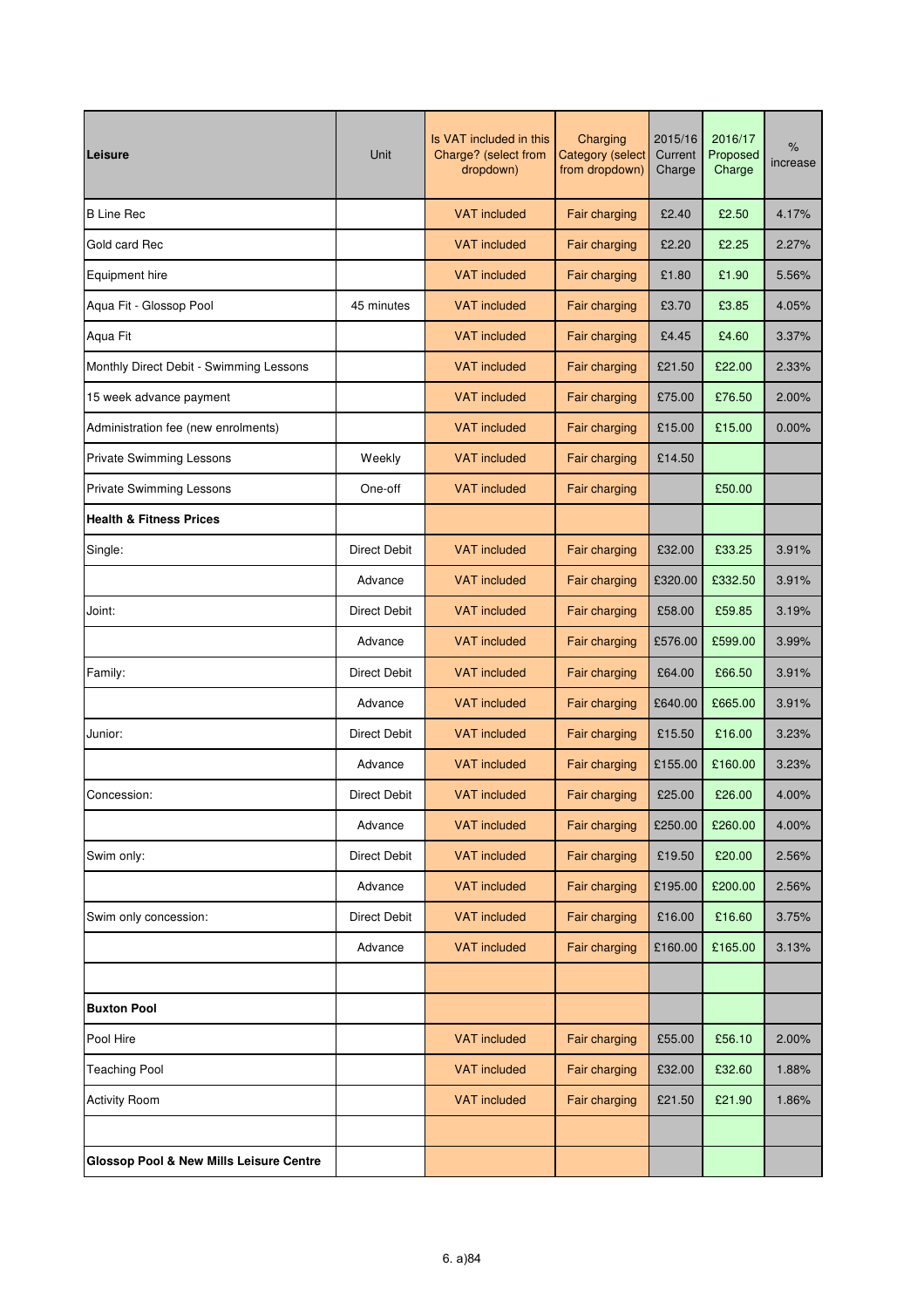| Leisure                | Unit | Is VAT included in this<br>Charge? (select from<br>dropdown) | Charging<br><b>Category (select</b><br>from dropdown) | 2015/16<br>Current<br>Charge | 2016/17<br>Proposed<br>Charge | $\frac{9}{6}$<br>increase |
|------------------------|------|--------------------------------------------------------------|-------------------------------------------------------|------------------------------|-------------------------------|---------------------------|
| Pool Hire              |      | <b>VAT</b> included                                          | Fair charging                                         | £54.50                       | £55.60                        | 2.02%                     |
| <b>Balcony Hire</b>    |      | <b>VAT</b> included                                          | Fair charging                                         | £19.00                       | £19.40                        | 2.11%                     |
| <b>Private Lessons</b> |      | <b>VAT</b> included                                          | Fair charging                                         | £14.00                       | £14.30                        | 2.14%                     |
| <b>Attendant Rate</b>  |      | <b>VAT</b> included                                          | Fair charging                                         | £18.80                       | £19.20                        | 2.13%                     |
|                        |      |                                                              |                                                       |                              |                               |                           |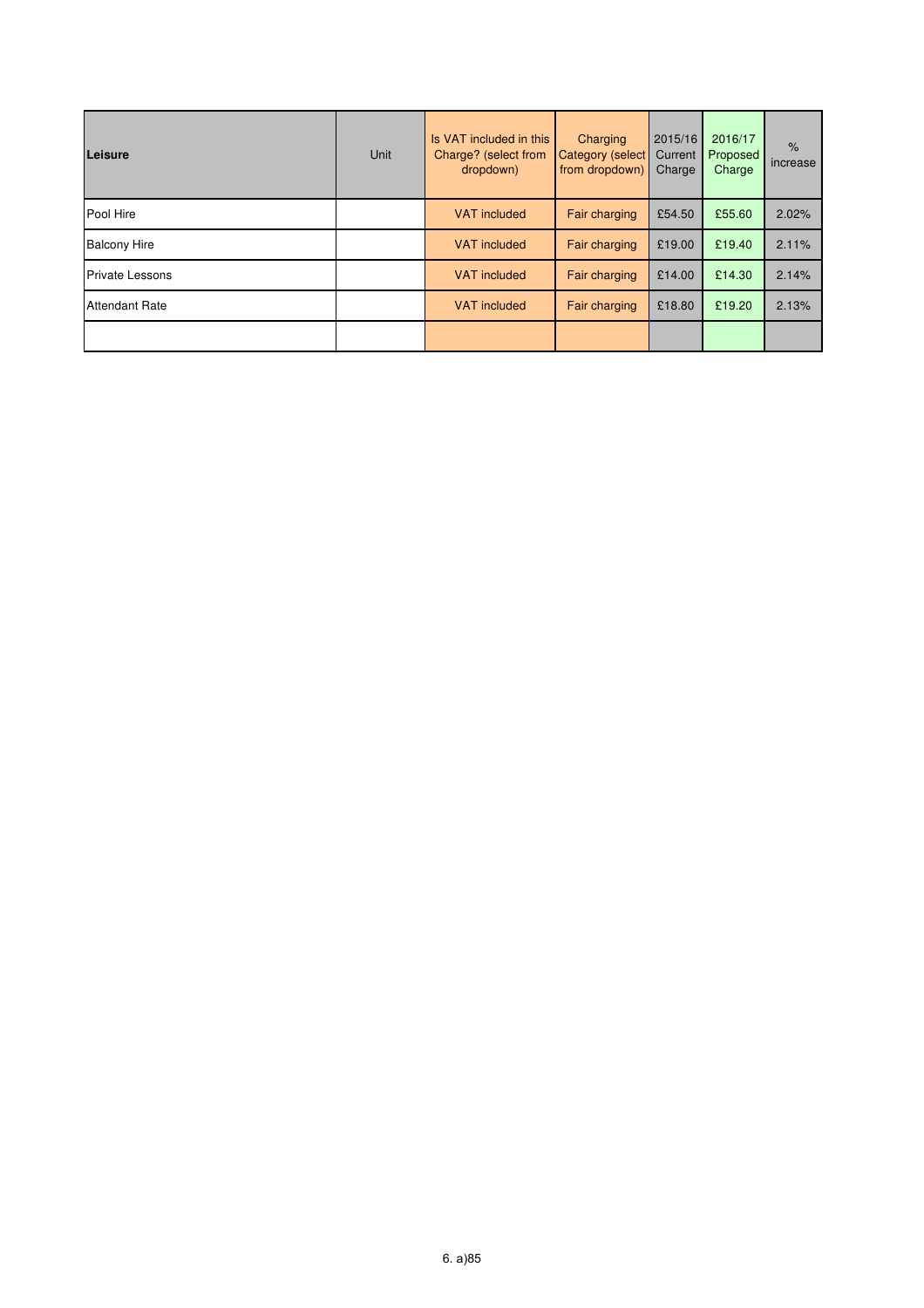| <b>Horticulture</b>                             | Unit          | Is VAT included in this<br>Charge? (select from<br>dropdown) | Charging<br><b>Category (select</b><br>from dropdown) | 2015/16<br>Current<br>Charge | 2016/17<br>Proposed<br>Charge | %<br>increase |
|-------------------------------------------------|---------------|--------------------------------------------------------------|-------------------------------------------------------|------------------------------|-------------------------------|---------------|
| Horticulture                                    |               |                                                              |                                                       |                              |                               |               |
| Copy of Tree Preservation Order                 | Per copy      | Charge not VAT-able                                          | <b>Full commercial</b>                                | £28.84                       | £30.00                        | 4.02%         |
| <b>Football Pitch Hire</b>                      |               |                                                              |                                                       |                              |                               |               |
| Pitch Hire - Junior Team                        | Per team      | Charge not VAT-able                                          | Fair charging                                         | £234.00                      | £234.00                       | $0.00\%$      |
| Pitch Hire - Adult Team                         | Per team      | Charge not VAT-able                                          | Fair charging                                         | £350.00                      | £350.00                       | 0.00%         |
| <b>High Hedges</b>                              |               |                                                              |                                                       |                              |                               |               |
| <b>High Hedge Complaints</b>                    | Per complaint | Charge not VAT-able                                          | Fair charging                                         | £500.00                      | £500.00                       | 0.00%         |
| <b>Parks &amp; Open Space Concession</b>        |               |                                                              |                                                       |                              |                               |               |
| Sport / Fitness Classes                         | Per session   | Charge not VAT-able                                          | Fair charging                                         | £6.35                        | £6.50                         | 2.36%         |
| Park / Open Space Event Charges                 |               |                                                              |                                                       |                              |                               |               |
| Commercial Fairs - Small (< 10 items)           | Admin Fee     | Charge not VAT-able                                          | <b>Full commercial</b>                                | £20.00                       | £50.00                        | 150.00%       |
| Commercial Fairs - Small (< 10 items)           | Day Rate      | Charge not VAT-able                                          | <b>Full commercial</b>                                | £175.00                      | £200.00                       | 14.29%        |
| Commercial Fairs - Large (> 10 Items)           | Admin Fee     | Charge not VAT-able                                          | <b>Full commercial</b>                                | £20.00                       | £100.00                       | 400.00%       |
| Commercial Fairs - Large (> 10 Items)           | Day Rate      | Charge not VAT-able                                          | <b>Full commercial</b>                                | £350.00                      | £385.00                       | 10.00%        |
| Commercial Circus - Small (1-300)               | Admin Fee     | Charge not VAT-able                                          | <b>Full commercial</b>                                | £20.00                       | £50.00                        | 150.00%       |
| Commercial Circus - Small (1-300)               | Day Rate      | Charge not VAT-able                                          | <b>Full commercial</b>                                | £100.00                      | £125.00                       | 25.00%        |
| Commercial Circus - Large (300 +)               | Admin Fee     | Charge not VAT-able                                          | <b>Full commercial</b>                                | £20.00                       | £100.00                       | 400.00%       |
| Commercial Circus - Large (300 +)               | Day Rate      | Charge not VAT-able                                          | <b>Full commercial</b>                                | £300.00                      | £340.00                       | 13.33%        |
| Commercial Event - Small (1-500)                | Admin Fee     | Charge not VAT-able                                          | <b>Full commercial</b>                                | £20.00                       | £50.00                        | 150.00%       |
| Commercial Event - Small (1-500)                | Day Rate      | Charge not VAT-able                                          | <b>Full commercial</b>                                | £105.00                      | £120.00                       | 14.29%        |
| Commercial Event - Medium (A) (500 - 1000)      | Admin Fee     | Charge not VAT-able                                          | <b>Full commercial</b>                                | £20.00                       | £75.00                        | 275.00%       |
| Commercial Event - Medium (A) (500 - 1000)      | Day Rate      | Charge not VAT-able                                          | <b>Full commercial</b>                                | £210.00                      | £240.00                       | 14.29%        |
| Commercial Event - Medium (B) (1000 - 2000)     | Admin Fee     | Charge not VAT-able                                          | <b>Full commercial</b>                                | £20.00                       | £100.00                       | 400.00%       |
| Commercial Event - Medium (B) (1000 - 2000)     | Day Rate      | Charge not VAT-able                                          | <b>Full commercial</b>                                | £320.00                      | £360.00                       | 12.50%        |
| Commercial Event - Large (2000 - 5000)          | Admin Fee     | Charge not VAT-able                                          | <b>Full commercial</b>                                | £20.00                       | £200.00                       | 900.00%       |
| Commercial Event - Large (2000 - 5000)          | Day Rate      | Charge not VAT-able                                          | <b>Full commercial</b>                                | £430.00                      | £485.00                       | 12.79%        |
| Commercial Event - Very Large (5000 -<br>10,000 | Admin Fee     | Charge not VAT-able                                          | <b>Full commercial</b>                                | £50.00                       | £250.00                       | 400.00%       |
| Commercial Event - Very Large (5000 -<br>10,000 | Day Rate      | Charge not VAT-able                                          | <b>Full commercial</b>                                | £550.00                      | £630.00                       | 14.55%        |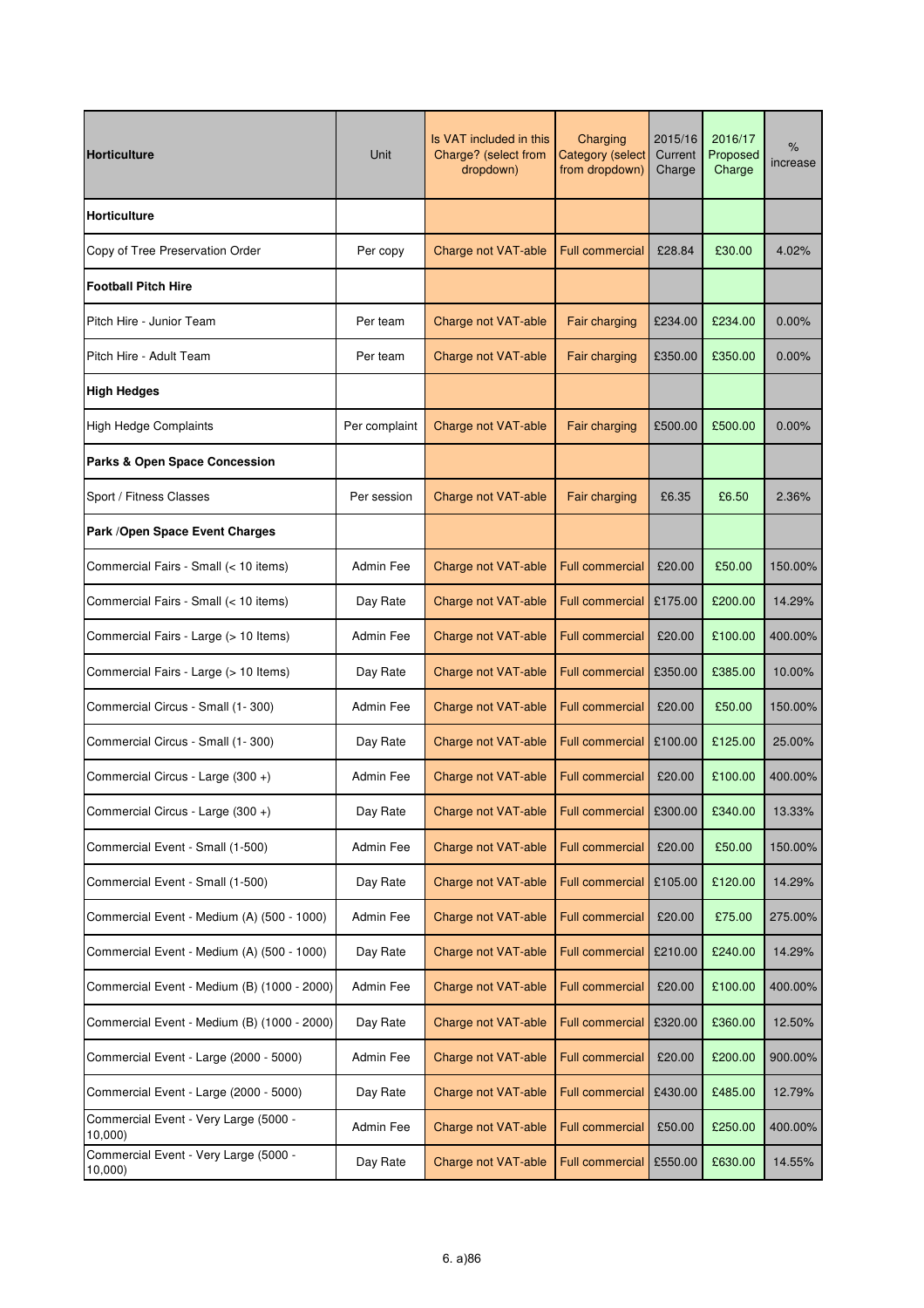| <b>Horticulture</b>                                 | Unit          | Is VAT included in this<br>Charge? (select from<br>dropdown) | Charging<br><b>Category</b> (select<br>from dropdown) | 2015/16<br>Current<br>Charge | 2016/17<br>Proposed<br>Charge | %<br>increase |
|-----------------------------------------------------|---------------|--------------------------------------------------------------|-------------------------------------------------------|------------------------------|-------------------------------|---------------|
| Commercial Event - Major (+ 10,000)                 | Admin Fee     | Charge not VAT-able                                          | Full commercial                                       | £100.00                      | £500.00                       | 400.00%       |
| Commercial Event - Major (+ 10,000)                 | Day Rate      | Charge not VAT-able                                          | <b>Full commercial</b>                                | £800.00                      | £925.00                       | 15.63%        |
| Charitable Event - Some Commercial<br>Activity<1500 | Admin Fee     | Charge not VAT-able                                          | Subsidised                                            |                              | £25.00                        |               |
| Charitable Event - Some Commercial<br>Activity>1500 | Admin Fee     | Charge not VAT-able                                          | Subsidised                                            |                              | £75.00                        |               |
| Community Event -Some Commercial Activity<br>< 1500 | Admin Fee     | Charge not VAT-able                                          | Subsidised                                            |                              | £25.00                        |               |
| Community Event - Some Commercial Activity<br>>1500 | Admin Fee     | Charge not VAT-able                                          | Subsidised                                            |                              | £75.00                        |               |
| Charitable Event - No commercial activity           | Admin Fee     | Charge not VAT-able                                          | Free                                                  | £0.00                        | £0.00                         |               |
| Community Event -No Commercial Activity             | Admin Fee     | Charge not VAT-able                                          | Free                                                  | £0.00                        | £0.00                         |               |
| <b>Commercial Filming</b>                           | Admin Fee     | Charge not VAT-able                                          | <b>Full commercial</b>                                |                              | £50.00                        |               |
| <b>Commercial Filming</b>                           | Day Rate      | Charge not VAT-able                                          | <b>Full commercial</b>                                |                              | £600.00                       |               |
| Commercial photo shoot                              | Admin Fee     | Charge not VAT-able                                          | <b>Full commercial</b>                                |                              | £50.00                        |               |
| Commercial photo shoot                              | Half Day Rate | Charge not VAT-able                                          | <b>Full commercial</b>                                |                              | £300.00                       |               |
| <b>Discretionary Commercial Event</b>               | Admin Fee     | Charge not VAT-able                                          | Fair charging                                         |                              | £50.00                        |               |
| <b>Discretionary Commercial Event</b>               | Day Rate      | Charge not VAT-able                                          | <b>Fair charging</b>                                  |                              | £60.00                        |               |
| <b>Educational Establishments</b>                   | Admin Fee     | Charge not VAT-able                                          | Free                                                  | £0.00                        | £0.00                         |               |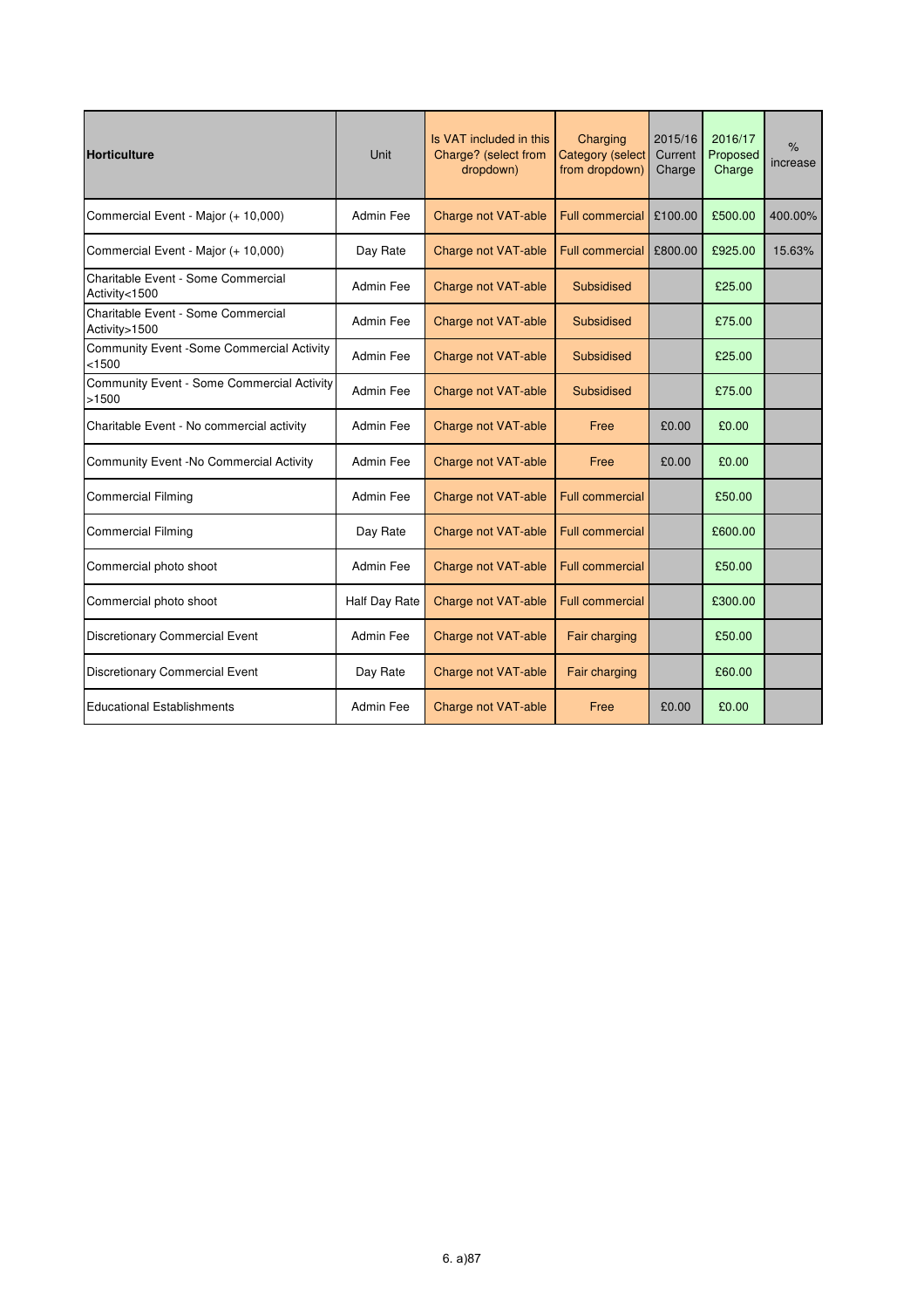| <b>Cemeteries</b>                                                | Unit | Is VAT included in this<br>Charge? (select from<br>dropdown) | Charging<br><b>Category (select</b><br>from dropdown) | 2015/16<br>Current<br>Charge | 2016/17<br>Proposed<br>Charge | $\%$<br>increase |
|------------------------------------------------------------------|------|--------------------------------------------------------------|-------------------------------------------------------|------------------------------|-------------------------------|------------------|
| Burial Plots Exclusive right of burial &<br>issue of certificate |      |                                                              |                                                       |                              |                               |                  |
| New Grave                                                        |      | Charge not VAT-able                                          | Fair charging                                         | £598.00                      | £616.00                       | 3.01%            |
| Cremated remains in grave                                        |      | Charge not VAT-able                                          | Fair charging                                         | £268.00                      | £276.00                       | 2.99%            |
| Woodland Grave - single plot                                     |      | Charge not VAT-able                                          | Fair charging                                         | £455.00                      | £468.00                       | 2.86%            |
| Woodland Grave - double plot                                     |      | Charge not VAT-able                                          | Fair charging                                         | £910.00                      | £936.00                       | 2.86%            |
| Out of area fees: Non-High Peak residents                        |      | Charge not VAT-able                                          | Fair charging                                         | Double<br>Fees               | <b>Double</b><br>Fees         |                  |
|                                                                  |      |                                                              |                                                       |                              |                               |                  |
| <b>Interment</b>                                                 |      |                                                              |                                                       |                              |                               |                  |
| Grave for three (NB: Glossop Only)                               |      | Charge not VAT-able                                          | Fair charging                                         | £670.00                      | £690.00                       | 2.99%            |
| Grave for two                                                    |      | Charge not VAT-able                                          | Fair charging                                         | £598.00                      | £616.00                       | 3.01%            |
| Grave for one or Woodland burial                                 |      | Charge not VAT-able                                          | Fair charging                                         | £536.00                      | £552.00                       | 2.99%            |
| Cremated remains burial                                          |      | Charge not VAT-able                                          | Fair charging                                         | £170.00                      | £175.00                       | 2.94%            |
| Lawn burial of ashes                                             |      | Charge not VAT-able                                          | Fair charging                                         | £111.00                      | £114.00                       | 2.70%            |
| Out of area fees: Non-High Peak residents                        |      | Charge not VAT-able                                          | Fair charging                                         | Double<br>Fees               | <b>Double</b><br>Fees         |                  |
|                                                                  |      |                                                              |                                                       |                              |                               |                  |
| <b>Memorials</b>                                                 |      |                                                              |                                                       |                              |                               |                  |
| New upright memorial including 1st inscription                   |      | Charge not VAT-able                                          | Fair charging                                         | £142.00                      | £146.00                       | 2.82%            |
| Memorial desk tablet/ vase including 1st<br>inscription          |      | Charge not VAT-able                                          | Fair charging                                         | £99.00                       | £102.00                       | 3.03%            |
| Replacement memorial                                             |      | Charge not VAT-able                                          | Fair charging                                         | £99.00                       | £102.00                       | 3.03%            |
| Additional inscription on memorial/tablet/<br>vase etc           |      | Charge not VAT-able                                          | Fair charging                                         | £54.00                       | £56.00                        | 3.70%            |
| Bronze/ Aluminium memorial plaque (up to 75<br>letters)          |      | Charge not VAT-able                                          | Fair charging                                         | £142.00                      | £146.00                       | 2.82%            |
| Cast bronze sponsored tree plaque                                |      | Charge not VAT-able                                          | Fair charging                                         | £340.00                      | £350.00                       | 2.94%            |
|                                                                  |      |                                                              |                                                       |                              |                               |                  |
| <b>Purchase</b>                                                  |      |                                                              |                                                       |                              |                               |                  |
| Child under 1 year                                               |      |                                                              |                                                       |                              |                               |                  |
| Baby's Grave (Buxton, Glossop, Thornsett)                        |      | Charge not VAT-able                                          | Free                                                  | £0.00                        | £0.00                         |                  |
| New full size grave                                              |      | Charge not VAT-able                                          | Fair charging                                         | £598.00                      | £616.00                       | 3.01%            |
| Ashes Grave                                                      |      | Charge not VAT-able                                          | Fair charging                                         | £268.00                      | £276.00                       | 2.99%            |
| Child aged 1-10 years                                            |      |                                                              |                                                       |                              |                               |                  |
| Child's grave                                                    |      | Charge not VAT-able                                          | Fair charging                                         | £0.00                        | £0.00                         |                  |
| New full size grave                                              |      | Charge not VAT-able                                          | Fair charging                                         | £598.00                      | £616.00                       | 3.01%            |
| Ashes Grave                                                      |      | Charge not VAT-able                                          | Fair charging                                         | £268.00                      | £276.00                       | 2.99%            |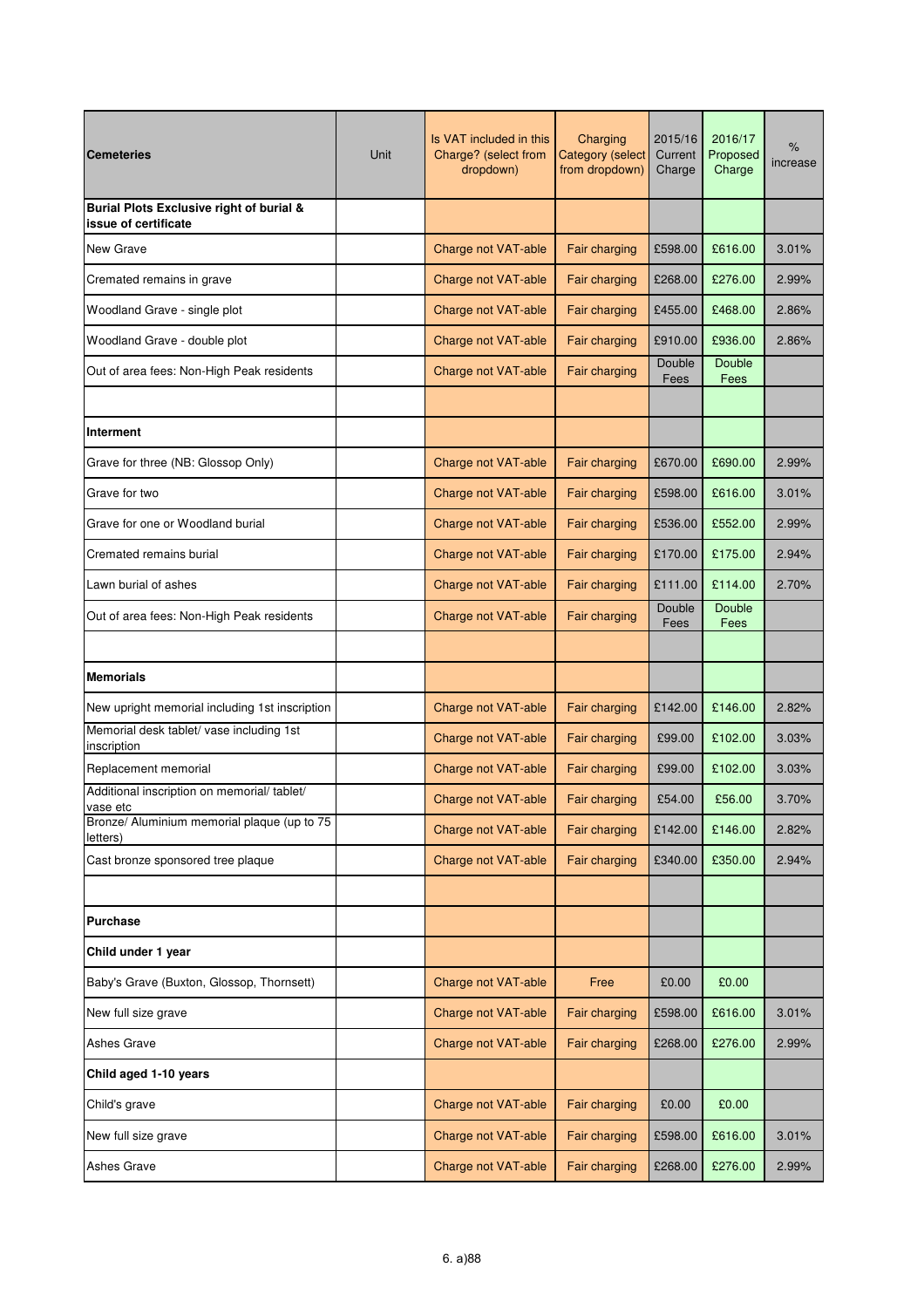| <b>Cemeteries</b>                                    | Unit | Is VAT included in this<br>Charge? (select from<br>dropdown) | Charging<br><b>Category (select</b><br>from dropdown) | 2015/16<br>Current<br>Charge | 2016/17<br>Proposed<br>Charge | $\%$<br>increase |
|------------------------------------------------------|------|--------------------------------------------------------------|-------------------------------------------------------|------------------------------|-------------------------------|------------------|
|                                                      |      |                                                              |                                                       |                              |                               |                  |
| Interment                                            |      |                                                              |                                                       |                              |                               |                  |
| Child under 1 year                                   |      |                                                              |                                                       |                              |                               |                  |
| Baby's Grave (Buxton, Glossop, Thornsett)            |      | Charge not VAT-able                                          | Free                                                  | £0.00                        | £0.00                         |                  |
| New full size grave                                  |      | Charge not VAT-able                                          | <b>Subsidised</b>                                     | £299.00                      | £308.00                       | 3.01%            |
| Ashes Grave                                          |      | Charge not VAT-able                                          | Free                                                  | £0.00                        | £0.00                         |                  |
| <b>Reopened Grave</b>                                |      | Charge not VAT-able                                          | <b>Subsidised</b>                                     | £268.00                      | £276.00                       | 2.99%            |
| Child aged 1-10 years                                |      |                                                              |                                                       |                              |                               |                  |
| Child's grave                                        |      | Charge not VAT-able                                          | Free                                                  | £0.00                        | £0.00                         |                  |
| New full size grave                                  |      | Charge not VAT-able                                          | Subsidised                                            | £299.00                      | £308.00                       | 3.01%            |
| Ashes Grave                                          |      | Charge not VAT-able                                          | Free                                                  | £0.00                        | £0.00                         |                  |
| Reopened Grave                                       |      | Charge not VAT-able                                          | <b>Subsidised</b>                                     | £268.00                      | £276.00                       | 2.99%            |
|                                                      |      |                                                              |                                                       |                              |                               |                  |
| <b>Memorial</b>                                      |      |                                                              |                                                       |                              |                               |                  |
| Child under 1 year                                   |      |                                                              |                                                       |                              |                               |                  |
| Baby's Grave (Buxton, Glossop, Thornsett)            |      | Charge not VAT-able                                          | Free                                                  | £0.00                        | £0.00                         |                  |
| New full size grave                                  |      | Charge not VAT-able                                          | Fair charging                                         | £142.00                      | £146.00                       | 2.82%            |
| Ashes Grave                                          |      | Charge not VAT-able                                          | Fair charging                                         | £142.00                      | £146.00                       | 2.82%            |
| Reopened Grave                                       |      | Charge not VAT-able                                          | Fair charging                                         | £142.00                      | £146.00                       | 2.82%            |
| Child aged 1-10 years                                |      |                                                              |                                                       |                              |                               |                  |
| Child's grave                                        |      | Charge not VAT-able                                          | Fair charging                                         | £71.00                       | £73.00                        | 2.82%            |
| New full size grave                                  |      | Charge not VAT-able                                          | Fair charging                                         | £142.00                      | £146.00                       | 2.82%            |
| Ashes Grave                                          |      | Charge not VAT-able                                          | Fair charging                                         | £142.00                      | £146.00                       | 2.82%            |
| Reopened Grave                                       |      | Charge not VAT-able                                          | Fair charging                                         | £142.00                      | £146.00                       | 2.82%            |
| Out of area fees: Non-High Peak residents            |      | Charge not VAT-able                                          | Fair charging                                         | Double<br>Fees               | Double<br>Fees                |                  |
|                                                      |      |                                                              |                                                       |                              |                               |                  |
| <b>Other Charges</b>                                 |      |                                                              |                                                       |                              |                               |                  |
| Replacement or transfer of grave deed                |      | Charge not VAT-able                                          | Fair charging                                         | £40.00                       | £41.50                        | 3.75%            |
| Search Fee (Per half hour)                           |      | <b>VAT included</b>                                          | Nominal                                               | £19.00                       | £20.00                        | 5.26%            |
| Grave selection by purchaser                         |      | Charge not VAT-able                                          | <b>Fair charging</b>                                  | £19.00                       | £20.00                        | 5.26%            |
| Walled Graves, Vaults etc.                           |      |                                                              |                                                       |                              |                               |                  |
| Large coffin (both dimensions over 6' 5" and<br>25") |      | Charge not VAT-able                                          | Fair charging                                         | £62.00                       | £64.00                        | 3.23%            |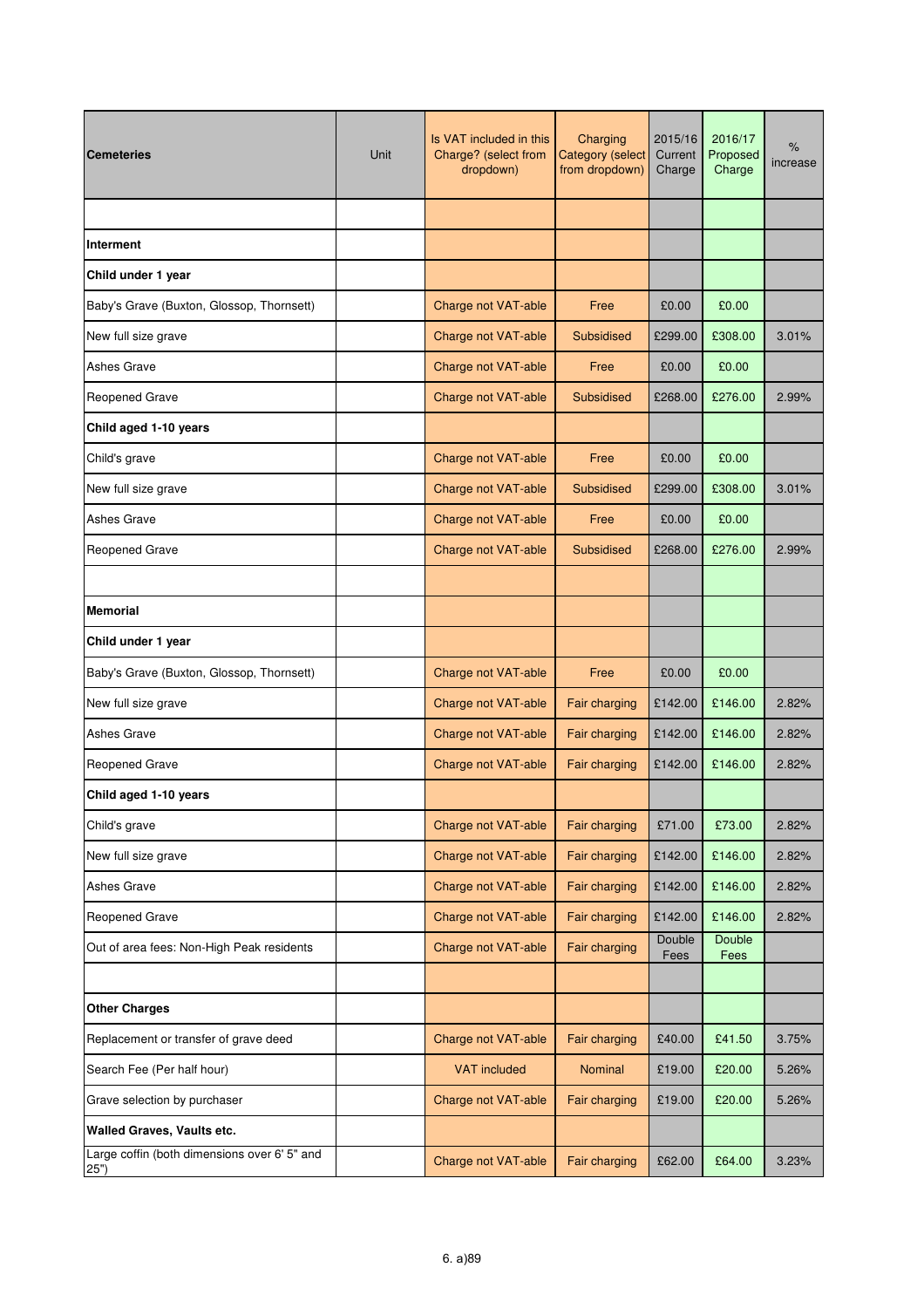| <b>Cemeteries</b>                                          | Unit | Is VAT included in this<br>Charge? (select from<br>dropdown) | Charging<br>Category (select<br>from dropdown) | 2015/16<br>Current<br>Charge | 2016/17<br>Proposed<br>Charge | $\%$<br>increase |
|------------------------------------------------------------|------|--------------------------------------------------------------|------------------------------------------------|------------------------------|-------------------------------|------------------|
| Cancellation of funeral within 72 hours of<br>burial       |      | Charge not VAT-able                                          | Fair charging                                  | £62.00                       | £64.00                        | 3.23%            |
| Coffin size not confirmed within 48 hrs of<br>burial       |      | Charge not VAT-able                                          | Fair charging                                  | £62.00                       | £64.00                        | 3.23%            |
| Headstone not removed from grave when<br>requested         |      | Charge not VAT-able                                          | Fair charging                                  | £62.00                       | £64.00                        | 3.23%            |
| Paperwork not received in cemetery office<br>before burial |      | Charge not VAT-able                                          | Fair charging                                  | £62.00                       | £64.00                        | 3.23%            |
| Late arrival of funeral at cemetery (>30<br>minutes)       |      | Charge not VAT-able                                          | Fair charging                                  | £62.00                       | £64.00                        | 3.23%            |
|                                                            |      |                                                              |                                                |                              |                               |                  |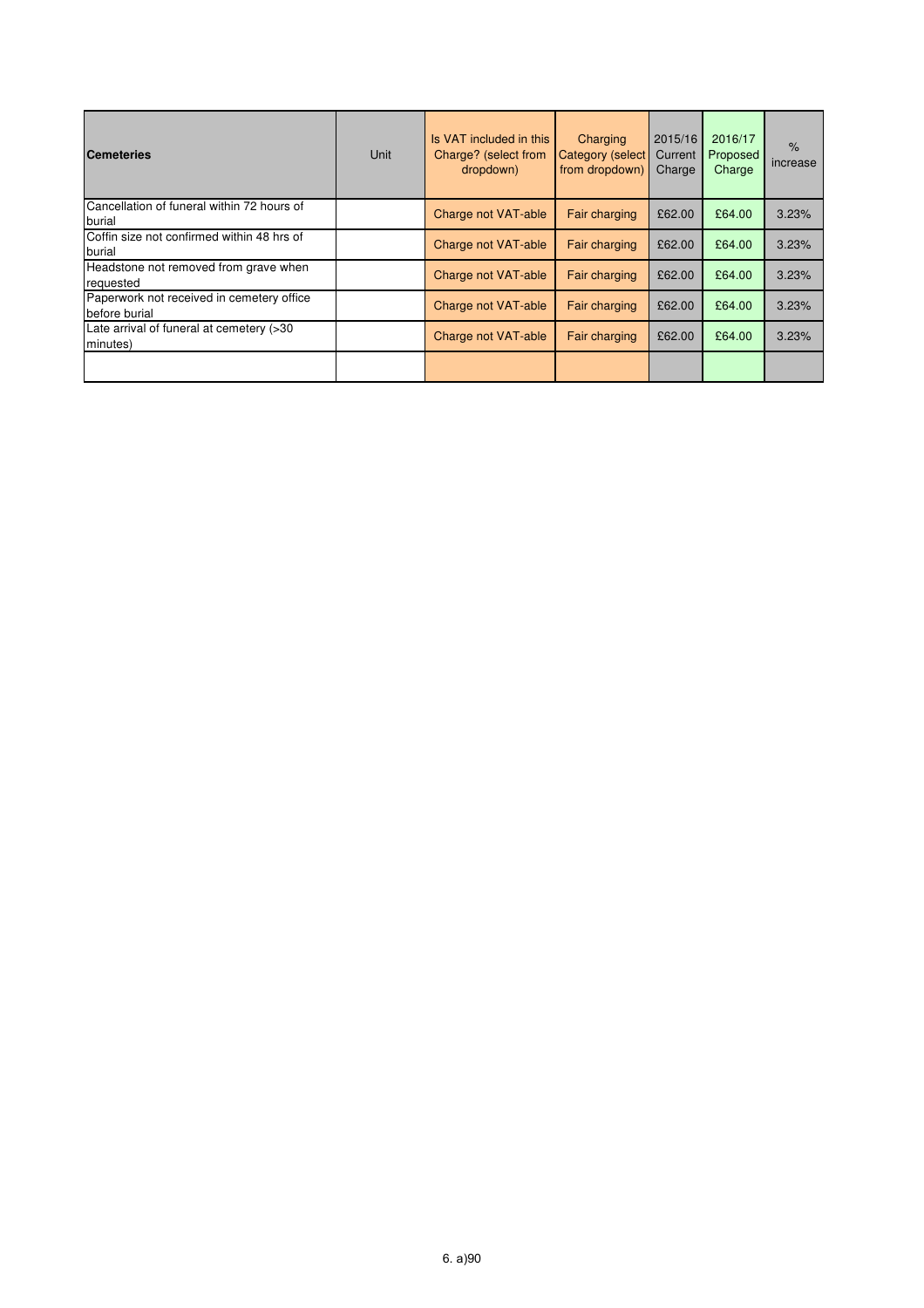| Car Parks*                                                                                                                                          | Unit         | Is VAT included in this<br>Charge? (select from<br>dropdown) | Charging<br><b>Category</b> (select<br>from dropdown) | 2015/16<br>Current<br>Charge | 2016/17<br>Proposed<br>Charge | $\%$<br>increase |
|-----------------------------------------------------------------------------------------------------------------------------------------------------|--------------|--------------------------------------------------------------|-------------------------------------------------------|------------------------------|-------------------------------|------------------|
| <b>Season Tickets</b>                                                                                                                               |              |                                                              |                                                       |                              |                               |                  |
| Type A - Season tickets for use on HPBC Car<br>Parks excl. Spring Gardens Centre Car Park,<br>Buxton and Municipal Buildings Car Park,<br>Glossop   | Per quarter  | <b>VAT</b> included                                          | Fair charging                                         | £100.00                      | £100.00                       | 0.00%            |
| Type B - Use restricted to New Mills Torr Top<br><b>Car Park</b>                                                                                    | Per quarter  | <b>VAT</b> included                                          | Fair charging                                         | £75.00                       | £75.00                        | 0.00%            |
| Type C - Use restricted to Bernard Street &<br>Edward Street Car Parks, Glossop                                                                     | Per quarter  | <b>VAT</b> included                                          | Fair charging                                         | £50.00                       | £50.00                        | 0.00%            |
| <b>Other Season Tickets</b>                                                                                                                         |              |                                                              |                                                       |                              |                               |                  |
| For use exclusively on Upper Deck of the<br>Pavilion Gardens Car Park in Buxton -<br>Monday to Friday during term-time<br>(September to June) only: |              |                                                              |                                                       |                              |                               |                  |
| Derby University (Buxton Campus) Staff and<br><b>Students</b>                                                                                       | Full period  | <b>VAT</b> included                                          | Fair charging                                         | £110.00                      | £150.00                       | 36.36%           |
| <b>Other Car Park Users</b>                                                                                                                         | Full period  | <b>VAT</b> included                                          | Fair charging                                         | £130.00                      | £175.00                       | 34.62%           |
|                                                                                                                                                     |              |                                                              |                                                       |                              |                               |                  |
| Pay and Display                                                                                                                                     |              |                                                              |                                                       |                              |                               |                  |
| <b>Buxton: Market Street</b>                                                                                                                        | Up to 1 hour | <b>VAT included</b>                                          | Fair charging                                         | £0.80                        | £0.80                         | 0.00%            |
|                                                                                                                                                     | 1-2 hours    | <b>VAT included</b>                                          | Fair charging                                         | £1.30                        | £1.40                         | 7.69%            |
|                                                                                                                                                     | 2-4 hours    | <b>VAT included</b>                                          | Fair charging                                         | £2.50                        | £2.70                         | 8.00%            |
|                                                                                                                                                     | Over 4 hours | <b>VAT included</b>                                          | <b>Fair charging</b>                                  | £3.00                        | £3.50                         | 16.67%           |
|                                                                                                                                                     |              |                                                              |                                                       |                              |                               |                  |
| <b>Buxton: Market Place</b>                                                                                                                         | Up to 1 hour | <b>VAT</b> included                                          | Fair charging                                         | £0.80                        | £0.80                         | 0.00%            |
|                                                                                                                                                     | 1-2 hours    | <b>VAT</b> included                                          | Fair charging                                         | £1.30                        | £1.40                         | 7.69%            |
|                                                                                                                                                     | 2-4 hours    | VAT included                                                 | Fair charging                                         | £2.50                        | £2.70                         | 8.00%            |
|                                                                                                                                                     | Over 4 hours | <b>VAT included</b>                                          | Fair charging                                         | £3.00                        | £3.50                         | 16.67%           |
|                                                                                                                                                     |              |                                                              |                                                       |                              |                               |                  |
| <b>Buxton: The Slopes</b>                                                                                                                           | Up to 1 hour | <b>VAT included</b>                                          | Fair charging                                         | £0.80                        | £0.80                         | 0.00%            |
|                                                                                                                                                     | 1-2 hours    | <b>VAT</b> included                                          | Fair charging                                         | £1.30                        | £1.40                         | 7.69%            |
|                                                                                                                                                     | 2-4 hours    | <b>VAT included</b>                                          | Fair charging                                         | £2.50                        | £2.70                         | 8.00%            |
|                                                                                                                                                     | Over 4 hours | <b>VAT included</b>                                          | Fair charging                                         | £3.00                        | £3.50                         | 16.67%           |
|                                                                                                                                                     |              |                                                              |                                                       |                              |                               |                  |
| Buxton: Eagle Parade                                                                                                                                | Up to 1 hour | <b>VAT included</b>                                          | Fair charging                                         | £0.80                        | £0.80                         | 0.00%            |
|                                                                                                                                                     | 1-2 hours    | <b>VAT included</b>                                          | Fair charging                                         | £1.30                        | £1.40                         | 7.69%            |
|                                                                                                                                                     | 2-4 hours    | <b>VAT included</b>                                          | Fair charging                                         | £2.50                        | £2.70                         | 8.00%            |
|                                                                                                                                                     | Over 4 hours | <b>VAT included</b>                                          | Fair charging                                         | £3.00                        | £3.50                         | 16.67%           |
|                                                                                                                                                     |              |                                                              |                                                       |                              |                               |                  |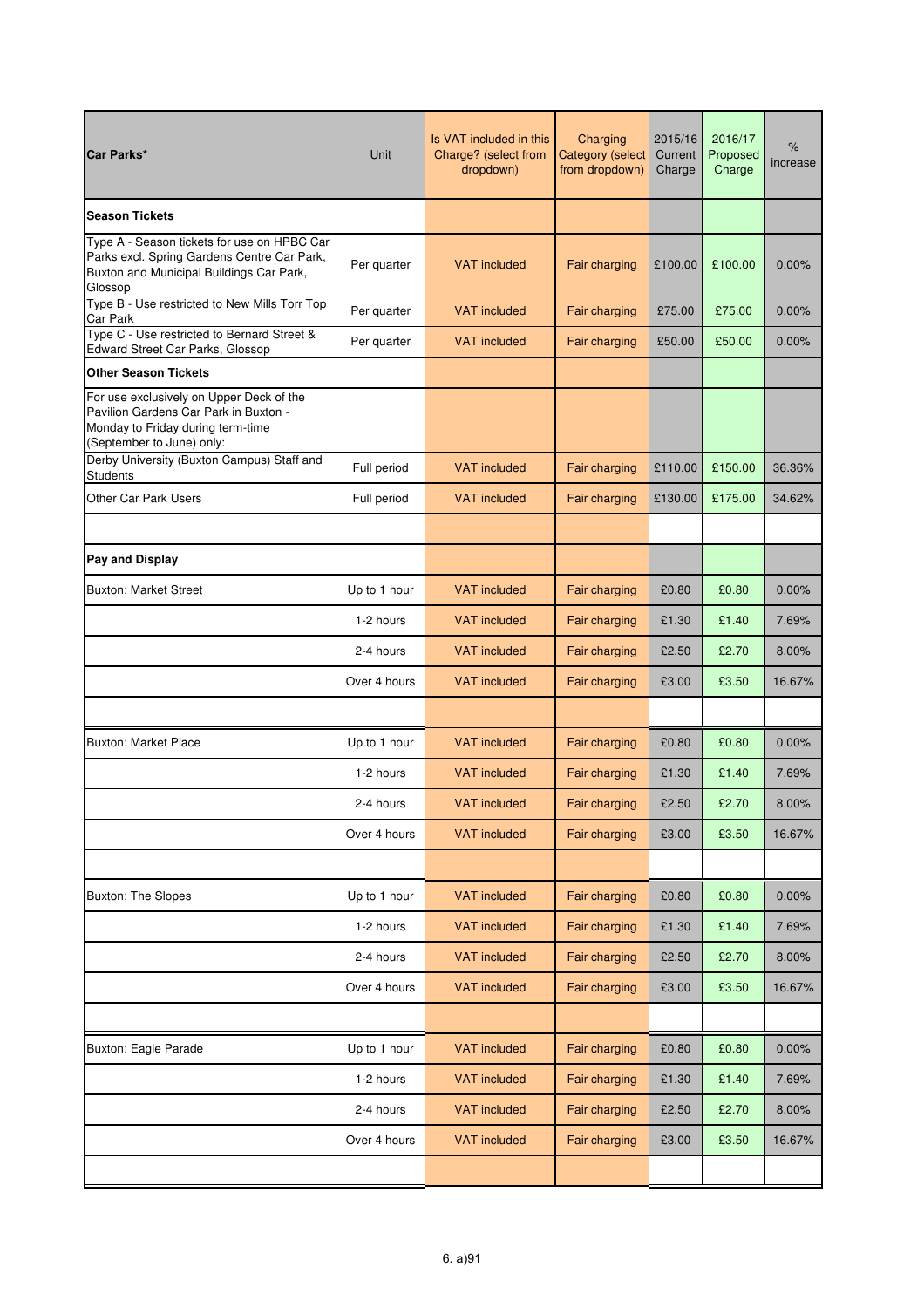| Car Parks*                                 | Unit          | Is VAT included in this<br>Charge? (select from<br>dropdown) | Charging<br><b>Category (select</b><br>from dropdown) | 2015/16<br>Current<br>Charge | 2016/17<br>Proposed<br>Charge | $\%$<br>increase |
|--------------------------------------------|---------------|--------------------------------------------------------------|-------------------------------------------------------|------------------------------|-------------------------------|------------------|
| <b>Buxton:South Street</b>                 | Up to 1 hour  | <b>VAT included</b>                                          | Fair charging                                         | £0.80                        | £0.80                         | 0.00%            |
|                                            | 1-2 hours     | <b>VAT included</b>                                          | Fair charging                                         | £1.30                        | £1.40                         | 7.69%            |
|                                            | 2-4 hours     | <b>VAT included</b>                                          | Fair charging                                         | £2.50                        | £2.70                         | 8.00%            |
|                                            | Over 4 hours  | <b>VAT included</b>                                          | Fair charging                                         | £3.00                        | £3.50                         | 16.67%           |
|                                            |               |                                                              |                                                       |                              |                               |                  |
| <b>Buxton: Bridge Street</b>               | Up to 1 hour  | <b>VAT</b> included                                          | Fair charging                                         | £0.80                        | £0.80                         | 0.00%            |
|                                            | 1-2 hours     | <b>VAT</b> included                                          | Fair charging                                         | £1.30                        | £1.40                         | 7.69%            |
|                                            | 2-4 hours     | <b>VAT included</b>                                          | Fair charging                                         | £2.50                        | £2.70                         | 8.00%            |
|                                            | Over 4 hours  | <b>VAT included</b>                                          | Fair charging                                         | £3.50                        | £3.50                         | 0.00%            |
|                                            |               |                                                              |                                                       |                              |                               |                  |
| Buxton: Sylvan Park:                       | Up to 1 hour  | <b>VAT</b> included                                          | Fair charging                                         | £0.80                        | £0.80                         | 0.00%            |
| Cars                                       | 1-2 hours     | <b>VAT included</b>                                          | Fair charging                                         | £1.30                        | £1.40                         | 7.69%            |
|                                            | 2-4 hours     | <b>VAT included</b>                                          | Fair charging                                         | £2.50                        | £2.70                         | 8.00%            |
|                                            | Over 4 hours  | <b>VAT</b> included                                          | Fair charging                                         | £3.50                        | £3.50                         | 0.00%            |
| Coaches                                    | Up to 4 hours | <b>VAT included</b>                                          | Fair charging                                         | £5.00                        | £5.00                         | 0.00%            |
|                                            | Over 4 hours  | <b>VAT included</b>                                          | Fair charging                                         | £10.00                       | £10.00                        | 0.00%            |
| Goods Vehicles                             |               | <b>VAT</b> included                                          | Fair charging                                         | £6.00                        | £6.00                         | 0.00%            |
|                                            |               |                                                              |                                                       |                              |                               |                  |
| <b>Buxton Pavilion Gardens</b>             | Up to 1 hour  | <b>VAT included</b>                                          | Fair charging                                         | £1.00                        | £1.20                         | 20.00%           |
|                                            | 1-2 hours     | <b>VAT included</b>                                          | Fair charging                                         | £1.60                        | £1.80                         | 12.50%           |
|                                            | 2-4 hours     | <b>VAT included</b>                                          | Fair charging                                         | £3.00                        | £3.20                         | 6.67%            |
|                                            | Over 4 hours  | <b>VAT included</b>                                          | Fair charging                                         | £5.00                        | £5.00                         | 0.00%            |
|                                            |               |                                                              |                                                       |                              |                               |                  |
| Buxton: Spring Gardens Centre & Wye Street | Up to 1 hour  | <b>VAT</b> included                                          | Fair charging                                         | £0.80                        | £0.80                         | 0.00%            |
|                                            | 1-2 hours     | <b>VAT included</b>                                          | Fair charging                                         | £1.30                        | £1.40                         | 7.69%            |
|                                            | 2-4 hours     | <b>VAT included</b>                                          | Fair charging                                         | £2.50                        | £2.70                         | 8.00%            |
|                                            |               |                                                              |                                                       |                              |                               |                  |
| Glossop: Municipal Buildings               | Up to 1 hour  | <b>VAT included</b>                                          | Fair charging                                         | £0.60                        | £0.60                         | 0.00%            |
|                                            | 1-2 hours     | <b>VAT included</b>                                          | Fair charging                                         | £1.00                        | £1.10                         | 10.00%           |
|                                            | 2-4 hours     | <b>VAT included</b>                                          | Fair charging                                         | £2.00                        | £2.20                         | 10.00%           |
|                                            |               |                                                              |                                                       |                              |                               |                  |
| Glossop: Edward Street                     | Up to 1 hour  | <b>VAT included</b>                                          | Fair charging                                         | £0.60                        | £0.60                         | 0.00%            |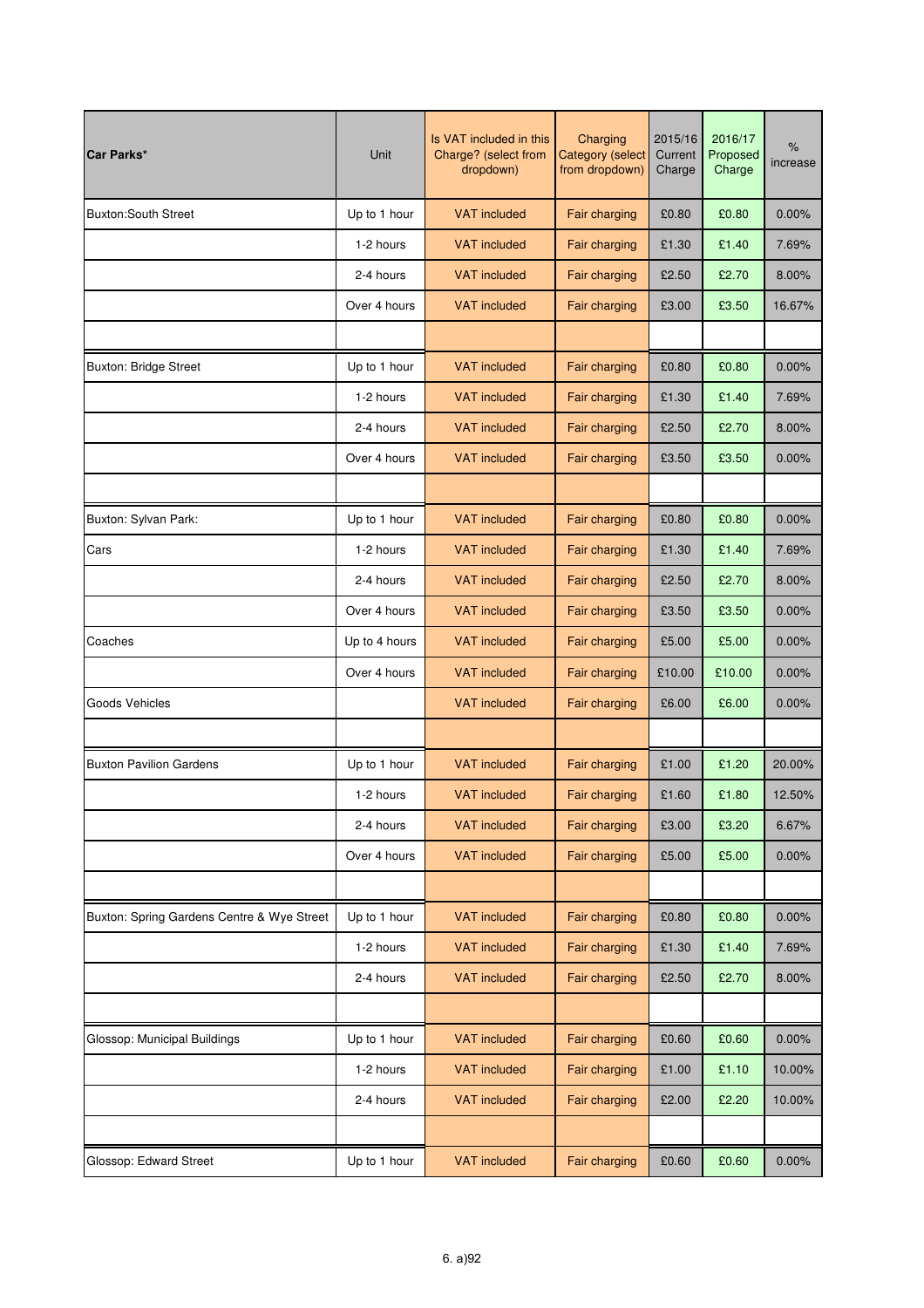| Car Parks*                | Unit          | Is VAT included in this<br>Charge? (select from<br>dropdown) | Charging<br><b>Category (select</b><br>from dropdown) | 2015/16<br>Current<br>Charge | 2016/17<br>Proposed<br>Charge | $\%$<br>increase |
|---------------------------|---------------|--------------------------------------------------------------|-------------------------------------------------------|------------------------------|-------------------------------|------------------|
|                           | 1-2 hours     | <b>VAT included</b>                                          | Fair charging                                         | £1.00                        | £1.10                         | 10.00%           |
|                           | 2-4 hours     | <b>VAT included</b>                                          | Fair charging                                         | £2.00                        | £2.20                         | 10.00%           |
|                           | Over 4 hours  | <b>VAT</b> included                                          | Fair charging                                         | £2.20                        | £2.40                         | 9.09%            |
|                           |               |                                                              |                                                       |                              |                               |                  |
| Glossop: Bernard Street   | Up to 1 hour  | <b>VAT included</b>                                          | Fair charging                                         | £0.60                        | £0.60                         | 0.00%            |
|                           | 1-2 hours     | <b>VAT included</b>                                          | Fair charging                                         | £1.00                        | £1.10                         | 10.00%           |
|                           | 2- hours      | <b>VAT included</b>                                          | Fair charging                                         | £2.00                        | £2.20                         | 10.00%           |
|                           |               |                                                              |                                                       |                              |                               |                  |
| New Mills: Market Street: | First hour    | <b>VAT</b> included                                          | Free                                                  | £0.00                        | £0.00                         |                  |
|                           | Up to 2 hours | <b>VAT</b> included                                          | Fair charging                                         | £0.50                        | £0.55                         | 10.00%           |
|                           | Up to 4 hours | <b>VAT included</b>                                          | Fair charging                                         | £1.50                        | £1.65                         | 10.00%           |
|                           | Over 4 hours  | <b>VAT included</b>                                          | Fair charging                                         | £2.00                        | £2.20                         | 10.00%           |
|                           |               |                                                              |                                                       |                              |                               |                  |
| New Mills: Torr Top       | First hour    | <b>VAT included</b>                                          | Free                                                  | £0.00                        | £0.00                         |                  |
|                           | Up to 2 hours | <b>VAT</b> included                                          | Fair charging                                         | £0.50                        | £0.55                         | 10.00%           |
|                           | Up to 4 hours | <b>VAT</b> included                                          | Fair charging                                         | £1.50                        | £1.65                         | 10.00%           |
|                           | Over 4 hours  | <b>VAT</b> included                                          | Fair charging                                         | £2.00                        | £2.20                         | 10.00%           |
|                           |               |                                                              |                                                       |                              |                               |                  |
| New Mills: Town Hall      | First hour    | <b>VAT included</b>                                          | Free                                                  | £0.00                        | £0.00                         |                  |
|                           | Up to 2 hours | <b>VAT included</b>                                          | Fair charging                                         | £0.50                        | £0.55                         | 10.00%           |
|                           | Up to 4 hours | <b>VAT included</b>                                          | Fair charging                                         | £1.50                        | £1.65                         | 10.00%           |
|                           | Over 4 hours  | <b>VAT included</b>                                          | Fair charging                                         | £2.00                        | £2.20                         | 10.00%           |
|                           |               |                                                              |                                                       |                              |                               |                  |
| Castleton:                | Up to 1 hour  | <b>VAT included</b>                                          | Fair charging                                         | £1.00                        | £1.00                         | 0.00%            |
| Cars                      | 1-2 hours     | <b>VAT included</b>                                          | Fair charging                                         | £1.60                        | £1.80                         | 12.50%           |
|                           | 2-4 hours     | <b>VAT included</b>                                          | Fair charging                                         | £3.00                        | £3.20                         | 6.67%            |
|                           | Over 4 hours  | <b>VAT included</b>                                          | Fair charging                                         | £5.00                        | £5.00                         | 0.00%            |
|                           | 24 hours      | <b>VAT included</b>                                          | Fair charging                                         | £6.00                        | £6.00                         | 0.00%            |
| Coaches                   | Up to 4 hours | <b>VAT included</b>                                          | Fair charging                                         | £4.50                        | £5.00                         | 11.11%           |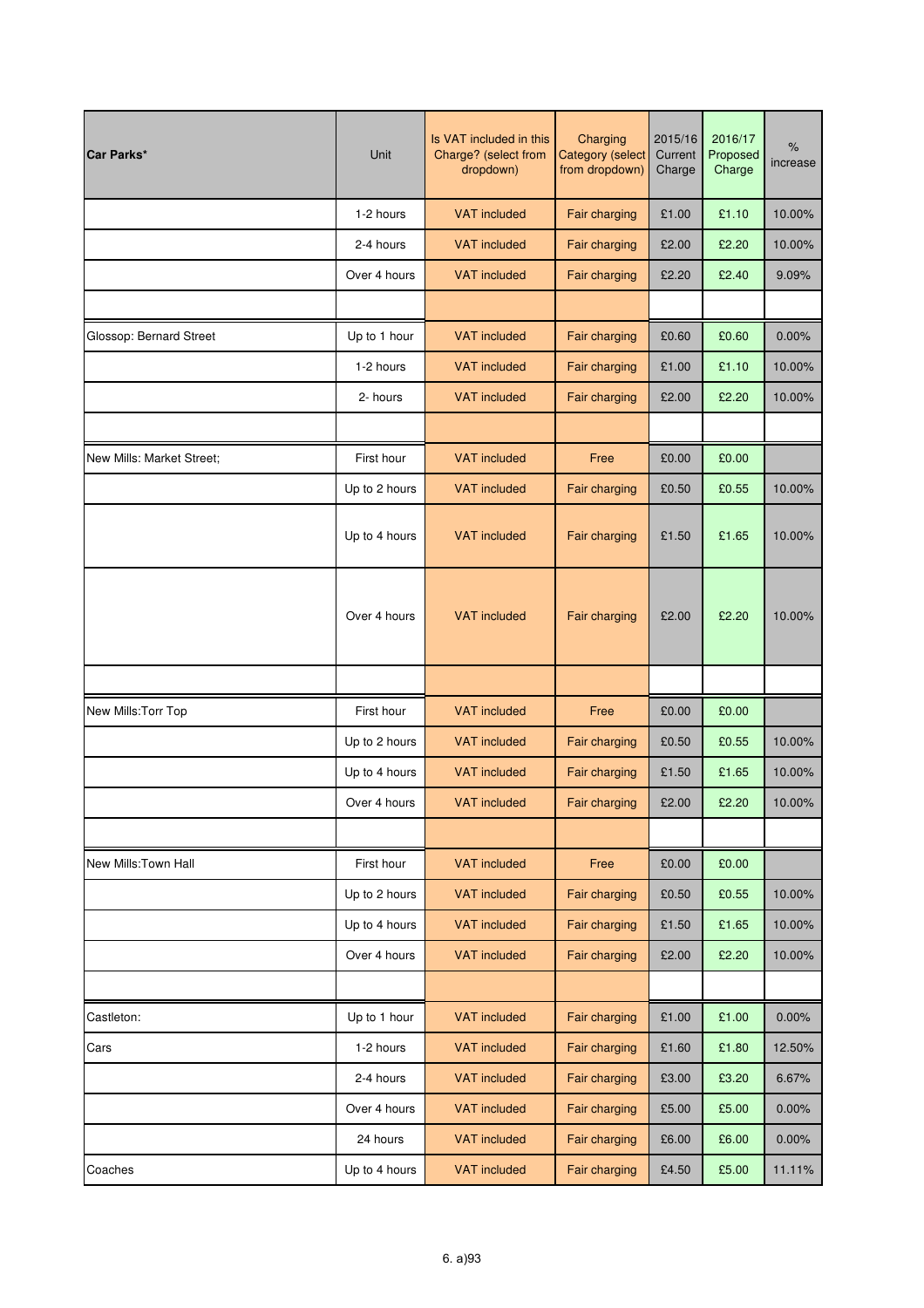| Car Parks*                                                                                | Unit                      | Is VAT included in this<br>Charge? (select from<br>dropdown) | Charging<br><b>Category</b> (select<br>from dropdown) | 2015/16<br>Current<br>Charge | 2016/17<br>Proposed<br>Charge | $\%$<br>increase |
|-------------------------------------------------------------------------------------------|---------------------------|--------------------------------------------------------------|-------------------------------------------------------|------------------------------|-------------------------------|------------------|
|                                                                                           | Over 4 hours              | <b>VAT included</b>                                          | Fair charging                                         | £10.00                       | £10.00                        | $0.00\%$         |
|                                                                                           |                           |                                                              |                                                       |                              |                               |                  |
| Hope:                                                                                     | Up to 1 hour              | <b>VAT included</b>                                          | Fair charging                                         | £1.00                        | £1.00                         | 0.00%            |
|                                                                                           | 1-2 hours                 | <b>VAT included</b>                                          | Fair charging                                         | £1.60                        | £1.80                         | 12.50%           |
|                                                                                           | 2-4 hours                 | <b>VAT included</b>                                          | Fair charging                                         | £3.00                        | £3.20                         | 6.67%            |
|                                                                                           | Over 4 hours              | <b>VAT included</b>                                          | Fair charging                                         | £5.00                        | £5.00                         | 0.00%            |
|                                                                                           | 24 hours                  | <b>VAT included</b>                                          | Fair charging                                         | £6.00                        | £6.00                         | 0.00%            |
|                                                                                           |                           |                                                              |                                                       |                              |                               |                  |
| Edale                                                                                     | Up to 1 hour              | <b>VAT</b> included                                          | Fair charging                                         | £1.00                        | £1.00                         | 0.00%            |
| Cars                                                                                      | 1-2 hours                 | <b>VAT</b> included                                          | Fair charging                                         | £1.60                        | £1.80                         | 12.50%           |
|                                                                                           | 2-4 hours                 | <b>VAT</b> included                                          | Fair charging                                         | £3.00                        | £3.20                         | 6.67%            |
|                                                                                           | Over 4 hours              | <b>VAT</b> included                                          | Fair charging                                         | £5.00                        | £5.00                         | $0.00\%$         |
|                                                                                           | 24 hours                  | <b>VAT</b> included                                          | Fair charging                                         | £6.00                        | £6.00                         | 0.00%            |
| Coaches                                                                                   | Up to 4 hours             | <b>VAT</b> included                                          | Fair charging                                         | £4.50                        | £5.00                         | 11.11%           |
|                                                                                           | Over 4 hours              | <b>VAT</b> included                                          | Fair charging                                         | £10.00                       | £10.00                        | 0.00%            |
|                                                                                           |                           |                                                              |                                                       |                              |                               |                  |
| Miry Meadow, Chapel                                                                       |                           | <b>VAT</b> included                                          | Free                                                  | £0.00                        | £0.00                         |                  |
| Thornbrook, Chapel                                                                        |                           | <b>VAT</b> included                                          | Free                                                  | £0.00                        | £0.00                         |                  |
| Off Station Road, Hadfield                                                                |                           | <b>VAT</b> included                                          | Free                                                  | £0.00                        | £0.00                         |                  |
| Albert Street, Hadfield                                                                   |                           | <b>VAT</b> included                                          | Free                                                  | £0.00                        | £0.00                         |                  |
| Bingswood                                                                                 |                           | <b>VAT included</b>                                          | Free                                                  | £0.00                        | £0.00                         |                  |
| Railway Station, Whaley Bridge                                                            |                           | <b>VAT included</b>                                          | Free                                                  | £0.00                        | £0.00                         |                  |
|                                                                                           |                           |                                                              |                                                       |                              |                               |                  |
| Penalty Charge Notices Off Street: Two tier<br>system depending on the seriousness of the |                           |                                                              |                                                       |                              |                               |                  |
| Tier one:                                                                                 | Per fine                  | Charge not VAT-able                                          | <b>Statutory</b>                                      | £26.50                       | £26.50                        | 0.00%            |
|                                                                                           | If paid within 14<br>days | Charge not VAT-able                                          | Statutory                                             | £25.00                       | £25.00                        | 0.00%            |
| Tier two:                                                                                 | Per fine                  | Charge not VAT-able                                          | Statutory                                             | £70.00                       | £70.00                        | 0.00%            |
|                                                                                           | If paid within 14<br>days | Charge not VAT-able                                          | Statutory                                             | £35.00                       | £35.00                        | 0.00%            |
|                                                                                           |                           |                                                              |                                                       |                              |                               |                  |
| Residents' free parking scheme extended by 1 hour until 11am Monday-Saturday              |                           |                                                              |                                                       |                              |                               |                  |
|                                                                                           |                           |                                                              |                                                       |                              |                               |                  |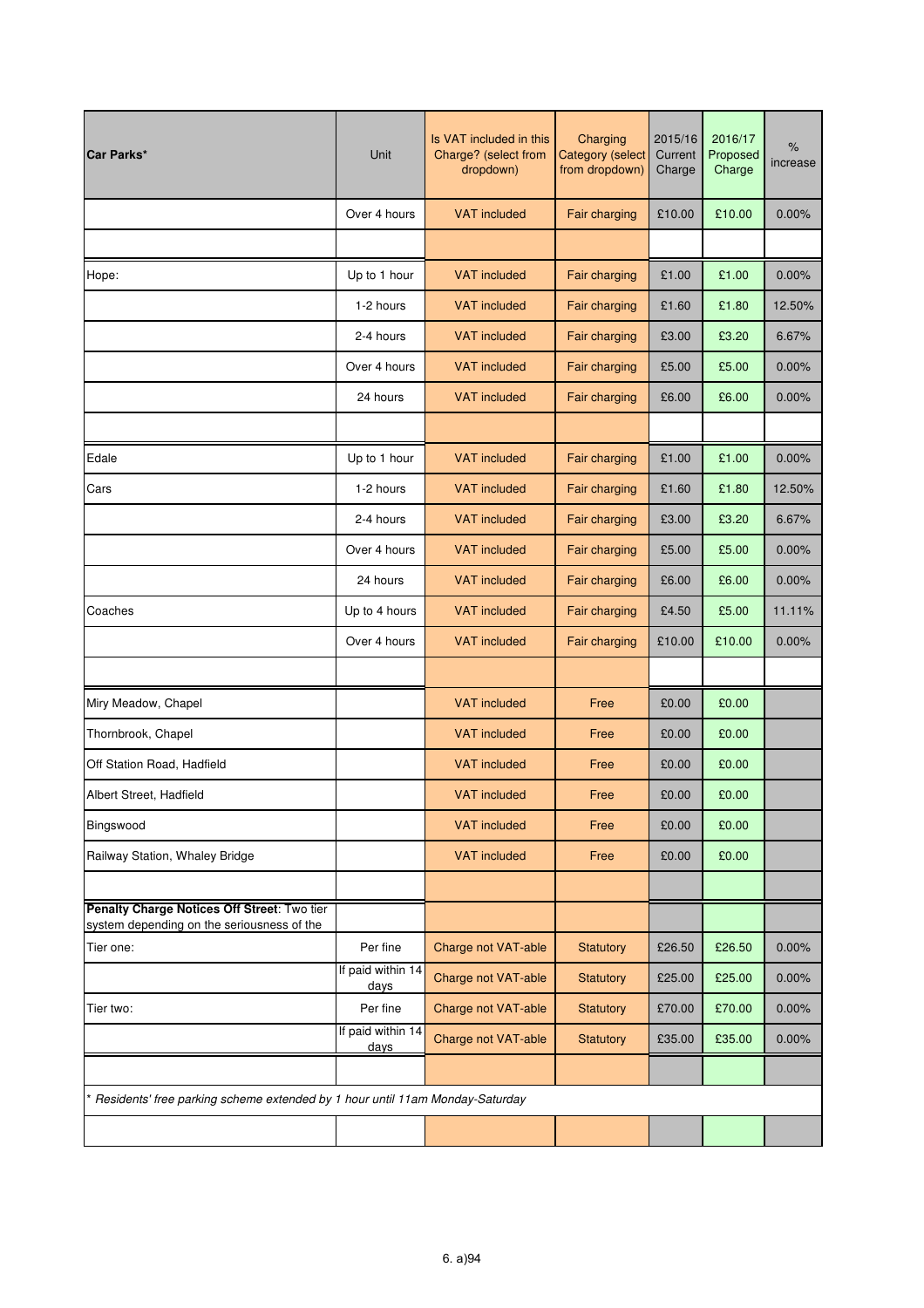| <b>Pavilion Gardens</b>                                                              | Unit                                                  | Is VAT included in this<br>Charge? (select from<br>dropdown) | Charging<br><b>Category</b> (select<br>from dropdown) | 2015/16<br>Current<br>Charge | 2016/17<br>Proposed<br>Charge | $\%$<br>increase |
|--------------------------------------------------------------------------------------|-------------------------------------------------------|--------------------------------------------------------------|-------------------------------------------------------|------------------------------|-------------------------------|------------------|
| Octagon Room Hire*                                                                   |                                                       |                                                              |                                                       |                              |                               |                  |
| Octagon General Enquiry (Sat/-Sun)                                                   | Per day                                               | <b>VAT</b> included                                          | <b>Full commercial</b>                                |                              |                               |                  |
| Octagon General Enquiry (Mon-Fri)                                                    | Per day                                               | <b>VAT</b> included                                          | <b>Full commercial</b>                                |                              |                               |                  |
| <b>Committee Room General Enquiry</b>                                                | Per day                                               | <b>VAT</b> included                                          | Full commercial                                       |                              |                               |                  |
| The Octagon is currently undergoing structural works and is closed until completion. |                                                       |                                                              |                                                       |                              |                               |                  |
|                                                                                      |                                                       |                                                              |                                                       |                              |                               |                  |
| <b>Marquee</b>                                                                       |                                                       |                                                              |                                                       |                              |                               |                  |
| Half Day (4 hours):                                                                  |                                                       |                                                              |                                                       |                              |                               |                  |
| 9am-1pm                                                                              | Mon-Fri                                               | <b>VAT included</b>                                          | <b>Full commercial</b>                                |                              | £210.00                       | #DIV/0!          |
| 1.30pm-5.30pm                                                                        | Mon-Fri                                               | <b>VAT included</b>                                          | <b>Full commercial</b>                                |                              | £210.00                       | #DIV/0!          |
| 6pm-12am (fee dependent on event type,<br>catering spend and duration)               | Mon-Fri (except<br>Bank Holidays)                     | <b>VAT</b> included                                          | <b>Full commercial</b>                                |                              | £400.00                       | #DIV/0!          |
| 6pm-12am (fee dependent on event type,<br>catering spend and duration)               | Sat/ Sun &<br><b>Bank Holidays</b>                    | <b>VAT included</b>                                          | <b>Full commercial</b>                                |                              | £640.00                       | #DIV/0!          |
| Full Day (over 4 hours):                                                             |                                                       |                                                              |                                                       |                              |                               |                  |
| 9am-5pm                                                                              | Mon-Fri (except<br>Bank Holidays)                     | <b>VAT</b> included                                          | <b>Full commercial</b>                                |                              | £400.00                       | #DIV/0!          |
| 9am-5pm                                                                              | Sat/ Sun &<br><b>Bank Holidays</b>                    | <b>VAT included</b>                                          | <b>Full commercial</b>                                |                              | £1,630.00                     | #DIV/0!          |
|                                                                                      |                                                       |                                                              |                                                       |                              |                               |                  |
| <b>Pavilion Arts Centre Room Hire</b>                                                |                                                       |                                                              |                                                       |                              |                               |                  |
| Half Day (4 hours):                                                                  |                                                       |                                                              |                                                       |                              |                               |                  |
| 9am-1pm                                                                              | Mon-Fri                                               | VAT included                                                 | <b>Full commercial</b>                                | £590.00                      | £590.00                       | $0.00\%$         |
| 1.30pm-5.30pm                                                                        | Mon-Fri                                               | <b>VAT included</b>                                          | <b>Full commercial</b>                                | £590.00                      | £590.00                       | 0.00%            |
| 6pm-12am                                                                             | Mon-Fri<br>(Dependent on                              | <b>VAT included</b>                                          | <b>Full commercial</b>                                | £890.00                      | £890.00                       | 0.00%            |
| 6pm-12am only                                                                        | Sat-Sun<br>(Dependent on<br>event type &<br>duration) | <b>VAT</b> included                                          | <b>Full commercial</b>                                | £1,290.00                    | £1,290.00                     | 0.00%            |
| Full Day (over 4 hours):                                                             |                                                       |                                                              |                                                       |                              |                               |                  |
| 9am-5pm:                                                                             | Mon-Fri                                               | <b>VAT included</b>                                          | <b>Full commercial</b>                                | £890.00                      | £890.00                       | 0.00%            |
|                                                                                      | Sat-Sun                                               | <b>VAT included</b>                                          | <b>Full commercial</b>                                | £1,900.00                    | £1,900.00                     | 0.00%            |
|                                                                                      |                                                       |                                                              |                                                       |                              |                               |                  |
| Boardroom - Room Hire                                                                |                                                       |                                                              |                                                       |                              |                               |                  |
| NB: Room Hire waivered with £200 catering<br>spend                                   |                                                       |                                                              |                                                       |                              |                               |                  |
| Half Day (4 hours):                                                                  |                                                       |                                                              |                                                       |                              |                               |                  |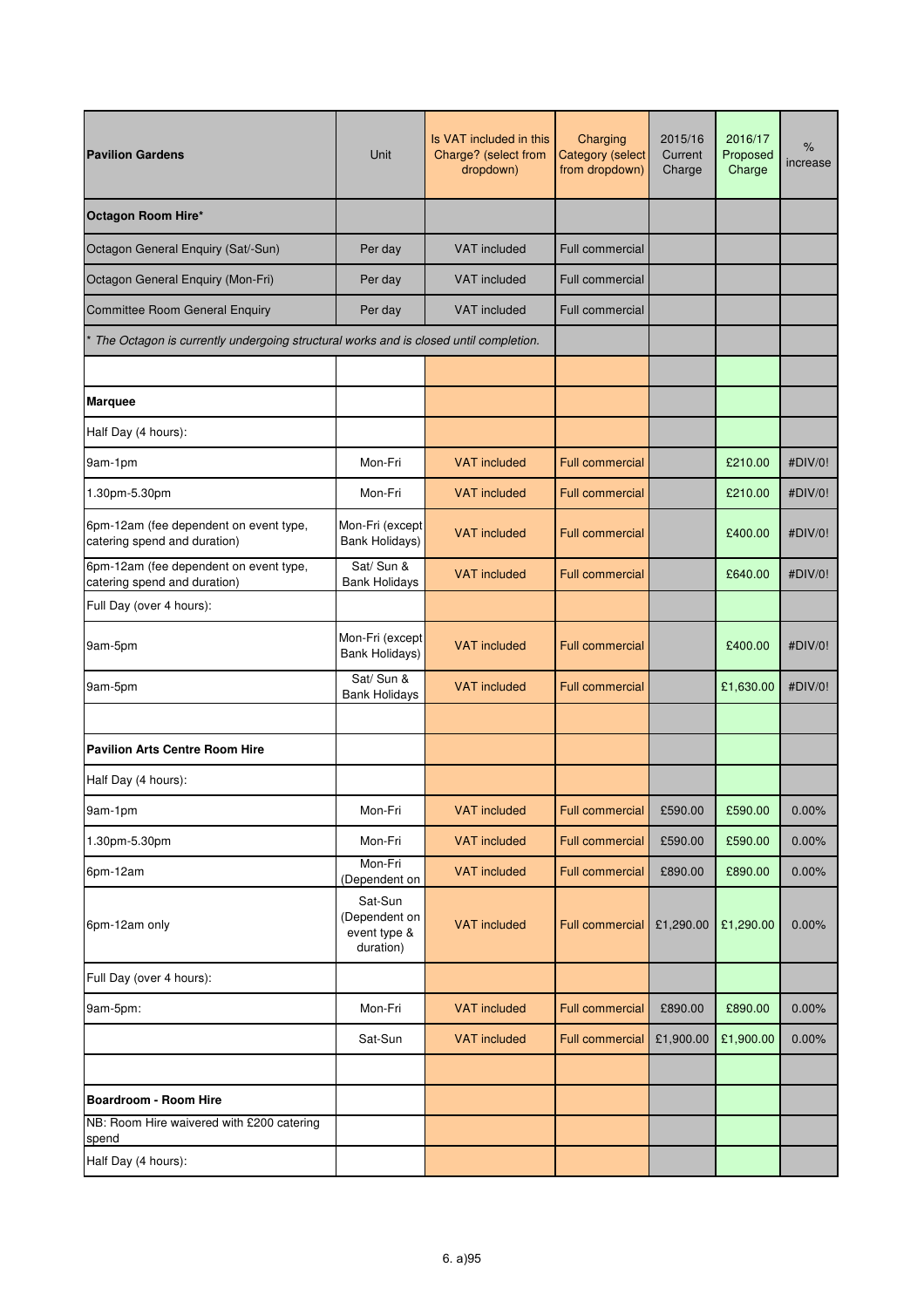| <b>Pavilion Gardens</b>  | Unit    | Is VAT included in this<br>Charge? (select from<br>dropdown) | Charging<br><b>Category (select</b><br>from dropdown) | 2015/16<br>Current<br>Charge | 2016/17<br>Proposed<br>Charge | $\frac{9}{6}$<br>increase |
|--------------------------|---------|--------------------------------------------------------------|-------------------------------------------------------|------------------------------|-------------------------------|---------------------------|
| 9am-1pm                  | Mon-Fri | <b>VAT</b> included                                          | <b>Full commercial</b>                                | £55.00                       | £55.00                        | 0.00%                     |
| 1.30pm-5.30pm            | Mon-Fri | <b>VAT</b> included                                          | <b>Full commercial</b>                                | £55.00                       | £55.00                        | 0.00%                     |
| 6pm-10pm                 | Mon-Fri | <b>VAT</b> included                                          | <b>Full commercial</b>                                | £120.00                      | £120.00                       | 0.00%                     |
| 9am-1pm                  | Sat-Sun | <b>VAT</b> included                                          | <b>Full commercial</b>                                | £50.00                       | £50.00                        | 0.00%                     |
| 1.30pm-5.30pm            | Sat-Sun | <b>VAT</b> included                                          | <b>Full commercial</b>                                | £50.00                       | £50.00                        | 0.00%                     |
| 6pm-10pm                 | Sat-Sun | <b>VAT</b> included                                          | <b>Full commercial</b>                                | £160.00                      | £160.00                       | 0.00%                     |
| Full Day (over 4 hours): |         |                                                              |                                                       |                              |                               |                           |
| 9am-5pm:                 | Mon-Fri | <b>VAT</b> included                                          | <b>Full commercial</b>                                | £95.00                       | £95.00                        | 0.00%                     |
|                          | Sat-Sun | <b>VAT</b> included                                          | <b>Full commercial</b>                                | £89.00                       | £89.00                        | 0.00%                     |
|                          |         |                                                              |                                                       |                              |                               |                           |
| Studio - Hire            |         |                                                              |                                                       |                              |                               |                           |
| Full day                 | Per Day | <b>VAT</b> included                                          | <b>Full commercial</b>                                | £275.00                      | £275.00                       | 0.00%                     |
| Half day                 | Per Day | <b>VAT</b> included                                          | <b>Full commercial</b>                                | £185.00                      | £185.00                       | 0.00%                     |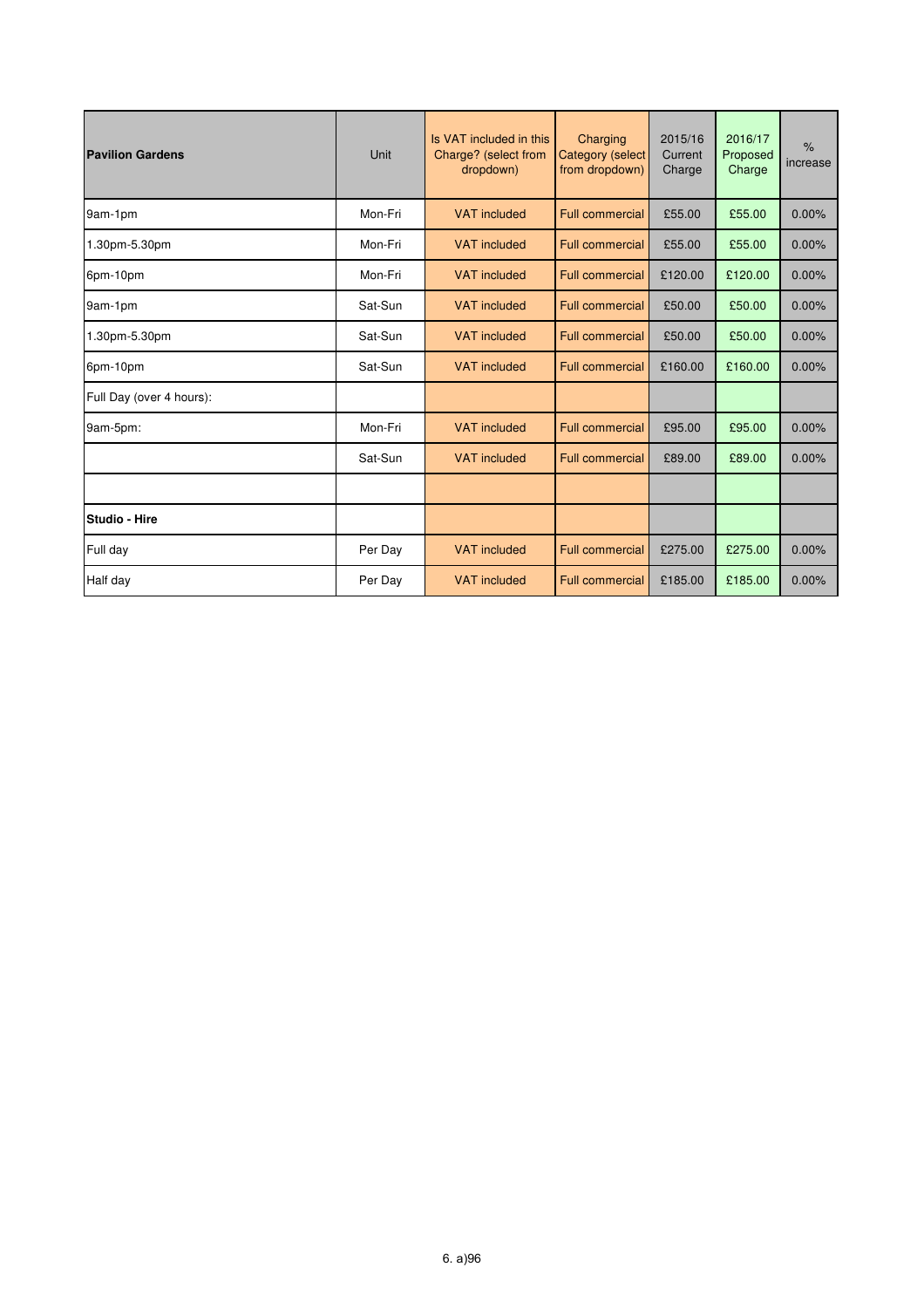| <b>Markets</b>                | Unit    | Is VAT included in this<br>Charge? (select from<br>dropdown) | Charging<br><b>Category (select</b><br>from dropdown) | 2015/16<br>Current<br>Charge | 2016/17<br>Proposed<br>Charge | $\frac{9}{6}$<br>increase |
|-------------------------------|---------|--------------------------------------------------------------|-------------------------------------------------------|------------------------------|-------------------------------|---------------------------|
| <b>New Mills Market</b>       |         |                                                              |                                                       |                              |                               |                           |
| New Mills Friday              | Per day | Charge not VAT-able                                          | Fair charging                                         | £12.00                       | £14.00                        | 16.67%                    |
| New Mills Saturday            | Per day | Charge not VAT-able                                          | Fair charging                                         | £12.00                       | £14.00                        | 16.67%                    |
|                               |         |                                                              |                                                       |                              |                               |                           |
| <b>Glossop Outdoor Market</b> |         |                                                              |                                                       |                              |                               |                           |
| Glossop Thursday Market       | Per day | Charge not VAT-able                                          | Fair charging                                         | £10.00                       | £12.00                        | 20.00%                    |
| Glossop Friday Market         | Per day | Charge not VAT-able                                          | Fair charging                                         | £10.00                       | £12.00                        | 20.00%                    |
| Glossop Saturday Market       | Per day | Charge not VAT-able                                          | Fair charging                                         | £10.00                       | £12.00                        | 20.00%                    |
|                               |         |                                                              |                                                       |                              |                               |                           |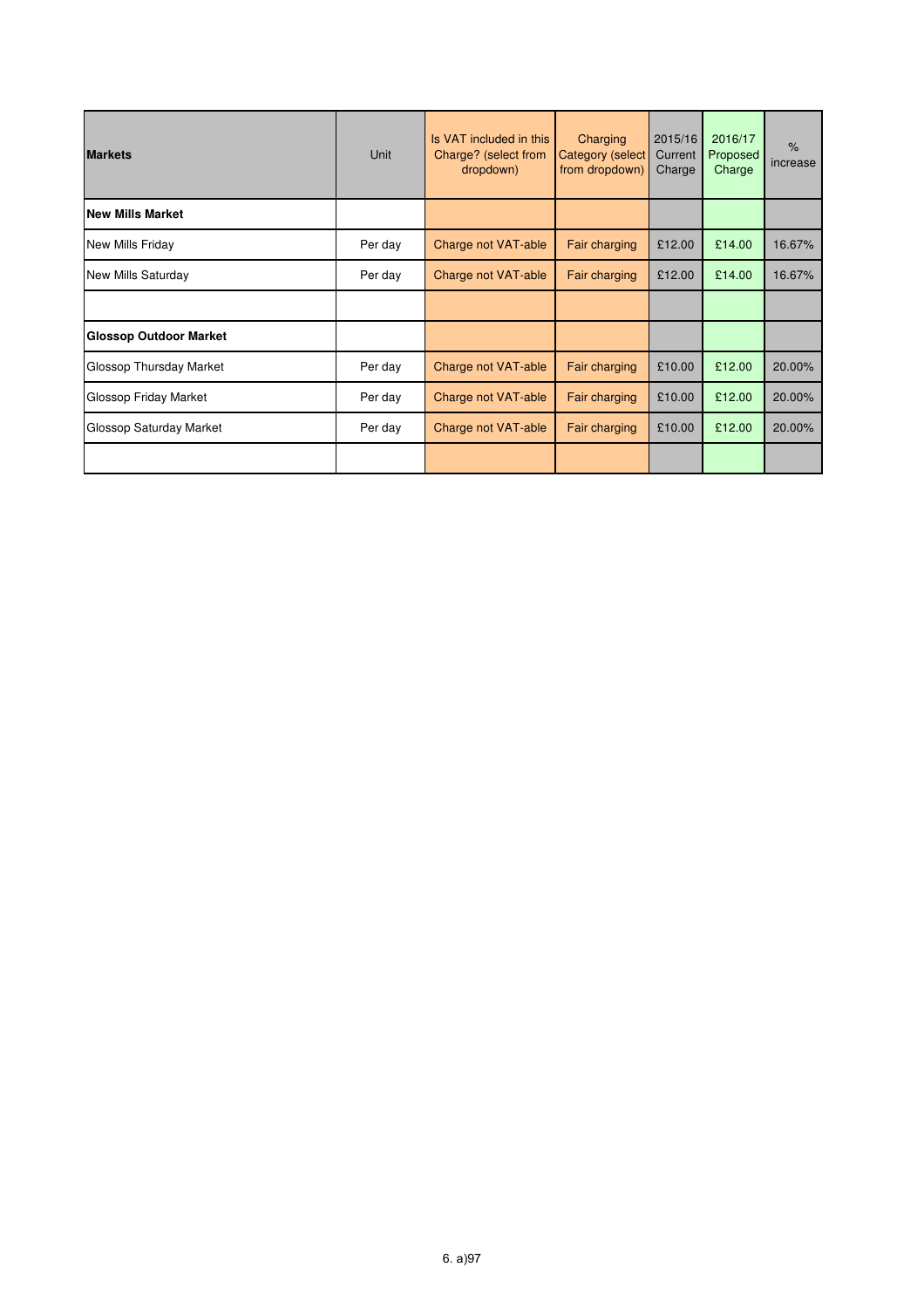| Finance                                               | Unit                       | Is VAT included in this<br>Charge? (select from<br>dropdown) | Charging<br>Category (select<br>from dropdown) | 2015/16<br>Current<br>Charge | 2016/17<br>Proposed<br>Charge | $\frac{9}{6}$<br>increase |
|-------------------------------------------------------|----------------------------|--------------------------------------------------------------|------------------------------------------------|------------------------------|-------------------------------|---------------------------|
| <b>Financial Services</b>                             |                            |                                                              |                                                |                              |                               |                           |
| <b>Statement of Accounts</b>                          | Per copy (plus<br>postage) | <b>VAT</b> included                                          | Cost recovery                                  | £21.00                       | £21.00                        | 0.00%                     |
| <b>Credit Card Charge</b>                             | Per transaction            | Charge not VAT-able                                          | Cost recovery                                  | £2.50                        | £2.50                         | 0.00%                     |
|                                                       |                            |                                                              |                                                |                              |                               |                           |
| <b>Committee Services</b>                             |                            |                                                              |                                                |                              |                               |                           |
| Agenda                                                | Per copy (plus<br>postage) | <b>VAT</b> included                                          | Cost recovery                                  | £8.00                        | £10.00                        | 25.00%                    |
|                                                       |                            |                                                              |                                                |                              |                               |                           |
| <b>Recovery Services - Summons costs</b><br>recharged |                            |                                                              |                                                |                              |                               |                           |
| Application for summons re Liability Order:           | Council Tax                | Charge not VAT-able                                          | Fair charging                                  | £45.00                       | £60.00                        | 33.33%                    |
|                                                       | Non-Domestic<br>Rates      | Charge not VAT-able                                          | Fair charging                                  | £50.00                       | £65.00                        | 30.00%                    |
| Issue of Liability Orders:                            | Council Tax                | Charge not VAT-able                                          | Fair charging                                  | £45.00                       | £35.00                        | $-22.22%$                 |
|                                                       | Non-Domestic<br>Rates      | Charge not VAT-able                                          | Fair charging                                  | £50.00                       | £35.00                        | $-30.00\%$                |
| Committal summons                                     |                            | Charge not VAT-able                                          | Fair charging                                  | £310.00                      | £310.00                       | 0.00%                     |
| Arrest warrants                                       |                            | Charge not VAT-able                                          | Fair charging                                  | £150.00                      | £150.00                       | 0.00%                     |
| Committal to prison                                   |                            | Charge not VAT-able                                          | Fair charging                                  | reasonable<br>charge         | reasonable<br>charge          |                           |
|                                                       |                            |                                                              |                                                |                              |                               |                           |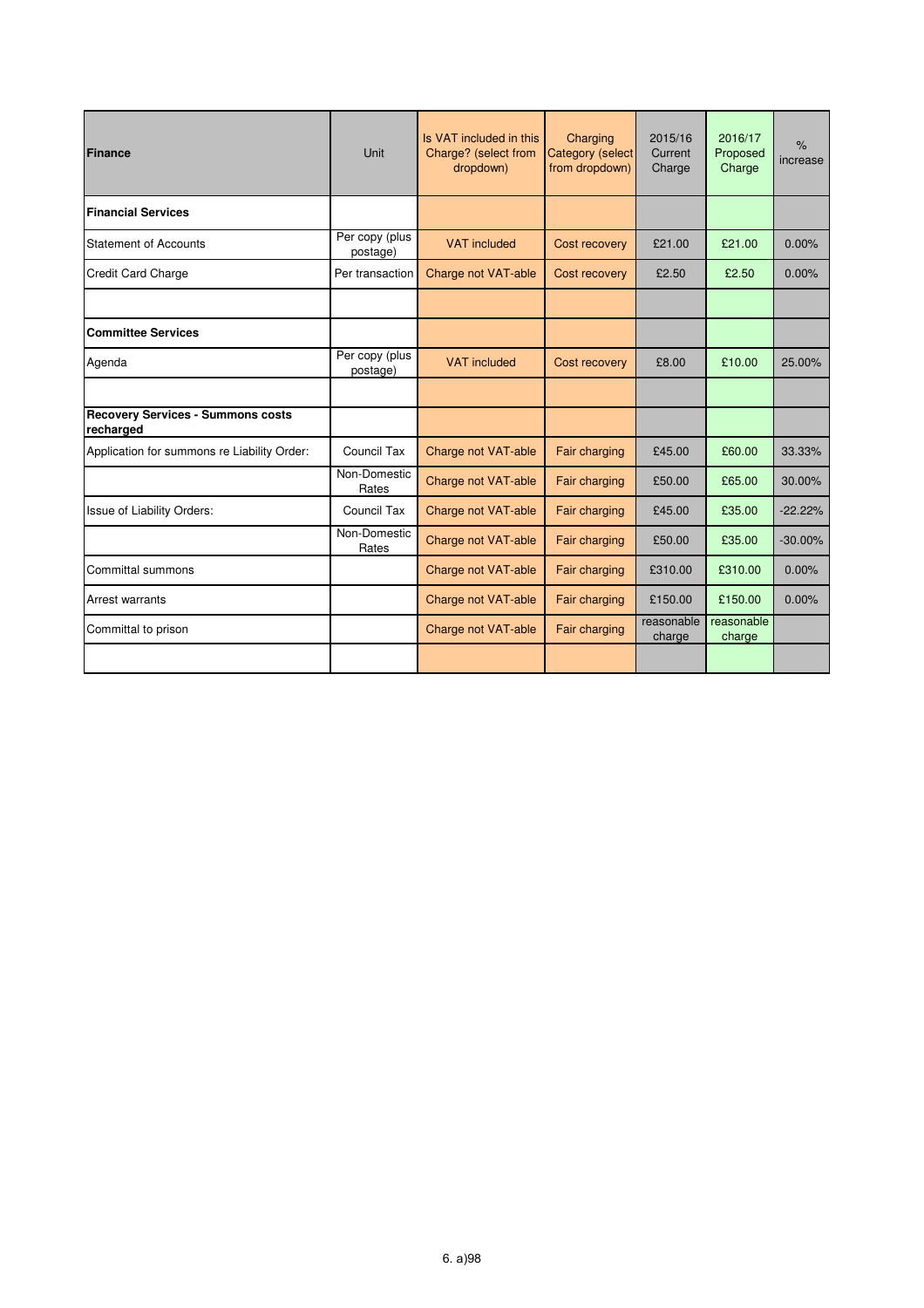| <b>Elections</b>                 | Unit       | Is VAT included in this<br>Charge? (select from<br>dropdown) | Charging<br>Category (select<br>from dropdown) | 2015/16<br>Current<br>Charge | 2016/17<br>Proposed<br>Charge | $\frac{9}{6}$<br>increase |
|----------------------------------|------------|--------------------------------------------------------------|------------------------------------------------|------------------------------|-------------------------------|---------------------------|
|                                  |            |                                                              |                                                |                              |                               |                           |
| Confirmation of Residency Letter | Per letter | Charge not VAT-able                                          | <b>Nominal</b>                                 | £20.00                       | £20.00                        | 0.00%                     |
|                                  |            |                                                              |                                                |                              |                               |                           |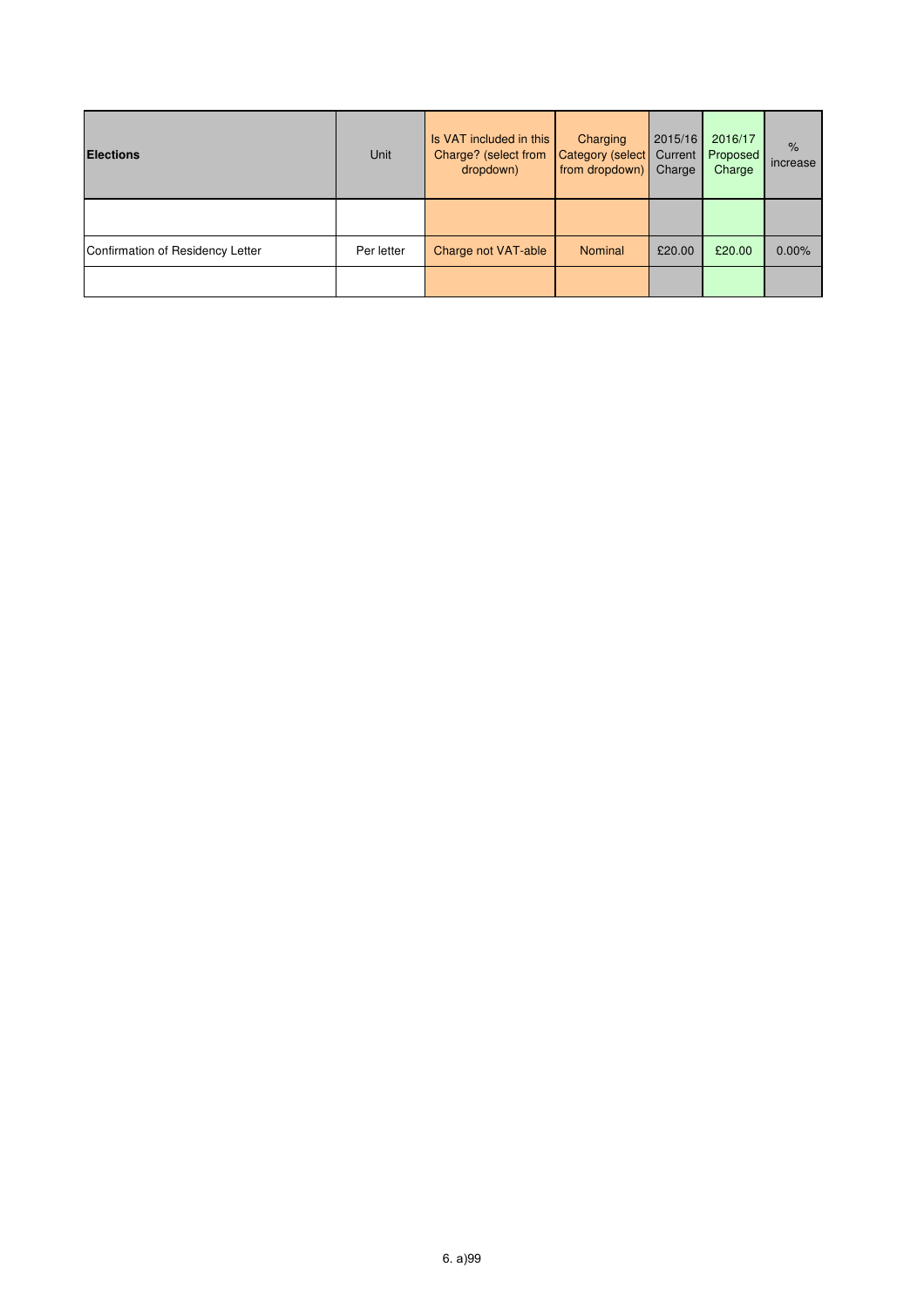| <b>Carelink</b>                                   | Unit      | Is VAT included in this<br>Charge? (select from<br>dropdown) | Charging<br><b>Category (select</b><br>from dropdown) | 2015/16<br>Current<br>Charge | 2016/17<br>Proposed<br>Charge | $\%$<br>increase |
|---------------------------------------------------|-----------|--------------------------------------------------------------|-------------------------------------------------------|------------------------------|-------------------------------|------------------|
|                                                   |           |                                                              |                                                       |                              |                               |                  |
| Carelink Gold (monitoring, support &<br>response) | per week  | Charge not VAT-able                                          | Fair charging                                         | £7.29                        | £7.29                         | 0.00%            |
| Carelink Silver (monitoring & support)            | per week  | Charge not VAT-able                                          | Fair charging                                         | £4.00                        | £4.00                         | 0.00%            |
| FAST (Falls prevention package)                   | per week  | Charge not VAT-able                                          | Fair charging                                         | £2.50                        | £2.50                         | 0.00%            |
| Installation (non tenant)                         | per unit  | Charge not VAT-able                                          | Fair charging                                         | £25.00                       | £25.00                        | 0.00%            |
| Daily Telephone Contact                           | per week  | Charge not VAT-able                                          | Fair charging                                         | £5.00                        | £5.00                         | 0.00%            |
| Carelink Plus 15 Minutes                          | per visit | Charge not VAT-able                                          | Fair charging                                         | £8.75                        | £8.75                         | 0.00%            |
| Carelink Plus 30 Minutes                          | per visit | Charge not VAT-able                                          | Fair charging                                         | £12.00                       | £12.00                        | 0.00%            |
| Cleaning (Sheltered Accommodation Tenants)        | per hour  | <b>VAT included</b>                                          | Fair charging                                         | £12.00                       | £12.00                        | 0.00%            |
|                                                   |           |                                                              |                                                       |                              |                               |                  |